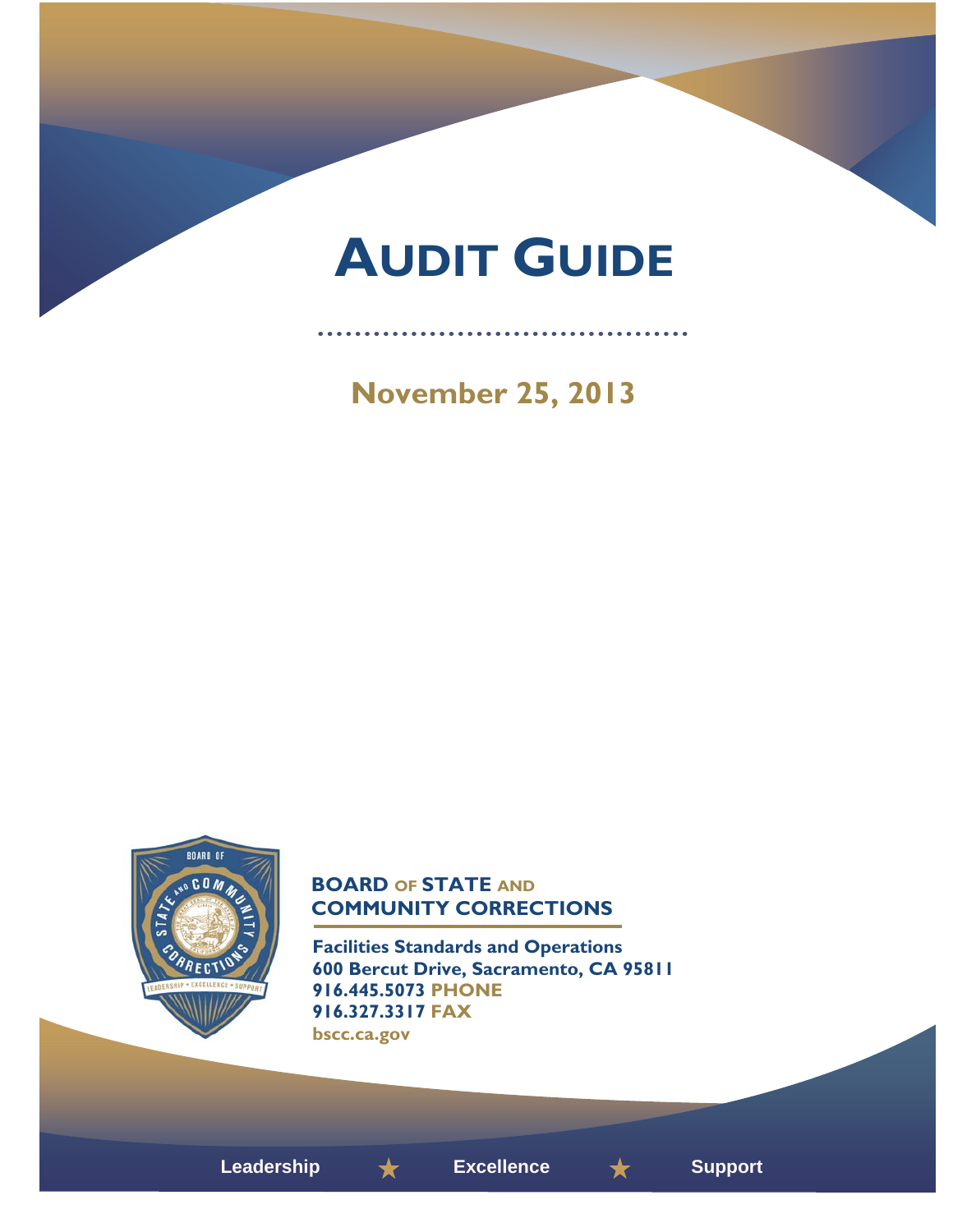# **Table of Contents**

#### **Audit Guide**

#### **Appendix A**

Title 15, Subchapter 6, Local Jail Construction Financing Program Regulations (excerpt)

#### **Appendix B**

Title 15, Subchapter 7, Local Youthful Offender Rehabilitative Facility Construction Financing Program Regulations (excerpt)

# **Appendix C**

Board of State and Community Corrections Jail Construction Agreement

# **Appendix D**

Board of State and Community Corrections Local Youthful Offender Rehabilitative Facility Construction Agreement

#### **Appendix E**

Government Code Section 8546.7

#### **Appendix F**

Project Delivery and Construction Agreement AB 900 Jail Financing Program

#### **Appendix G**

Project Delivery and Construction Agreement SB 81 Local Youthful Offender Rehabilitative Facility Financing Program

## **Appendix H**

List of Documents, Files, Records and Other Resources Needed for Audit

#### **Appendix I**

Audit Documentation Checklist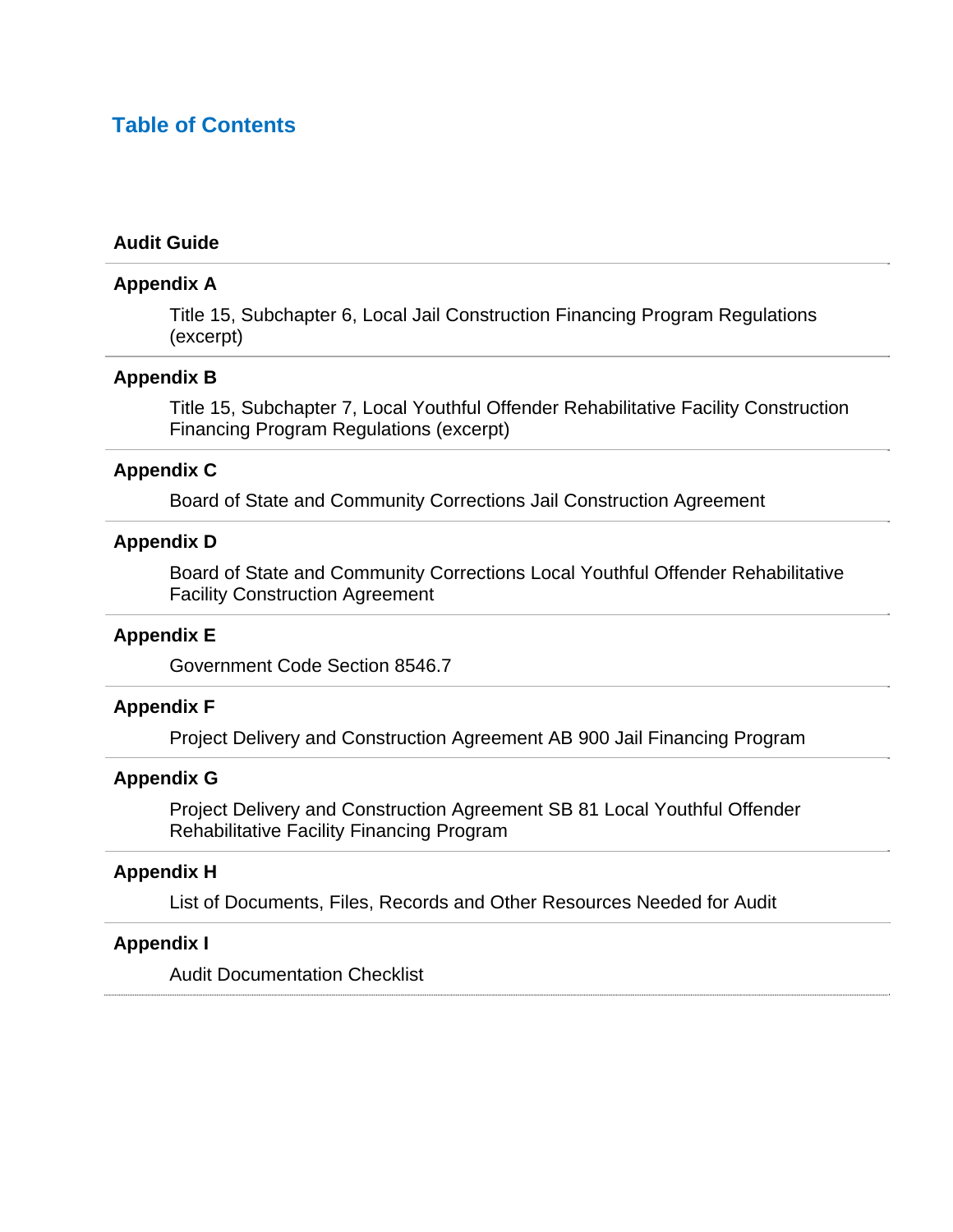# **AUDIT GUIDE**

This guide is intended to assist the county auditor or independent auditor hired by the county to perform necessary audits of construction projects whose funds are administered through the Board of State and Community Corrections (BSCC). It offers general insight into the nature and scope of the audit(s), provides guidelines for the final project audit report, and identifies the BSCC minimum audit requirements. It is not intended to be either a complete manual of audit procedures or a substitute for the auditor's judgment.

# **Audit Criteria and Requirements**

Pursuant to the **BSCC Agreement, Section 4(C) and Titles 15, Section 1770, Audits**  (for local adult detention facilities) **and 1870 Audits** (for local juvenile facilities) within 90 days of completion of the construction project, the county must obtain and submit a final audit to the BSCC. (The requirement to submit the audit within 90 calendar days after the final completion of the construction project coincides with the release of the five percent retention as referenced in **Titles 15, Sections 1756, Disbursement of State Reimbursements,** for local adult detention facilities, **and 1856, Disbursement of State Reimbursements,** for local juvenile facilities.) Extensions of the 90-day deadline should be requested in writing prior to the end of the 90 calendar day period. When the county is making its audit arrangements, advanced planning should be used to ensure the audit is started at construction completion and completed within the required time frame. The county should also allow time for its response to any findings and audit recommendations before the report is sent to the BSCC. Please see **Appendix A and B** for the above referenced Title 15 regulations for local adult and local juvenile facilities, respectively and **Appendix C and D** for the **BSCC Agreements** for local adult and local juvenile facilities, respectively.

The BSCC may require a pre-payment audit by an auditor satisfactory to the BSCC, prior to the issuance of state financing, to assess the adequacy of the county's internal controls regarding program compliance and its accounting system. The BSCC reserves the right to call for an interim audit at any time between the execution of the **BSCC Agreement** and the completion or termination of the project. The BSCC also reserves the right to have an audit conducted (at BSCC's expense) at any time between execution of the **BSCC Agreement** up to and including the final audit of the project.

Audits should be performed under the direction of a certified public accountant or an independent county internal auditor satisfactory to the BSCC. If the county internal auditor performs the audit, the auditor must be organizationally independent from the county's accounting and project management functions. Counties should obtain assurances that the personnel selected to perform the audit collectively have the necessary skills and are equipped with the qualifications outlined in the generally accepted government auditing standards, Chapter 3. It is important that a sound procurement practice be followed when contracting for audit services. Sound contract and approval procedures, including the monitoring of performance under the **BSCC**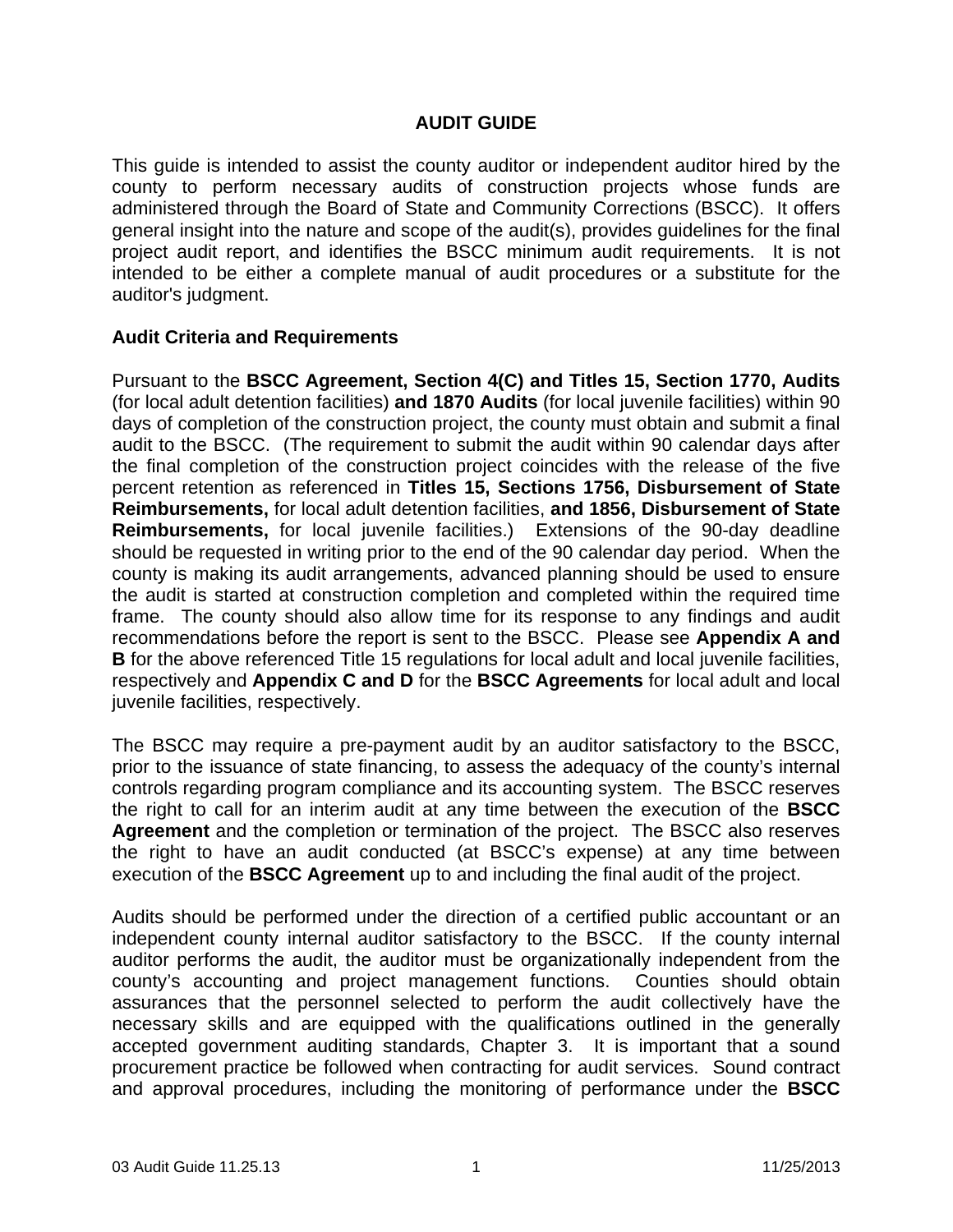**Agreement**, should be in place. The objectives and scope of the audit should be made clear. In addition to price, other factors to be considered include: the responsiveness of the bidder to the request for proposal; the past experience of the bidder; availability of the bidder staff with professional qualifications and technical abilities; and whether the bidder organization has an independent external peer review at least once every three years.

 It should also be noted that these steps are important whether the county is hiring auditors from an outside CPA firm or within its own internal auditing unit.

Since the audit function must maintain organizational independence, the county financial officer for this project, as cosigner to the **BSCC Agreement**, cannot perform audits of the state financed construction project-related activities; additionally, internal county auditors who report to the financial officer, or to whom the financial officer reports, are cautioned not to perform the audit. The person conducting the audit shall be a public accountant or certified public accountant, unless the audit is completed by a county auditor. Failure to comply with these qualification standards could result in the rejection of the audit report by the BSCC.

Pursuant to **Government Code Section 8546.7** (**Attachment E**), every contract (including the **BSCC Agreement**) that involves the expenditure of public funds in excess of ten thousand dollars (\$10,000), entered into by any state agency, board, commission, or department or by any other public entity, including a city, county, city and county, or district, shall be subject to the examination and audit of the State Auditor, at the request of the public entity or as part of any audit of the public entity, for a period of three years after final payment under the contract.

# **Audit Scope and Objectives**

The audit will be conducted following performance standards as prescribed in generally accepted government auditing standards. The audit shall consist of a review of all state financing as well as all county contributions, and determine the following:

- A. That the State financing and the county's contribution (cash/hard and/or inkind/soft match funds, if applicable) were expended in accordance with applicable laws, regulations, and **BSCC Agreement** and **Project Delivery and Construction Agreement** requirements;
- B. That the State financed projects are within approved scope and budgeted costs;
- C. That the State financed projects are in compliance with applicable laws, regulations and established criteria; and
- D. That the State financed projects achieved their intended outcome(s).

Audit procedures will include, but are not limited to:

A. Gaining an understanding of the county's system(s) of internal controls as it relates to the BSCC's construction financing program;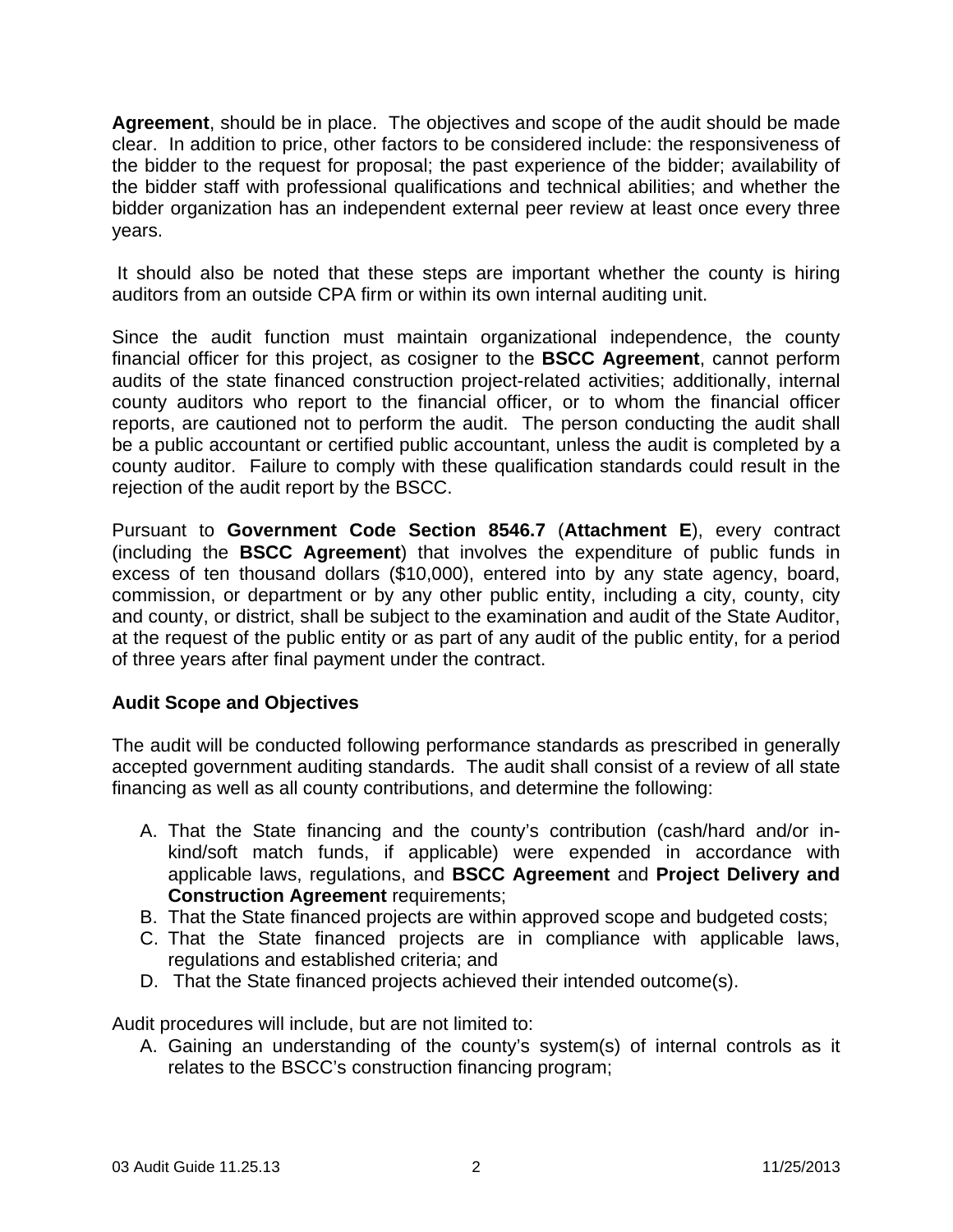- B. Performing a risk assessment to determine what testing will be performed. The test shall be representative of all cost categories in the **BSCC Agreement** and is to determine whether the charges:
	- − Conform to any limitations or exclusions in the award of state financing;
	- − Include only eligible costs and did not include ineligible costs or other costs properly chargeable to other programs or accounts;
	- − Were properly recorded (i.e., correct amount, date) and supported by source documentation;
	- − Reported expenditures were incurred within the appropriate period; and
	- − Were approved in advance, if they involved a modification subject to prior approval in accordance with the **BSCC Agreement**;
- C. Providing the results of the work performed in appropriate written reports; and
- D. Identifying any program-related claims by or against the county pending at the time the audit is conducted.

# **Review of Audit Reports**

The BSCC has the responsibility of conducting desk reviews of the audit report(s) to determine whether the report is in conformance with the provisions of this guide. Conformance problems are judged for materiality in relation to the audit report(s) being reviewed. Reports with major reporting problems or a significant number of minor problems will be rejected.

After review of each audit report, the BSCC will mail written notification of the desk review results to the county and the auditor. For reports that are not accepted, notification letters will include a brief description of each deficiency. The auditor is required to make necessary corrections and submit the revisions promptly. The BSCC will assist in all efforts to correct report deficiencies so that an acceptable report is filed. Auditors and counties are encouraged to contact their assigned BSCC field representative if they have any questions.

The BSCC may disallow (that is, deny both use of funds and any applicable matching credit for) all or part of the cost of the activity or action determined to be ineligible and not in compliance with the terms and conditions of the **BSCC Agreement** and Title 15 regulations. Any improper expenditure of the proceeds of lease-revenue bonds disclosed in the audit will be recovered by the state through withholding future payments and/or repayment by the participating county at the discretion of the Authority.

# **Audit Follow-up**

Although county management is responsible for follow-up and corrective action on all audit findings, the auditor must follow up on any prepayment and interim audit findings, perform procedures to assess the reasonableness of the corrective action reported by the county and report as a current finding, all prior audit findings which have not been properly addressed.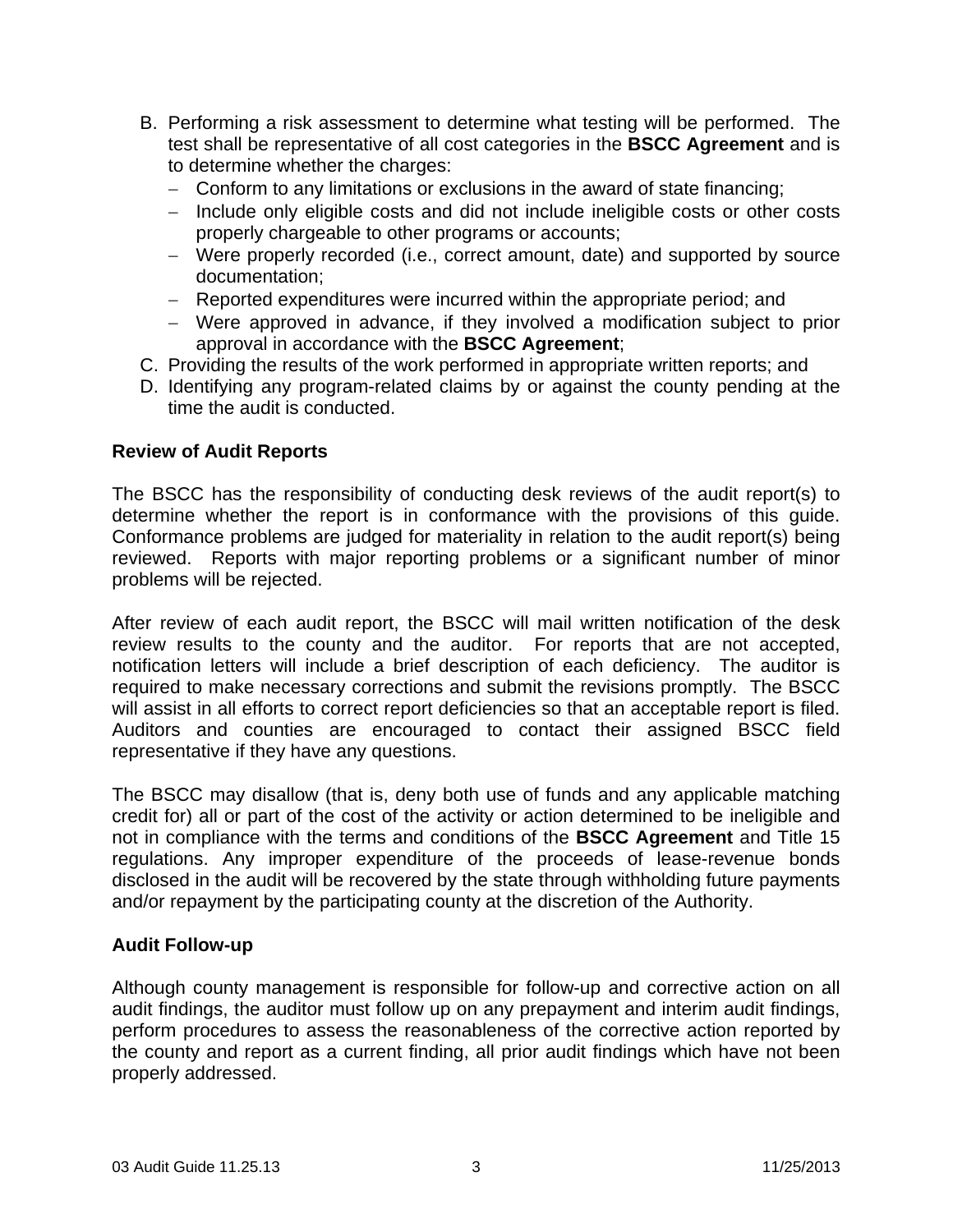# **Description of Appendices**

- Appendix A contains an excerpt of the Title 15, Division 1, Chapter 1, Subchapter 6, Local Jail Construction Financing Program regulations. Requirements in these regulations are specifically referenced in the Audit Guide. A full text of the regulations can be found on the BSCC's website at <http://www.bscc.ca.gov/programs-and-services/fso/resources>.
- Appendix B contains an excerpt of the Title 15, Division 1, Chapter 1, Subchapter 7, Local Youthful Offender Rehabilitative Facility Construction Financing Program regulations. Requirements in these regulations are specifically referenced in the Audit Guide. A full text of the regulations can be found on the BSCC's website at *<http://www.bscc.ca.gov/programs-and-services/fso/resources>*.
- Appendix C contains the Board of State and Community Corrections Jail Construction Agreement. This is a generic agreement for reference only and can be found on the BSCC's website at *[http://www.bscc.ca.gov/programs-and](http://www.bscc.ca.gov/programs-and-services/fso/services)[services/fso/services](http://www.bscc.ca.gov/programs-and-services/fso/services)*. This agreement outlines the roles and responsibilities between the participating county and the BSCC as it relates to the oversight of the project. Requirements regarding record keeping and audit requirements can be found in Article 4(C).
- Appendix D contains the Board of State and Community Corrections Local Youthful Offender Rehabilitative Facility Construction Agreement. This is a generic agreement for reference only and can be found on the BSCC's website at *<http://www.bscc.ca.gov/programs-and-services/fso/services>*. This agreement outlines the roles and responsibilities between the participating county and the BSCC as it relates to the oversight of the project. Requirements regarding record keeping and audit requirements can be found in Article 4(C).
- Appendix E contains Government Code Section 8546.7 (referenced on page 2 of the Audit Guide).
- Appendix F contains the Project Delivery and Construction Agreement for the AB 900 Jail Financing Program. This is a generic agreement for reference only and can be found on the BSCC's website at *[http://www.bscc.ca.gov/programs-and](http://www.bscc.ca.gov/programs-and-services/fso/services)[services/fso/services](http://www.bscc.ca.gov/programs-and-services/fso/services)*. This agreement between the State Public Works Board, the California Department of Corrections and Rehabilitation, the BSCC and the participating county provides the terms, provisions, and conditions governing the delivery of the project, as well as other supplemental terms and conditions that are deemed necessary to the project by the State Public Works Board. Requirements regarding record retention can be found in Article 7.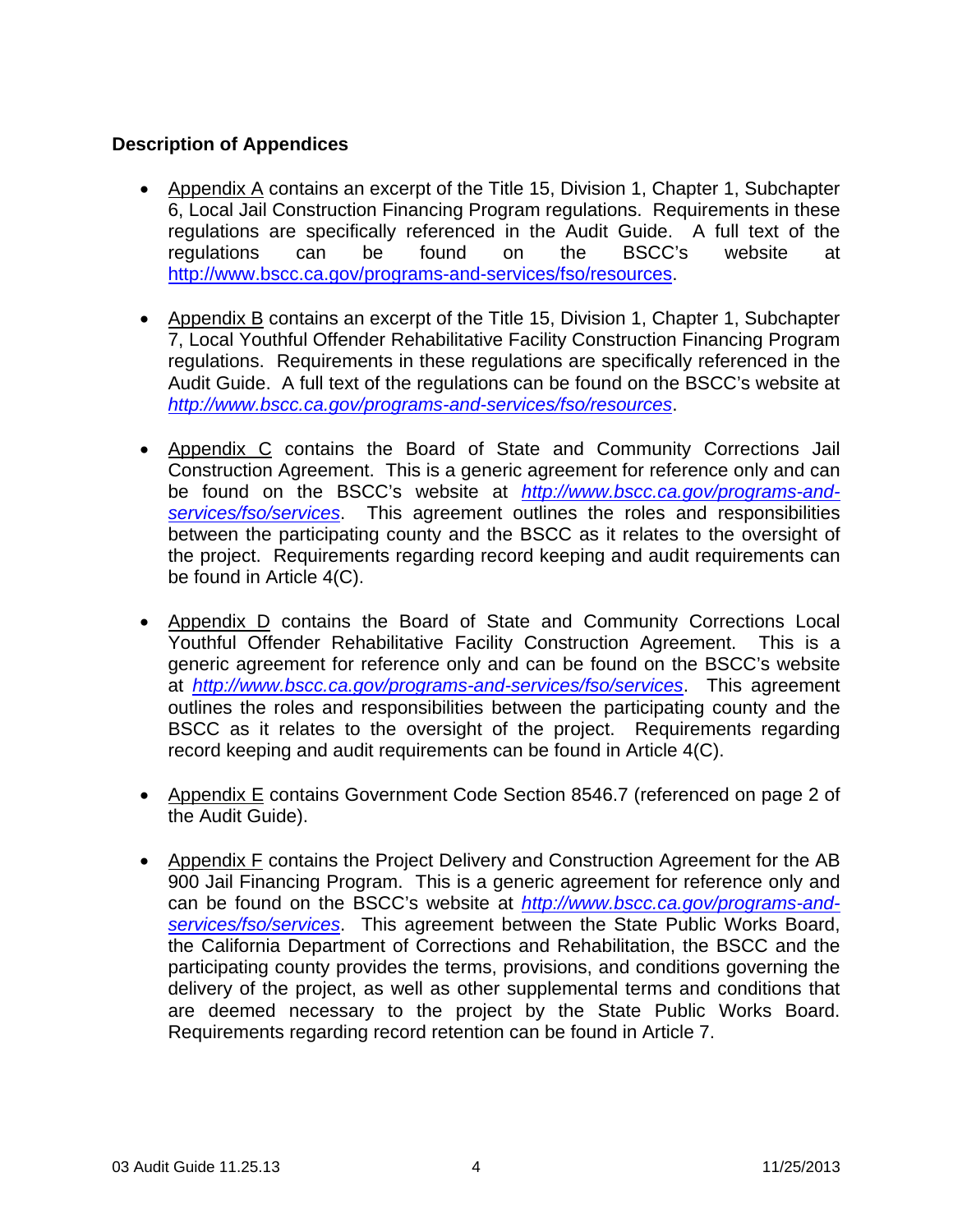- Appendix G contains the Project Delivery and Construction Agreement for the SB 81 Local Youthful Offender Rehabilitative Facility Program. This is a generic agreement for reference only and can be found on the BSCC's website at *<http://www.bscc.ca.gov/programs-and-services/fso/services>*. This agreement between the State Public Works Board, the California Department of Corrections and Rehabilitation, the BSCC and the participating county provides the terms, provisions, and conditions governing the delivery of the project, as well as other supplemental terms and conditions that are deemed necessary to the project by the State Public Works Board. Requirements regarding record retention can be found in Article 7.
- Appendix H is a list of documents, files, records and other resources that may be needed for the required audit.
- Appendix I contains the Audit Documentation Checklist. The purpose of the Audit Documentation Checklist is to assist counties in determining if they are maintaining an adequate audit trail in the event of an audit. The checklist is based on generally accepted auditing standards and Government Auditing Standards.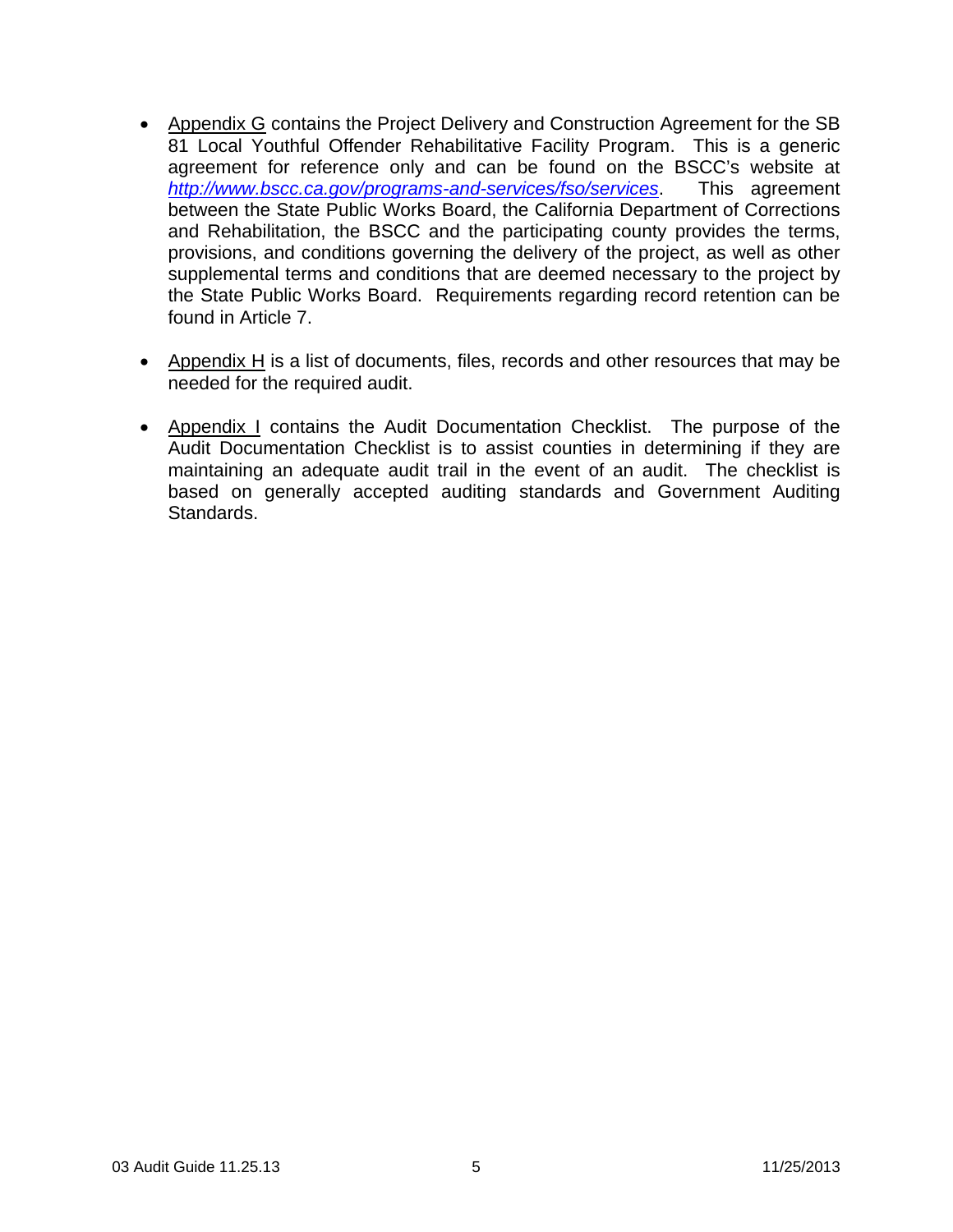# **Appendix A**

# **EXCERPT FROM TITLE 15, DIVISION 1, CHAPTER 1, SUBCHAPTER 6 BOARD OF STATE AND COMMUNITY CORRECTIONS**

# **LOCAL JAIL CONSTRUCTION FINANCING PROGRAM**

**(the full text of the regulations can be found at <http://www.bscc.ca.gov/programs-and-services/fso/resources> )** 

# **ARTICLE 4. ADMINISTRATION OF REIMBURSEMENTS AND PROJECT MONITORING**

# **§ 1756. Disbursement of State Reimbursements.**

- (a) No state moneys shall be encumbered in contracts let by a participating county until either (i) construction document plans and specifications have been approved by the Authority pursuant to Section 1749 and subsequent construction bids have been received, or (ii) performance criteria or performance criteria and concept drawings have been approved by the Authority pursuant to Section 1749.1(a) and a designbuild contract has been awarded.
- (b) Upon approval of the participating county's proposal or application by the Authority and execution of the BSCC agreement, a state reimbursement schedule will be established by the Authority.
- (c) Requests for state reimbursements shall include such supporting documentation as may be required by the Authority and/or CDCR and, in the event of deficiencies in the request, the participating county shall be notified by the Authority of the deficiencies as soon as practicable.
- (d) State reimbursements shall be made in arrears on a schedule mutually agreed to by the Authority and the participating county and established in the BSCC agreement.
- (e) No state reimbursements will be made until the participating county has complied with all applicable state requirements.
- (f) At such time as the balance of anticipated total state reimbursements reaches five percent (5%), the Authority shall withhold that amount as security, to be released to the participating county upon compliance with all of the applicable terms in the BSCC agreement, project delivery and construction agreement, other agreements applicable to the financing, and applicable conditions and requirements of law and regulation. This includes:
	- (1) Final completion of the project;
	- (2) Receipt and approval of the final audit and the final project summary report;
	- (3) The final construction inspection and approval by appropriate officials; and
	- (4) Staffing and operating the facility within ninety (90) days of construction completion.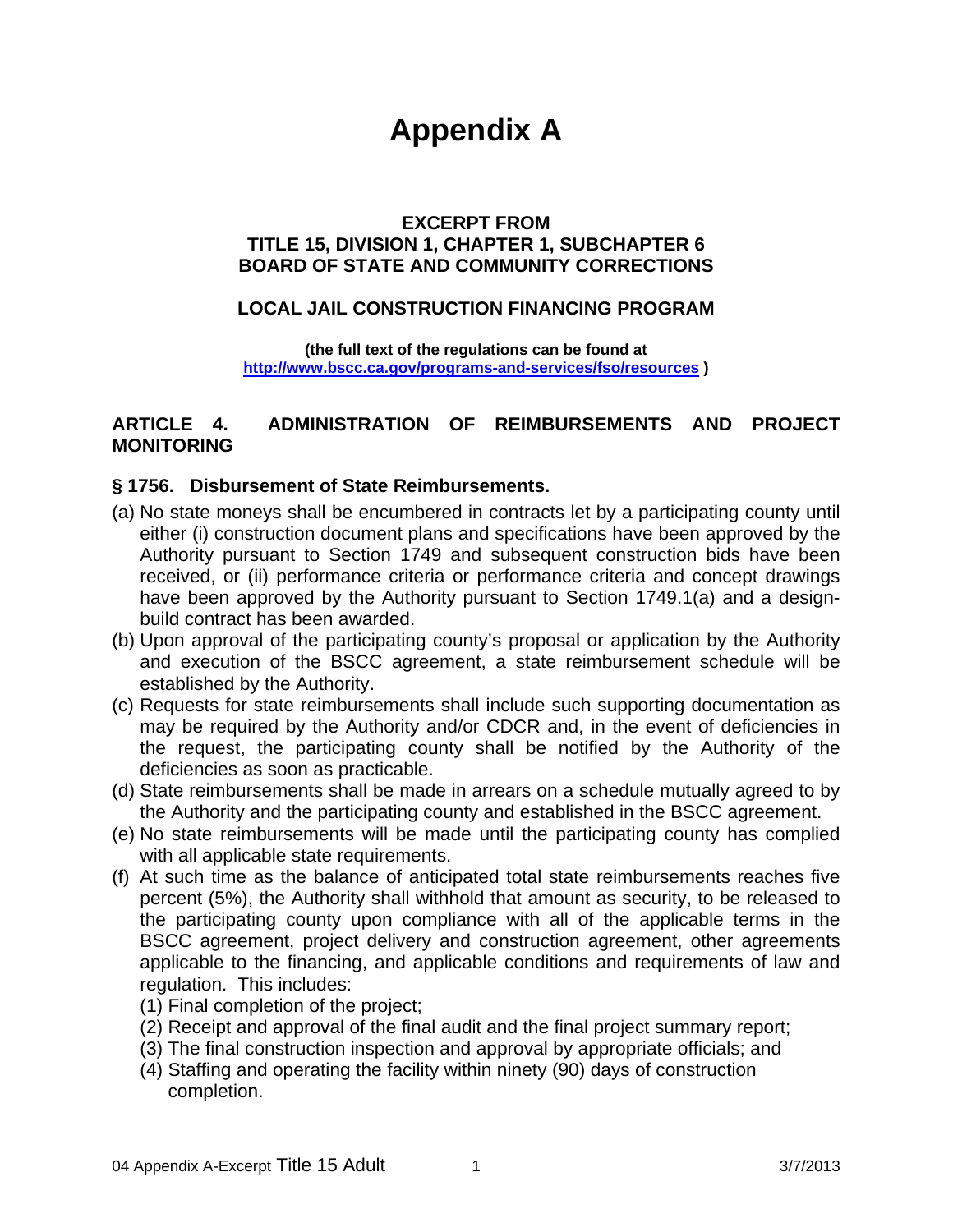Note: Authority cited: Sections 15820.906 and 15820.916, Government Code; and Section 6030, Penal Code. Reference: Sections 15820.903, 15820.906, 15820.913 and 15820.916, Government Code.

# **§ 1760. Record Keeping and Accounting.**

- (a) The participating county shall establish an official file for the project. The file shall contain adequate documentation of all actions that have been taken with respect to the project. The documents to be retained shall include, but are not limited to, contracts, payment of invoices, transfer of funds and other related accounting records sufficient to reflect properly the amount, receipt and disposition of all state reimbursements and county funds for contribution. The participating county will provide a copy of the official file to CDCR upon termination of the BSCC agreement.
- (b) The participating county shall protect records from fire or other damage.
- (c) The official project file must be preserved a minimum of three years after the last date on which no lease-revenue bonds are outstanding.
- (d) All state reimbursements received by the participating county shall be deposited into separate fund accounts, which identify the funds and clearly show the manner of their disposition.
- (e) Accounting for state reimbursements shall be in accordance with generally accepted accounting principles and practices. Supporting records must be maintained by the participating county in sufficient detail to demonstrate that the state reimbursements were used for the purpose for which the award was made and in accordance with the provisions of state contracting and shall be subject to Board and Authority audit as described in Section 1770.

Note: Authority cited: Sections 15820.906 and 15820.916, Government Code; and Section 6030, Penal Code. Reference: Sections 15820.906 and 15820.916, Government Code.

# **§ 1770. Audits.**

- (a) A participating county shall obtain an audit performed in accordance with Government Auditing Standards, issued by the Comptroller General of the United States for its project within ninety (90) days following construction completion. The audit shall be performed under the direction of a Certified Public Accountant or a county auditor that is organizationally independent from the participating county's project financial management functions.
- (b) The auditor shall advise the county of any findings and recommendations. The final audit report shall be sent to the Board of Supervisors of the county and shall incorporate the county's response and plans for corrective action to any auditor findings and recommendations.
- (c) A corrective action plan for each finding and recommendation must be prepared by the county (within ten days after notification of the findings) and submitted to the Authority as part of the final audit report. The corrective action plan must include:
	- (1) A description of each finding and recommendation;
	- (2) Specific steps taken to remedy the finding or implement the recommendation;
	- (3) A timetable for performance of each corrective action; and,
	- (4) A description of monitoring to be performed, and who will perform it to ensure implementation of each corrective action.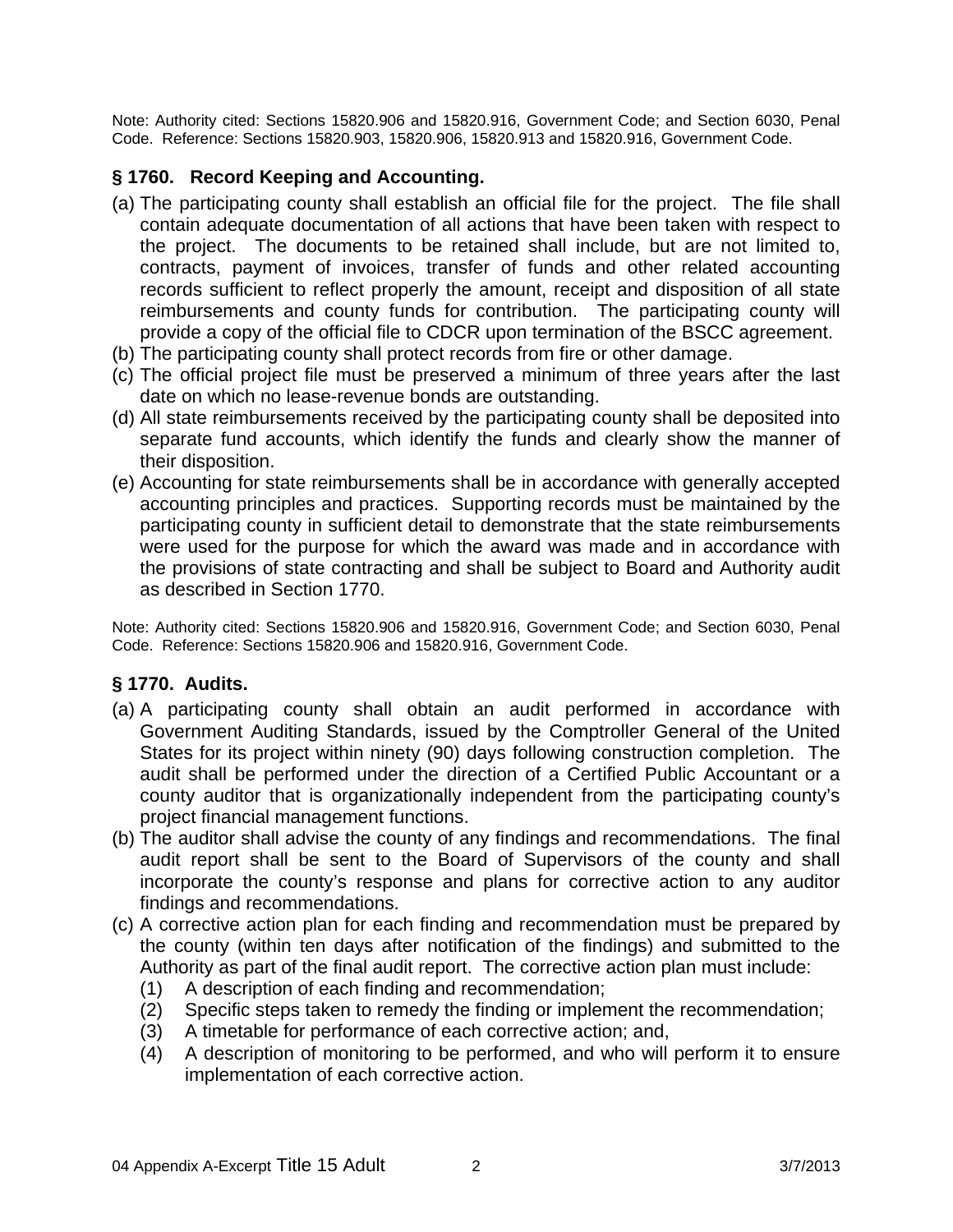- (d) The Board, CDCR and Authority reserve the right to audit the accounting records of the project at any time. The CDCR or the Authority may disallow claims for state reimbursements and/or applicable matching credit for all or part of the cost of an item determined to be ineligible and/or not in compliance with established terms and conditions.
- (e) Any state reimbursement of an improper expenditure disclosed in such audits will be recovered by the state through withholding future state reimbursements and/or repayment by the participating county, at the discretion of the Authority.

Note: Authority cited: Sections 15820.906 and 15820.916, Government Code; and Section 6030, Penal Code. Reference: Sections 15820.906 and 15820.916, Government Code.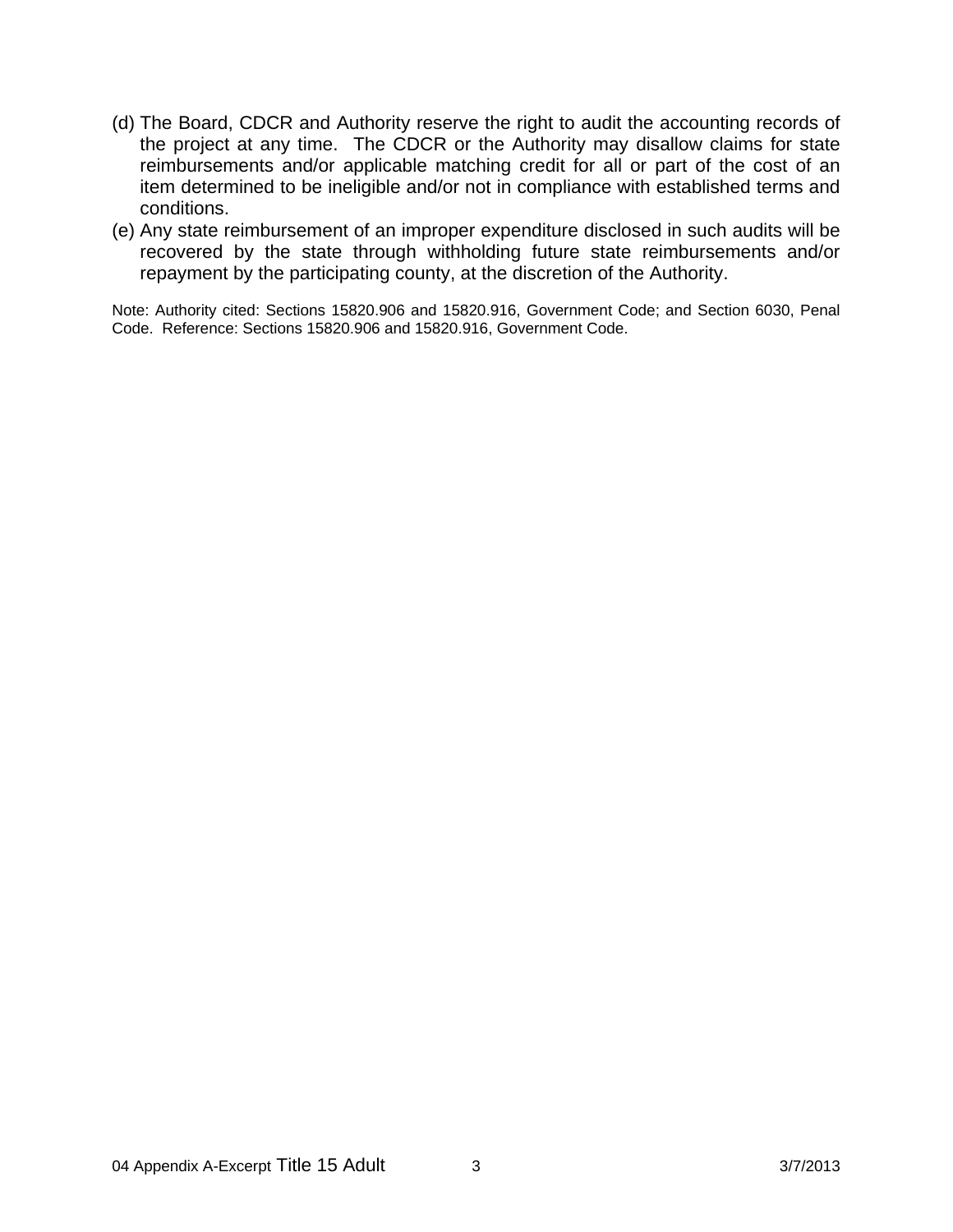# **Appendix B**

# **EXCERPT FROM TITLE 15, DIVISION 1, CHAPTER 1, SUBCHAPTER 7 BOARD OF STATE AND COMMUNITY CORRECTIONS**

# **SUBCHAPTER 7. 2007 LOCAL YOUTHFUL OFFENDER REHABILITATIVE FACILITY CONSTRUCTION FINANCING PROGRAM**

**(the full text of the regulations can be found at <http://www.bscc.ca.gov/programs-and-services/cfc/resources>**

# **ARTICLE 4. ADMINISTRATION OF THE PROCEEDS OF THE STATE BOND FUNDS AND PROJECT MONITORING**

# **§ 1856. Disbursement of the Proceeds from the Lease-Revenue Bond Funds.**

- (a) No state moneys shall be encumbered in contracts let by a participating county until construction document plans and specifications have been approved by the Authority pursuant to Section 1849 and subsequent construction bids have been received.
- (b) Upon approval of the participating county's proposal by the Authority and execution of the project delivery and construction agreement, a payment schedule will be established by the Authority.
- (c) Proceeds of lease-revenue bonds can only be used for activities that occur after the date of the conditional award for state bond funds.
- (d) Requests for payments from the proceeds of lease-revenue bonds shall include such supporting documentation as may be required by the Board and/or the Authority and, in the event of deficiencies in the request, the participating county shall be notified by the Authority of the deficiencies as soon as practicable.
- (e) Payments from the proceeds of lease-revenue bonds shall be processed by the Authority subject to the following conditions:
	- (1) Payment shall be made in arrears (reimbursement) on a quarterly basis through invoicing;
	- (2) No payments will be made until the participating county has complied with all applicable state requirements; and,
	- (3) At such time as the balance from the proceeds of lease-revenue bonds to the participating county reaches twenty percent (20%), the Authority shall withhold that amount as security, to be released to the participating county upon compliance with all of the terms in the project delivery and construction agreement and conditions and requirements of law and regulation, including staffing and operating the facility within ninety (90) days of construction completion, receipt and approval of the final project audit report, and final construction inspection and approval by appropriate officials.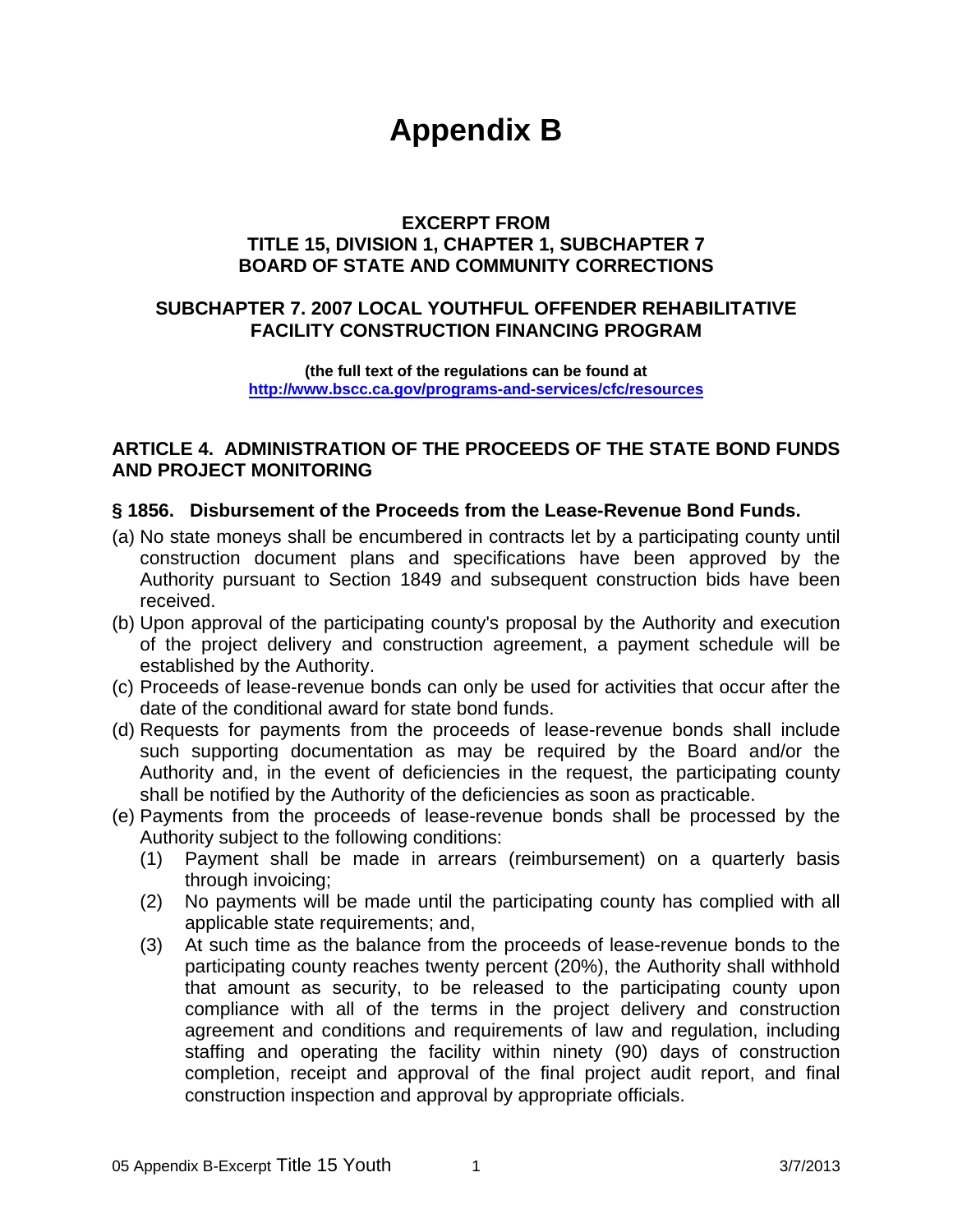Note: Authority cited: Section 6030, Penal Code Section; 1975, Welfare and Institutions Code. Reference: Sections 1973 and 1975, Welfare and Institutions Code.

# **§ 1860. Accounting.**

- (a) All proceeds of lease-revenue bonds received by the participating county shall be deposited into separate fund accounts, which identify the funds and clearly show the manner of their disposition.
- (b) Accounting for proceeds of lease-revenue bonds shall be in accordance with generally accepted accounting principles and practices. Supporting records must be maintained by the participating county in sufficient detail to demonstrate that the state bond funds were used for the purpose for which the award was made and in accordance with the provisions of state contracting, and shall be subject to Board and Authority audit as described in Section 1870.

# **§ 1870. Audits.**

- (a) A participating county shall perform a financial audit of its project within ninety (90) days following construction completion. The audit shall be performed under the direction of a Certified Public Accountant or a county auditor that is organizationally independent from the county's project financial management functions. In addition, the Board and Authority reserve the right to audit the accounting records of the project at any time. The Board and Authority may disallow claims for the proceeds of lease-revenue bonds and/or applicable matching credit for all or part of the cost of an item determined to be ineligible and/or not in compliance with the terms and conditions of the bond agreement.
- (b) Any improper expenditure of the proceeds of lease-revenue bonds disclosed in such audits will be recovered by the state through withholding future payments and/or repayment by the participating county, at the discretion of the Authority.

Note: Authority cited: Section 6030, Penal Code; Section 1975, Welfare and Institutions Code. Reference: Section 1975, Welfare and Institutions Code.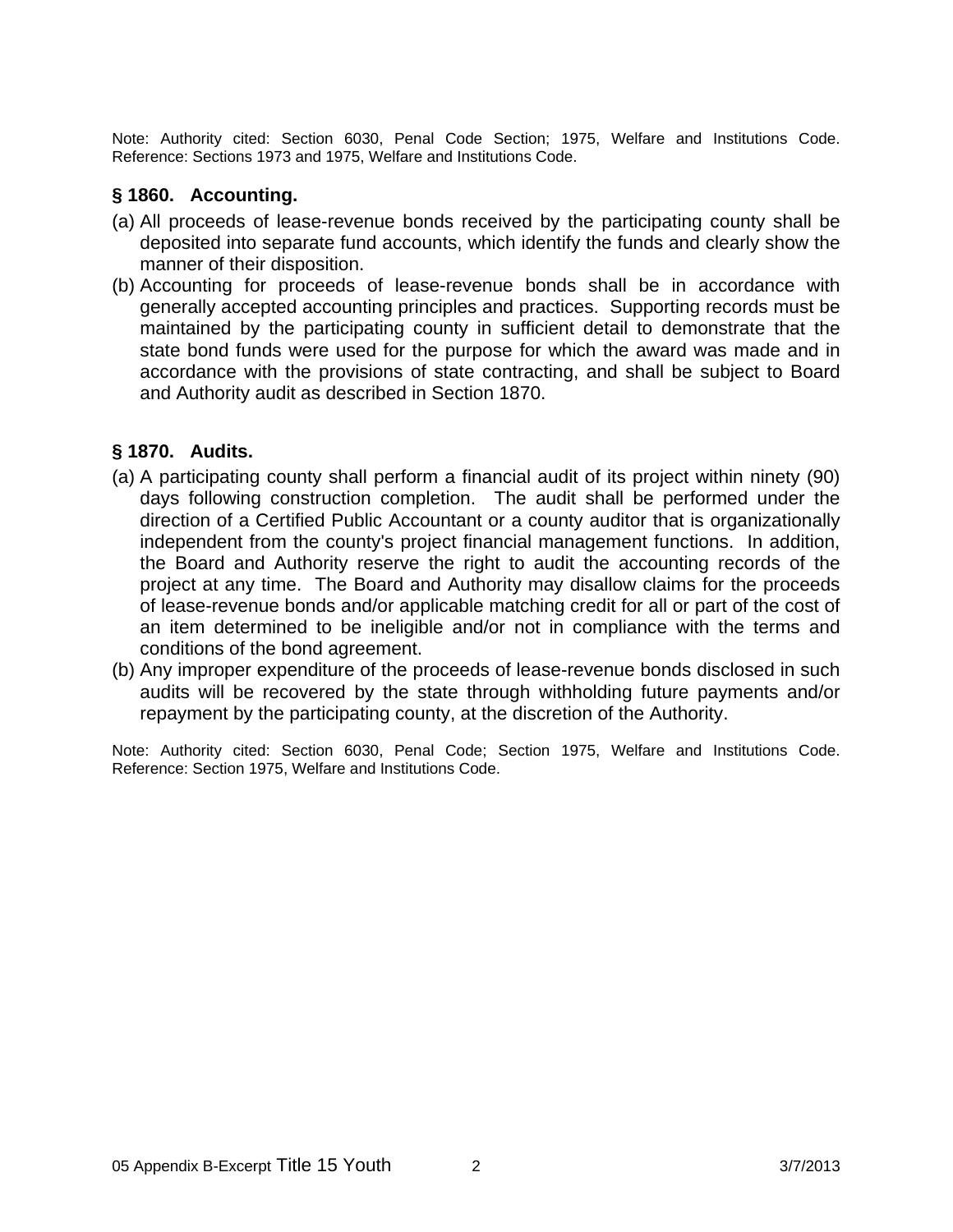# **Appendix C**

# **(BSCC Jail Construction Agreement for Local Adult Detention Facilities)**

*Please note that this is a generic agreement for reference only. This agreement can be found on the BSCC's website at <http://www.bscc.ca.gov/programs-and-services/fso/services>*

# **STATE OF CALIFORNIA**

# **BOARD OF STATE AND COMMUNITY CORRECTIONS JAIL CONSTRUCTION AGREEMENT FOR \_\_\_\_\_\_\_\_\_\_\_\_\_\_\_\_\_\_\_\_\_\_\_\_\_\_\_\_\_\_\_\_\_\_\_\_\_\_\_\_\_\_**

This Board of State and Community Corrections Jail Construction Agreement ("**Agreement**") is entered into as of  $\qquad \qquad$ , 20. ("**Effective Date**"), by and between the Board of State and Community Corrections ("**BSCC**"), an entity of the state government of the State of California ("**State**"), and \_\_\_\_\_\_\_\_\_\_\_\_\_\_\_ ("**Participating County**"), a Political Subdivision of the State. BSCC and Participating County are referred to collectively herein as the "**Parties**," and individually as a "**Party**."

# **RECITALS**

WHEREAS, Participating County has proposed to build a jail facility as more particularly described in Exhibit B attached hereto ("**Project**") located at ("**Site**") under Chapter 3.12, Part 10b of Division 3 of Title 2 of the California Government Code and the corresponding regulations set forth in Title 15, Division 1, Chapter 1, Subchapter 6 of the California Code of Regulations (collectively, the "**AB 900 Jail Financing Program**").

WHEREAS, this Agreement is being executed concurrently with the execution of the Project Delivery and Construction Agreement ("**PDCA**") entered into between the Participating County, BSCC, the State Public Works Board of the State of California ("**Board**") and the Department of Corrections and Rehabilitation ("**Department**"). The Department, the Board and BSCC are referred to collectively herein as "**Agencies**."

WHEREAS, the purpose of this Agreement is to set forth the roles, responsibilities and performance expectations of the Parties with respect to the Participating County's construction of the Project under the authority of the BSCC and the procedures for reimbursement by the State of those Participating County costs eligible for reimbursement as provided for under the AB 900 Jail Financing Program. This Agreement is intended to be read in conjunction with the other agreements necessary for the construction and financing of the Project under the AB 900 Jail Financing Program including, without limitation, the PDCA and the other agreements described in the PDCA recitals. Nothing in this Agreement is intended to amend or modify the rights and obligations of the Parties under those other agreements including, without limitation, the PDCA.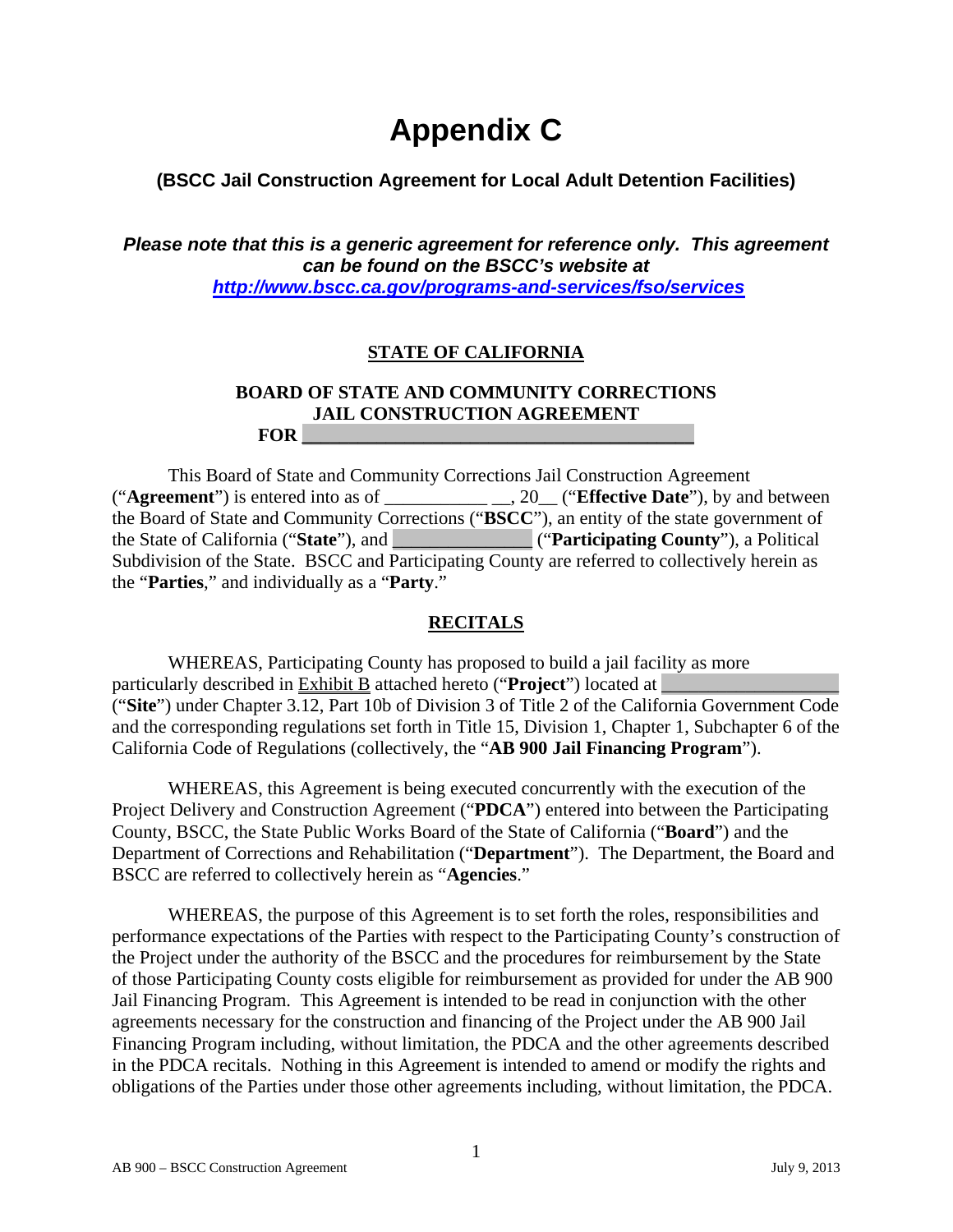WHEREAS, the Total Project Costs for the Project shall be defined in Article 3, Section 3.1(a) of the PDCA. The State will provide financing ("**State Financing**") (up to a maximum of \_\_\_\_\_\_\_\_\_\_\_\_\_\_\_\_ dollars (\$\_\_\_\_\_\_\_\_\_\_\_) ("**Maximum State Financing**")) and the Participating County will provide the Cash (hard) Match (as defined in Article 6(C) below) and the In-Kind (soft) Match (as defined in Article 6(C) below) (with the Cash (hard) Match and the In-kind (soft) Match collectively referred to as "**Participating County Funding**" and together with the Maximum State Financing, the "**Total Eligible Project Costs**".) Total Eligible Project Costs shall be used in determining Cash (hard) Match credit and In-kind (soft) Match credit to the Participating Counties as specified in Exhibit A to this Agreement. As stated in Article 1, Section 1.3 of the PDCA, the AB 900 Jail Financing Program is predicated on the Board's ability to issue Bonds for the Project. NOW, THEREFORE, in consideration of the promises and of the mutual agreements, provisions and covenants contained in this Agreement, and for other good and valuable consideration, the receipt and sufficiency of which is hereby acknowledged, the Parties agree as follows:

# ARTICLE 1. TERM AND TERMINATION

A. Term. This Agreement shall commence on the Effective Date and shall terminate upon the completion and State acceptance of the Final Audit (as defined below in Article 4(C)) unless terminated earlier as provided in Article 1(C) below.

B. Survival. The provisions of Articles  $1(C)(3)$ ,  $1(C)(4)$ ,  $3(D)$ ,  $4(C)$ ,  $4(D)$ ,  $6(B)(5)$ , 6(B)(6), 9, 10 and 11, and Articles 3, 4, 5, 6, 7, 8, and 10, 11 of Exhibit A shall survive termination of the Agreement.

# C. Termination.

1. BSCC in consultation with the other Agencies may terminate this Agreement in the event any of the following events or conditions occurs:

(a) Participating County's breach of a material term of this Agreement, any Project Document or any Applicable Laws provided Participating County has not cured such breach in all respects within such thirty (30) day period, which cure period may be extended for a reasonable time with the consent of BSCC if the Participating County demonstrates that such additional time is required to cure such breach in a diligent and commercially reasonable manner;

(b) Termination of the PDCA as provided for in Article 2, Section  $2.2(a)(i)$ –(v) and (b) of the PDCA;

(c) Substantive alteration of the scope, cost or schedule of the Project without the prior written approval of BSCC and the Board as required under this Agreement and the PDCA; or

(d) Refusal or inability to complete the Project in a manner consistent with the Agreement, and the other Project Documents (as defined below in Article 3) including all timelines, plans, and specifications as approved by BSCC, or refusal or inability to comply with any Applicable Law.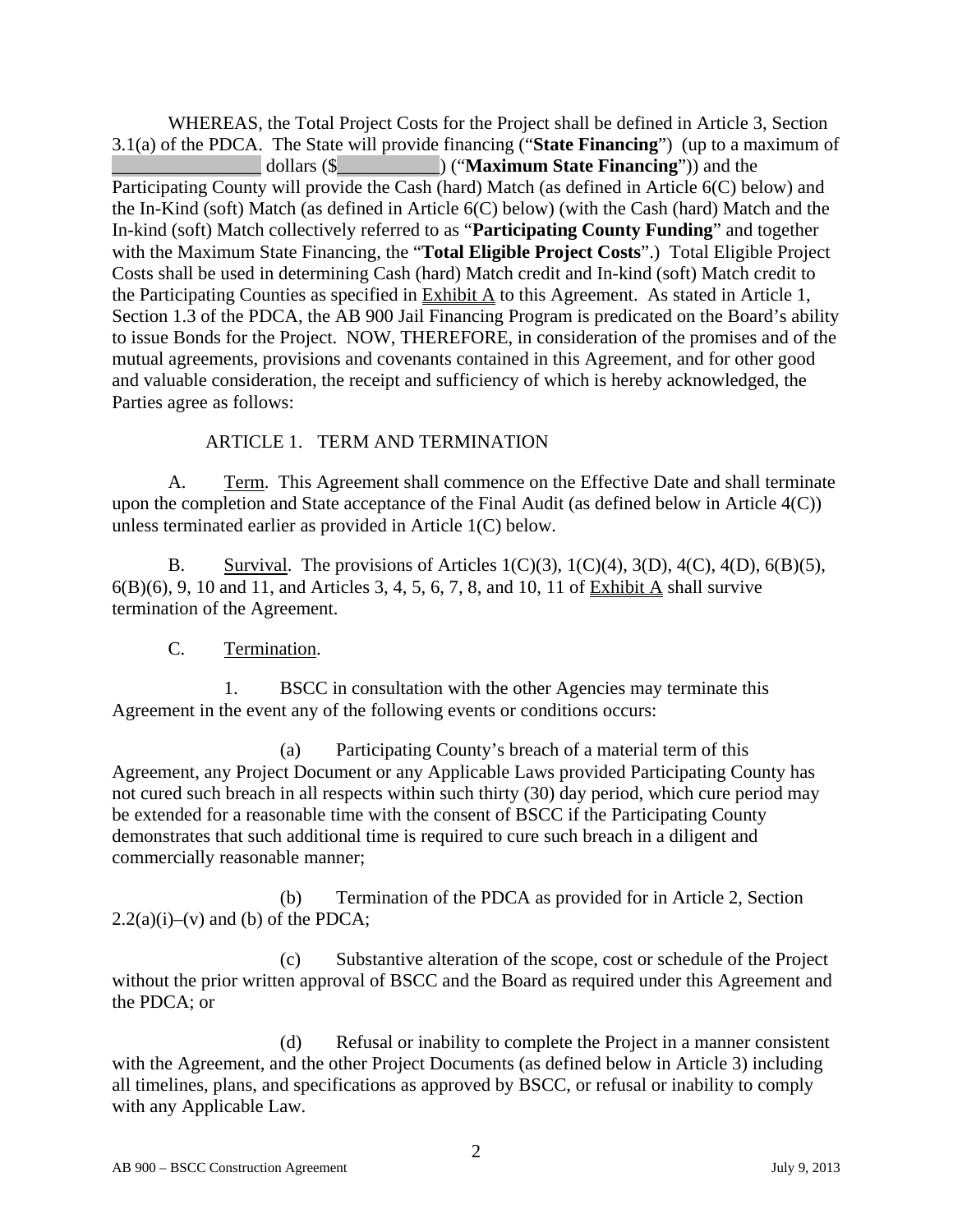2. The Participating County may, prior to the State providing any amount of financing, terminate this Agreement in the event any of the following occurs:

(a) The State's breach of a material term of this Agreement, any Project Document or any Applicable Laws provided the State has not cured such breach in all respects within thirty (30) days from notice of said breach, which cure period may be extended for a reasonable time with the consent of the Participating County if the State demonstrates that such additional time is required to cure such breach in a diligent and commercially reasonable manner;

(b) Termination of the PDCA as provided for in Article 2, Section  $2.2(a)(i)$ –(v) and (b) of the PDCA;

(c) Failure of the State to execute the Ground Lease or the Right of Entry for Construction and Operation; or

(d) In the event the Board determines the Participating County is no longer eligible for Project financing under the AB 900 Jail Financing Program as set forth in Article 1, Section 1.2 of the PDCA.

3. In the event of termination as provided in Article  $1(C)(1)$ , and unless the Parties agree in writing otherwise, Participating County shall, upon notification, refund to the Agencies an amount equal to all State Financing previously disbursed to the Participating County. Any State Financing so remitted to the Agencies may be subject to interest equal to the rate earned by the State Pooled Money Investment Account. Participating County shall not be required to refund any State Financing in the event of termination solely because, through no fault of Participating County, the Board determines it is not feasible or appropriate to issue bonds or is unable to issue bonds to finance the Participating County's Project.

4. Nothing in this Article 1 in any way alters or limits the authority of BSCC or the Agencies to withhold State Financing in accordance with Applicable Laws (as defined below) or any other right or remedy available to the State at law or in equity for breach of the Agreement.

# ARTICLE 2. PROJECT OFFICIALS

A. BSCC Representative. The BSCC Executive Director or his or her designee shall be the State's representative (**"Agency Representative"**) for administration of this Agreement. Any amendment to this Agreement, including any exhibit, schedule or attachment hereto, shall be binding on the State only if signed by the Agency Representative. This Article 2(A) shall not limit any requirements for amendment of any other agreement that is a Project Document.

B. Participating County Construction Administrator. The Participating County has appointed a County Construction Administrator as identified below. Participating County agrees that its County Construction Administrator shall be its representative for the administration of the Agreement and shall have full authority to act on behalf of the Participating County. Participating County agrees that all communications given to its County Construction Administrator shall be binding as if given to the Participating County. Participating County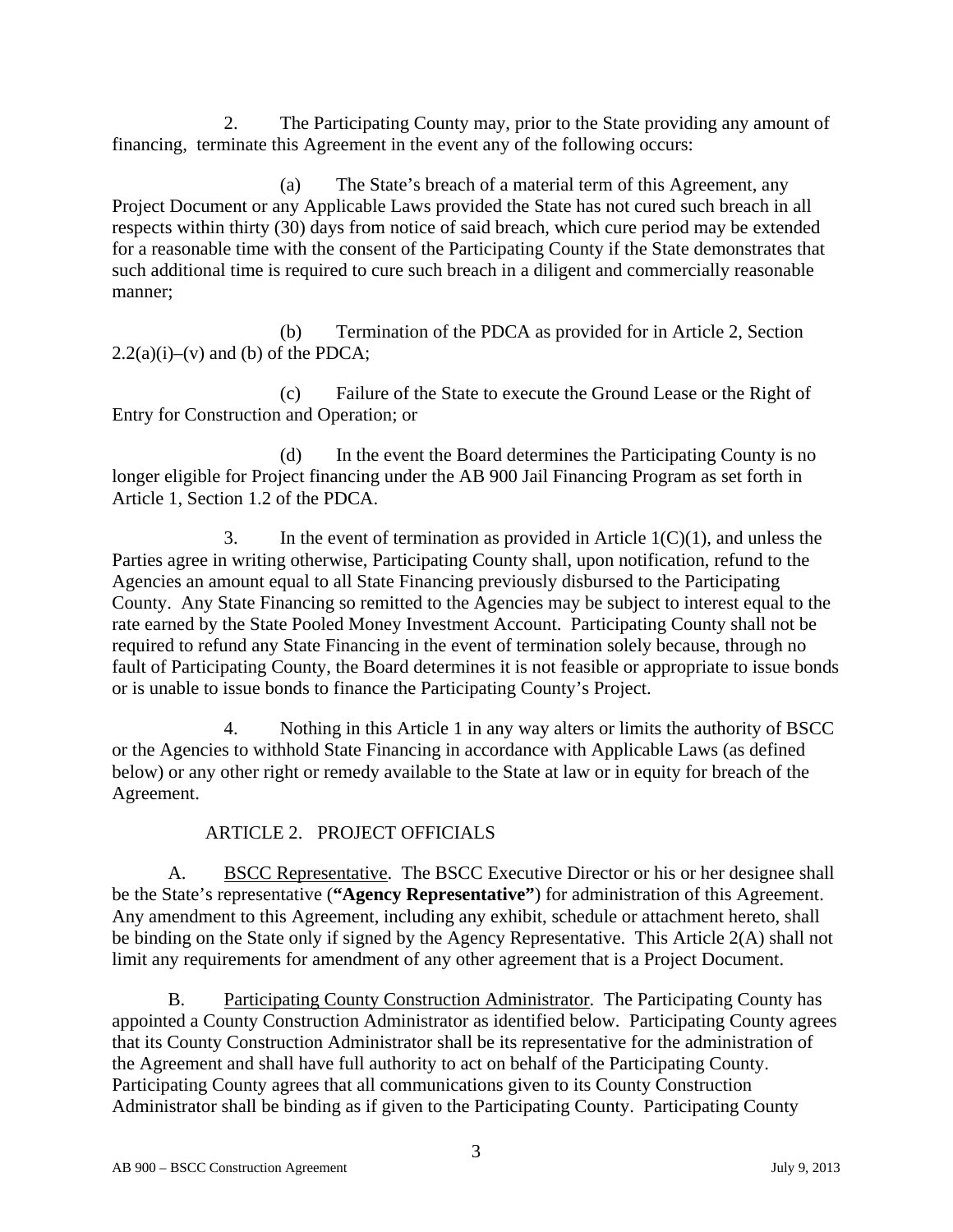agrees that any documents required to be submitted to the Agencies, including but not limited to, quarterly progress reports and final project summary reports, shall be certified for accuracy by its County Construction Administrator in form reasonably acceptable to BSCC. Any Amendment to this Agreement and any other Project Document shall be binding on the Participating County only if signed or certified in form reasonably acceptable to BSCC by the County Construction Administrator.

|  | <b>County Construction Administrator:</b> |
|--|-------------------------------------------|

C. Participating County Project Financial Officer. The Participating County has appointed a Project Financial Officer as identified below. Participating County agrees that its Project Financial Officer shall be responsible for establishing an official project file and a separate account for depositing of funds paid under this Agreement, and ensuring that project accounting procedures and practices are in accordance with generally accepted government accounting principles and practices (see Accounting Standards and Procedures for Counties, California State Controller, Division of Local Government Fiscal Affairs) with adequate supporting documentation maintained in such detail so as to provide an audit trail which will permit tracing transactions from support documentation, to the accounting records, to the financial reports and billings. Participating County agrees that all fiscal documents, including all invoices and expenditure statements, required to be submitted to BSCC shall be certified for accuracy by its Project Financial Officer.

| Project Financial Officer: |  |
|----------------------------|--|
| Title:                     |  |
| Address:                   |  |
| City, State, Zip:          |  |
| Telephone:                 |  |
| Facsimile:                 |  |
| Email:                     |  |

D. Participating County Project Contact Person. The Participating County has appointed a County Project Contact Person as identified below. Participating County agrees that its County Project Contact Person shall be responsible for coordinating and transmitting information to BSCC and receiving and disseminating information from BSCC. Participating County agrees that all communications given to its County Project Contact Person shall be binding as if given to the Participating County.

| <b>County Project Contact Person:</b> |  |
|---------------------------------------|--|
| Title:                                |  |
| Address:                              |  |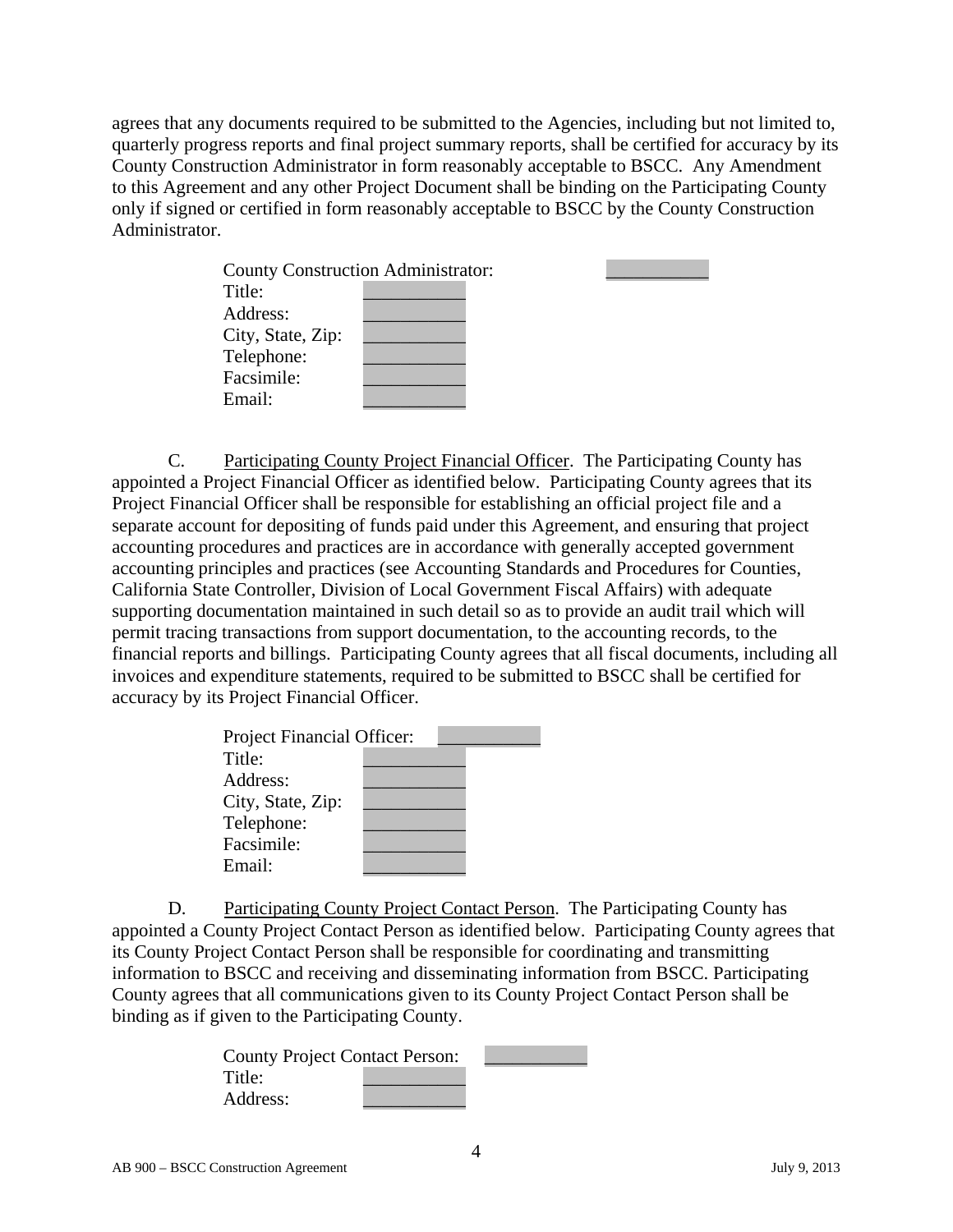| City, State, Zip: |  |
|-------------------|--|
| Telephone:        |  |
| Facsimile:        |  |
| Email:            |  |

Either Party may change its Project representatives upon written notice to the other Party.

#### ARTICLE 3. PROJECT DOCUMENTS AND APPLICABLE LAWS.

A. Project Documents. The Participating County agrees to construct the Project in accordance with the following agreements and documents each as may be amended in accordance with its terms and which, together with the Agreement, shall be referred to herein as the "**Project Documents**": (1) BSCC Jail Construction Agreement Standard Conditions attached hereto as **Exhibit A**; (2) Participating County's Project Proposal [Insert Name and Date of Participating County's Bid Proposal] ("**County Project Proposal**"); (3) County Project Description Detail and Budget ("**Project Description**") in the form attached hereto as Exhibit B; (4) Ground Lease, Right of Entry for Construction and Operation, Facility Lease and the Facility Sublease as those terms are defined in the PDCA; and (5) the PDCA .

B. Applicable Laws. The Participating County agrees to comply with all federal, state or local laws, regulations, rules, ordinances and guidelines applicable to the construction of the Project including, without limitation the following (collectively "**Applicable Laws**"):

1. The Minimum Standards for Local Detention Facilities and Local Jail Construction Financing Program regulations contained in Title 15, Division 1, Chapter 1, Subchapters 4 and 6 of the California Code of Regulations ("**CCR**").

2. The Minimum Standards for Local Detention Facilities and the fire and life safety regulations contained in Title 24 of the CCR.

3. California Public Contract Code.

4. California Environmental Quality Act (CEQA) contained in Section 21000 *et seq*. of the California Public Resources Code and Title 14, Division 6, Chapter 3, Sections 15000 *et seq*. of the CCR.

5. Accounting Standards and Procedures for Counties, California State Controller, Division of Local Fiscal Affairs.

6. Construction Financing Agreement Administration and Audit Guide**.** 

C. Incorporation of Approved Changes. Upon their completion, all Participating County assurances and submittals, submitted to and approved in writing by BSCC are incorporated herein by reference and made a part of this Agreement.

D. Precedence. In the event of any inconsistency in the Project Documents, except as otherwise provided herein, the inconsistency shall be resolved by giving precedence in the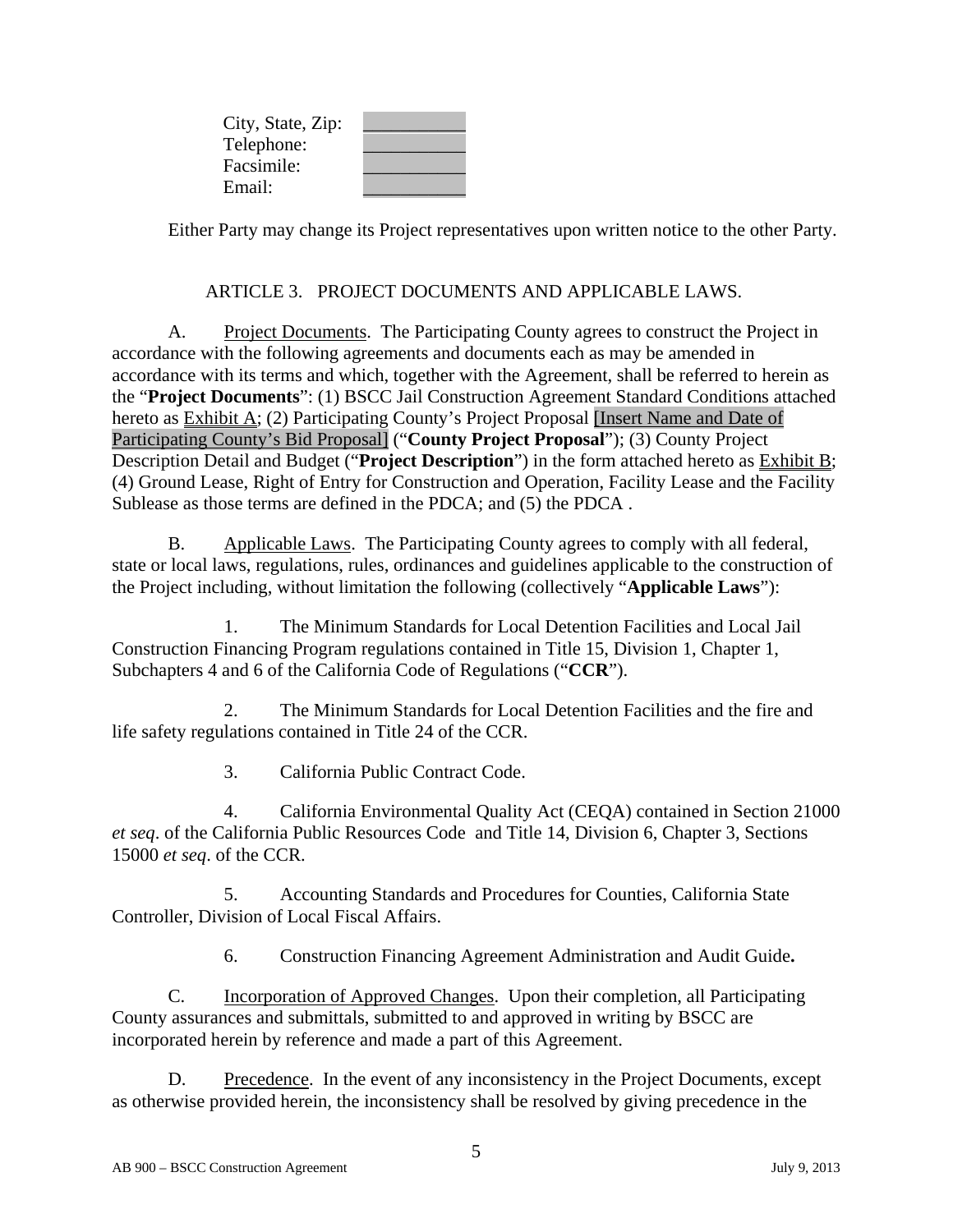following order: 1) PDCA; 2) the Ground Lease (as defined in the PDCA); 3) this Agreement including the BSCC Jail Construction Agreement Standard Conditions attached hereto as Exhibit  $\overline{A}$ ; 4) the Right of Entry for Construction and Operation (as defined in the PDCA); 5) Participating County's Project Proposal; 6) Participating County Project Description Detail and Budget; and 7) the Participating County's proposal(s), modification(s), and submittals. In the event the Bonds are issued, any inconsistency between the Project Documents and the Bond Documents shall be resolved by giving precedence to the Bond Documents. To the extent the Parties mutually agree that a provision of a particular document should control with respect to an inconsistency between that document and another document or documents, notwithstanding the other provisions of this Section, such provision shall control.

# ARTICLE 4. PARTICIPATING COUNTY OBLIGATIONS

Participating County agrees to the following covenants, assurances and submittals:

A. Participating County's Construction of Jail. The Participating County shall construct the Project to ensure and enable compliance with all Applicable Laws, and Participating County agrees that State Financing and Cash (hard) Match funds shall not supplant funds otherwise dedicated or appropriated for construction activities. No review or approval provided by the State, the Agencies or the State Fire Marshal of documents or submittals shall relieve Participating County of its obligation to design and construct the Project in accordance with this Agreement and all Applicable Laws including, without limitation environmental, procurement, safety and health, the AB 900 Jail Financing Program, and Titles 15 and 24 of the CCR. The Agencies' review and approval of any Project Document is for the Agencies' purposes only. No alleged failure or oversight related to the Agencies' review of the Project or the Project Documents shall be construed as a wavier of any rights of the Agencies or the State of California, or construed as an excuse to performance by Participating County under this Agreement or any other agreement. All Plans (as defined below) prepared by the Participating County shall be consistent with the Participating County Project Proposal.

B. Valley Fever. California is one of several states in the country with soils that may contain spores known to cause the disease Coccidioidomycosis (sometimes called "Valley Fever"), which spores may be transmitted through contact with dirt and fugitive dust associated with construction activities. The Participating County shall disclose this information to contractor in or prior to execution of a Construction Agreement. The Participating County, its contractor and any lower-tier subcontractors shall take appropriate precautionary measures designed to minimize the exposure of their respective employees and other workers, Agencies' employees, and other individuals or personnel who may be present during construction activities.

C. Record Keeping and Audit Requirements. Participating County shall keep such full and detailed account records as are necessary for proper financial management of the Project. Participating County shall maintain a complete and current set of all books and records relating to the design and construction of the Project. Agencies shall be entitled, upon fortyeight (48) hour written notice, to inspect all books, records, and accounts kept by Participating County relating to the work contemplated by this Agreement. Within ninety (90) calendar days after Final Completion (as defined below), Participating County shall deliver to Agencies a financial audit of the Project ("**Final Audit**"). The Final Audit shall be performed by a Certified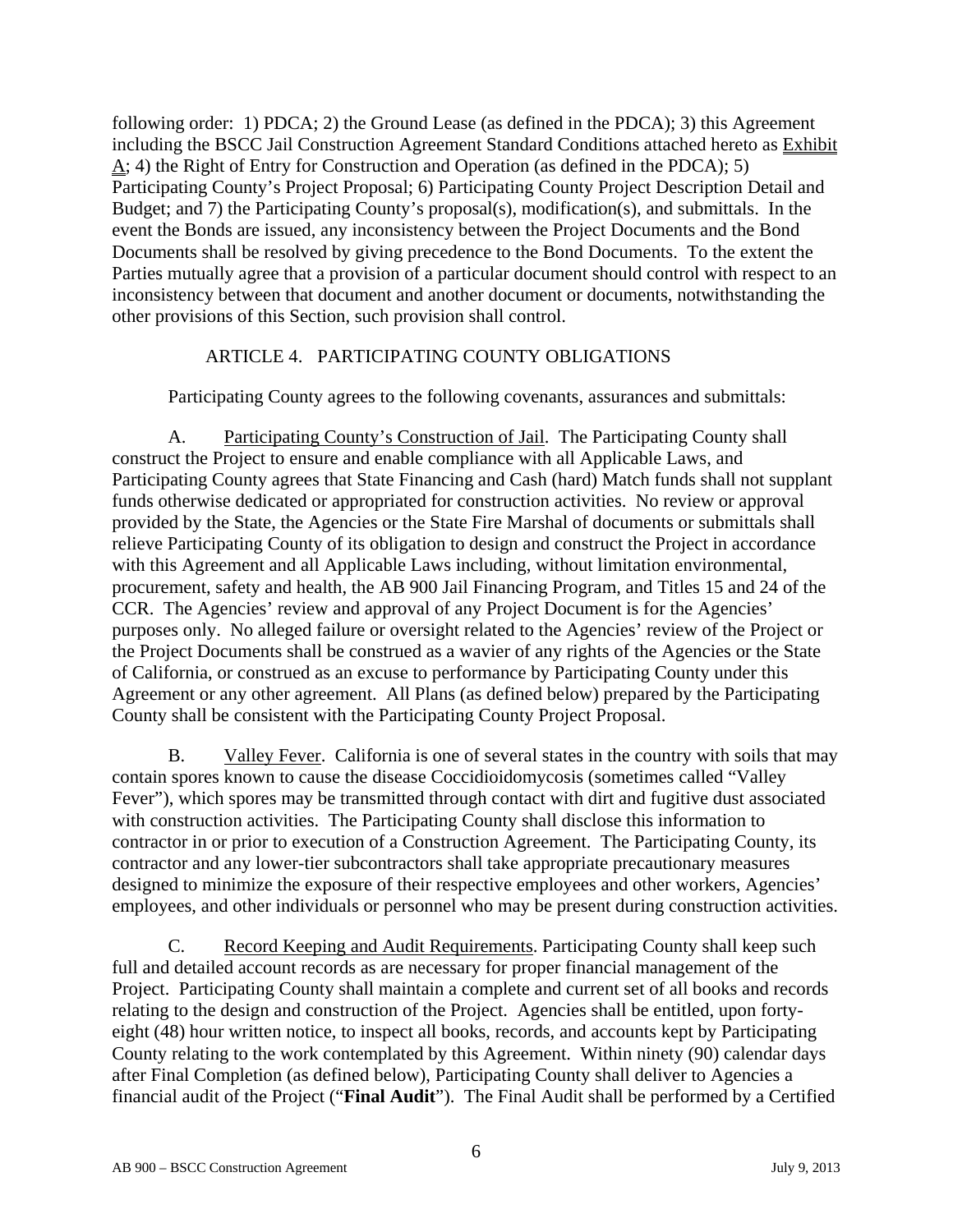Public Accountant or a Participating County auditor that is organizationally independent from the Participating County's project financial management functions. Nothing in this Article 4(C) shall limit the Participating County's record retention obligations as set forth in Article 7 of the PDCA. For purposes of this Agreement, "**Final Completion**" shall mean completion of the Project.

D. Compliance with Project Documents and Applicable Laws. Participating County agrees to comply with all terms and conditions of this Agreement, the other Project Documents and all exhibits and schedules attached hereto or thereto and all Applicable Laws.

E. Project Plans. In addition to all submission requirements under the PDCA, the Participating County shall submit to BSCC the architectural and design documents, drawings, specifications, calculations, general and special conditions, submittals, Project budgets, schedules and contracts (collectively, "**Plans**") within the time frames as specifically set forth in Exhibit B and as otherwise may be required by the Project Documents and Applicable Laws. As a condition to the financing to be provided by the State through interim financing or the sale of the Bonds, Participating County shall cause to be prepared, in a form that are ready to construct, all required Plans and bid documents necessary to solicit bids, and complete the Project on time and within budget. Participating County is solely responsible for preparing all Plans and other documents for the public bidding process, as provided by Applicable Law. Participating County shall not solicit bids for the Project until BSCC, together with the State Fire Marshal, have approved the final construction documents and specifications and the Department of Finance has approved these documents and specifications.

F. Construction. Participating County shall be responsible to contract for all design and construction services, and shall manage the day-to-day design and construction of the Project. Participating County shall cause the design and construction of the Project to be consistent with the requirements, limitations, and other terms of this Agreement, the Project Documents, all Applicable Laws, as well as all other agreements between the Agencies and Participating County.

G. Operation of Jail. Participating County shall be responsible to maintain the jail upon Final Completion and staff and operate the jail no later than ninety (90) days after Final Completion.

H. Professional Services. Participating County shall be responsible for providing all necessary professional services in order to carry out the design and construction of the Project. Participating County shall obtain all professional services from properly licensed design professionals. All Plans prepared by such design professionals shall bear the signature and seal of the design professional. All construction work on the Project shall be performed by properly licensed contractors and subcontractors. Participating County is encouraged to utilize a qualified construction manager and claims avoidance experts to facilitate timely and efficient construction of the Project.

I. Completion of Project. Participating County agrees to proceed expeditiously with, and complete, the Project in accordance with the Project Documents and Plans as approved by the BSCC and the Agencies and/or as incorporated in all provisions of this Agreement.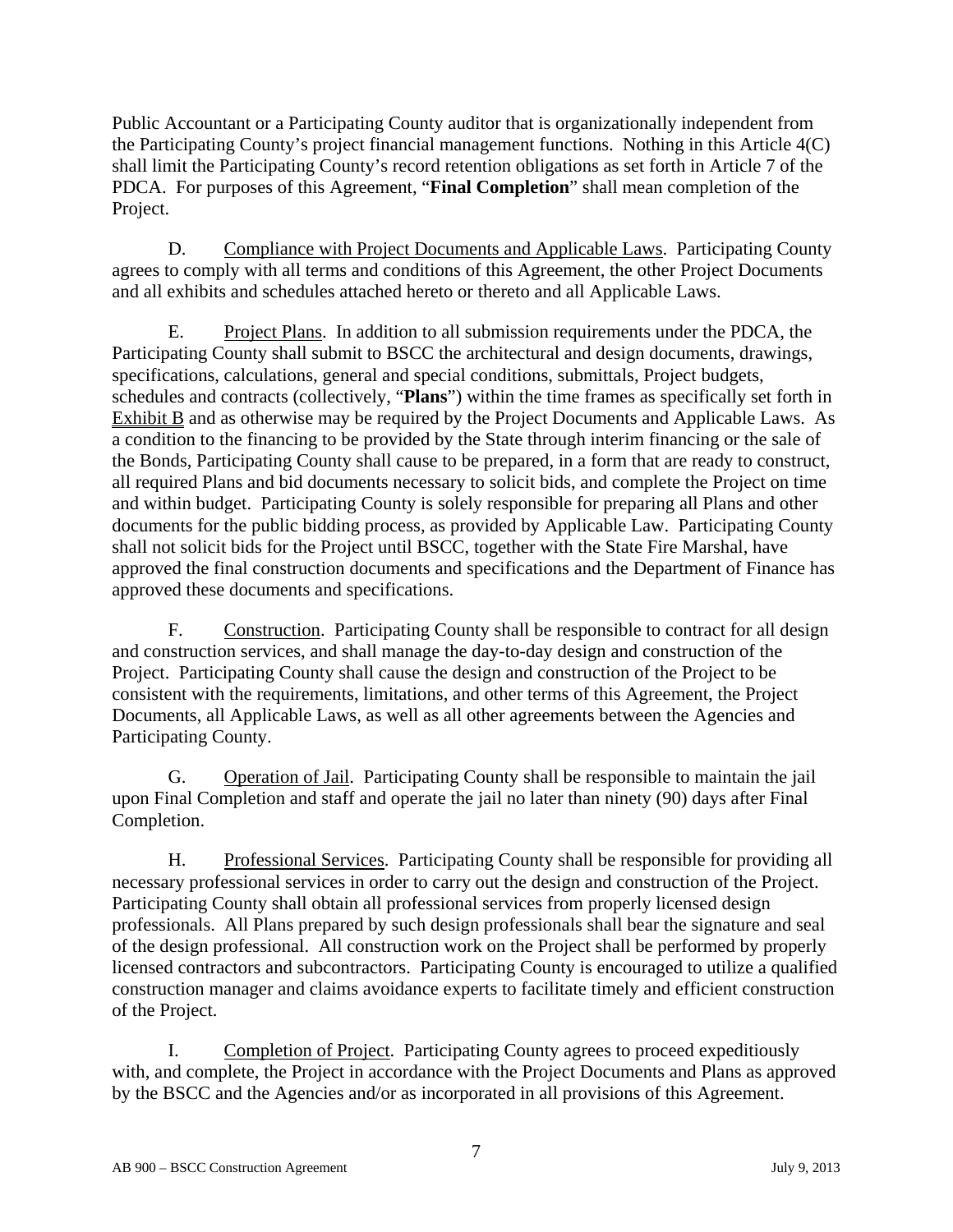Participating County acknowledges and understands that failure to meet application assurances, construction timelines and any other milestones or timelines as set forth in the Project Documents or Plans as approved by the Agencies and/or as incorporated in all provisions of this Agreement, may result at any time in award adjustments or Agreement termination by the BSCC.

# ARTICLE 5. SUBSTANTIAL CHANGES.

In addition to the modification requirements set forth in Article 4, Section 4.2 of the PDCA, no substantial change to the Project Documents or other substantial modification to the Project may be made by Participating County without the prior written permission of the BSCC. Minor modifications to the Project do not require BSCC approval, but must be documented and reported on routine progress reports to the BSCC. Without limiting the foregoing, BSCC approval shall be required upon any of the following events or circumstances:

1. more than minor changes which affect the design or scope of the Project;

2. a delay or change in the date of substantial completion or Final

Completion;

3. a more than minor change to the design, location, size, capacity or quality of major items of equipment. As used herein "substantial" is as defined in the State Administrative Manual, Section 6863. As used herein a minor change is any change which does not rise to the level of a substantial change under the State Administrative Manual, Section 6863;

4. a change in approved budget categories, or movement of dollars between budget categories as indicated in Exhibit B; or

5. any change that would impact BSCC or State Fire Marshal construction or operational regulations including, without limitation, Titles 15 and 24 of the CCR , or which affects the security or fire and life safety of the facility.

Participating County agrees that its County Construction Administrator will give prompt notification in writing to the BSCC of the occurrence of any of the above events and report any substantial modifications to the Agreement for Construction with its contractor. BSCC shall notify the Department consistent with Article 4 of the PDCA, and the Department shall make a Scope Change Request to the Board. Approval of this Scope Change Request by the Board shall be required before material change to the Project Documents or other substantial modification to the Project may be made by the Participating County.

In no event shall any budget changes be authorized which would cause the amount of Total Project Costs to be exceeded unless the Participating County covenants to fund such excess with lawfully available funds and with the consent of the Agencies and so appropriates such funding.

# ARTICLE 6. PROJECT FUNDING

A. Invoices. Invoice and progress/final reports and all required audit reports shall be submitted to the BSCC in a timely manner as specified in this Agreement and Exhibit A.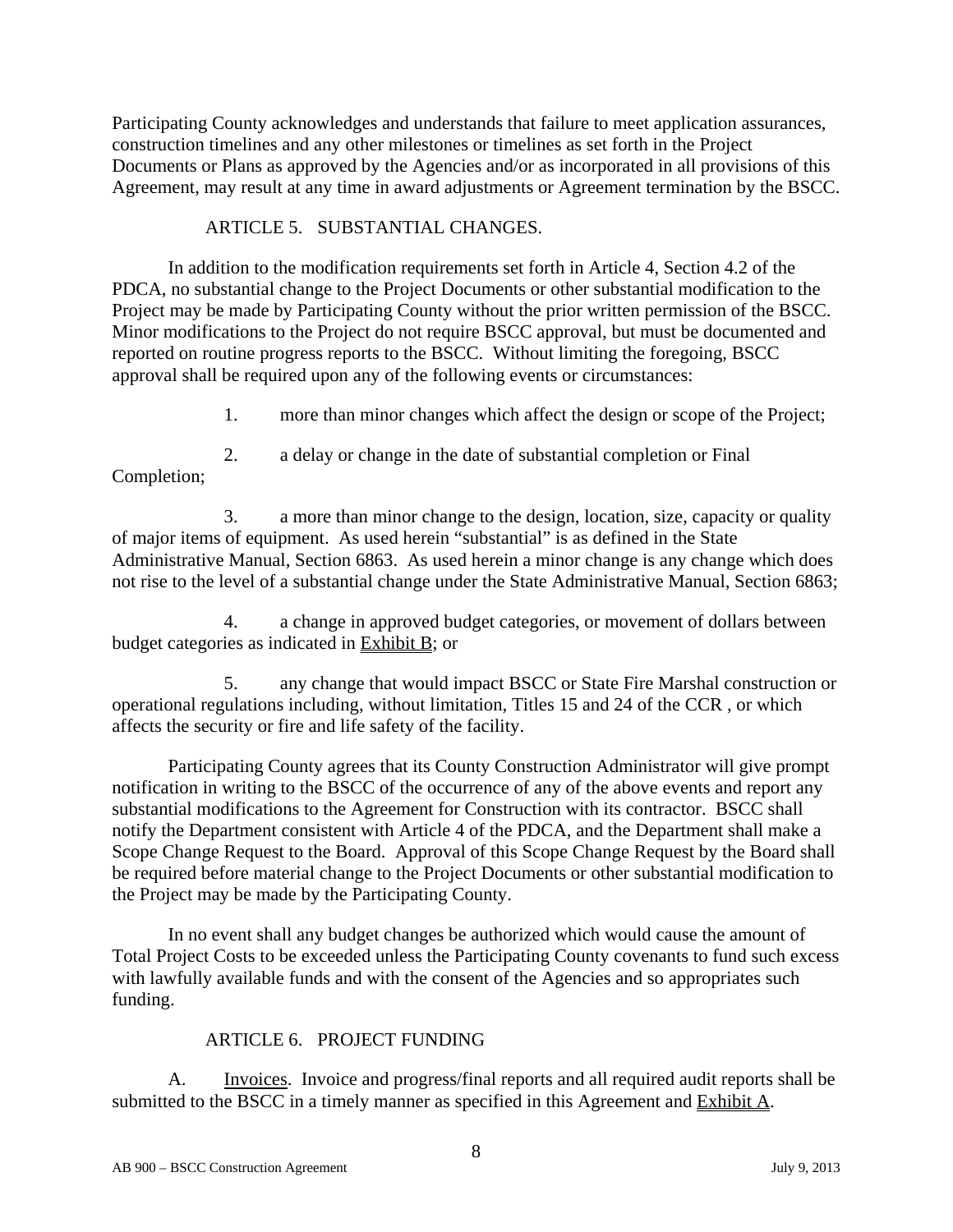# B. State Financing Obligations.

1. In no event or circumstance shall the State or Agencies be obligated to pay the Participating County under this Agreement or any other Project Document any amount in excess of the Maximum State Financing. Participating County waives any and all claims against the Agencies or the State of California for any costs which exceed the Maximum State Financing. The Participating County is solely responsible for any and all cost, expenses or fees of the Project which exceed the Maximum State Financing. Reimbursement of county costs from State Financing shall be limited to those costs permitted under Article 1(A) of Exhibit A and/or specifically identified in Exhibit B as "**Eligible State Costs**" provided, however, the State's obligations to reimburse Participating County for any State Financing is contingent on (1) the availability of Interim Financing and (2) even if Interim Financing is provided, the successful sale of bonds sufficient to cover all remaining Eligible State Costs. State Financing shall be subject to the terms and conditions set forth in the PDCA.

2. Eligible State Costs subject to reimbursement shall in no event or circumstance exceed Maximum State Financing. Because the funds to be paid are limited, Participating County shall be obligated to complete the Project without additional State Financing. No additional State Financing will be available, and Participating County should take all necessary precautions to ensure that the Project is designed and constructed within the Project budget. The Participating County shall be responsible for any costs exceeding the Total Eligible Project Costs.

3. State shall reimburse the Participating County for Eligible State Costs provided Participating County's performance of the Project is consistent with the Project Documents, including the Construction Schedule, and Participating County is not in breach of any term or condition of this Agreement, any Project Document, or any Applicable Law. At mutually agreed upon intervals as set forth in Exhibit A, Article 7, Participating County shall submit to BSCC a reimbursement request for payments of Eligible State Costs for which Participating County has already paid.

4. BSCC may reject any invoice or item on an invoice should it be determined that such invoice or item is ineligible for reimbursement under the terms of this Agreement, the Project Documents or any Applicable Laws ("**Improper Expenditure**"). Should it later be determined Participating County has been reimbursed for an Improper Expenditure or the State has made a payment to Participating County in excess of the amount for which the State is obligated ("**Excess Payment**"), BSCC may withhold future payments or repayments in amounts equal to the Improper Expenditure or the Excess Payment. In the event the amount of an Improper Expenditure exceeds the total reimbursement amount due Participating County, or should the discovery of the Improper Expenditure or Excess Payment occur after payment of the Withhold Amount (as defined below), Participating County shall immediately pay to BSCC the amount of the Improper Expenditure or Excess Payment.

5. At such time as the unreimbursed balance of the Eligible State Costs equals Five percent (5%) of the total Eligible State Costs ("**Withhold Amount**"), BSCC shall withhold that amount as security for Participating County's performance of all its obligations under this Agreement. The Withhold Amount shall be released upon satisfaction of all of the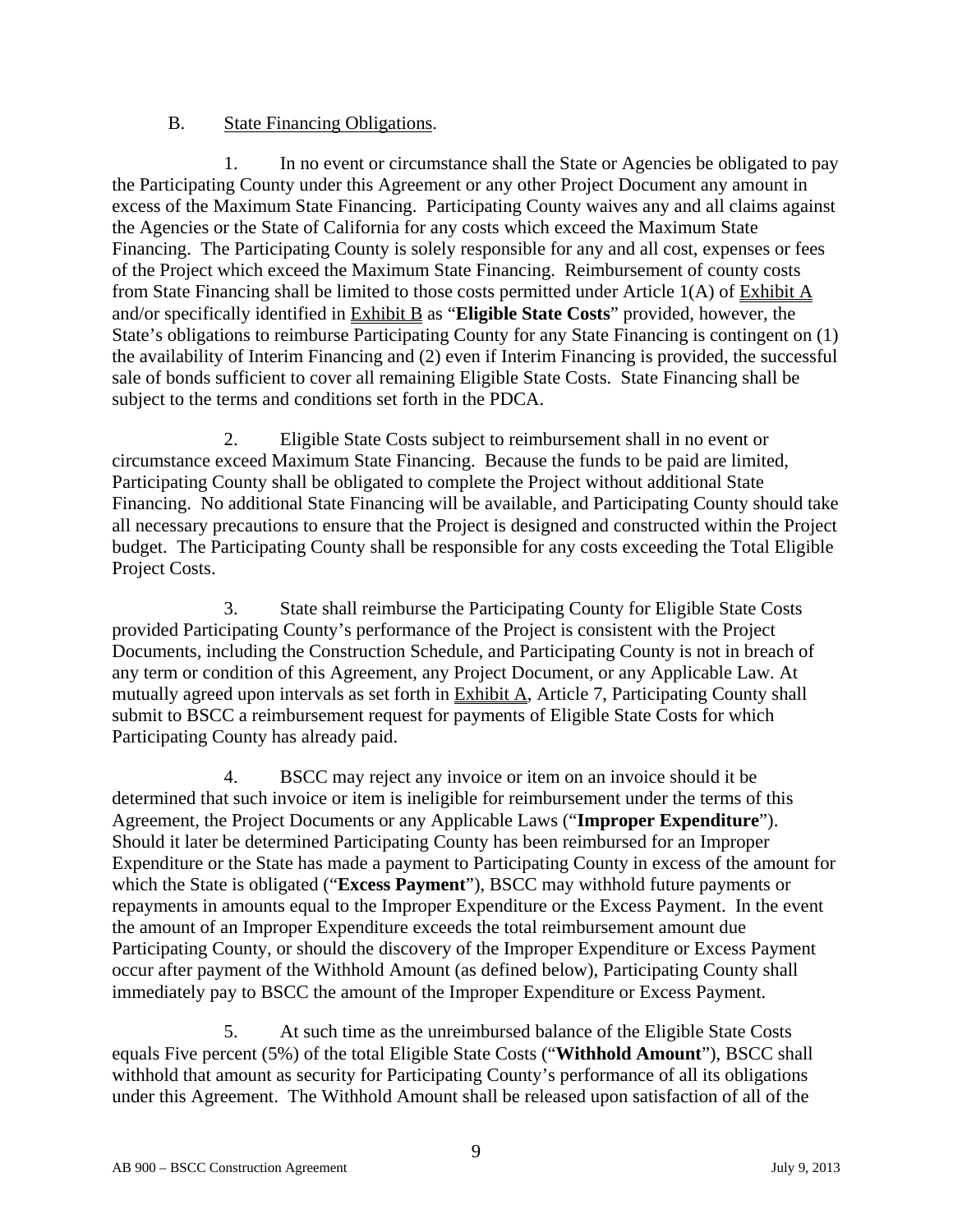following conditions: (a) there has been Final Completion of the Project, (b) delivery by Participating County and acceptance by Agencies of the Final Audit and the Final Project Summary Report, (c) Participating County has staffed and operated the jail as required under Article 4(G) above, and (d) Participating County is not in breach of any provisions of this Agreement, the other Project Documents and Applicable Laws.

6. All agreements with the contractor and any other contractor or subcontractor of Participating County or the contractor providing services or goods on the Project and for which reimbursement with State Financing for all or any portion of the payment for such services or goods is sought, shall require the contractor or subcontractor to list construction costs according to the CSI Divisions of the Schedule of Values as specified in Exhibit B.

C. Participating County Funding. Subject to all terms and provisions of this Agreement, the Participating County agrees to appropriate and spend cash (hard) matching funds as provided in Exhibits A and B ("**Cash (hard) Match**"). Subject to all terms and provisions of this Agreement, the Participating County agrees to provide in-kind (soft) match in accordance with **Exhibits A and B** ("**In-kind (soft) Match**"). Participating County agrees to expend Cash (hard) Match funds on a schedule that is at least pro-rata with the percentage expenditure of Eligible State Costs.

# ARTICLE 7. ADMINISTRATIVE OVERSIGHT BY BOARD

Notwithstanding any other term or condition of this Agreement or any other Project Document, the scope and cost of the Project shall be subject to approval and administrative oversight by the Board, as required by California Government Code Section 15820.911.

# ARTICLE 8. PERFORMANCE AND PAYMENT BONDS

Participating County shall require the contractor to procure and maintain a payment bond and a performance bond each of which shall be in an amount not less than one hundred percent (100%) of the contractor's total contract price as set forth in the agreement between Participating County and contractor. The bonds shall be issued by one or more surety companies acceptable to the Agencies. The performance bond required by this Article 8 shall name the State as an additional beneficiary under the bonds.

# ARTICLE 9. INDEMNITY

As required by California Government Code Section 15820.911(d), the Participating County hereby agrees to indemnify, defend and save harmless the State, including but not limited to the Board, the Department and the BSCC, and each of their respective officers, governing members, directors, officials, employees, subcontractors, consultants, and agents (collectively, "Indemnitees") for any and all claims and losses arising out of the acquisition, design, construction, operation, maintenance, use and occupancy of the Project. The Participating County shall not be obligated to provide indemnity or defense where the claim arises out of the gross negligence or willful misconduct of the Indemnitees. These obligations shall survive any termination of this Agreement.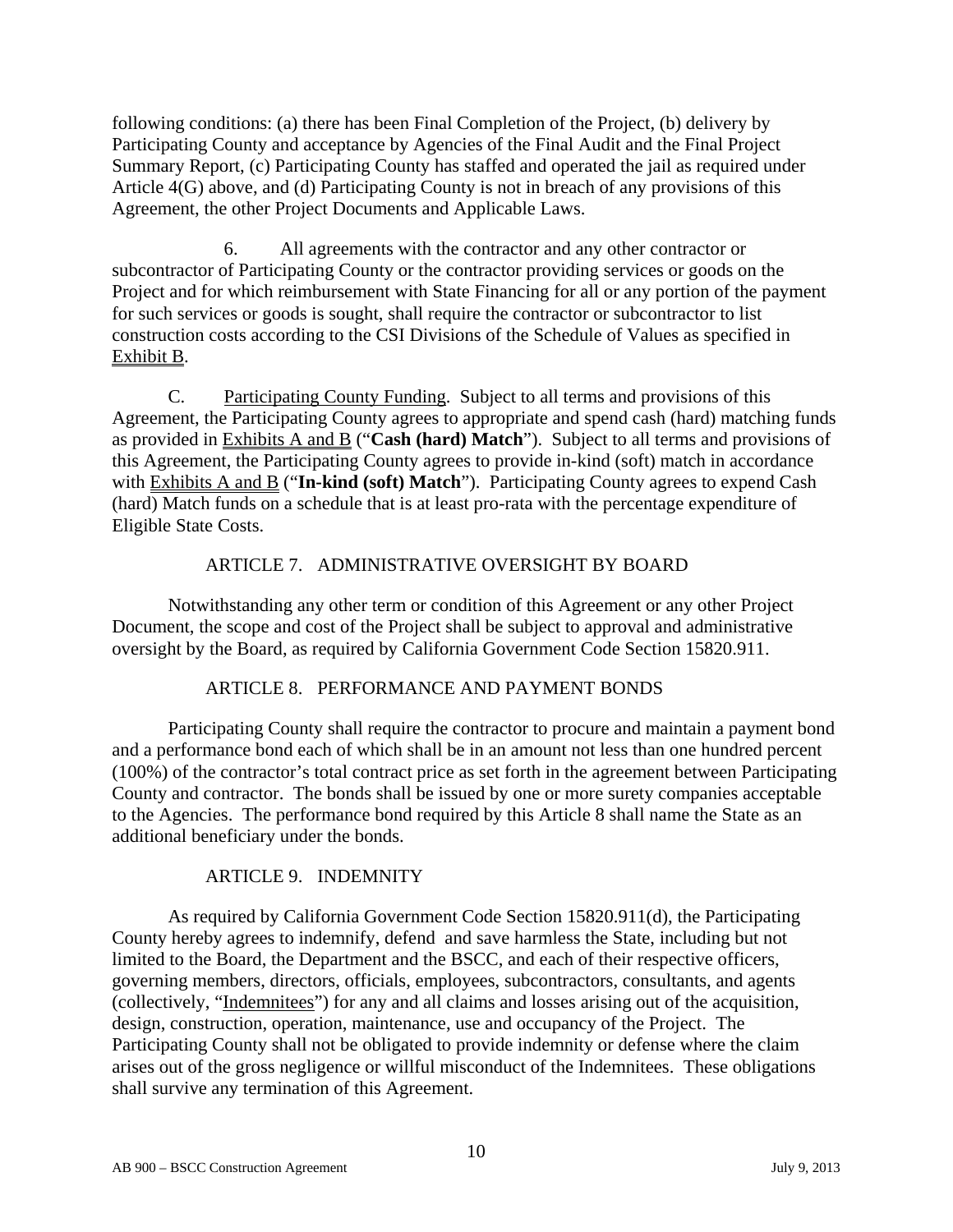#### ARTICLE 10. DISPUTES

Disputes arising under or relating to this Agreement shall be resolved in accordance with the provisions of Article 10 of Exhibit A.

#### ARTICLE 11. GENERAL TERMS AND CONDITIONS

The general terms and conditions published by the Department of General Services at http://www.documents.dgs.ca.gov/ols/GTC-610.doc and applicable to all State of California contracts are hereby incorporated by reference into this Agreement. In the event of a conflict between GTC-610 and any sections herein, the sections herein take precedence. In signing below, the Participating County's authorized representative represents and warrants that the Participating County has read and understands these general terms and conditions.

#### ARTICLE 12. COUNTERPARTS

This Agreement may be executed in one or more counterparts, any one of which need not contain the signatures of more than one Party, but all of which when taken together shall constitute one and the same instrument, notwithstanding that all Parties have not signed the same counterpart hereof.

# **[SIGNATURE PAGE TO IMMEDIATELY FOLLOW]**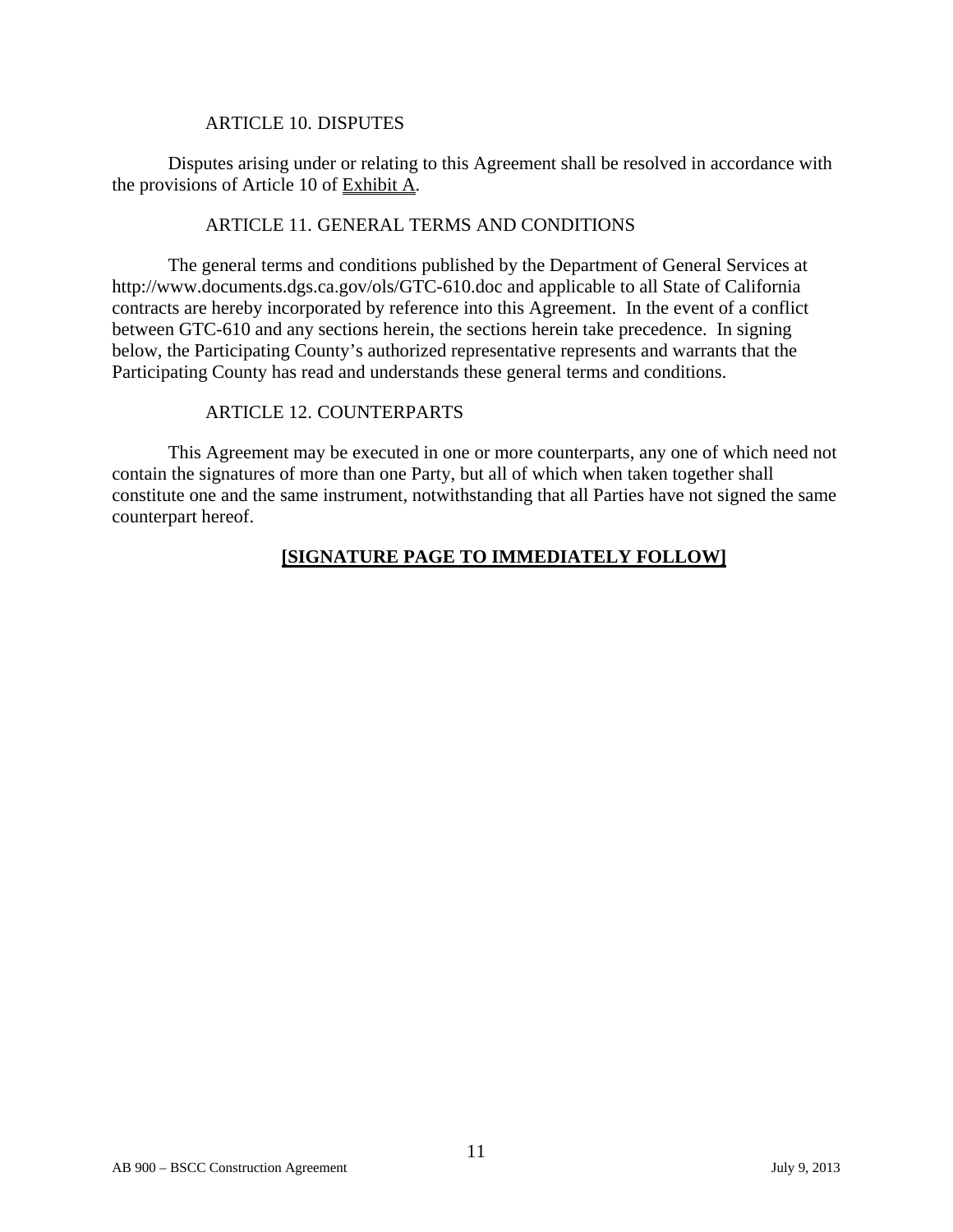IN WITNESS THEREOF, the Parties have executed this Agreement, as of the Effective Date.

# BOARD OF STATE AND COMMUNITY CORRECTIONS

| Signature of Executive Director or Designee |  |
|---------------------------------------------|--|

| Name and Title: |  |
|-----------------|--|
| Date:           |  |

# "PARTICIPATING COUNTY"

County of:

By:

By: Signature

| Name and Title: |  |
|-----------------|--|
| Date:           |  |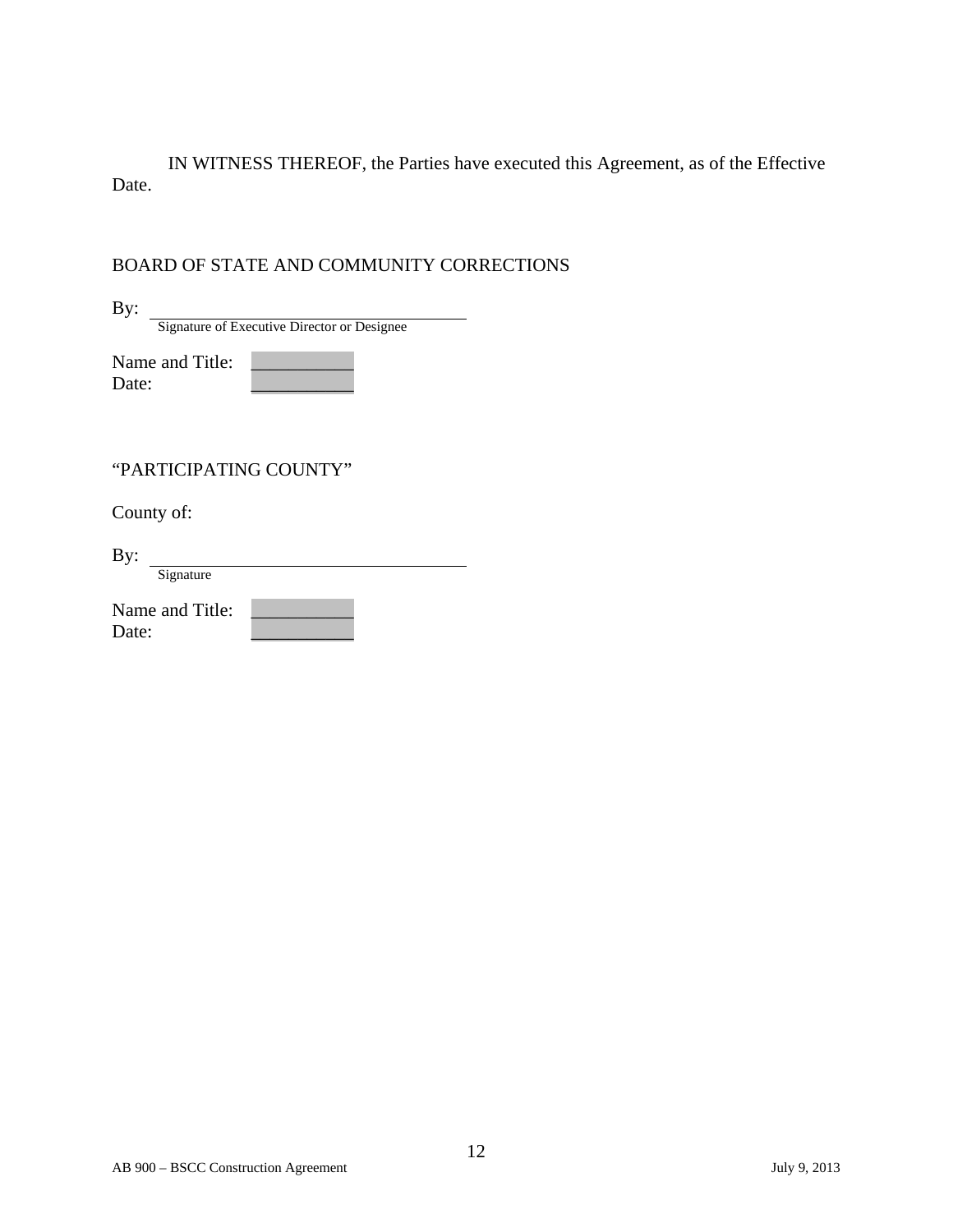# **EXHIBIT A**

### **CONSTRUCTION AGREEMENT STANDARD CONDITIONS**

# ARTICLE 1. TOTAL ELIGIBLE PROJECT COSTS

A. Participating County shall only be reimbursed by the State from State Financing for Eligible State Costs. "**Eligible State Costs**" means reasonable and necessary Project costs actually incurred in construction of the Project and as specified in Exhibits A and B attached to the Agreement. Eligible State Costs also must be eligible for lease-revenue bond financing pursuant to this Agreement (including all Exhibits referenced therein) and all California state laws, rules, regulations, guidelines, and policies including, without limitation, Title 15, Local Jail Construction Financing Program regulations and any other Applicable Laws. Such Eligible State Costs shall include, but are not limited to, the items set forth in subsection (1) through (8) below. Participating County shall receive BSCC's written consent prior to Participating County's incurring the expense for any Project costs not listed below and for which Participating County wants State reimbursement provided such expenses do not fall within Participating County Costs as defined below in subsection (B).

1. On-site costs of facility construction of the BSCC-approved local jail facility project, including site preparation (eligible for State Financing or Cash (hard) Match).

2. Architectural programming and design (for activities by consultants and contractors; eligible for State Financing or Cash (hard) Match).

3. Construction management (for activities by consultants and contractors; eligible for State Financing or Cash (hard) Match).

4. Building permit fees, sewer/utility use or unit fees, and building inspection fees (eligible for State Financing or Cash (hard) Match).

5. Fixed equipment items (e.g., heating, ventilation, air conditioning, plumbing, lighting, communications, surveillance, security and life/safety equipment, etc.) as necessary for the operation of the BSCC-approved local jail facility (eligible for State Financing or Cash (hard) Match).

6. Fixed furnishings items (e.g., built-in and/or permanently affixed counters, tables, cabinets, seats, etc.) as necessary for the operation of the BSCC-approved local jail facility (eligible for State Financing or Cash (hard) Match).

7. Installation of existing fixed equipment and furnishings as necessary for the operation of the BSCC-approved local jail facility (eligible for State Financing or Cash (hard) Match).

8. Moveable equipment and moveable furnishings (subject to State review and approval; eligible for State Financing or Cash (hard) Match).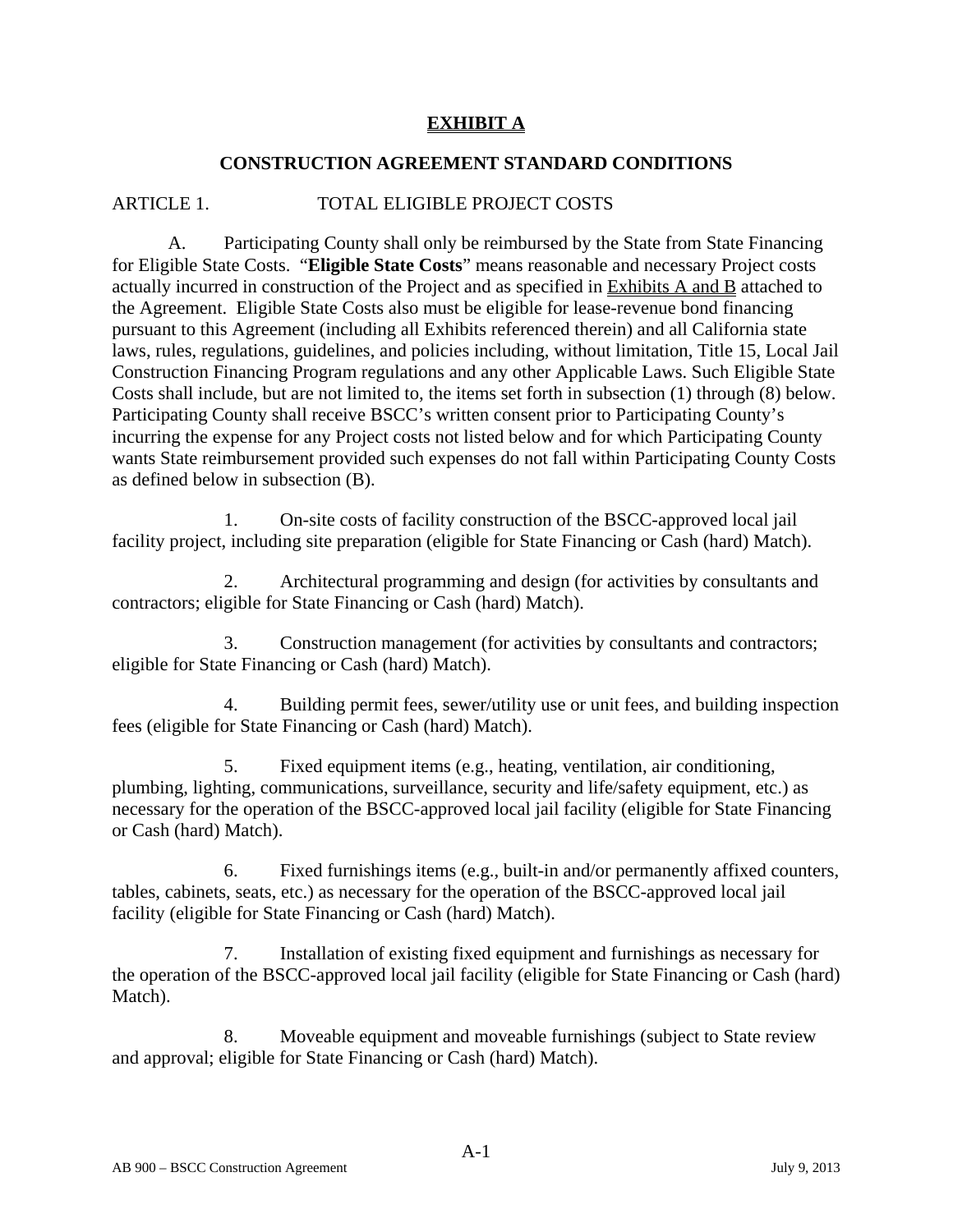B. Participating County must provide a minimum of at least percent  $(\_\% )$ of the Total Eligible Project Costs as any combination of Cash (hard) Match and In-kind (soft) Match funds. (**Note to drafter:** Large and Medium counties must provide a minimum of 10%). Cash (hard) Match funds cannot be used to supplant or replace funds otherwise dedicated or appropriated by the Participating County for construction activities. Cash (hard) Match funds cannot be claimed for salaries/benefits of regular employees of the Participating County Workforce but may be claimed for the services of consultants or contractors engaged to perform Project related services as described below. Cash (hard) Match funds only include costs of:

1. Items eligible for Eligible State Costs as described above;

2. Preparation costs for full or focused environmental reports (for activities by consultants and contractors);

3. Off-site costs, including access roads and utilities development, outside of a reasonable buffer zone surrounding the perimeter of the security fence, detention facility building and parking lot; and

4. Public art.

C. In-kind (soft) Match funds may be claimed for Project related costs for activities performed by Participating County staff or consultants. Eligible In-kind (soft) Match funds only includes:

1. Audit of Total Eligible Project Costs at the conclusion of the Project (staff salary/benefits of independent Participating County auditor or services of contracted auditor);

2. Needs assessments (staff salary/benefits and/or consultant costs directly related to the Project);

3. Site acquisition cost or current fair market land value supported by independent appraisal (on-site land only regardless of acquisition date) and as approved by the Department of General Services. This can be claimed for on-site land cost/value for new facility construction, on-site land cost/value of a closed facility that will be renovated and reopened, or on-site land cost/value used for expansion of an existing facility. It cannot be claimed for land cost/value under an existing operational local jail facility;

4. Participating County administration (staff salary/benefits directly related to the Project for activities after October 1, 2011);

5. Transition planning (staff salary/benefits and consultant activities directly related to the Project for activities after October 1, 2011); and

6. Real estate due diligence costs as billed to the Participating County by the State.

D. Participating County shall not under any circumstance be reimbursed by the State from Board interim financing sources, lease-revenue bond funds or from any other financing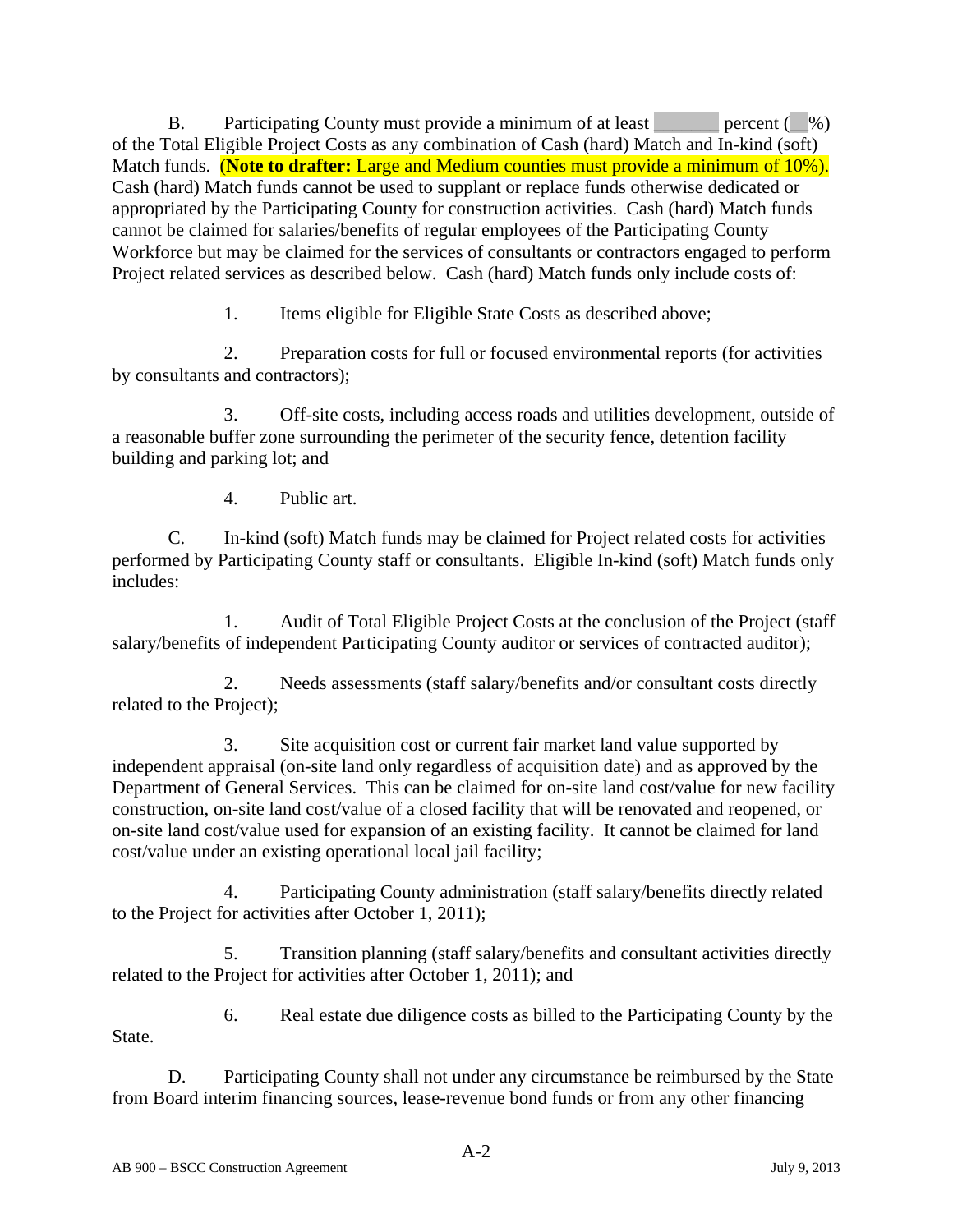source for Ineligible Project Costs. "**Ineligible Project Costs**" means all costs which are not eligible for lease-revenue bond financing or Participating County matching funds pursuant to the PDCA (including all Exhibits attached thereto) or pursuant to any California state law, rule, regulation, guideline, or policy including, without limitation, the AB 900 Jail Financing Program or any other Applicable Law. Participating County shall be responsible for all Ineligible Project Costs ("**Participating County Costs**"). Ineligible Project Costs also shall include but are not limited to the following:

1. Those Project Costs that are determined by the BSCC to be unreasonable or unnecessary costs.

2. Detention facility personnel and operational costs and related costs of supplies.

3. Soil and water contamination assessment/mitigation.

4. Excavation of burial sites.

5. Preparation of Environmental Impact Reports (ineligible for State Financing; eligible for Cash (hard) Match only if performed by consultants or contractors outside the regular county work force, eligible for In-kind (soft) Match if performed by county-paid employees).

6. Bonus payments for early completion of work.

7. Interest charges for late payments.

8. Interest on bonds or any other form of indebtedness required to finance Project costs.

9. Costs outside the scope of the BSCC-approved Project.

10. Fines and penalties due to violation of or failure to comply with federal, state or local laws, ordinances, or regulations.

11. Personal injury compensation or damages arising out of or connected with the Project, whether determined by adjudication, arbitration, negotiation, or otherwise.

12. All costs incurred in violation of the terms, provisions, conditions, or commitments of this Agreement.

13. Travel and per diem costs.

14. All costs arising out of or connected with contractor claims against the Participating County, or those persons for whom the Participating County may be vicariously liable, including, but not limited to, any and all costs related to defense or settlement of such claims.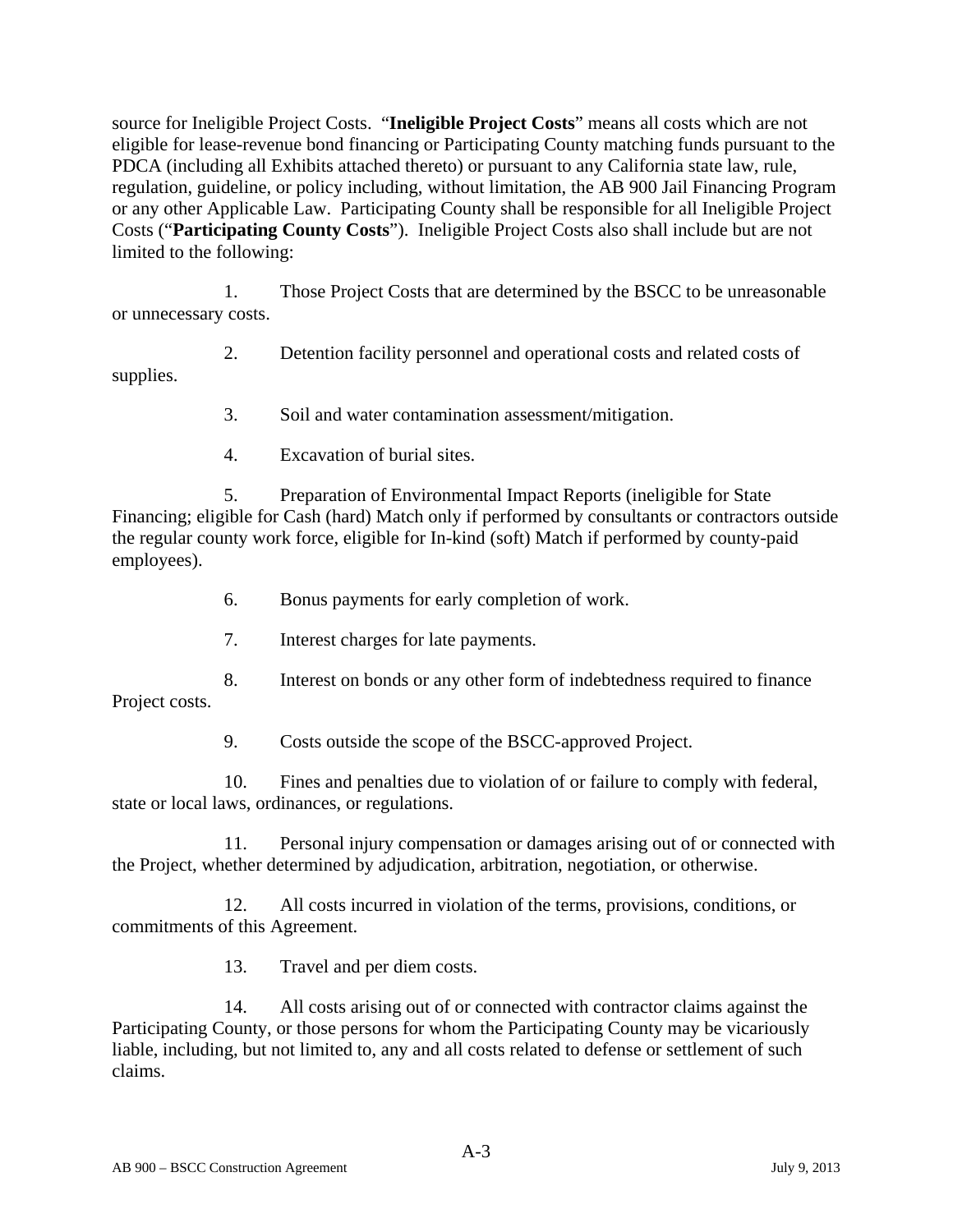- 15. Maintenance costs.
- 16. Supplanting of existing construction, programs, projects, or personnel.

17. All costs arising out of or attributable to Participating County's malfeasance, misfeasance, mismanagement, or negligence.

18. Temporary holding or court holding facilities.

19. Local Jail facilities or portions thereof operated by jurisdictions other than Participating County.

# ARTICLE 2. PARTICIPATING COUNTY'S GENERAL RESPONSIBILITY

Participating County is solely responsible for design, construction, operation, and maintenance of the Project as identified in Exhibit B of this Agreement. Review and approval of plans, specifications, or other documents by BSCC, the Agencies and the State Fire Marshal, is solely for the purpose of proper administration of State Financing by the BSCC and the Agencies and shall not be deemed to relieve or restrict the Participating County's responsibility.

# ARTICLE 3. PARTICIPATING COUNTY ASSURANCES AND COMMITMENTS

A. Compliance with Laws and Regulations. This Agreement is governed by and shall be interpreted in accordance with the laws of the State of California. Participating County shall at all times comply with all Applicable Laws (as defined in the Agreement).

B. Fulfillment of Assurances and Declarations. Participating County shall fulfill all assurances, declarations, representations, and statements made by the Participating County in the County Project Proposal, documents, amendments, and communications filed in support of its request for lease-revenue bond funds including adoption of a BSCC approved staffing plan for staffing and operating the facility in accordance with state standards within ninety (90) calendar days of construction completion.

C. Use of State Financing. Participating County shall expend all State Funds and identified matching funds solely for Eligible Project Costs. Participating County shall, upon demand, remit to the BSCC any State Financing not expended for Eligible Project Costs or an amount equal to any State Financing expended by the Participating County in violation of the terms, provisions, conditions, or commitments of this Agreement. Any State Financing so remitted to the BSCC shall include interest equal to the rate earned by the State Pooled Money Investment Account.

D. Permits and Licenses. Participating County agrees to procure all permits and licenses necessary to complete the Project, pay all charges and fees, and give all notices necessary or incidental to the due and lawful proceeding of the Project work.

E. Compliance with Deliverables, Drawings, and Specifications. Participating County agrees that deliverables, drawings, and specifications, upon which prime and subcontracts are awarded, shall be the same as those submitted to and approved by the BSCC.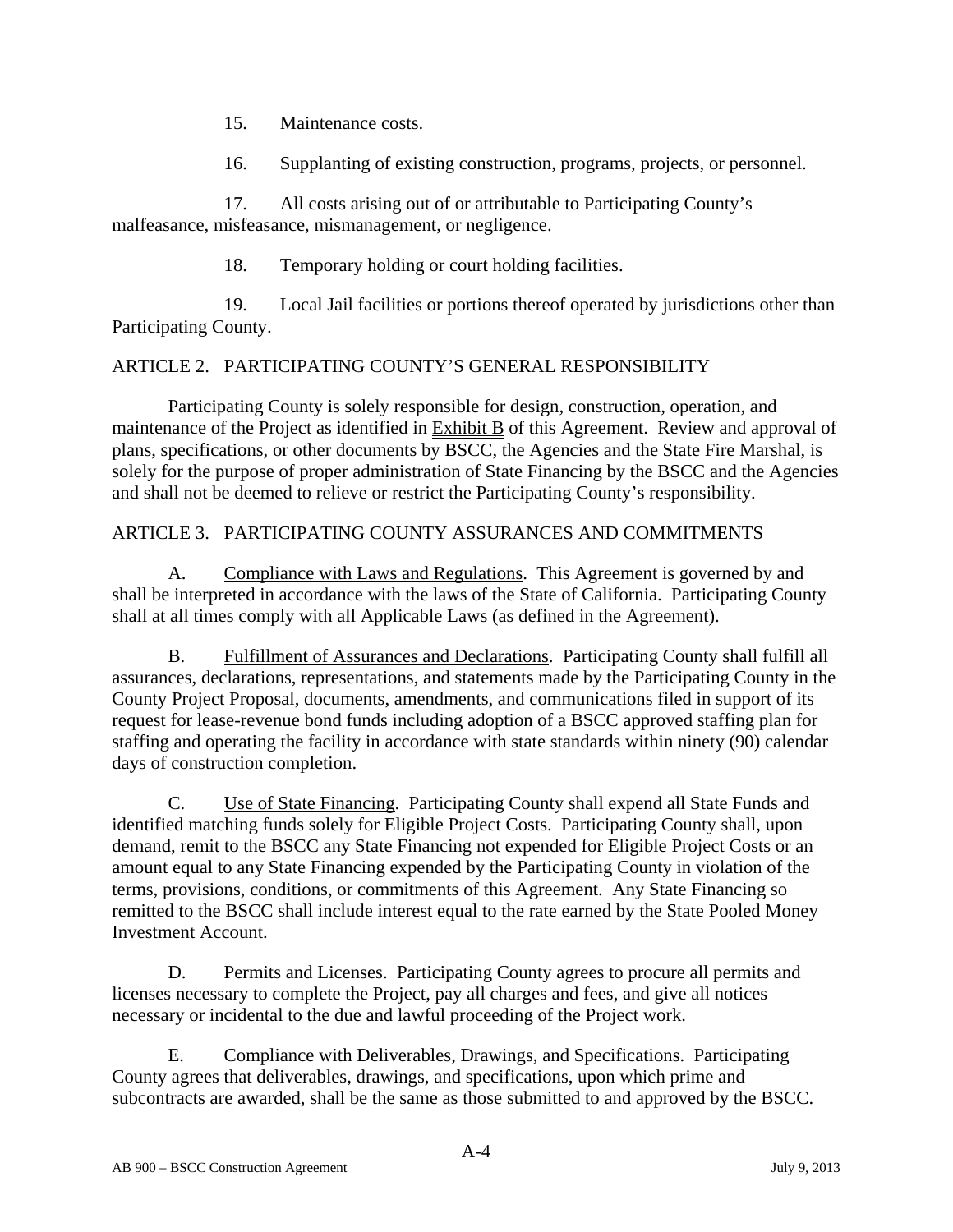F. Prime and Subcontracting Requirements. In accordance with the provisions of this Agreement, the Participating County may contract with public or private contractors of services for activities necessary for the completion of the Project. Participating County agrees that in the event of an inconsistency between the Agreement and any other Project Document and Participating County's Construction Agreement with a contractor, the Project Documents will prevail. Participating County shall ensure that the contractor complies with all requirements of the Project Documents and all instructions of the County Construction Administrator regarding compliance with the Project Documents.

Participating County assures that for any contract awarded by the Participating County, such insurance (e.g., fire and extended coverage, workers' compensation, public liability and property damage, and "all-risk" coverage) as is customary and appropriate will be obtained.

Participating County agrees that its contractor will list construction costs according to the CSI Divisions of the Schedule of Values as specified in Exhibit B. Since certain portions of the Project may not be eligible for State Financing in all requests for reimbursement, the Participating County's contractor shall separately list work not eligible for State Financing, and the County Construction Administrator shall identify such work for the contractor.

Participating County agrees that it is the County Construction Administrator's responsibility to provide a liaison between the Participating County, the BSCC, and its contractor. Participating County agrees that its contractor is not responsible nor required to engage in direct discussion with the BSCC or any representative thereof, except that the contractor shall in good faith exert its best effort to assist the Participating County in fully complying with all requirements of the contract.

Participating County agrees to place appropriate language in all contracts for work on the Project requiring the Participating County's contractor(s) to:

1. Books and Records. Maintain adequate fiscal and Project books, records, documents, and other evidence pertinent to the contractor's work on the Project in accordance with generally accepted accounting principles. Adequate supporting documentation shall be maintained in such detail so as to permit tracing transactions from the invoices, to the financial statement, to the accounting records, and to the supporting documentation. These records shall be maintained for the period set forth in Article 5 below, and shall be subject to examination and/or audit by the BSCC or designees, state government auditors or designees.

2. Access to Books and Records. Make such books, records, supporting documentations, and other evidence available to the BSCC or designees, the Department, the Board, the Department of General Services, the Department of Finance, the Bureau of State Audits, their designated representatives, during the course of the Project and for the period set forth in Article 5 below, and provide suitable facilities for access, monitoring, inspection, and copying thereof. Further, the Participating County agrees to include a similar right of the state to audit records and interview staff in any subcontract related to the performance of this Agreement.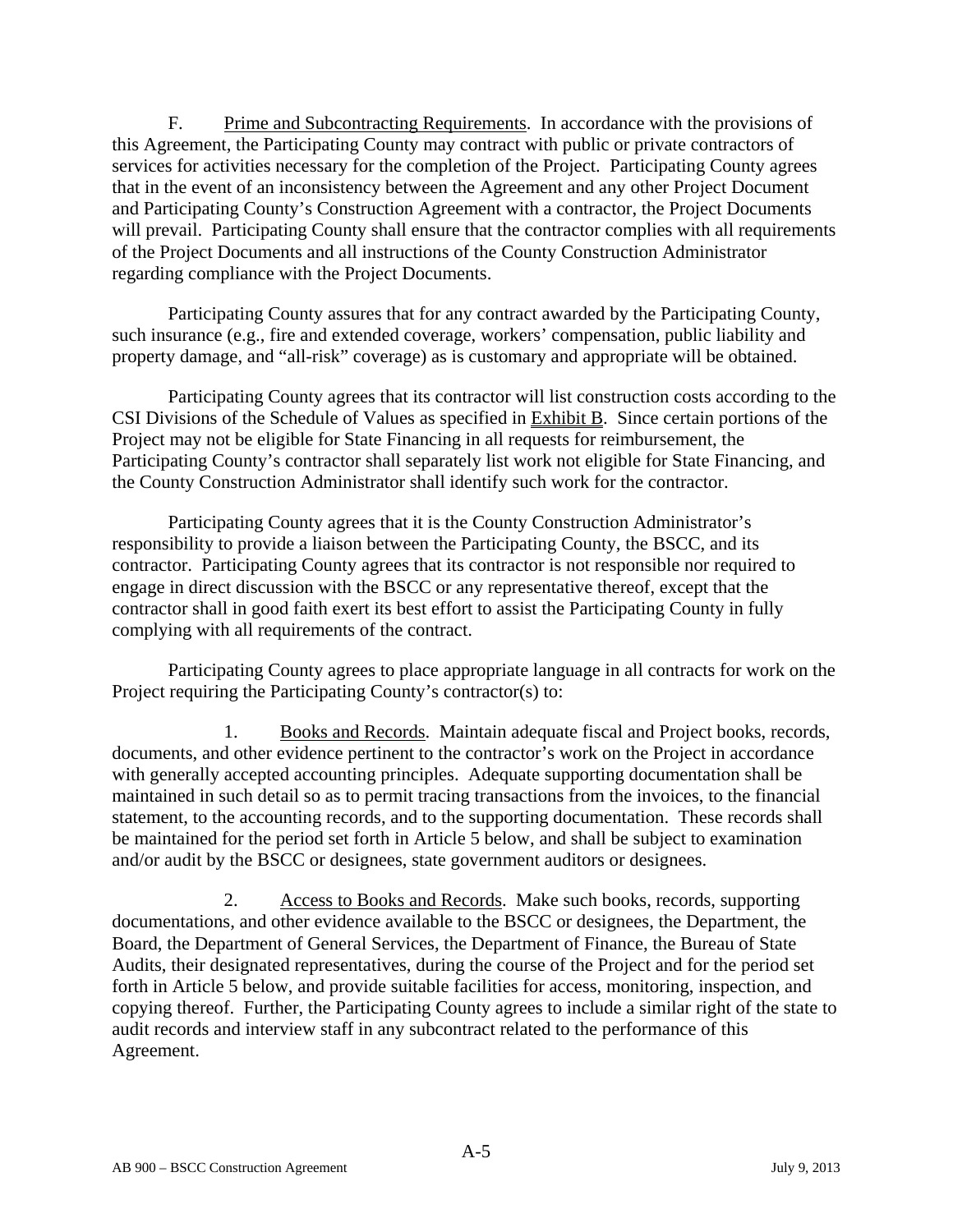3. Contractor Advisement. Be advised that a partial source of financing for the agreement between the Participating County and contractor for construction of the Project is the State Financing, and that the Participating County may not have funds to finance the Construction Agreement independently of the State Financing. The contractor shall in all ways cooperate with the Participating County and the BSCC in maintaining a good working relationship. The contractor shall cooperate as instructed by the County Construction Administrator in resolving any disputes arising under the Agreement.

#### ARTICLE 4. PROJECT ACCESS

 To the extent not inconsistent with the Bond Documents, as that term is defined in Article 1 Section 1.1(a) of the PDCA, at all times during construction of the Project and after final completion, the Participating County shall provide to employees, subcontractors, and consultants of the Agencies reasonable unrestricted access to observe, monitor and inspect the Project. The Agencies' access to observe, monitor and inspect shall include the right to review all documents and files relating to the Project, as well as construction on the Site, including all tests and inspections relating to design or construction of the Project.

#### ARTICLE 5. RECORDS

Participating County shall establish an Official Project File, as defined in Article 7, Section 7.1 of the PDCA.

Participating County shall establish separate accounting records for receipt, deposit, and disbursement of all Project funds as specified in Exhibit A Article 9.

Participating County shall maintain books, records, documents, and other evidence sufficient to reflect properly the amount, receipt, and disposition of all Project funds, including State Financing, any matching funds provided by the Participating County and the total cost of the Project. The maintenance requirements extend to books of original entry, source documents supporting accounting transactions, the general ledger, subsidiary ledgers, personnel and payroll records, canceled checks, and related documents and records. Source documents include copies of all awards, applications, and required financial and narrative reports. Personnel and payroll records shall include the time and attendance reports for all individuals reimbursed under the award, whether they are employed full-time or part-time. Time and effort reports are also required for consultants and contractors. Supporting documentation for matching funds, goods or services shall, at a minimum, include the source of the match, the basis upon which the value of the match was calculated, and when the matching funds, goods, or services were provided. Receipts, signed by the recipient of donated goods and/or services should be issued and a copy retained. Generally accepted government accounting principles and adequate supporting documentation shall be maintained in such detail so as to provide an audit trail which will permit tracing transactions from the invoices to the financial statement, to the accounting records, and to the supporting documentation for the purpose of determining compliance with Section 10115 *et seq*. of the California Public Contract Code, Section 8546.7 of the California Government Code, and Title 2, Division 2, Chapter 3, Subchapter 10.5 Section 1896.60 *et seq*. of the CCR (as applicable).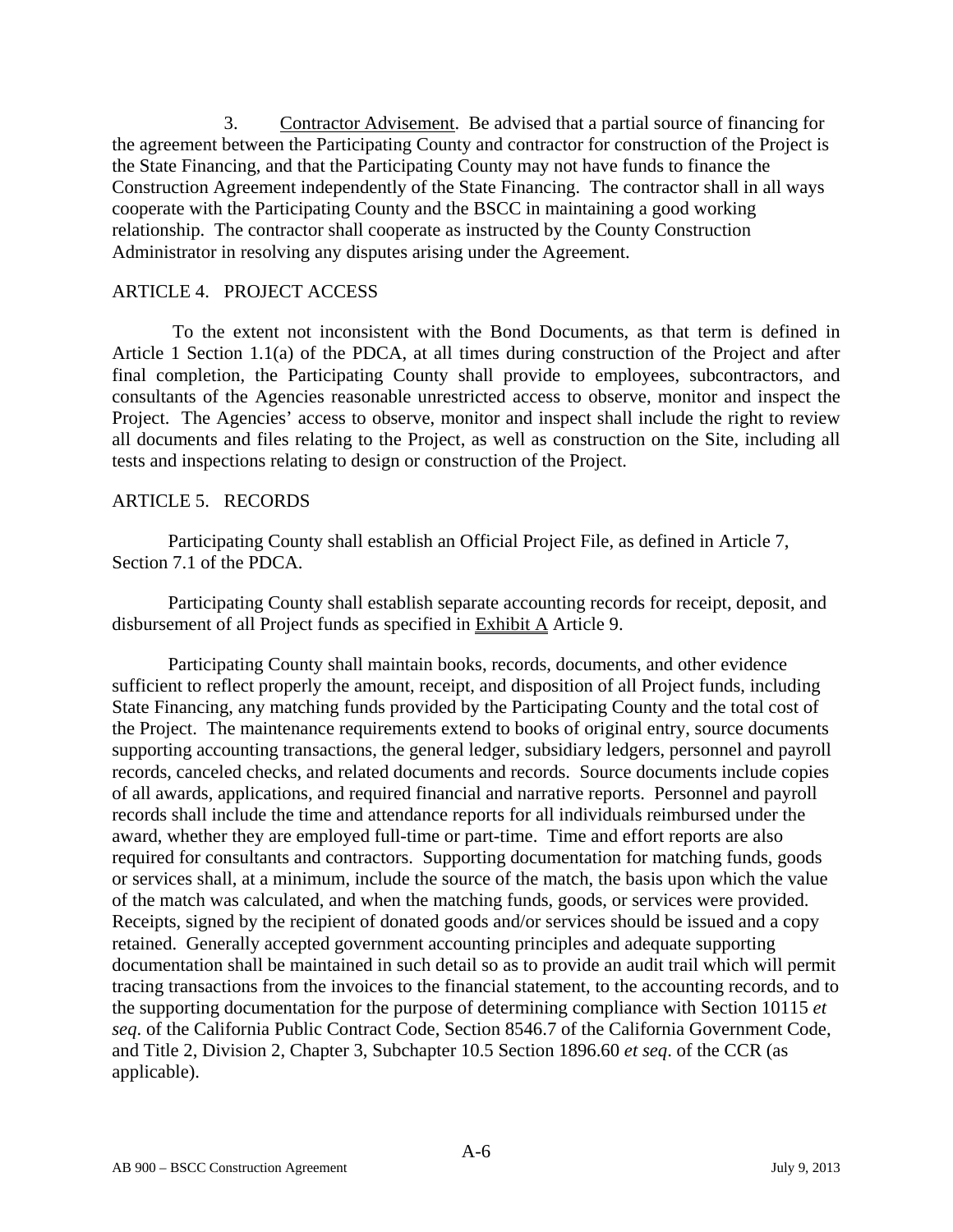Participating County shall maintain all records for the period set forth in the PDCA ("**Record Maintenance Period**"). Participating County agrees to protect records adequately from fire or other damage. When records are stored away from the Participating County's principal office, a written index of the location of records stored must be on hand and ready access must be assured. All Participating County records shall be subject at all reasonable times to inspection, examination, monitoring, copying, excerpting, transcribing, and audit by the BSCC or designees, the Agencies, and by state government auditors or designees. If any litigation, claim, negotiation, audit, or other action involving the records has been started before the expiration of the Record Maintenance Period, the records must be retained until the completion of the action and resolution of all issues which arise from it or until the end of the Record Maintenance Period, whichever is later.

# ARTICLE 6. ACCOUNTING AND AUDIT REQUIREMENTS

All funds received by the Participating County shall be deposited into separate fund accounts which identify the funds and clearly show the manner of their disposition. Participating County agrees that the audit and accounting procedures shall be in accordance with generally accepted government accounting principles and practices (see Accounting Standards and Procedures for Counties, California State Controller, Division of Local Government Fiscal Affairs) and adequate supporting documentation shall be maintained in such detail so as to provide an audit trail which will permit tracing transactions from support documentation to the accounting records to the financial reports and billings. Participating County further agrees to the following audit requirements:

A. Pre-payment Audit. Prior to the deposit of State Financing into the separate account, the BSCC may require the Participating County to have a system audit performed by an auditor satisfactory to the BSCC to insure that the Participating County's accounting system meets generally accepted government accounting principles;

B. Interim Audit. The BSCC reserves the right to call for a program audit or a system audit at any time between the execution of this Agreement and the completion or termination of the Project. At any time, the BSCC may disallow (that is, deny both use of funds and any applicable matching credit for) all or part of the cost of the activity or action determined to be not in compliance with the terms and conditions of this Agreement, or take other remedies legally available; and,

C. Final Audit. Within ninety (90) calendar days of Final Completion, the Participating County must obtain and submit a final program audit to the BSCC (see Construction Financing Program Agreement Administration and Audit Guide). The audit shall be prepared in accordance with generally accepted auditing standards and government auditing standards for financial and compliance audits. The audit may be performed by the Participating County subject to the terms hereinafter described, or the Participating County may hire, at Participating County cost, an independent auditor to complete the final audit. Participating County should obtain assurances that the personnel selected to perform the audit collectively have the necessary skills. It is important that a sound procurement practice be followed when contracting for audit services. Sound contract and approval procedures, including the monitoring of contract performance, should be in place. The objectives and scope of the audit should be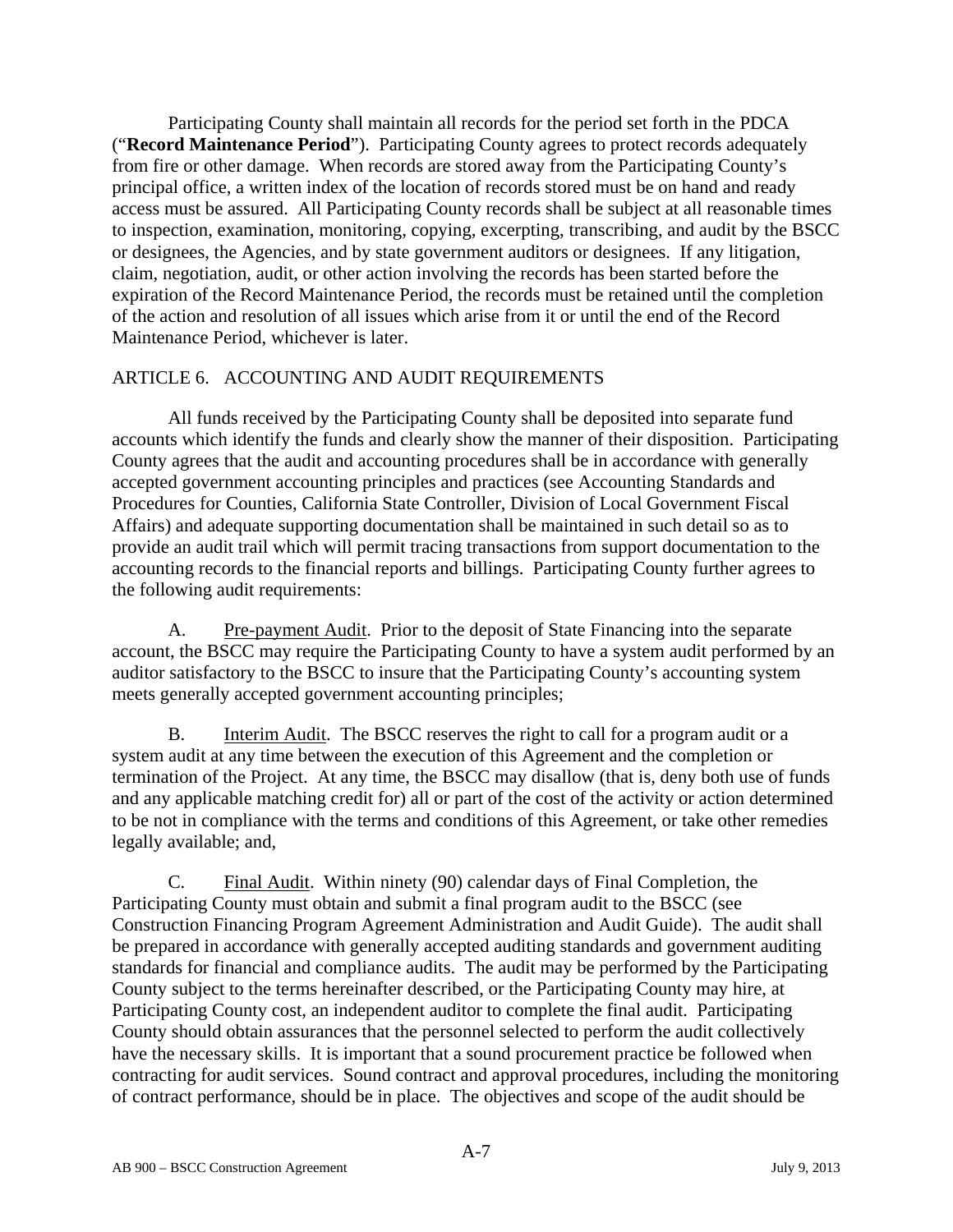made clear. In addition to price, other factors to be considered include: the responsiveness of the bidder to the request for proposal; the past experience of the bidder; availability of bidder staff with professional qualifications and technical abilities; and whether the bidder organization participates in an external quality control review program. It should be noted that these steps are important whether the Participating County is hiring auditors from an outside CPA firm or within its own internal auditing unit.

Since the audit function must maintain organizational independence, the County Financial Officer for this Project shall not perform audits of the contract-related activities. If the Participating County internal auditor performs the audit, the auditor must be organizationally independent from the Participating County's accounting and project management functions. Additionally, Participating County internal auditors who report to the Project Financial Officer, or to whom the Project Financial Officer reports, shall not perform the audit. The person conducting the audit shall be a certified public accountant, unless a Participating County auditor completes the audit. Failure to comply with these qualifications standards could result in the rejection of the audit report.

At any time, the BSCC may disallow (that is, deny both use of funds and any applicable matching credit for) all or part of the cost of the activity or action determined to be not in compliance with the terms and conditions of this Agreement, or take other remedies legally available.

The BSCC reserves the right to have an audit conducted (at the BSCC's expense) at any time between execution of the Agreement up to and including the final audit of the Project.

# ARTICLE 7. REPORTS

Participating County agrees to submit fiscal invoices and progress/final reports in a format specified by the BSCC, and at mutually agreed upon intervals as defined below, during the period of the Agreement. Reports are due to the BSCC even if State Financing is not expended or requested in the reporting period. Not submitting invoices and progress/final reports in a timely manner may result in disbursements being withheld. In addition, Participating County shall immediately advise the BSCC of any significant problems or changes arising during the course of the Project.

Without limitation of the foregoing, the following reports are required:

A. Fiscal Invoice and Progress/Final Report. Participating County agrees to submit fiscal invoices and progress/final reports to the BSCC on the appropriate form provided to the Participating County during the term of this Agreement and shall do so on a regular schedule of either monthly, bi-monthly or quarterly. The reports shall include, but not be limited to, Project construction activities, change orders issued, problems identified, assistance needed, state funds and match expenditures made, State Financing received, and State Financing requested.

Invoicing/progress reporting interval: The [indicate interval] fiscal and progress/final report must be submitted within forty-five (45) calendar days after the end of [indicate interval]. The due dates for the invoices and progress reports are no later than: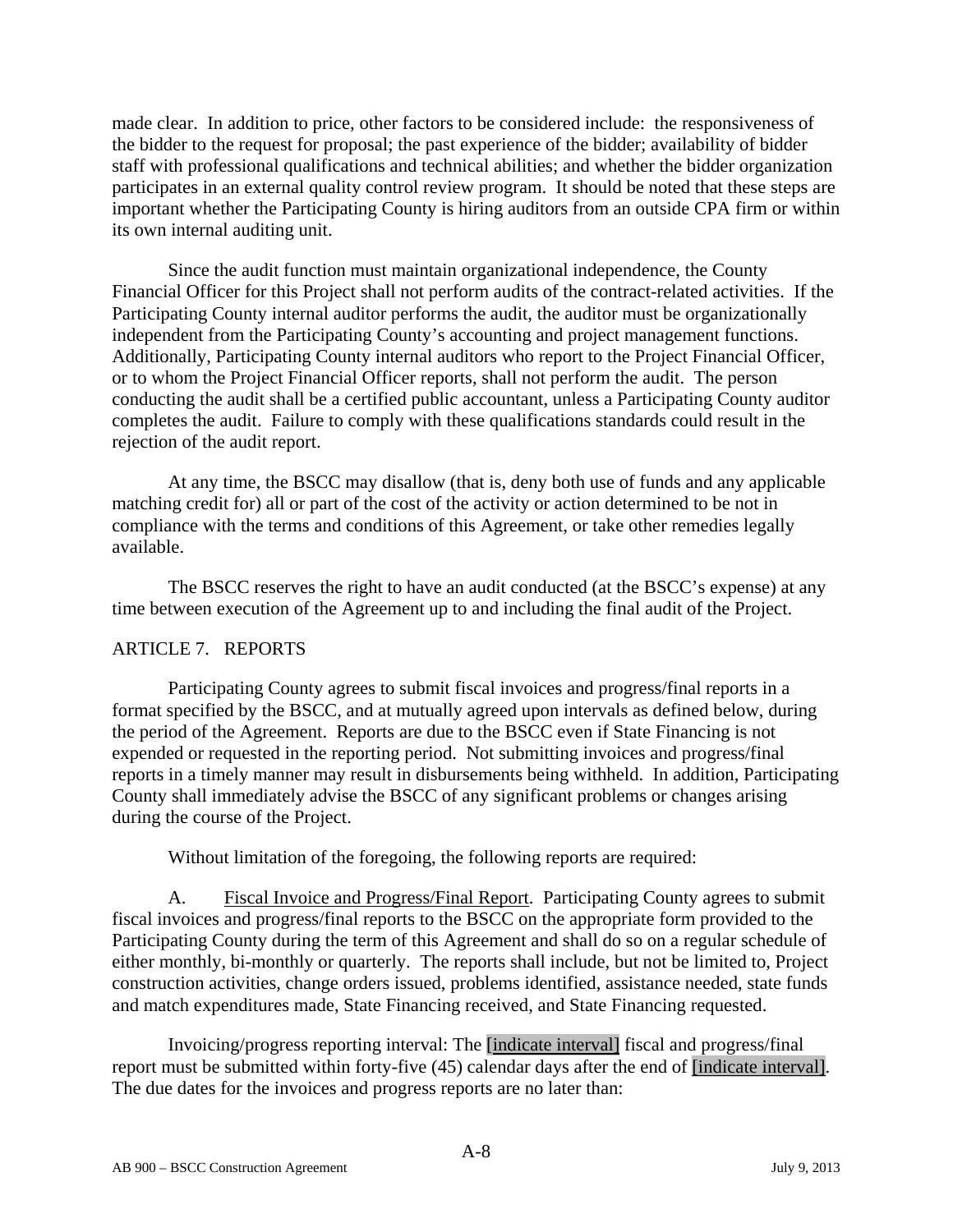

B. Final Fiscal Invoice and Project Summary. Participating County agrees to submit to the BSCC a Final Fiscal Invoice and Project Summary on the appropriate form provided to the Participating County within forty-five (45) calendar days of the scheduled construction completion date identified in Exhibit B. The report shall include, but not be limited to, total state funds and match expenditures made by budget division, total State Financing received, remaining State Financing requested, number of BSCC-rated beds added and modified, number of special use beds added and modified, and a detailed description of the finished Project including pre-construction and post-construction photographs or other visual material suitable for public distribution. For purposes of this Exhibit A, "**BSCC**-**rated beds**" means the number of beds dedicated to housing adult offenders for which a facility's single- and double-occupancy cells/rooms or dormitories were planned and designed in conformity to the standards and requirements contained in Titles 15 and 24 of the CCR. **"Special use beds**" means beds for the purpose of appropriately housing offenders in medical, mental health, or disciplinary rooms, cells or units that are planned and designed in conformity to the standards and requirements contained in Titles 15 and 24 of the CCR.

ARTICLE 8. WITHHOLDING OF STATE DISBURSEMENTS

A. BSCC may withhold all or any portion of the State Financing provided for by this Agreement in the event that:

1. Participating County Breach of Agreement. Participating County has materially and substantially breached the terms and conditions of this Agreement or any other Project Document.

2. Insufficient County Funds. Participating County is unable to demonstrate, to the satisfaction of the BSCC's Executive Director, continuous availability of sufficient funds to complete the Project.

3. Insufficient Match Disbursement. Participating County has not expended its Cash (hard) Match requirement on a schedule that is at least pro-rata with the percentage expenditure of, collectively, interim financing and lease-revenue bond funds.

 B. In the event that State Financing is withheld from the Participating County, the BSCC's Executive Director or designee shall notify the Participating County of the reasons for withholding and advise the Participating County of the time within which the Participating County may remedy the failure or violation leading to the withholding.

The BSCC will not reimburse counties for costs identified as ineligible for State Financing. If State Financing has been provided for costs subsequently discovered to be ineligible, the BSCC may either withhold an equal amount from subsequent payments to the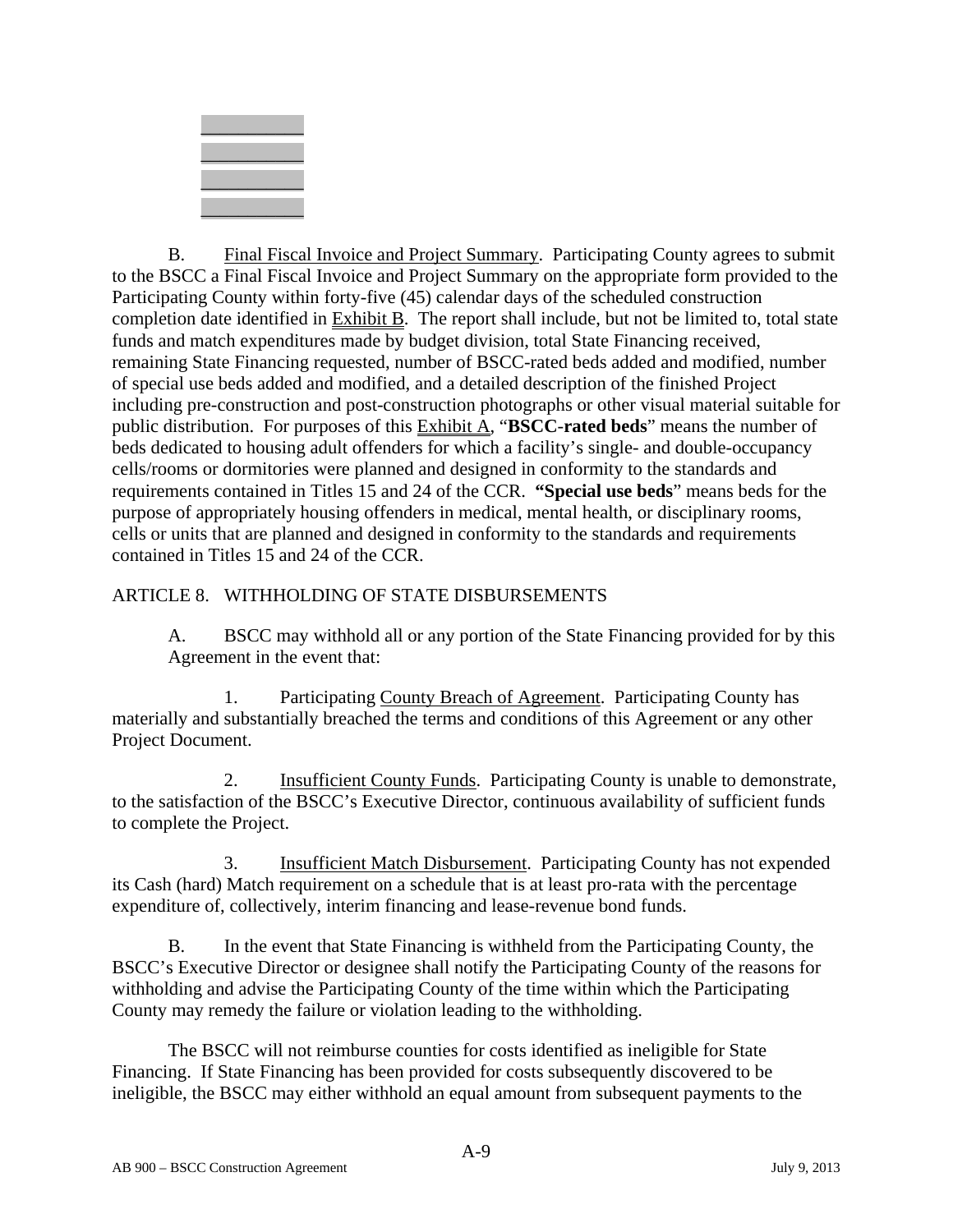Participating County or require repayment of an equal amount to the State by the Participating County. Any State Financing so remitted to the BSCC may be subject to interest equal to the rate earned by the State Pooled Money Investment Account.

# ARTICLE 9. DISBURSEMENT

Participating County shall be paid in arrears on invoices of expenditures and requests for funds submitted to BSCC at mutually agreed upon intervals, see Article 7(A), on the Fiscal Invoice and Progress/Final Report**.** Participating County shall supply BSCC with appropriate expenditure documentation and request for funds on form(s) provided by BSCC and certify to the accuracy of the report(s) in accordance with generally accepted governmental accounting principles and BSCC regulations, guidelines, policies and procedures. Participating County shall further certify that all listed expenditures are actual and that all funds were expended for the purpose of liquidating obligations identified in Exhibit B and legally incurred.

The State will issue a warrant for eligible funds within approximately thirty (30) to sixty (60) days of receipt of Participating County invoice and documentation of eligible expenditures. All requests for payment shall be accompanied by any documentation as may be required by BSCC or the Board and with such certification(s) as may be required by BSCC.

# ARTICLE 10. DISPUTES

Participating County shall continue with the responsibilities under this Agreement during any disputes. Except as otherwise provided in this Agreement, any dispute concerning a question of fact arising under, or relating to, the performance of this Agreement which is not resolved by agreement between Participating County and BSCC staff shall be decided by the BSCC. This clause does not preclude consideration of legal questions; nothing in this Agreement shall be construed as making final the decision of any administrative official, representative, or BSCC on a question of law.

Participating County may appeal on the basis of alleged misapplication, capricious enforcement of regulations, or substantial differences of opinion as may occur concerning the proper application of regulations or procedures. Such appeal shall be filed within thirty (30) calendar days of the notification of the action with which the Participating County is dissatisfied. The request shall be in writing stating the basis for the dissatisfaction and the action being requested of the BSCC.

A hearing shall be conducted by a hearing panel designated by the Chairperson of the BSCC Board at a reasonable time, date, and place, but not later than twenty-one (21) calendar days after the filing of the request for hearing with BSCC, unless delayed for good cause. BSCC shall mail or deliver to the appellant or authorized representative a written notice of the time and place of hearing not less than fourteen (14) calendar days prior to the hearing. The procedural time requirements may be waived with mutual written consent of the parties involved.

Appeal hearing matters shall be set for hearing, heard, and disposed of by a notice of decision by the BSCC Board within ninety (90) calendar days from the date of the request for appeal hearing, except in those cases where the appellant withdraws or abandons the request for hearing or the matter is continued for what is determined by the hearing panel to be good cause.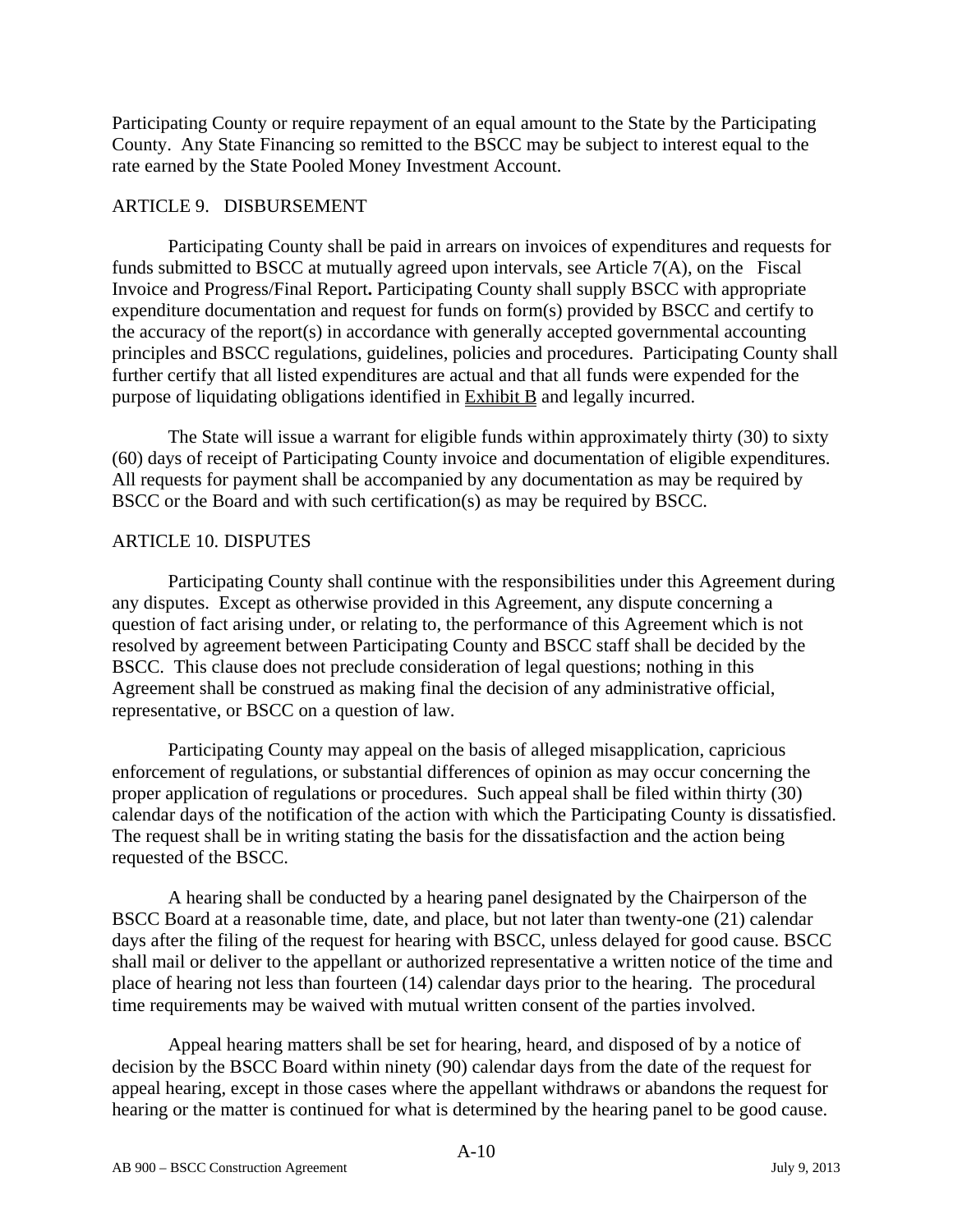An appellant may waive a personal hearing before the hearing panel and under such circumstances, the hearing panel shall consider the written information submitted by the appellant and other relevant information as may be deemed appropriate.

The hearing is not formal in nature. Pertinent and relevant information, whether written or oral, will be accepted. Hearings will be tape recorded. After the hearing has been completed, the hearing panel shall submit an advisory recommendation on the matter to the BSCC Board. The decision of the BSCC Board shall be final.

Notwithstanding any other provision of this Article 10, this Article 10 shall not limit any other rights or remedies available to the State or any other Agency under any other Project Document including, without limitation, the PDCA.

#### ARTICLE 11. REMEDIES

Participating County agrees that any remedy provided in this Agreement is in addition to and not in derogation of any other legal or equitable remedy available to the BSCC as a result of breach of this Agreement by the Participating County, whether such breach occurs before or after completion of the Project. In the event of litigation between the Parties hereto arising from this Agreement, it is agreed that the prevailing Party shall be entitled to such reasonable costs and/or attorney fees and costs as may be ordered within the discretion of the Court.

#### ARTICLE 12. WAIVER

The Parties hereto may, from time to time, waive any of their rights under this Agreement unless such waiver is contrary to law, provided that any such waiver shall be in writing and signed by the Party making such waiver.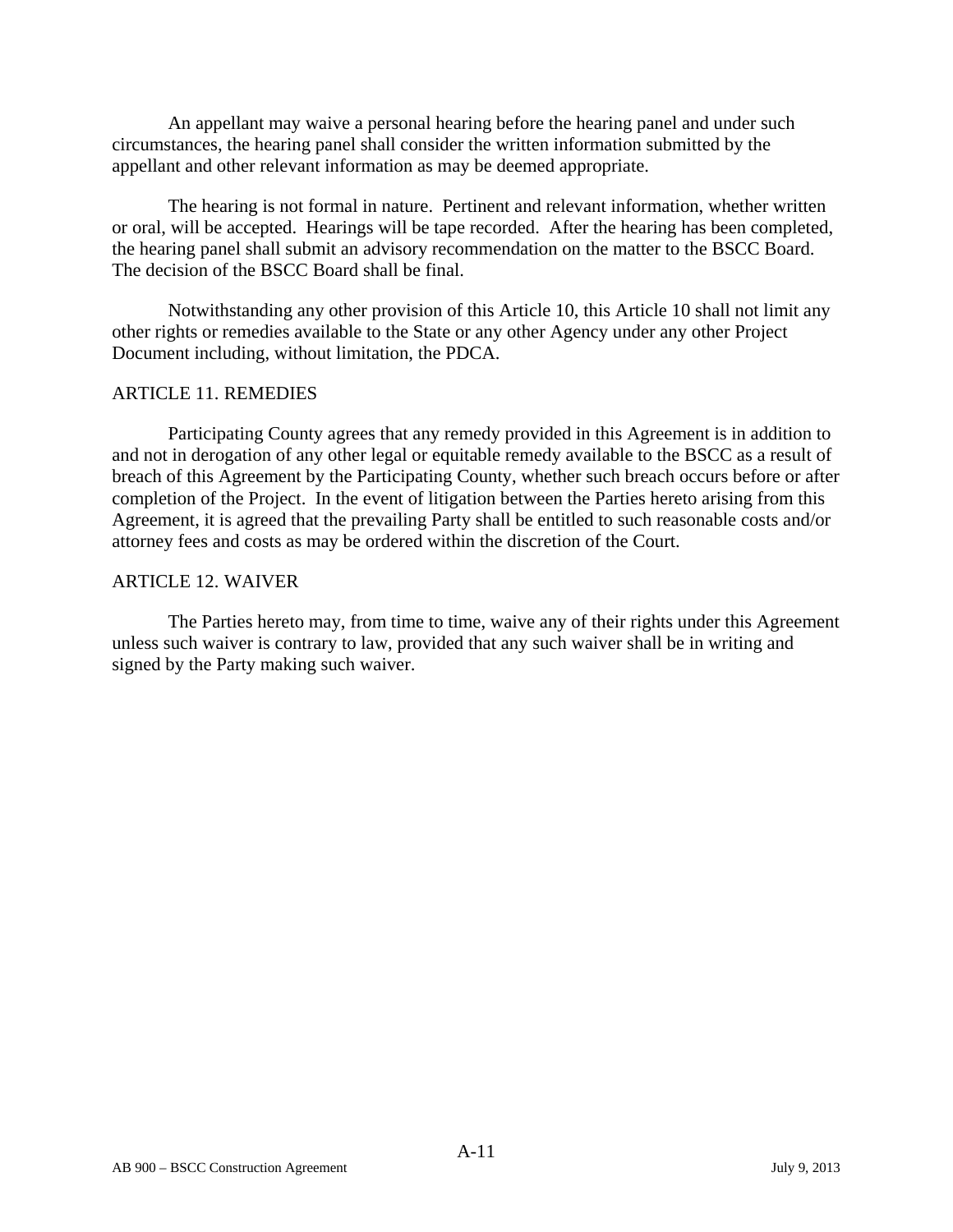# **EXHIBIT B**

# **PROJECT DESCRIPTION AND BUDGET**

Capitalized terms not defined in this  $Exhibit B$  shall have the meaning as set forth in the Agreement to which this Exhibit B is attached.

County (County):

Name of Facility Subject to Construction: \_\_\_\_\_\_\_\_\_\_\_

SECTION 1. PROJECT DESCRIPTION

Provide a description of the Project scope as presented in Exhibit A of the PDCA.

#### SECTION 2. PROJECT TIMETABLE

Provide an updated Project timetable to include start and completion dates for each of the following key events: 1) Schematic Design and Operational Program Statement; 2) Design Development with Staffing Plan; 3) Staffing/Operating Cost Analysis; 4) Construction Documents; 5) Construction Bids; 6) Notice to Proceed; 7) Construction; and 8) Occupancy. Note that construction should be substantially complete within three (3) years from Notice to Proceed and occupancy must occur within ninety (90) days of Final Completion.

#### SECTION 3. CONSTRUCTION MANAGEMENT PLAN

Provide a general outline of the construction management plan, including methods to monitor/control the Project and ensure a successful, on schedule completion:

SECTION 4. KEY PERSONNEL

Provide a listing of the names, titles, and roles of key construction and management personnel:

#### SECTION 5. BUDGET CLASSIFICATION SCHEDULES

In a format acceptable to BSCC, provide budget categories for State Financing, Cash (hard) Match and In-kind (soft) Match.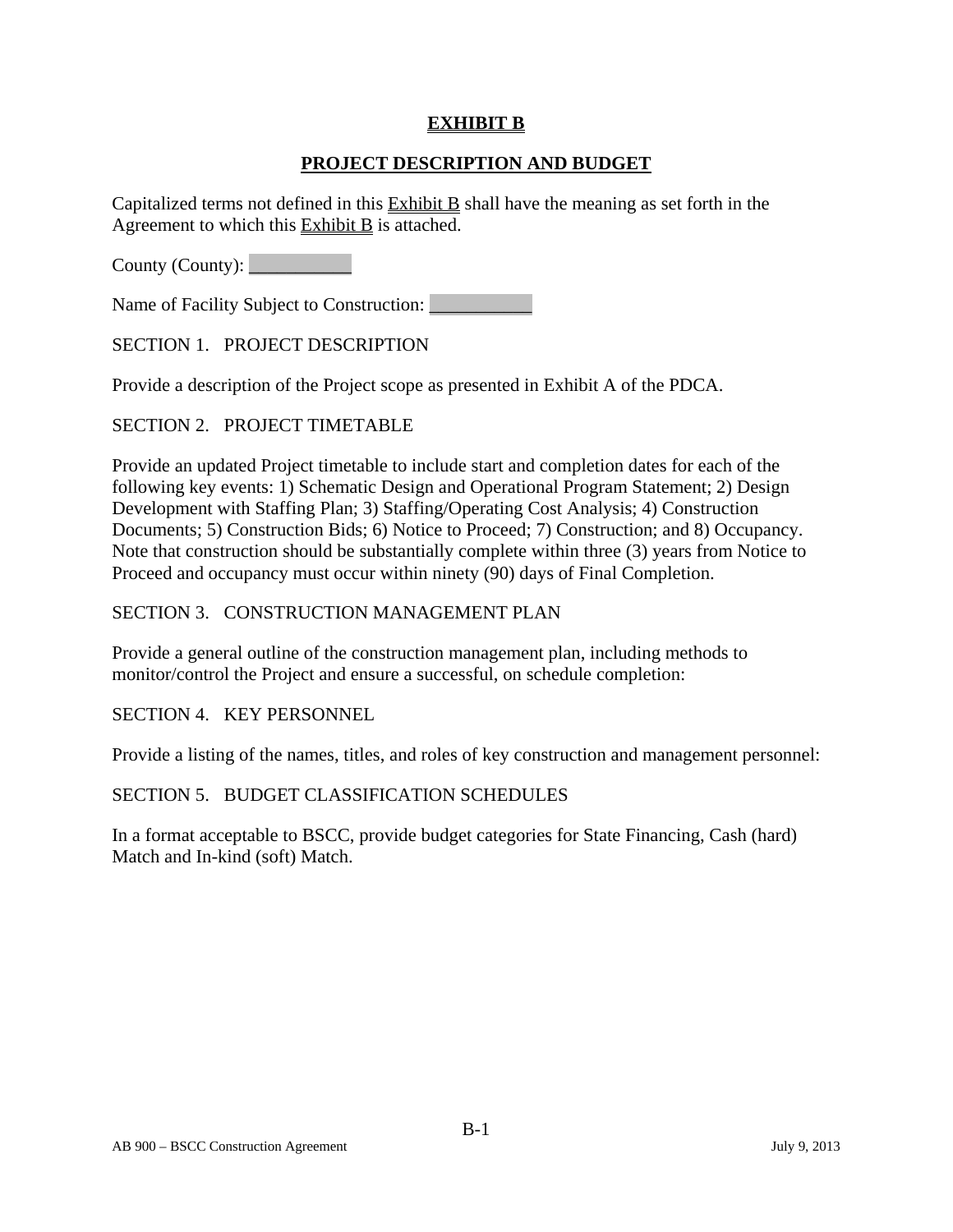# **Appendix D**

# **(BSCC Local Youthful Offender Rehabilitative Facilities Construction Agreement for SB 81 Projects)**

*Please note that this is a generic agreement for reference only. This agreement can be found on the BSCC's website at <http://www.bscc.ca.gov/programs-and-services/fso/services>*

# **STATE OF CALIFORNIA**

# **BOARD OF STATE AND COMMUNITY CORRECTIONS LOCAL YOUTHFUL OFFENDER REHABILITATIVE FACILITY CONSTRUCTION AGREEMENT FOR \_\_\_\_\_\_\_\_\_\_\_\_\_\_\_\_\_\_\_\_\_\_\_\_\_\_\_\_\_\_\_\_\_\_\_\_\_\_\_\_\_\_**

This Board of State and Community Corrections Local Youthful Offender Rehabilitative Facility Construction Agreement ("**Agreement**") is entered into as of \_\_\_\_\_\_\_\_\_\_\_ \_\_, 20\_\_ ("**Effective Date**"), by and between the Board of State and Community Corrections ("**BSCC**"), an entity of the state government of the State of California ("**State**"), and ("**Participating County**"), a Political Subdivision of the State. BSCC and Participating County are referred to collectively herein as the "**Parties**," and individually as a "**Party**."

#### **RECITALS**

WHEREAS, Participating County has proposed to build a local youthful offender rehabilitative facility as more particularly described in Exhibit B attached hereto ("**Project**") located at \_\_\_\_\_\_\_\_\_\_\_\_\_\_\_\_\_\_\_\_ ("**Site**") under Article 3 of Chapter 1.5 of Division 2.5 of the California Welfare and Institutions Code and the corresponding regulations set forth in Title 15, Division 1, Chapter 1, Subchapter 7 of the California Code of Regulations (collectively, the "**SB 81 Financing Program**").

WHEREAS, this Agreement is being executed concurrently with the execution of the Project Delivery and Construction Agreement ("**PDCA**") entered into between the Participating County, BSCC, the State Public Works Board of the State of California ("**Board**") and the Department of Corrections and Rehabilitation ("**Department**"). The Department, the Board and BSCC are referred to collectively herein as "**Agencies**."

WHEREAS, the purpose of this Agreement is to set forth the roles, responsibilities and performance expectations of the Parties with respect to the Participating County's construction of the Project under the authority of the BSCC and the procedures for reimbursement by the State of those Participating County costs eligible for reimbursement as provided for under the SB 81 Financing Program. This Agreement is intended to be read in conjunction with the other agreements necessary for the construction and financing of the Project under the SB 81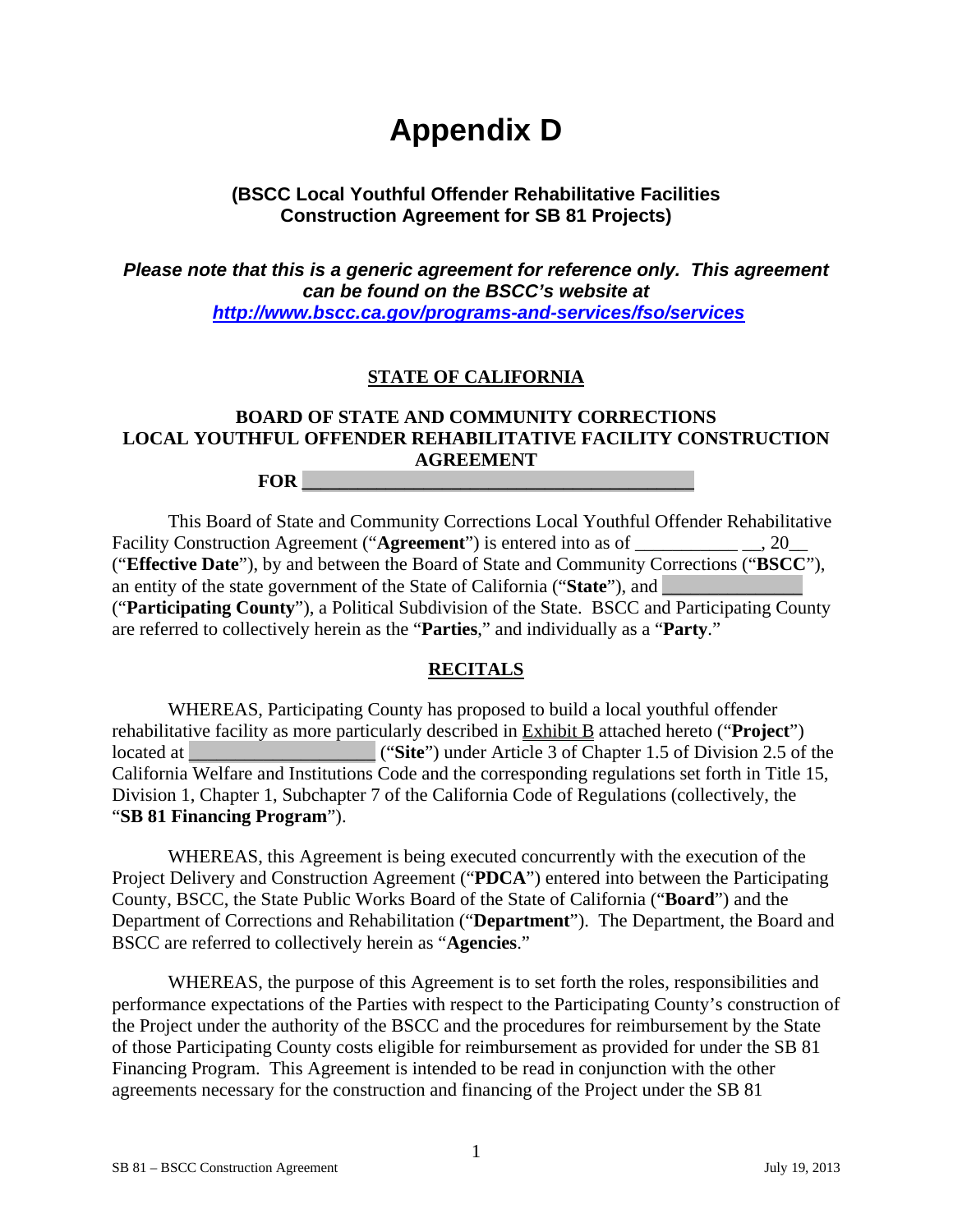Financing Program including, without limitation, the PDCA and the other agreements described in the PDCA recitals. Nothing in this Agreement is intended to amend or modify the rights and obligations of the Parties under those other agreements including, without limitation, the PDCA.

WHEREAS, the Total Project Costs for the Project shall be defined in Article 3, Section 3.1(a) of the PDCA. The State will provide financing ("**State Financing**") (up to a maximum of dollars (\$<sub>2</sub><sup>2</sup> dollars (\$<sub>2</sub><sup>2</sup> maximum State Financing<sup>"</sup>)) and the Participating County will provide the Cash (hard) Match (as defined in Article 6(C) below) and the In-Kind (soft) Match (as defined in Article 6(C) below) (with the Cash (hard) Match and the In-kind (soft) Match collectively referred to as "**Participating County Funding**" and together with the Maximum State Financing, the "**Total Eligible Project Costs**".) Total Eligible Project Costs shall be used in determining Cash (hard) Match credit and In-kind (soft) Match credit to the Participating Counties as specified in Exhibit A to this Agreement. As stated in Article 1, Section 1.3 of the PDCA, the SB 81 Financing Program is predicated on the Board's ability to issue Bonds for the Project. NOW, THEREFORE, in consideration of the promises and of the mutual agreements, provisions and covenants contained in this Agreement, and for other good and valuable consideration, the receipt and sufficiency of which is hereby acknowledged, the Parties agree as follows:

# ARTICLE 1. TERM AND TERMINATION

A. Term. This Agreement shall commence on the Effective Date and shall terminate upon the completion and State acceptance of the Final Audit (as defined below in Article 4(C)) unless terminated earlier as provided in Article 1(C) below.

B. Survival. The provisions of Articles 1(C)(3), 1(C)(4), 3(D), 4(C), 4(D), 6(B)(5), 6(B)(6), 9, 10 and 11, and Articles 3, 4, 5, 6, 7, 8, and 10, 11 of Exhibit A shall survive termination of the Agreement.

# C. Termination.

1. BSCC in consultation with the other Agencies may terminate this Agreement in the event any of the following events or conditions occurs:

(a) Participating County's breach of a material term of this Agreement, any Project Document or any Applicable Laws provided Participating County has not cured such breach in all respects within such thirty (30) day period, which cure period may be extended for a reasonable time with the consent of BSCC if the Participating County demonstrates that such additional time is required to cure such breach in a diligent and commercially reasonable manner;

(b) Termination of the PDCA as provided for in Article 2, Section  $2.2(a)(i)$ –(v) and (b) of the PDCA;

(c) Substantive alteration of the scope, cost or schedule of the Project without the prior written approval of BSCC and the Board as required under this Agreement and the PDCA; or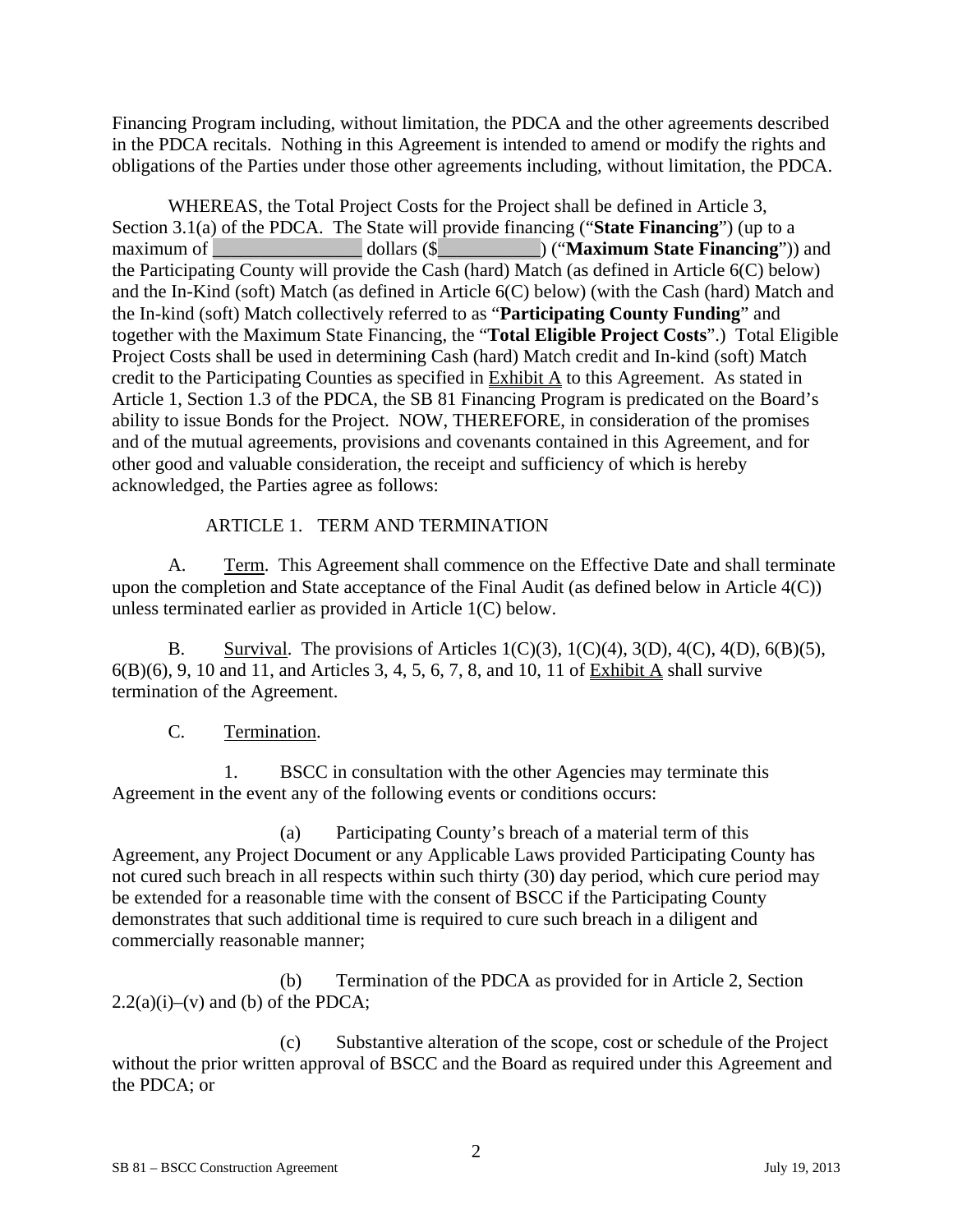(d) Refusal or inability to complete the Project in a manner consistent with the Agreement, and the other Project Documents (as defined below in Article 3) including all timelines, plans, and specifications as approved by BSCC, or refusal or inability to comply with any Applicable Law.

2. The Participating County may, prior to the State providing any amount of financing, terminate this Agreement in the event any of the following occurs:

(a) The State's breach of a material term of this Agreement, any Project Document or any Applicable Laws provided the State has not cured such breach in all respects within thirty (30) days from notice of said breach, which cure period may be extended for a reasonable time with the consent of the Participating County if the State demonstrates that such additional time is required to cure such breach in a diligent and commercially reasonable manner;

(b) Termination of the PDCA as provided for in Article 2, Section  $2.2(a)(i)$ –(v) and (b) of the PDCA;

(c) Failure of the State to execute the Ground Lease or the Right of Entry for Construction and Operation; or

(d) In the event the Board determines the Participating County is no longer eligible for Project financing under the SB 81 Financing Program as set forth in Article 1, Section 1.2 of the PDCA.

3. In the event of termination as provided in Article  $1(C)(1)$ , and unless the Parties agree in writing otherwise, Participating County shall, upon notification, refund to the Agencies an amount equal to all State Financing previously disbursed to the Participating County. Any State Financing so remitted to the Agencies may be subject to interest equal to the rate earned by the State Pooled Money Investment Account. Participating County shall not be required to refund any State Financing in the event of termination solely because, through no fault of Participating County, the Board determines it is not feasible or appropriate to issue bonds or is unable to issue bonds to finance the Participating County's Project.

4. Nothing in this Article 1 in any way alters or limits the authority of BSCC or the Agencies to withhold State Financing in accordance with Applicable Laws (as defined below) or any other right or remedy available to the State at law or in equity for breach of the Agreement.

# ARTICLE 2. PROJECT OFFICIALS

A. BSCC Representative. The BSCC Executive Director or his or her designee shall be the State's representative (**"Agency Representative"**) for administration of this Agreement. Any amendment to this Agreement, including any exhibit, schedule or attachment hereto, shall be binding on the State only if signed by the Agency Representative. This Article 2(A) shall not limit any requirements for amendment of any other agreement that is a Project Document.

B. Participating County Construction Administrator. The Participating County has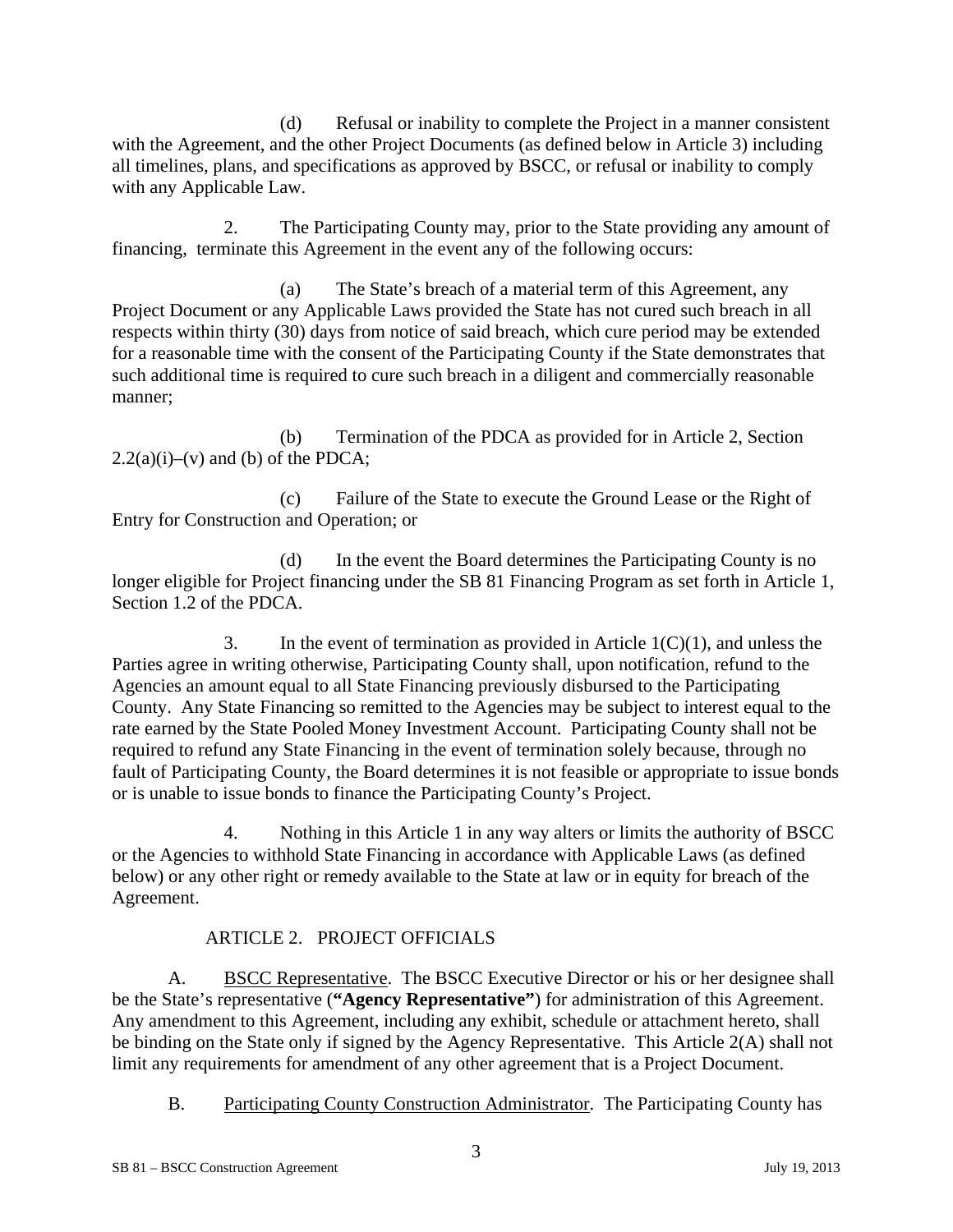appointed a County Construction Administrator as identified below. Participating County agrees that its County Construction Administrator shall be its representative for the administration of the Agreement and shall have full authority to act on behalf of the Participating County. Participating County agrees that all communications given to its County Construction Administrator shall be binding as if given to the Participating County. Participating County agrees that any documents required to be submitted to the Agencies, including but not limited to, quarterly progress reports and final project summary reports, shall be certified for accuracy by its County Construction Administrator in form reasonably acceptable to BSCC. Any Amendment to this Agreement and any other Project Document shall be binding on the Participating County only if signed or certified in form reasonably acceptable to BSCC by the County Construction Administrator.

| <b>County Construction Administrator:</b> |  |  |  |
|-------------------------------------------|--|--|--|
| Title:                                    |  |  |  |
| Address:                                  |  |  |  |
| City, State, Zip:                         |  |  |  |
| Telephone:                                |  |  |  |
| Facsimile:                                |  |  |  |
| Email:                                    |  |  |  |

C. Participating County Project Financial Officer. The Participating County has appointed a Project Financial Officer as identified below. Participating County agrees that its Project Financial Officer shall be responsible for establishing an official project file and a separate account for depositing of funds paid under this Agreement, and ensuring that project accounting procedures and practices are in accordance with generally accepted government accounting principles and practices (see Accounting Standards and Procedures for Counties, California State Controller, Division of Local Government Fiscal Affairs) with adequate supporting documentation maintained in such detail so as to provide an audit trail which will permit tracing transactions from support documentation, to the accounting records, to the financial reports and billings. Participating County agrees that all fiscal documents, including all invoices and expenditure statements, required to be submitted to BSCC shall be certified for accuracy by its Project Financial Officer.

| <b>Project Financial Officer:</b> |  |
|-----------------------------------|--|
| Title:                            |  |
| Address:                          |  |
| City, State, Zip:                 |  |
| Telephone:                        |  |
| Facsimile:                        |  |
| Email:                            |  |

D. Participating County Project Contact Person. The Participating County has appointed a County Project Contact Person as identified below. Participating County agrees that its County Project Contact Person shall be responsible for coordinating and transmitting information to BSCC and receiving and disseminating information from BSCC. Participating County agrees that all communications given to its County Project Contact Person shall be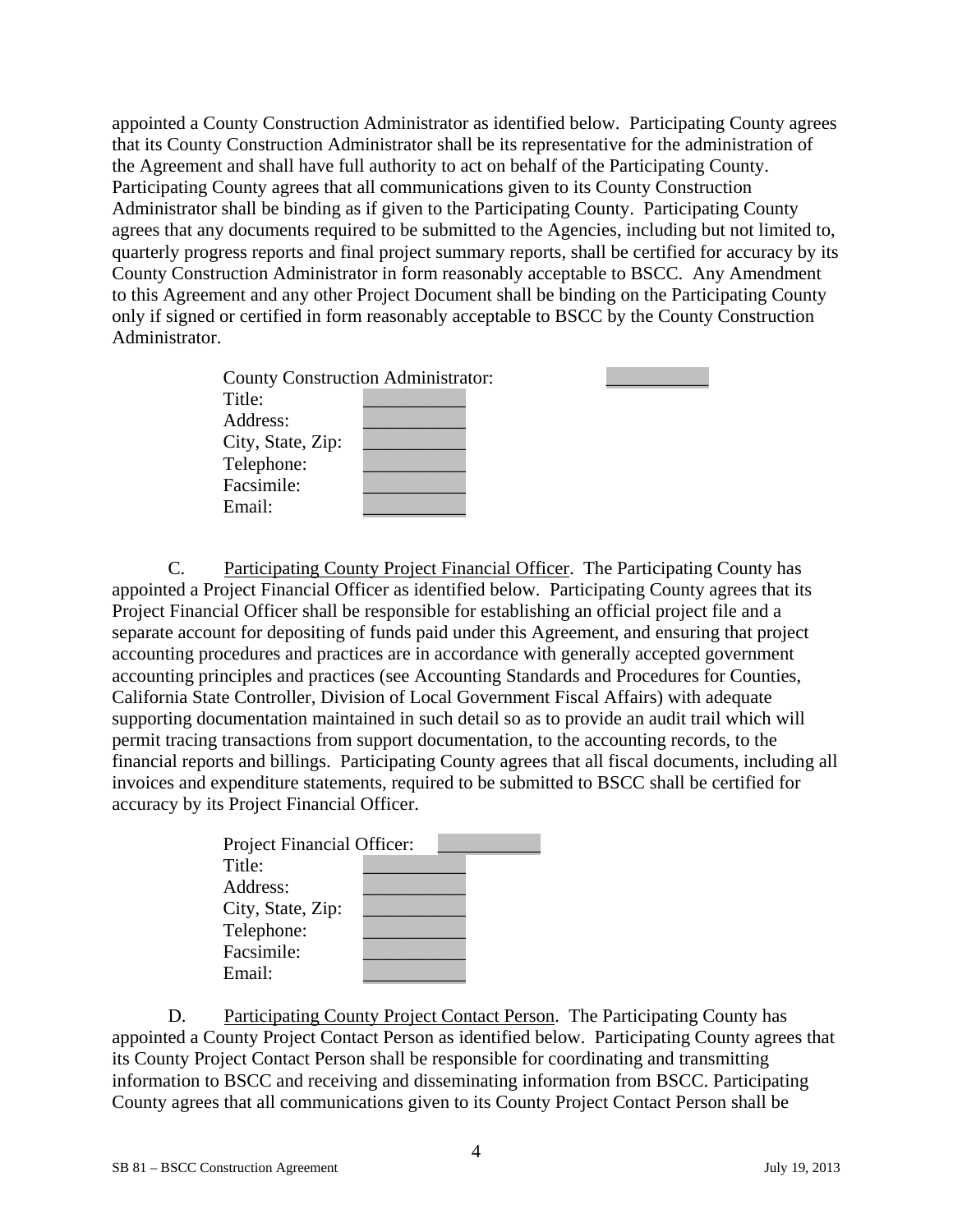binding as if given to the Participating County.

| <b>County Project Contact Person:</b> |  |
|---------------------------------------|--|
| Title:                                |  |
| Address:                              |  |
| City, State, Zip:                     |  |
| Telephone:                            |  |
| Facsimile:                            |  |
| Fmail:                                |  |

Either Party may change its Project representatives upon written notice to the other Party.

#### ARTICLE 3. PROJECT DOCUMENTS AND APPLICABLE LAWS.

A. Project Documents. The Participating County agrees to construct the Project in accordance with the following agreements and documents each as may be amended in accordance with its terms and which, together with the Agreement, shall be referred to herein as the "**Project Documents**": (1) BSCC Local Youthful Offender Rehabilitative Facility Construction Agreement Standard Conditions attached hereto as Exhibit A; (2) Participating County's Project Proposal [Insert Name and Date of Participating County's Bid Proposal] ("**County Project Proposal**"); (3) County Project Description Detail and Budget ("**Project Description**") in the form attached hereto as Exhibit B; (4) Ground Lease, Right of Entry for Construction and Operation, Facility Lease and the Facility Sublease as those terms are defined in the PDCA; and (5) the PDCA.

B. Applicable Laws. The Participating County agrees to comply with all federal, state or local laws, regulations, rules, ordinances and guidelines applicable to the construction of the Project including, without limitation the following (collectively "**Applicable Laws**"):

1. The Minimum Standards for Juvenile Facilities and 2007 Local Youthful Offender Rehabilitative Facility Construction Financing Program regulations contained in Title 15, Division 1, Chapter 1, Subchapters 5 and 7 of the California Code of Regulations ("**CCR**").

2. The Minimum Standards for Juvenile Facilities and the fire and life safety regulations contained in Title 24 of the CCR.

3. California Public Contract Code.

4. California Environmental Quality Act (CEQA) contained in Section 21000 *et seq*. of the California Public Resources Code and Title 14, Division 6, Chapter 3, Section 15000 *et seq*. of the CCR.

5. Accounting Standards and Procedures for Counties, California State Controller, Division of Local Fiscal Affairs.

6. Construction Financing Agreement Administration and Audit Guide.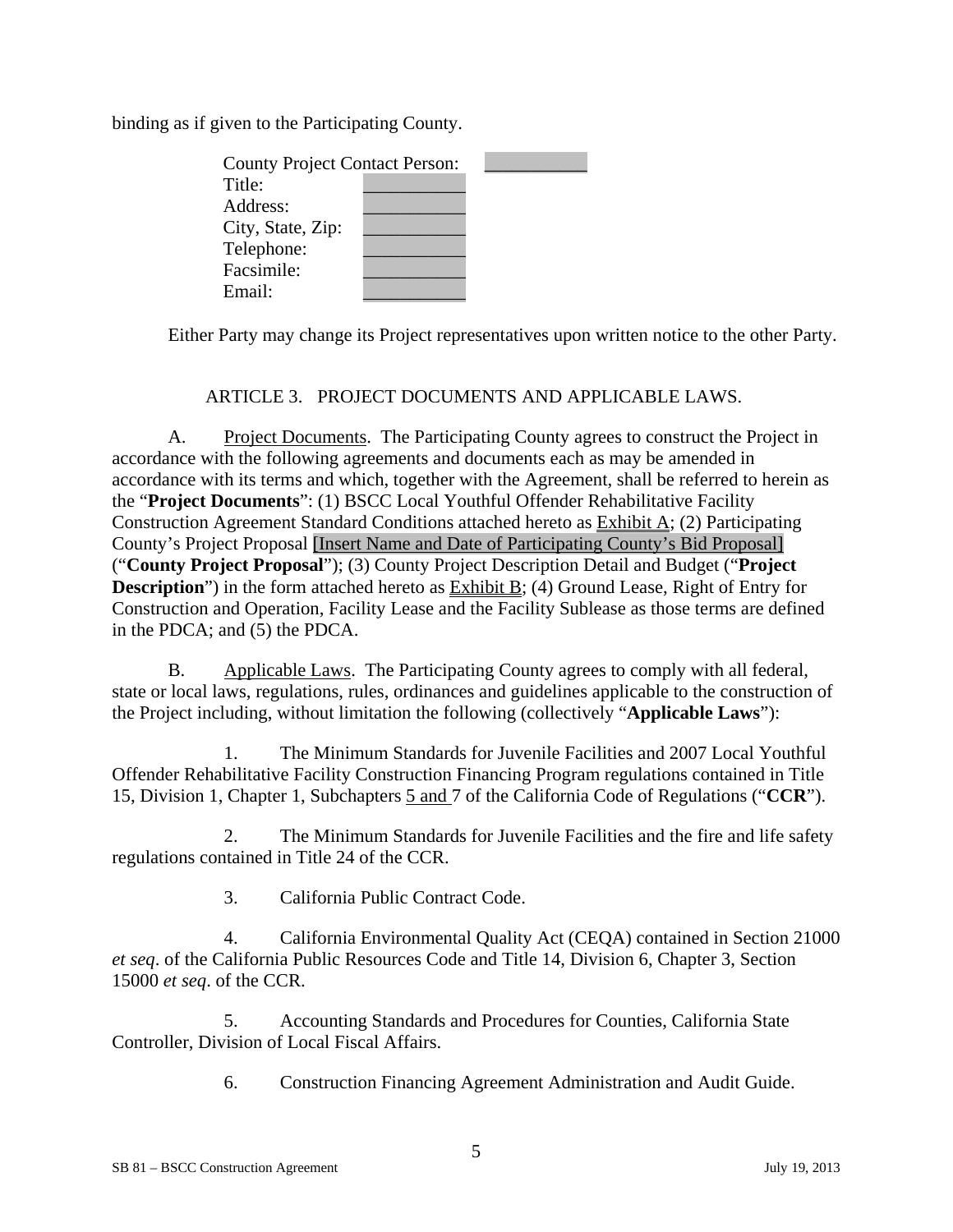C. Incorporation of Approved Changes. Upon their completion, all Participating County assurances and submittals, submitted to and approved in writing by BSCC are incorporated herein by reference and made a part of this Agreement.

D. Precedence. In the event of any inconsistency in the Project Documents, except as otherwise provided herein, the inconsistency shall be resolved by giving precedence in the following order: 1) PDCA; 2) the Ground Lease (as defined in the PDCA); 3) this Agreement including the BSCC Local Youthful Offender Rehabilitative Facility Construction Agreement Standard Conditions attached hereto as  $\overline{\text{Exhibit A}}$ ; 4) the Right of Entry for Construction and Operation (as defined in the PDCA); 5) Participating County's Project Proposal; 6) Participating County Project Description Detail and Budget; and 7) the Participating County's proposal(s), modification(s), and submittals. In the event the Bonds are issued, any inconsistency between the Project Documents and the Bond Documents shall be resolved by giving precedence to the Bond Documents. To the extent the Parties mutually agree that a provision of a particular document should control with respect to an inconsistency between that document and another document or documents, notwithstanding the other provisions of this Section, such provision shall control.

# ARTICLE 4. PARTICIPATING COUNTY OBLIGATIONS

Participating County agrees to the following covenants, assurances and submittals:

A. Participating County's Construction of Local Youthful Offender Rehabilitative Facility. The Participating County shall construct the Project to ensure and enable compliance with all Applicable Laws, and Participating County agrees that State Financing and Cash (hard) Match funds shall not supplant funds otherwise dedicated or appropriated for construction activities. No review or approval provided by the State, the Agencies or the State Fire Marshal of documents or submittals shall relieve Participating County of its obligation to design and construct the Project in accordance with this Agreement and all Applicable Laws including, without limitation environmental, procurement, safety and health, the SB 81 Financing Program, and Titles 15 and 24 of the CCR. The Agencies' review and approval of any Project Document is for the Agencies' purposes only. No alleged failure or oversight related to the Agencies' review of the Project or the Project Documents shall be construed as a waiver of any rights of the Agencies or the State of California, or construed as an excuse to performance by Participating County under this Agreement or any other agreement. All Plans (as defined below) prepared by the Participating County shall be consistent with the Participating County Project Proposal.

B. Valley Fever. California is one of several states in the country with soils that may contain spores known to cause the disease Coccidioidomycosis (sometimes called "Valley Fever"), which spores may be transmitted through contact with dirt and fugitive dust associated with construction activities. The Participating County shall disclose this information to contractor in or prior to execution of a Construction Agreement. The Participating County, its contractor and any lower-tier subcontractors shall take appropriate precautionary measures designed to minimize the exposure of their respective employees and other workers, Agencies' employees, and other individuals or personnel who may be present during construction activities.

C. Record Keeping and Audit Requirements. Participating County shall keep such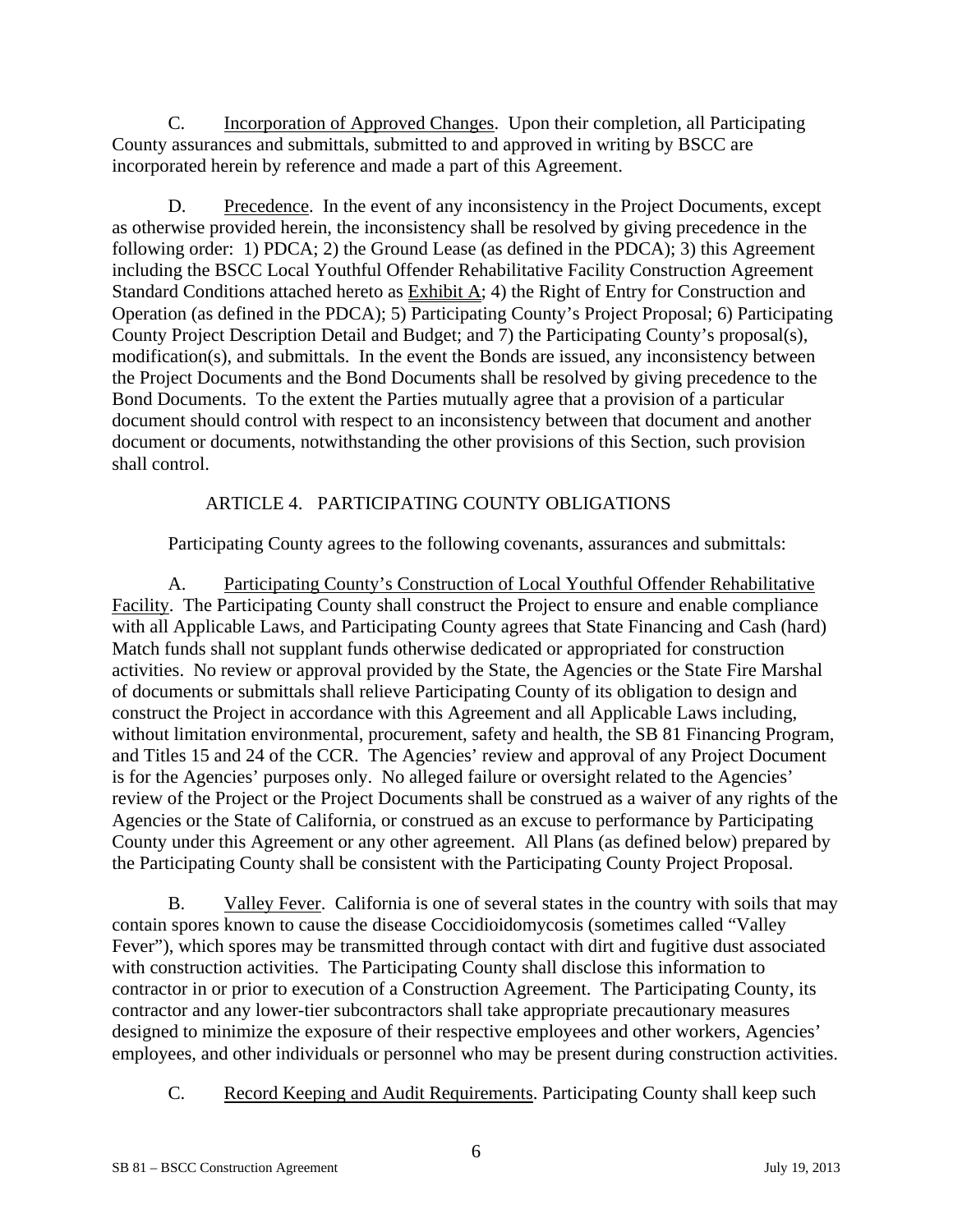full and detailed account records as are necessary for proper financial management of the Project. Participating County shall maintain a complete and current set of all books and records relating to the design and construction of the Project. Agencies shall be entitled, upon fortyeight (48) hour written notice, to inspect all books, records, and accounts kept by Participating County relating to the work contemplated by this Agreement. Within ninety (90) calendar days after Final Completion (as defined below), Participating County shall deliver to Agencies a financial audit of the Project ("**Final Audit**"). The Final Audit shall be performed by a Certified Public Accountant or a Participating County auditor that is organizationally independent from the Participating County's project financial management functions. Nothing in this Article 4(C) shall limit the Participating County's record retention obligations as set forth in Article 7 of the PDCA. For purposes of this Agreement, "**Final Completion**" shall mean completion of the Project.

D. Compliance with Project Documents and Applicable Laws. Participating County agrees to comply with all terms and conditions of this Agreement, the other Project Documents and all exhibits and schedules attached hereto or thereto and all Applicable Laws.

E. Project Plans. In addition to all submission requirements under the PDCA, the Participating County shall submit to BSCC the architectural and design documents, drawings, specifications, calculations, general and special conditions, submittals, Project budgets, schedules and contracts (collectively, "**Plans**") within the time frames as specifically set forth in Exhibit B and as otherwise may be required by the Project Documents and Applicable Laws. As a condition to the financing to be provided by the State through interim financing or the sale of the Bonds, Participating County shall cause to be prepared, in a form that are ready to construct, all required Plans and bid documents necessary to solicit bids, and complete the Project on time and within budget. Participating County is solely responsible for preparing all Plans and other documents for the public bidding process, as provided by Applicable Law. Participating County shall not solicit bids for the Project until BSCC, together with the State Fire Marshal, have approved the final construction documents and specifications and the Department of Finance has approved these documents and specifications.

F. Construction. Participating County shall be responsible to contract for all design and construction services, and shall manage the day-to-day design and construction of the Project. Participating County shall cause the design and construction of the Project to be consistent with the requirements, limitations, and other terms of this Agreement, the Project Documents, all Applicable Laws, as well as all other agreements between the Agencies and Participating County.

G. Operation of Local Youthful Offender Rehabilitative Facility. Participating County shall be responsible to maintain the local youthful offender rehabilitative facility upon Final Completion and staff and operate the local youthful offender rehabilitative facility no later than ninety (90) days after Final Completion.

H. Professional Services. Participating County shall be responsible for providing all necessary professional services in order to carry out the design and construction of the Project. Participating County shall obtain all professional services from properly licensed design professionals. All Plans prepared by such design professionals shall bear the signature and seal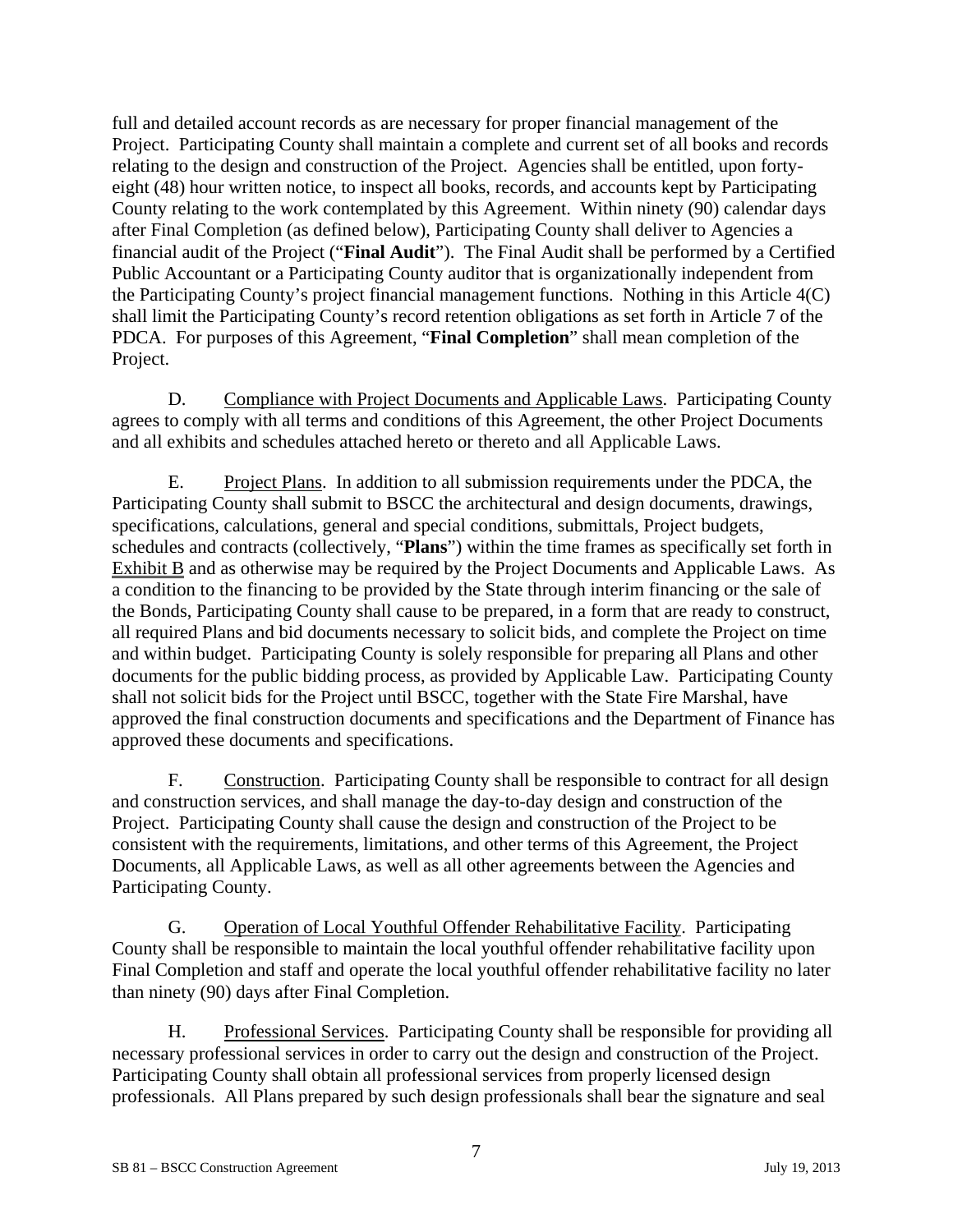of the design professional. All construction work on the Project shall be performed by properly licensed contractors and subcontractors. Participating County is encouraged to utilize a qualified construction manager and claims avoidance experts to facilitate timely and efficient construction of the Project.

I. Completion of Project. Participating County agrees to proceed expeditiously with, and complete, the Project in accordance with the Project Documents and Plans as approved by the BSCC and the Agencies and/or as incorporated in all provisions of this Agreement. Participating County acknowledges and understands that failure to meet application assurances, construction timelines and any other milestones or timelines as set forth in the Project Documents or Plans as approved by the Agencies and/or as incorporated in all provisions of this Agreement, may result at any time in award adjustments or Agreement termination by the BSCC.

#### ARTICLE 5. SUBSTANTIAL CHANGES.

In addition to the modification requirements set forth in Article 4, Section 4.2 of the PDCA, no substantial change to the Project Documents or other substantial modification to the Project may be made by Participating County without the prior written permission of the BSCC. Minor modifications to the Project do not require BSCC approval, but must be documented and reported on routine progress reports to the BSCC. Without limiting the foregoing, BSCC approval shall be required upon any of the following events or circumstances:

1. more than minor changes which affect the design or scope of the Project;

2. a delay or change in the date of substantial completion or Final

Completion;

3. a more than minor change to the design, location, size, capacity or quality of major items of equipment. As used herein "substantial" is as defined in the State Administrative Manual, Section 6863. As used herein a minor change is any change which does not rise to the level of a substantial change under the State Administrative Manual, Section 6863;

4. a change in approved budget categories or movement of dollars between budget categories as indicated in Exhibit B; or

5. any change that would impact BSCC or State Fire Marshal construction or operational regulations including, without limitation, Titles 15 and 24 of the CCR, or which affects the security or fire and life safety of the facility.

Participating County agrees that its County Construction Administrator will give prompt notification in writing to the BSCC of the occurrence of any of the above events and report any substantial modifications to the Agreement for Construction with its contractor. BSCC shall notify the Department consistent with Article 4 of the PDCA, and the Department shall make a Scope Change Request to the Board. Approval of this Scope Change Request by the Board shall be required before material change to the Project Documents or other substantial modification to the Project may be made by the Participating County.

In no event shall any budget changes be authorized which would cause the amount of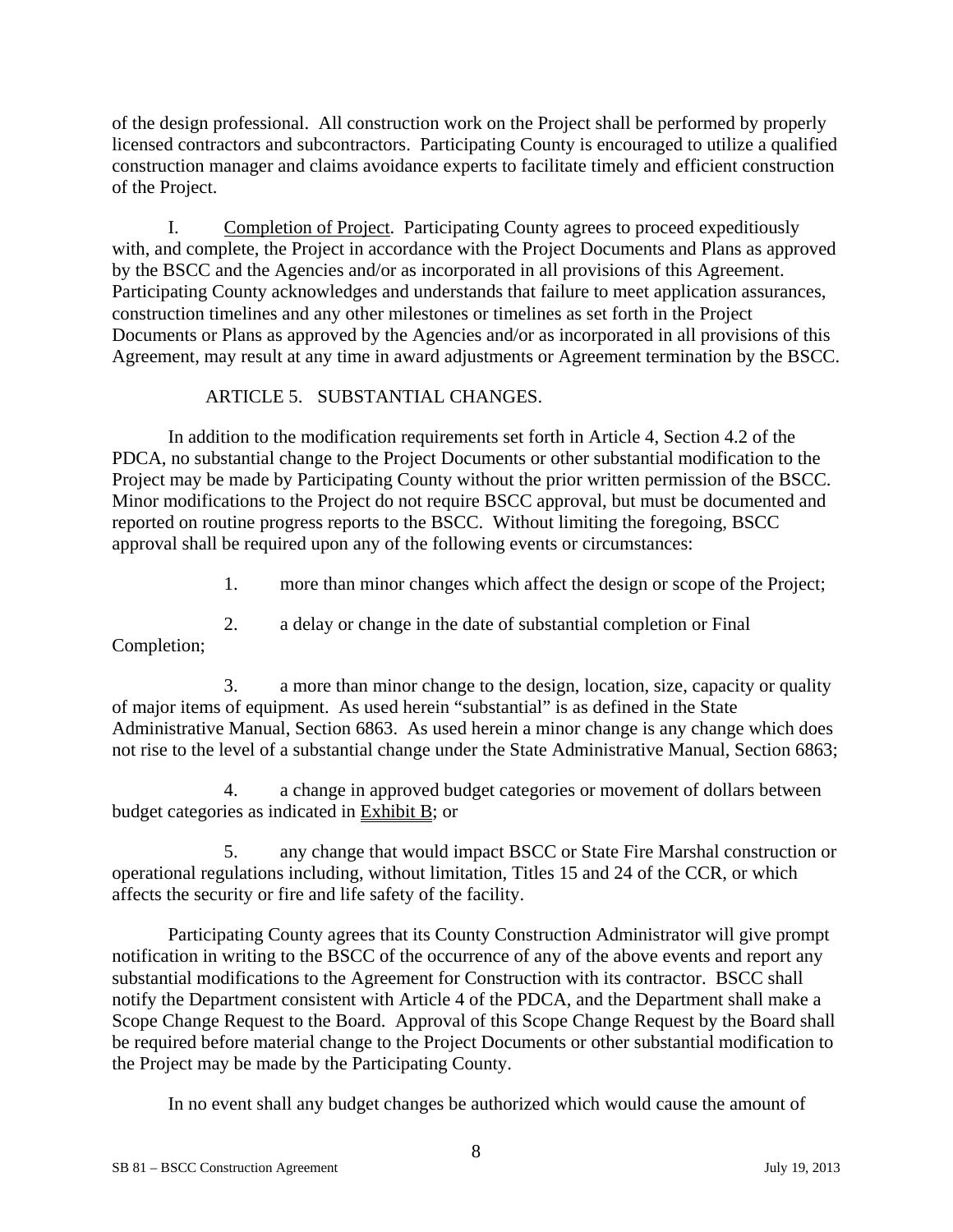Total Project Costs to be exceeded unless the Participating County covenants to fund such excess with lawfully available funds and with the consent of the Agencies and so appropriates such funding.

# ARTICLE 6. PROJECT FUNDING

A. Invoices. Invoice and progress/final reports and all required audit reports shall be submitted to the BSCC in a timely manner as specified in this Agreement and Exhibit A.

# B. State Financing Obligations

1. In no event or circumstance shall the State or Agencies be obligated to pay the Participating County under this Agreement or any other Project Document any amount in excess of the Maximum State Financing. Participating County waives any and all claims against the Agencies or the State of California for any costs which exceed the Maximum State Financing. The Participating County is solely responsible for any and all cost, expenses or fees of the Project which exceed the Maximum State Financing. Reimbursement of county costs from State Financing shall be limited to those costs permitted under Article 1(A) of Exhibit A and/or specifically identified in Exhibit B as "**Eligible State Costs**" provided, however, the State's obligations to reimburse Participating County for any State Financing is contingent on (1) the availability of Interim Financing and (2) even if Interim Financing is provided, the successful sale of bonds sufficient to cover all remaining Eligible State Costs. State Financing shall be subject to the terms and conditions set forth in the PDCA.

2. Eligible State Costs subject to reimbursement shall in no event or circumstance exceed Maximum State Financing. Because the funds to be paid are limited, Participating County shall be obligated to complete the Project without additional State Financing. No additional State Financing will be available, and Participating County should take all necessary precautions to ensure that the Project is designed and constructed within the Project budget. The Participating County shall be responsible for any costs exceeding the Total Eligible Project Costs.

3. State shall reimburse the Participating County for Eligible State Costs provided Participating County's performance of the Project is consistent with the Project Documents, including the Construction Schedule, and Participating County is not in breach of any term or condition of this Agreement, any Project Document, or any Applicable Law. At mutually agreed upon intervals as set forth in Exhibit A, Article 7, Participating County shall submit to BSCC a reimbursement request for payments of Eligible State Costs for which Participating County has already paid.

4. BSCC may reject any invoice or item on an invoice should it be determined that such invoice or item is ineligible for reimbursement under the terms of this Agreement, the Project Documents or any Applicable Laws ("**Improper Expenditure**"). Should it later be determined Participating County has been reimbursed for an Improper Expenditure or the State has made a payment to Participating County in excess of the amount for which the State is obligated ("**Excess Payment**"), BSCC may withhold future payments or repayments in amounts equal to the Improper Expenditure or the Excess Payment. In the event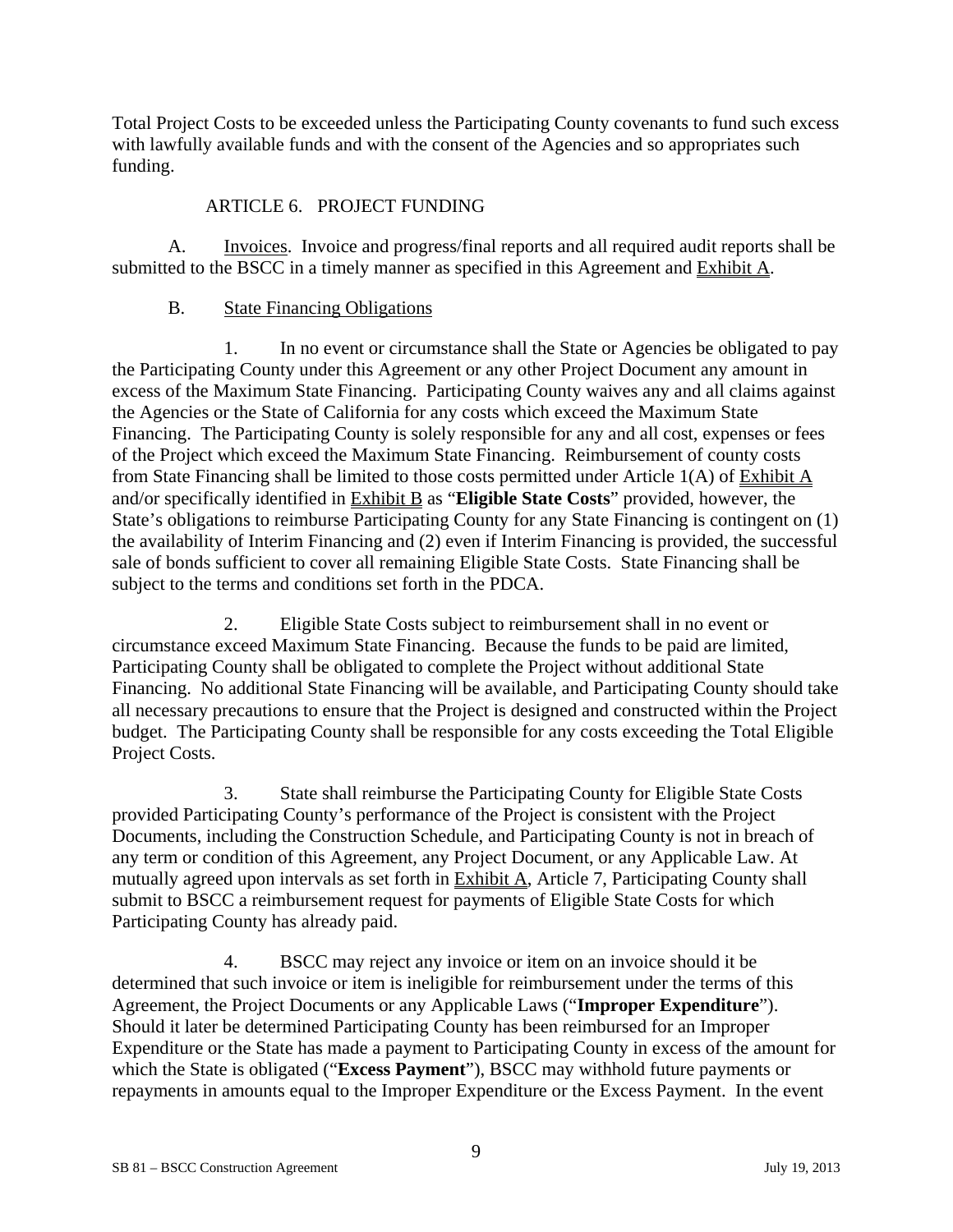the amount of an Improper Expenditure exceeds the total reimbursement amount due Participating County, or should the discovery of the Improper Expenditure or Excess Payment occur after payment of the Withhold Amount (as defined below), Participating County shall immediately pay to BSCC the amount of the Improper Expenditure or Excess Payment.

5. At such time as the unreimbursed balance of the Eligible State Costs equals five percent (5%) of the total Eligible State Costs ("**Withhold Amount**"), BSCC shall withhold that amount as security for Participating County's performance of all its obligations under this Agreement. The Withhold Amount shall be released upon satisfaction of all of the following conditions: (a) there has been Final Completion of the Project, (b) delivery by Participating County and acceptance by Agencies of the Final Audit and the Final Project Summary Report, (c) Participating County has staffed and operated the local youthful offender rehabilitative facility as required under Article 4(G) above, and (d) Participating County is not in breach of any provisions of this Agreement, the other Project Documents and Applicable Laws.

6. All agreements with the contractor and any other contractor or subcontractor of Participating County or the contractor providing services or goods on the Project and for which reimbursement with State Financing for all or any portion of the payment for such services or goods is sought, shall require the contractor or subcontractor to list construction costs according to the CSI Divisions of the Schedule of Values as specified in Exhibit B.

C. Participating County Funding. Subject to all terms and provisions of this Agreement, the Participating County agrees to appropriate and spend cash (hard) matching funds as provided in Exhibits A and B ("**Cash (hard) Match**"). Subject to all terms and provisions of this Agreement, the Participating County agrees to provide in-kind (soft) match in accordance with Exhibits A and B ("In-kind (soft) Match"). Participating County agrees to expend Cash (hard) Match funds on a schedule that is at least pro-rata with the percentage expenditure of Eligible State Costs.

# ARTICLE 7. ADMINISTRATIVE OVERSIGHT BY BOARD

Notwithstanding any other term or condition of this Agreement or any other Project Document, the scope and cost of the Project shall be subject to approval and administrative oversight by the Board, as required by California Welfare and Institutions Code Section 1971.

# ARTICLE 8. PERFORMANCE AND PAYMENT BONDS

Participating County shall require the contractor to procure and maintain a payment bond and a performance bond each of which shall be in an amount not less than one hundred percent (100%) of the contractor's total contract price as set forth in the agreement between Participating County and contractor. The bonds shall be issued by one or more surety companies acceptable to the Agencies. The performance bond required by this Article 8 shall name the State as an additional beneficiary under the bonds.

# ARTICLE 9. INDEMNITY

As required by California Welfare and Institutions Code Section 1971(d), the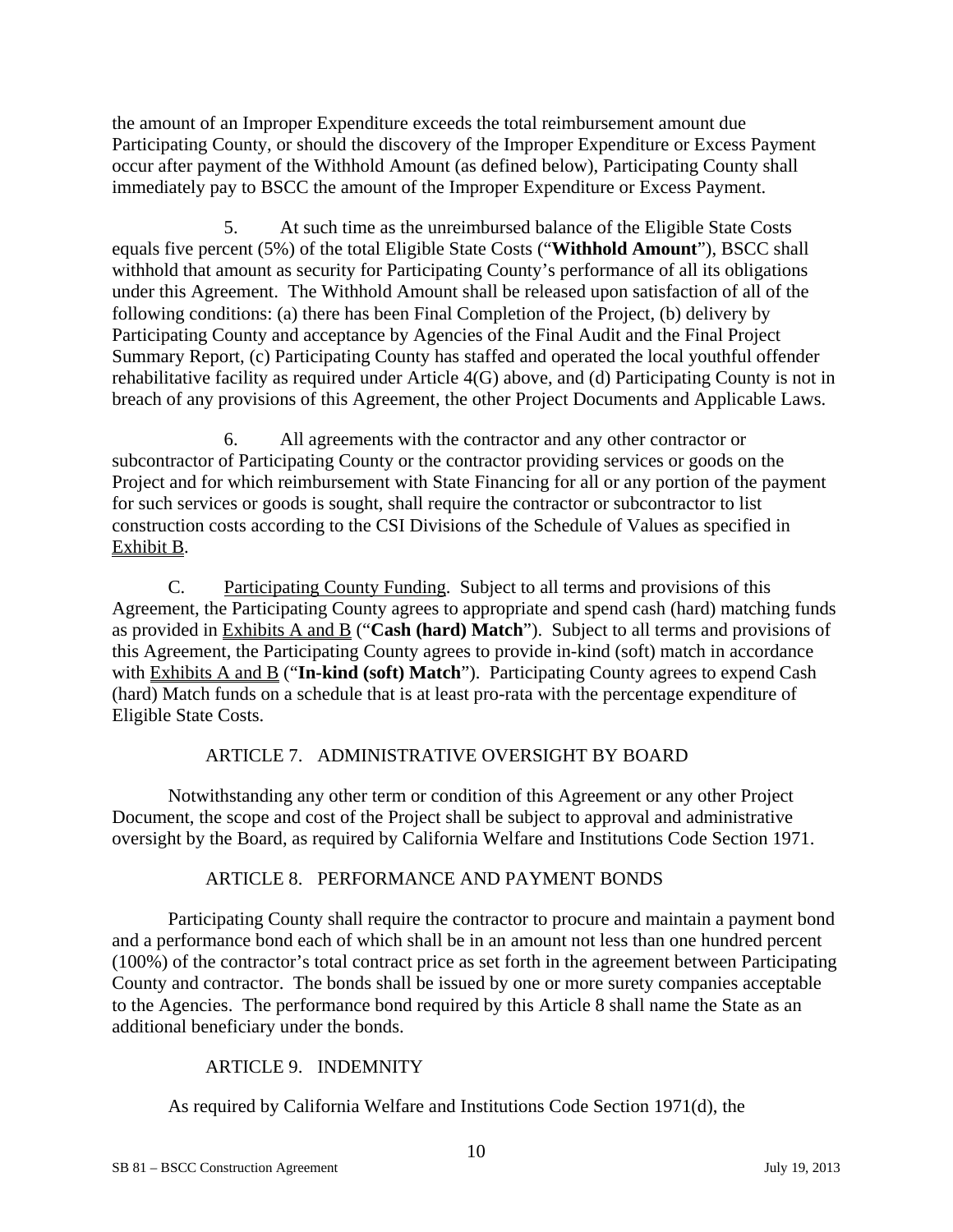Participating County hereby agrees to indemnify, defend and save harmless the State, including but not limited to the Board, the Department and the BSCC, and each of their respective officers, governing members, directors, officials, employees, subcontractors, consultants, and agents (collectively, "Indemnitees") for any and all claims and losses arising out of the acquisition, design, construction, operation, maintenance, use and occupancy of the Project. The Participating County shall not be obligated to provide indemnity or defense where the claim arises out of the gross negligence or willful misconduct of the Indemnitees. These obligations shall survive any termination of this Agreement.

#### ARTICLE 10. DISPUTES

Disputes arising under or relating to this Agreement shall be resolved in accordance with the provisions of Article 10 of Exhibit A.

#### ARTICLE 11. GENERAL TERMS AND CONDITIONS

The general terms and conditions published by the Department of General Services at http://www.documents.dgs.ca.gov/ols/GTC-610.doc and applicable to all State of California contracts are hereby incorporated by reference into this Agreement. In the event of a conflict between GTC-610 and any sections herein, the sections herein take precedence. In signing below, the Participating County's authorized representative represents and warrants that the Participating County has read and understands these general terms and conditions.

#### ARTICLE 12. COUNTERPARTS

This Agreement may be executed in one or more counterparts, any one of which need not contain the signatures of more than one Party, but all of which when taken together shall constitute one and the same instrument, notwithstanding that all Parties have not signed the same counterpart hereof.

#### **[SIGNATURE PAGE TO IMMEDIATELY FOLLOW]**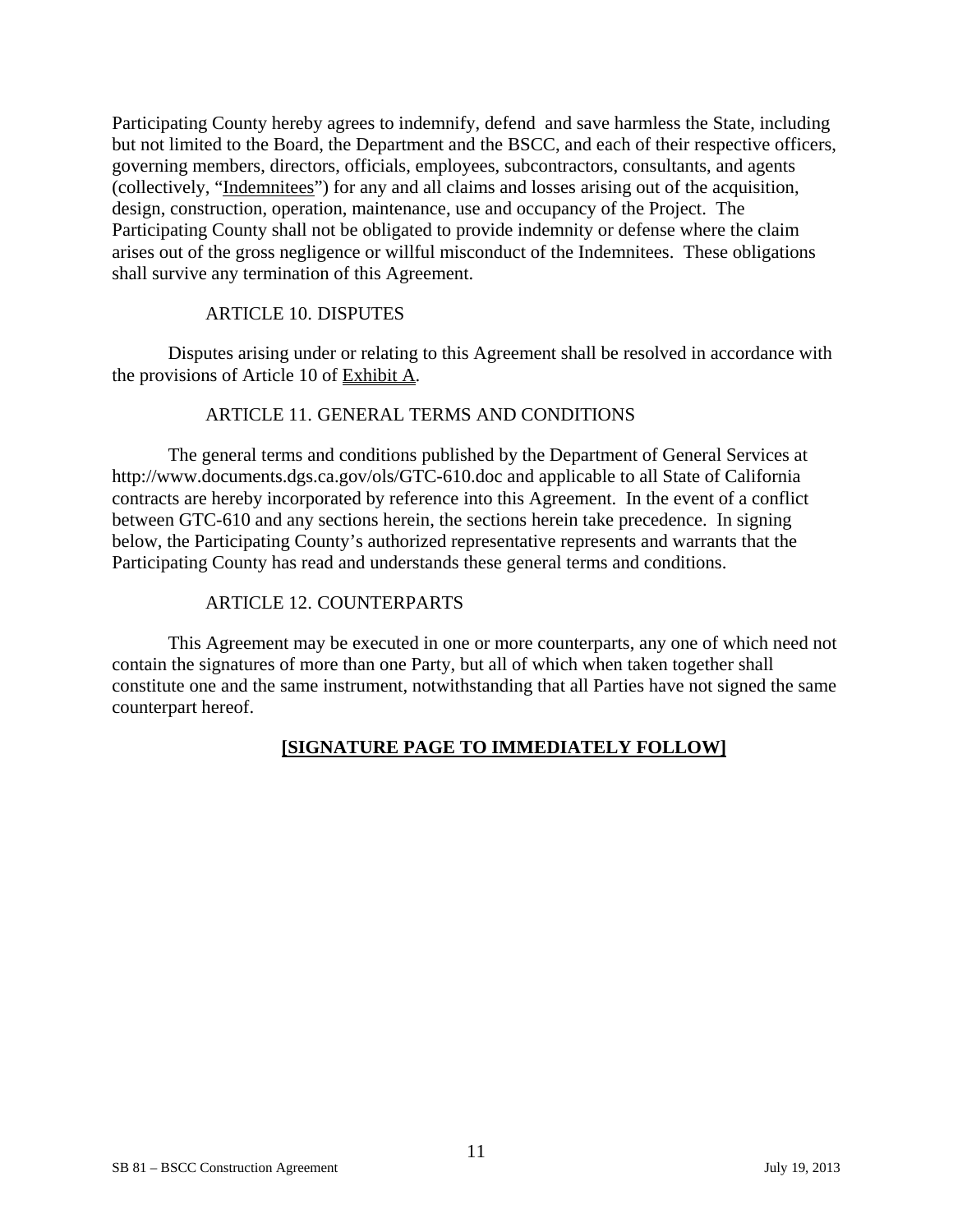IN WITNESS THEREOF, the Parties have executed this Agreement, as of the Effective Date.

# BOARD OF STATE AND COMMUNITY CORRECTIONS

| By:                                         |
|---------------------------------------------|
| Signature of Executive Director or Designee |
| Name and Title:<br>Date:                    |
|                                             |
| "PARTICIPATING COUNTY"                      |
| County of: $\_\_\_\_\_\_\_\_\_\_\_\_$       |
| By:<br>Signature                            |
| Name and Title:<br>Date:                    |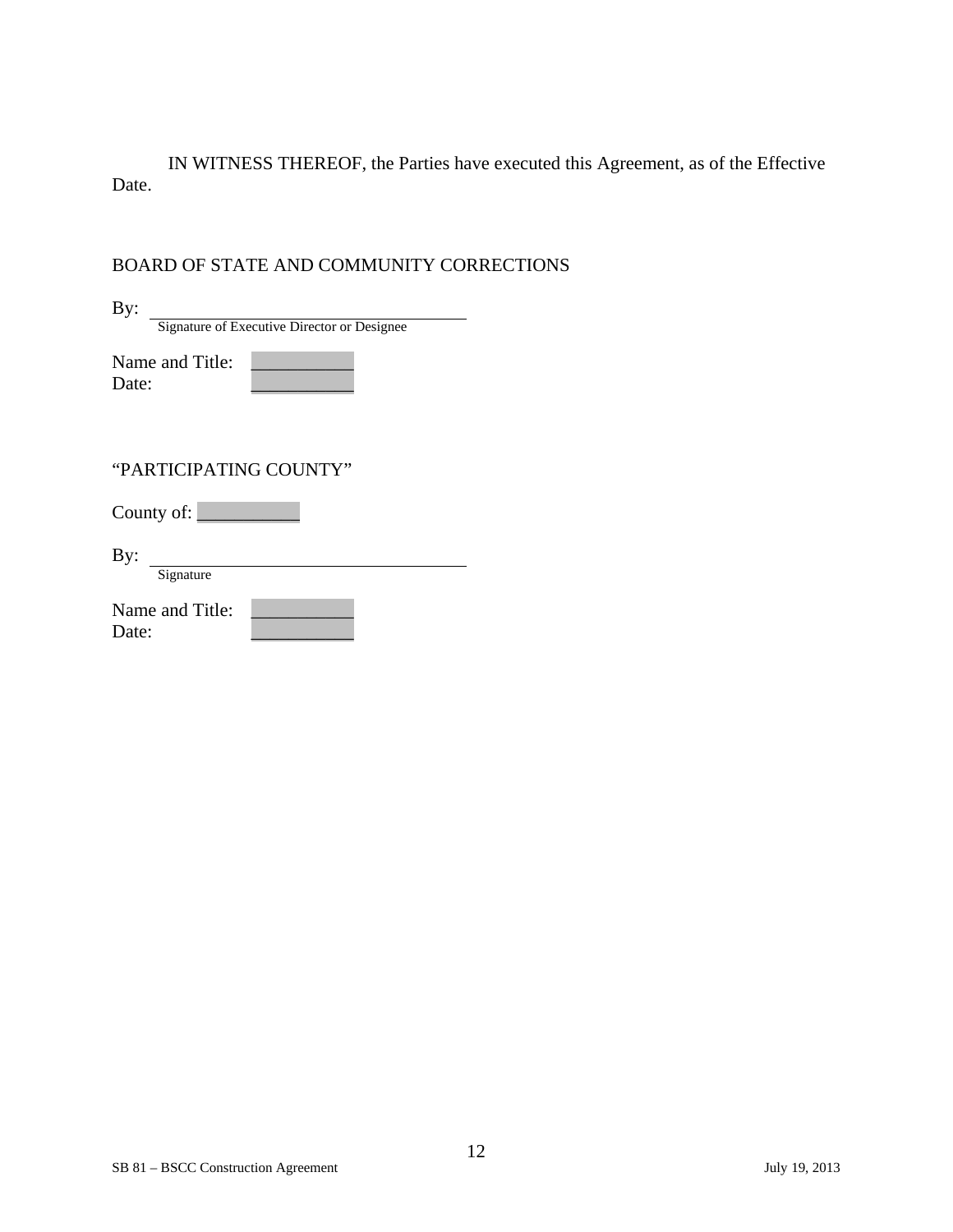# **EXHIBIT A**

### **CONSTRUCTION AGREEMENT STANDARD CONDITIONS**

### ARTICLE 1. TOTAL ELIGIBLE PROJECT COSTS

A. Participating County shall only be reimbursed by the State from State Financing for Eligible State Costs. "**Eligible State Costs**" means reasonable and necessary Project costs actually incurred in construction of the Project and as specified in Exhibits A and B attached to the Agreement. Eligible State Costs also must be eligible for lease-revenue bond financing pursuant to this Agreement (including all Exhibits referenced therein) and all California state laws, rules, regulations, guidelines, and policies including, without limitation, Title 15, SB 81 Financing Program regulations and any other Applicable Laws. Such Eligible State Costs shall include, but are not limited to, the items set forth in subsection (1) through (4) below. Participating County shall receive BSCC's written consent prior to Participating County's incurring the expense for any Project costs not listed below and for which Participating County wants State reimbursement provided such expenses do not fall within Participating County Costs as defined below in subsection (B).

1. On-site costs of facility construction of the BSCC-approved local youthful offender rehabilitative facility project, including site preparation (eligible for State Financing or Cash (hard) Match).

2. Fixed equipment items (e.g., heating, ventilation, air conditioning, plumbing, lighting, communications, surveillance, security and life/safety equipment, etc.) as necessary for the operation of the BSCC-approved local youthful offender rehabilitative facility (eligible for State Financing or Cash (hard) Match).

3. Fixed furnishings items (e.g., built-in and/or permanently affixed counters, tables, cabinets, seats, etc.) as necessary for the operation of the BSCC-approved local youthful offender rehabilitative facility (eligible for State Financing or Cash (hard) Match).

4. Installation of existing fixed equipment and furnishings as necessary for the operation of the BSCC-approved local youthful offender rehabilitative facility (eligible for State Financing or Cash (hard) Match).

B. Participating County Funding for the Project shall be a minimum of percent (\_\_%) of the Total Eligible Project Costs. (**Note to drafter**: Large and Medium counties must provide a minimum of 25%; "Small Counties" (counties with a general population below 200,000) may petition BSCC for a lower level of match.) Participating County must provide a minimum of at least  $\qquad$  percent ( $\frac{9}{0}$ ) of the Total Eligible Project Costs as Cash (hard) Match funds. (**Note to drafter:** Large counties must provide a minimum of 10% and Medium and Small counties a minimum of 5%.) Cash (hard) Match funds cannot be used to supplant or replace funds otherwise dedicated or appropriated by the Participating County for construction activities. Cash (hard) Match funds cannot be claimed for salaries/benefits of regular employees of the Participating County Workforce but may be claimed for the services of consultants or contractors engaged to perform Project related services as described below. Cash (hard) Match funds only include costs of: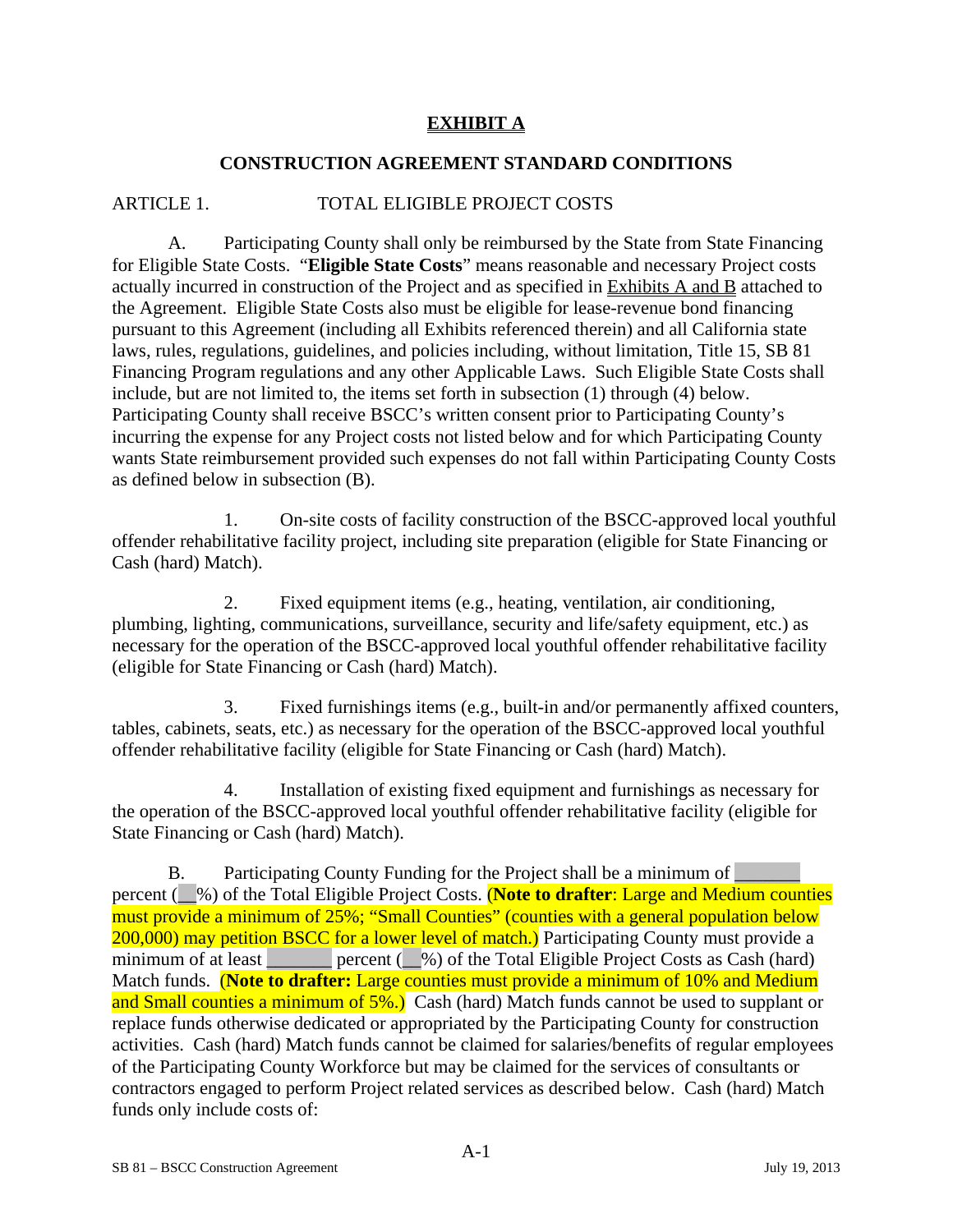- 1. Items eligible for Eligible State Costs as described above;
- 2. Architectural programming and design (by consultants and contractors);

3. Preparation costs for full or focused environmental reports (for activities by consultants and contractors); and

4. Construction management (for activities by consultants or contractors).

C. Participating County's In-kind (soft) Match funds cannot exceed \_\_\_\_\_\_\_ percent (\_\_%) of the Total Eligible Project Costs. (**Note to drafter:** Large counties cannot exceed 15% and Medium and Small counties cannot exceed 20%.) In-kind (soft) Match funds may be kept at the maximum allowable or reduced for each dollar that Cash (hard) Match funds are increased beyond the required minimum. In-kind (soft) Match funds may be claimed for Project related costs for activities performed by Participating County staff or consultants. Eligible In-kind (soft) Match funds only includes:

1. Eligible State Costs and Cash (hard) Match funds;

2. Audit of Total Eligible Project Costs at the conclusion of the Project (staff salary/benefits of independent Participating County auditor or services of contracted auditor);

3. Needs assessments (staff salary/benefits and/or consultant costs directly related to the Project);

4. Site acquisition cost or current fair market land value supported by independent appraisal (on-site land only regardless of acquisition date) and as approved by the Department of General Services. This can be claimed for on-site land cost/value for new facility construction, on-site land cost/value of a closed facility that will be renovated and reopened, or on-site land cost/value used for expansion of an existing facility. It cannot be claimed for land cost/value under an existing operational detention facility;

5. Participating County administration (staff salary/benefits directly related to the Project for activities after August 24, 2007); and

6. Transition planning (staff salary/benefits and consultant activities directly related to the Project for activities after August 24, 2007).

D. Participating County shall not under any circumstance be reimbursed by the State from Board interim financing sources, lease-revenue bond funds or from any other financing source for Ineligible Project Costs. "**Ineligible Project Costs**" means all costs which are not eligible for lease-revenue bond financing or Participating County matching funds pursuant to the PDCA (including all Exhibits attached thereto) or pursuant to any California state law, rule, regulation, guideline, or policy including, without limitation, the SB 81 Financing Program or any other Applicable Law. Participating County shall be responsible for all Ineligible Project Costs ("**Participating County Costs**"). Ineligible Project Costs also shall include but are not limited to the following: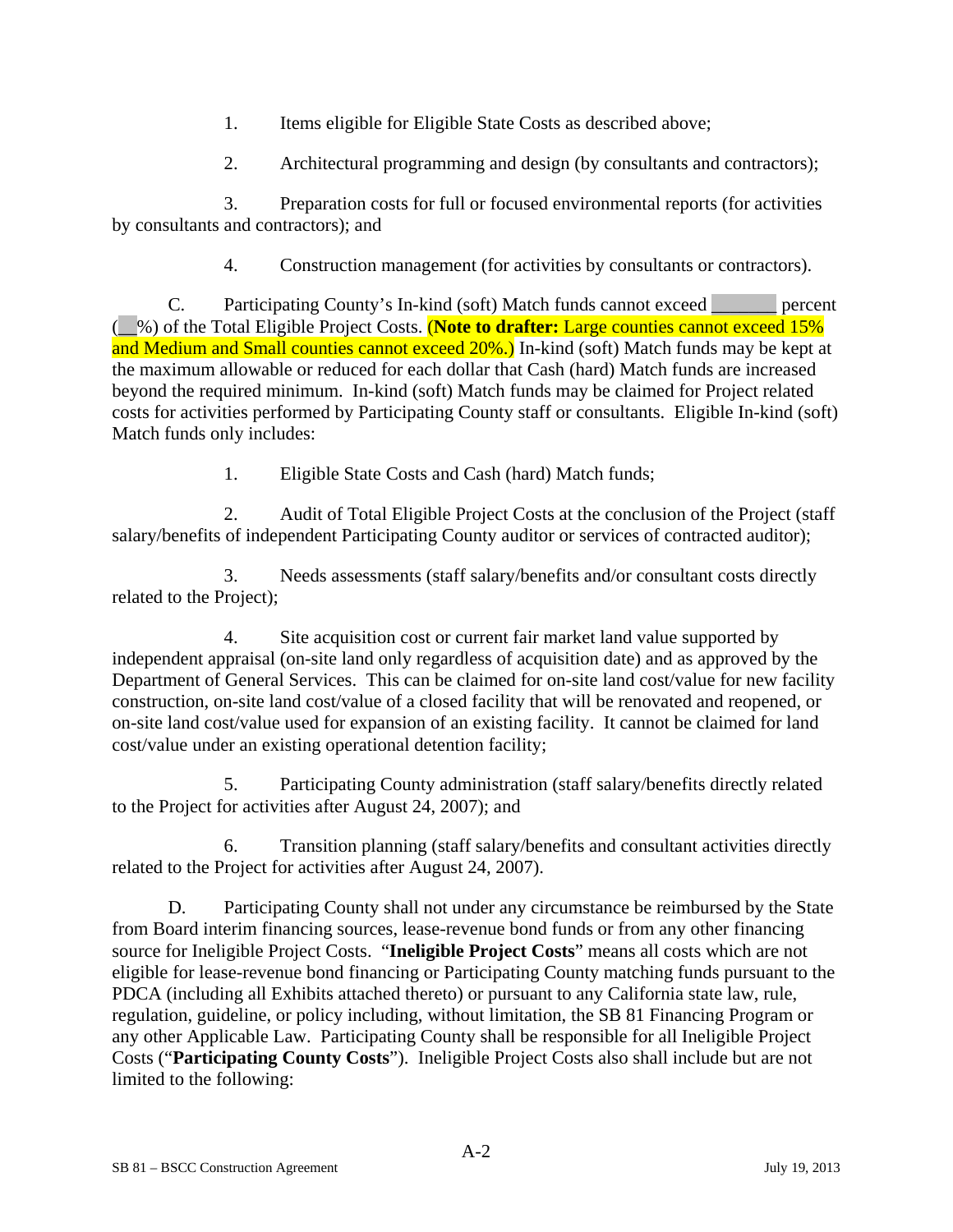1. Those Project Costs that are determined by the BSCC to be unreasonable or unnecessary costs.

2. Off-site costs, including access roads and utilities development, outside of a reasonable buffer zone surrounding the perimeter of the security fence, local youthful offender rehabilitative facility building, and parking lot.

3. Local youthful offender rehabilitative facility personnel and operational costs and related costs of supplies.

4. Construction management functions (ineligible for State Financing; eligible for cash (hard) match only if performed by consultants or contractors outside the regular county work force, eligible for In-kind (soft) Match if performed by Participating County-paid employees).

5. Architectural programming and design (ineligible for State Financing; eligible for cash (hard) match only if performed by consultants or contractors outside the regular county work force).

6. Landscaping (Except as expressly provided by BSCC Bulletin 11-LYORS 04 dated March 2, 2011).

7. Soil and water contamination assessment/mitigation.

- 8. Excavation of burial sites.
- 9. Moveable equipment and moveable furnishings.

10. Preparation of Environmental Impact Reports (ineligible for State Financing; eligible for Cash (hard) Match only if performed by consultants or contractors outside the regular county work force, eligible for In-kind (soft) Match if performed by county-paid employees).

11. Bonus payments for early completion of work.

12. Interest charges for late payments.

13. Interest on bonds or any other form of indebtedness required to finance Project costs.

14. Costs outside the scope of the BSCC-approved Project.

15. Fines and penalties due to violation of or failure to comply with federal, state or local laws, ordinances, or regulations.

16. Personal injury compensation or damages arising out of or connected with the Project, whether determined by adjudication, arbitration, negotiation, or otherwise.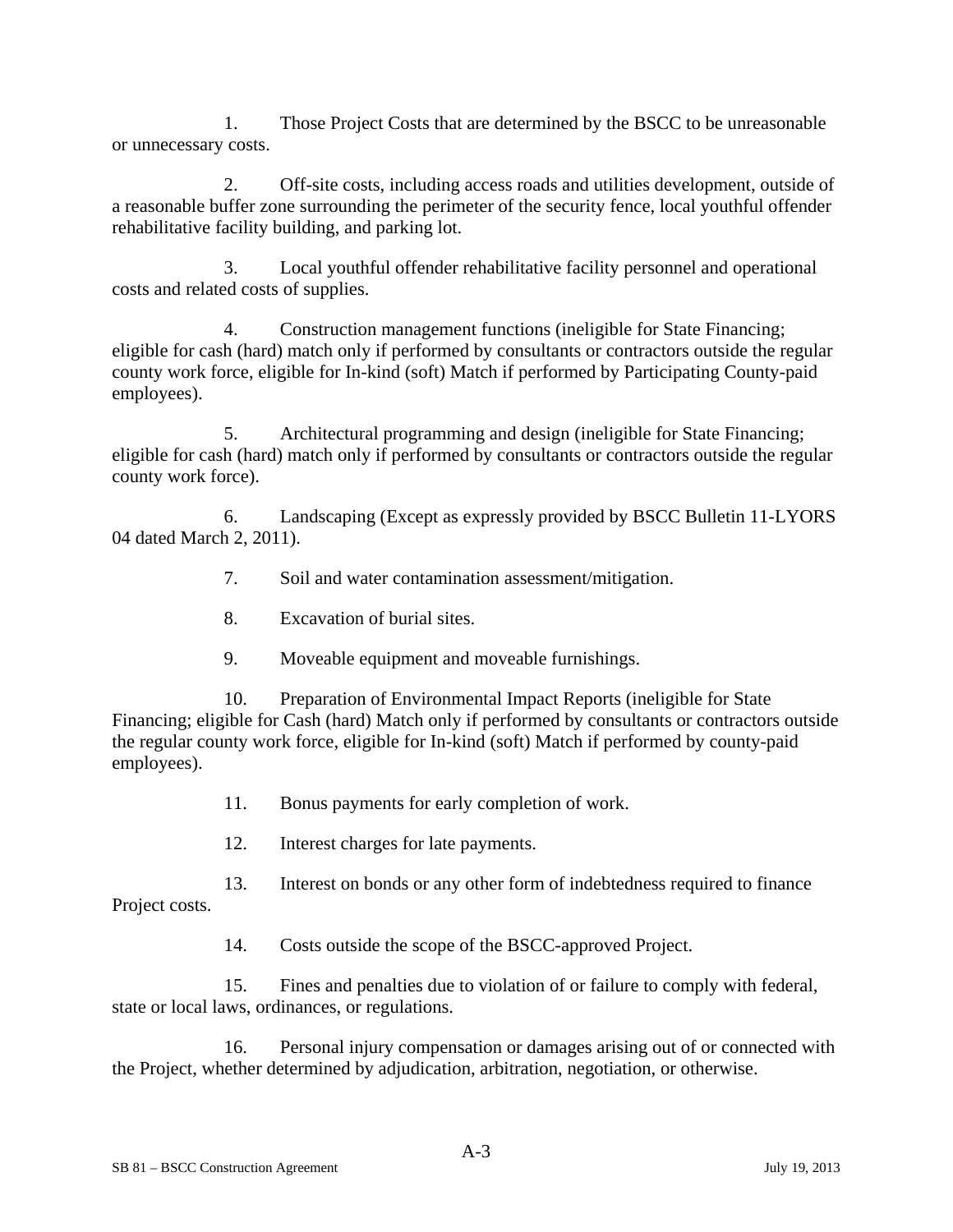17. All costs incurred in violation of the terms, provisions, conditions, or commitments of this Agreement.

18. Travel and per diem costs.

19. All costs attributable to Participating County building permit fees, sewer/utility use or unit fees, and/or building inspection fees.

20. All costs arising out of or connected with contractor claims against the Participating County, or those persons for whom the Participating County may be vicariously liable, including, but not limited to, any and all costs related to defense or settlement of such claims.

21. Maintenance costs.

22. Supplanting of existing construction, programs, projects, or personnel.

23. All costs arising out of or attributable to Participating County's malfeasance, misfeasance, mismanagement, or negligence.

24. Temporary holding or court holding facilities.

25. Local youthful offender rehabilitative facilities or portions thereof operated by jurisdictions other than the Participating County.

# ARTICLE 2. PARTICIPATING COUNTY'S GENERAL RESPONSIBILITY

Participating County is solely responsible for design, construction, operation, and maintenance of the Project as identified in Exhibit B of this Agreement. Review and approval of plans, specifications, or other documents by BSCC, the Agencies and the State Fire Marshal, is solely for the purpose of proper administration of State Financing by the BSCC and the Agencies and shall not be deemed to relieve or restrict the Participating County's responsibility.

ARTICLE 3. PARTICIPATING COUNTY ASSURANCES AND COMMITMENTS

A. Compliance with Laws and Regulations. This Agreement is governed by and shall be interpreted in accordance with the laws of the State of California. Participating County shall at all times comply with all Applicable Laws (as defined in the Agreement).

B. Fulfillment of Assurances and Declarations. Participating County shall fulfill all assurances, declarations, representations, and statements made by the Participating County in the County Project Proposal, documents, amendments, and communications filed in support of its request for lease-revenue bond funds including adoption of a BSCC approved staffing plan for staffing and operating the facility in accordance with state standards within ninety (90) calendar days of construction completion.

C. Use of State Financing. Participating County shall expend all State Funds and identified matching funds solely for Eligible Project Costs. Participating County shall, upon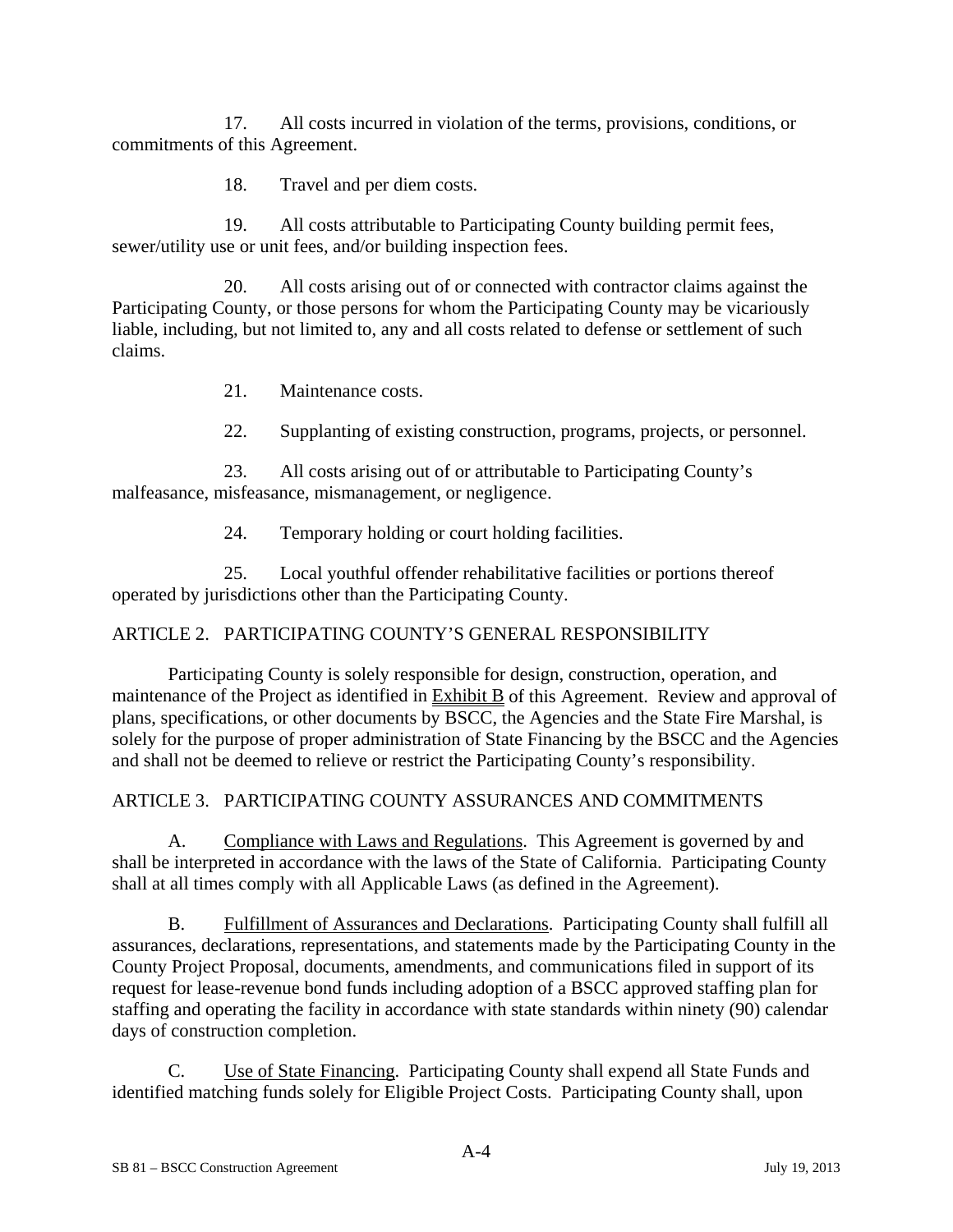demand, remit to the BSCC any State Financing not expended for Eligible Project Costs or an amount equal to any State Financing expended by the Participating County in violation of the terms, provisions, conditions, or commitments of this Agreement. Any State Financing so remitted to the BSCC shall include interest equal to the rate earned by the State Pooled Money Investment Account.

D. Permits and Licenses. Participating County agrees to procure all permits and licenses necessary to complete the Project, pay all charges and fees, and give all notices necessary or incidental to the due and lawful proceeding of the Project work.

E. Compliance with Deliverables, Drawings, and Specifications. Participating County agrees that deliverables, drawings, and specifications, upon which prime and subcontracts are awarded, shall be the same as those submitted to and approved by the BSCC.

F. Prime and Subcontracting Requirements. In accordance with the provisions of this Agreement, the Participating County may contract with public or private contractors of services for activities necessary for the completion of the Project. Participating County agrees that in the event of an inconsistency between the Agreement and any other Project Document and Participating County's Construction Agreement with a contractor, the Project Documents will prevail. Participating County shall ensure that the contractor complies with all requirements of the Project Documents and all instructions of the County Construction Administrator regarding compliance with the Project Documents.

Participating County assures that for any contract awarded by the Participating County, such insurance (e.g., fire and extended coverage, workers' compensation, public liability and property damage, and "all-risk" coverage) as is customary and appropriate will be obtained.

Participating County agrees that its contractor will list construction costs according to the CSI Divisions of the Schedule of Values as specified in Exhibit B. Since certain portions of the Project may not be eligible for State Financing in all requests for reimbursement, the Participating County's contractor shall separately list work not eligible for State Financing, and the County Construction Administrator shall identify such work for the contractor.

Participating County agrees that it is the County Construction Administrator's responsibility to provide a liaison between the Participating County, the BSCC, and its contractor. Participating County agrees that its contractor is not responsible or required to engage in direct discussion with the BSCC or any representative thereof, except that the contractor shall in good faith exert its best effort to assist the Participating County in fully complying with all requirements of the contract.

Participating County agrees to place appropriate language in all contracts for work on the Project requiring the Participating County's contractor(s) to:

1. Books and Records. Maintain adequate fiscal and Project books, records, documents, and other evidence pertinent to the contractor's work on the Project in accordance with generally accepted accounting principles. Adequate supporting documentation shall be maintained in such detail so as to permit tracing transactions from the invoices, to the financial statement, to the accounting records, and to the supporting documentation. These records shall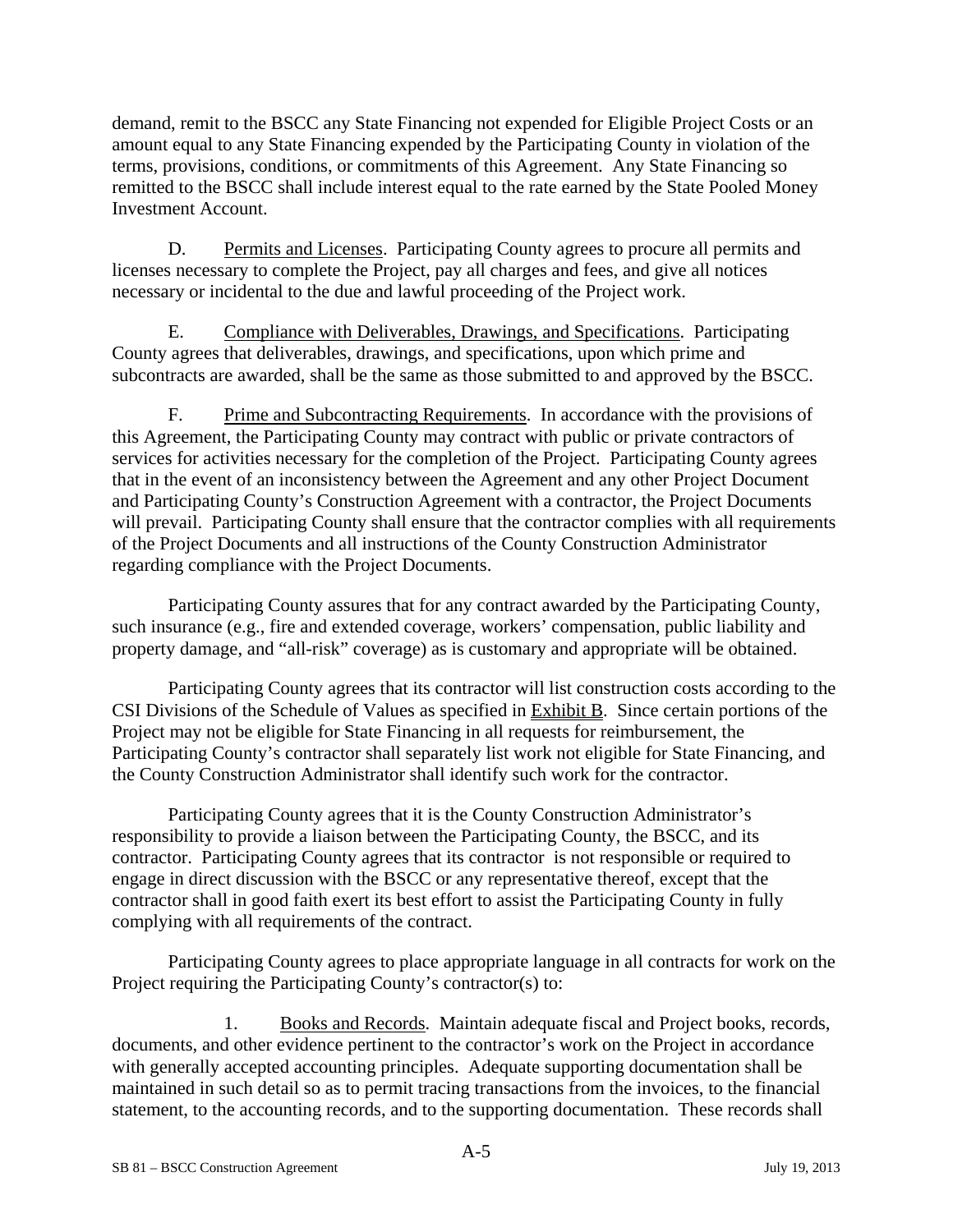be maintained for the period set forth in Article 5 below, and shall be subject to examination and/or audit by the BSCC or designees, state government auditors or designees.

2. Access to Books and Records. Make such books, records, supporting documentations, and other evidence available to the BSCC or designees, the Department, the Board, the Department of General Services, the Department of Finance, the Bureau of State Audits, their designated representatives, during the course of the Project and for the period set forth in Article 5 below, and provide suitable facilities for access, monitoring, inspection, and copying thereof. Further, the Participating County agrees to include a similar right of the state to audit records and interview staff in any subcontract related to the performance of this Agreement.

3. Contractor Advisement. Be advised that a partial source of financing for the agreement between the County and contractor for construction of the Project is the State Financing, and that the Participating County may not have funds to finance the Construction Agreement independently of the State Financing. The contractor shall in all ways cooperate with the county and the BSCC in maintaining a good working relationship. The contractor shall cooperate as instructed by the County Construction Administrator in resolving any disputes arising under the Agreement.

#### ARTICLE 4. PROJECT ACCESS

 To the extent not inconsistent with the Bond Documents, as that term is defined in Article 1, Section 1.1(a) of the PDCA, at all times during construction of the Project and after final completion, the Participating County shall provide to employees, subcontractors, and consultants of the Agencies reasonable unrestricted access to observe, monitor and inspect the Project. The Agencies' access to observe, monitor and inspect shall include the right to review all documents and files relating to the Project, as well as construction on the Site, including all tests and inspections relating to design or construction of the Project.

# ARTICLE 5. RECORDS

Participating County shall establish an Official Project File, as defined in Article 7, Section 7.1 of the PDCA.

Participating County shall establish separate accounting records for receipt, deposit, and disbursement of all Project funds as specified in Exhibit A Article 9.

Participating County shall maintain books, records, documents, and other evidence sufficient to reflect properly the amount, receipt, and disposition of all Project funds, including State Financing, any matching funds provided by the Participating County and the total cost of the Project. The maintenance requirements extend to books of original entry, source documents supporting accounting transactions, the general ledger, subsidiary ledgers, personnel and payroll records, canceled checks, and related documents and records. Source documents include copies of all awards, applications, and required financial and narrative reports. Personnel and payroll records shall include the time and attendance reports for all individuals reimbursed under the award, whether they are employed full-time or part-time. Time and effort reports are also required for consultants and contractors. Supporting documentation for matching funds, goods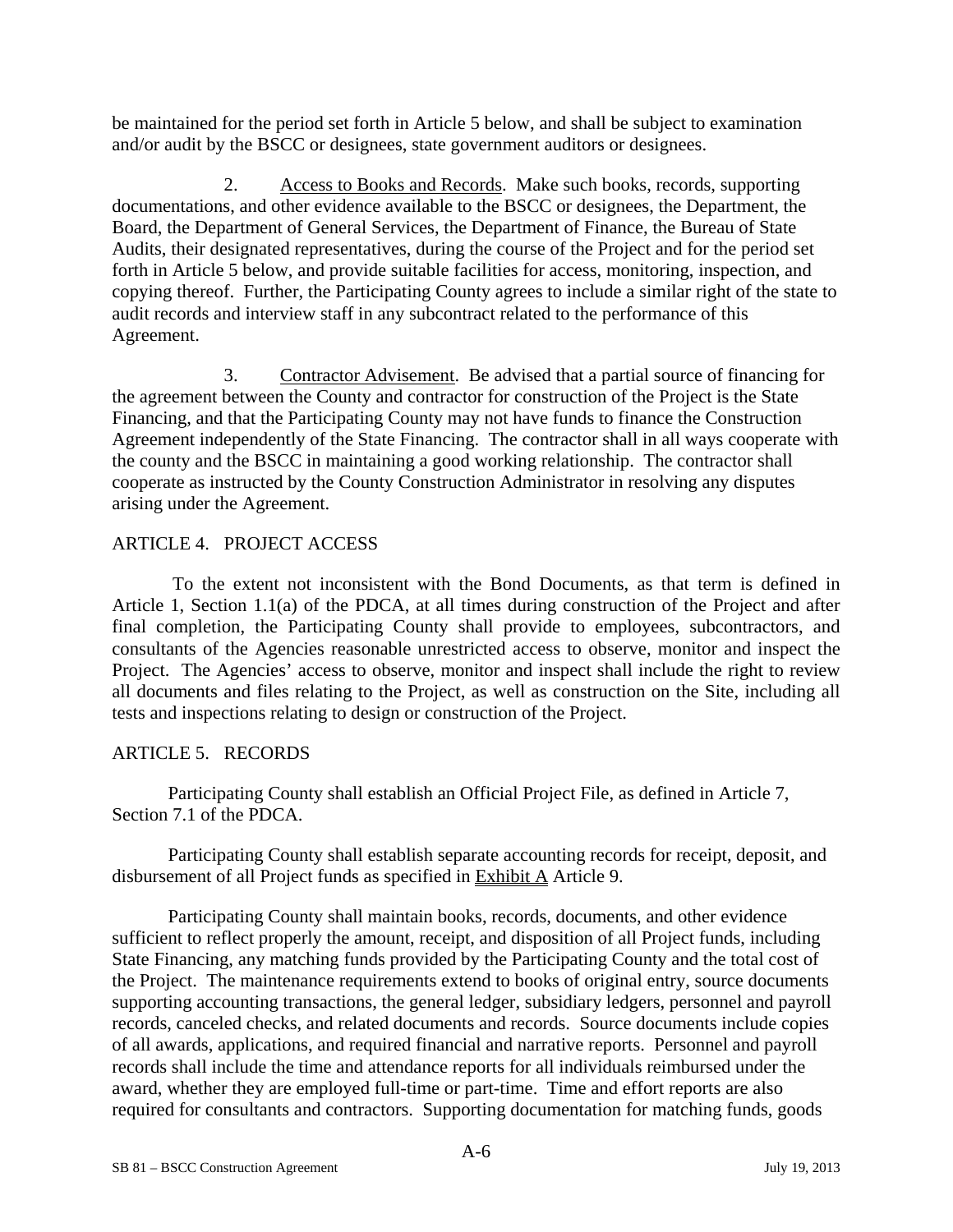or services shall, at a minimum, include the source of the match, the basis upon which the value of the match was calculated, and when the matching funds, goods, or services were provided. Receipts, signed by the recipient of donated goods and/or services should be issued and a copy retained. Generally accepted government accounting principles and adequate supporting documentation shall be maintained in such detail so as to provide an audit trail which will permit tracing transactions from the invoices to the financial statement, to the accounting records, and to the supporting documentation for the purpose of determining compliance with Section 10115 *et seq*. of the California Public Contract Code, Section 8546.7 of the California Government Code and Title 2, Division 2, Chapter 3, Subchapter 10.5 Section 1896.60 *et seq*. of the CCR (as applicable).

Participating County shall maintain all records for the period set forth in the PDCA ("**Record Maintenance Period**"). Participating County agrees to protect records adequately from fire or other damage. When records are stored away from the Participating County's principal office, a written index of the location of records stored must be on hand and ready access must be assured. All Participating County records shall be subject at all reasonable times to inspection, examination, monitoring, copying, excerpting, transcribing, and audit by the BSCC or designees, the Agencies, and by state government auditors or designees. If any litigation, claim, negotiation, audit, or other action involving the records has been started before the expiration of the Record Maintenance Period, the records must be retained until the completion of the action and resolution of all issues which arise from it or until the end of the Record Maintenance Period, whichever is later.

# ARTICLE 6. ACCOUNTING AND AUDIT REQUIREMENTS

All funds received by the Participating County shall be deposited into separate fund accounts which identify the funds and clearly show the manner of their disposition. Participating County agrees that the audit and accounting procedures shall be in accordance with generally accepted government accounting principles and practices (see Accounting Standards and Procedures for Counties, California State Controller, Division of Local Government Fiscal Affairs) and adequate supporting documentation shall be maintained in such detail so as to provide an audit trail which will permit tracing transactions from support documentation to the accounting records to the financial reports and billings. Participating County further agrees to the following audit requirements:

A. Pre-payment Audit. Prior to the deposit of State Financing into the separate account, the BSCC may require the Participating County to have a system audit performed by an auditor satisfactory to the BSCC to ensure that the Participating County's accounting system meets generally accepted government accounting principles;

B. Interim Audit. The BSCC reserves the right to call for a program audit or a system audit at any time between the execution of this Agreement and the completion or termination of the Project. At any time, the BSCC may disallow (that is, deny both use of funds and any applicable matching credit for) all or part of the cost of the activity or action determined to be not in compliance with the terms and conditions of this Agreement, or take other remedies legally available; and,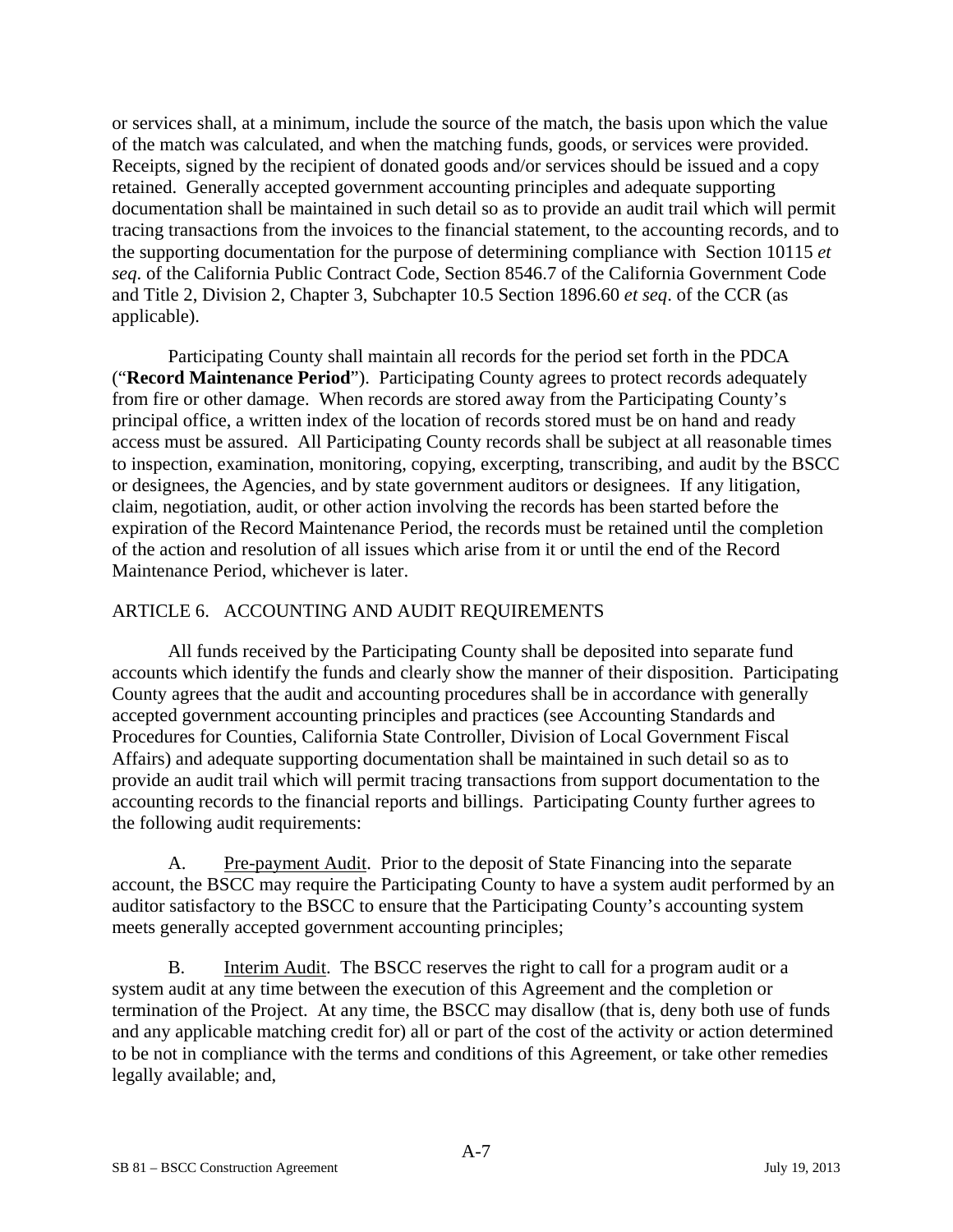C. Final Audit. Within ninety (90) calendar days of Final Completion, the Participating County must obtain and submit a final program audit to the BSCC (see Construction Financing Program Agreement Administration and Audit Guide). The audit shall be prepared in accordance with generally accepted auditing standards and government auditing standards for financial and compliance audits. The audit may be performed by the Participating County subject to the terms hereinafter described, or the Participating County may hire, at Participating County cost, an independent auditor to complete the final audit. Participating County should obtain assurances that the personnel selected to perform the audit collectively have the necessary skills. It is important that a sound procurement practice be followed when contracting for audit services. Sound contract and approval procedures, including the monitoring of contract performance, should be in place. The objectives and scope of the audit should be made clear. In addition to price, other factors to be considered include: the responsiveness of the bidder to the request for proposal; the past experience of the bidder; availability of bidder staff with professional qualifications and technical abilities; and whether the bidder organization participates in an external quality control review program. It should be noted that these steps are important whether the Participating County is hiring auditors from an outside CPA firm or within its own internal auditing unit.

Since the audit function must maintain organizational independence, the County Financial Officer for this Project shall not perform audits of the contract-related activities. If the Participating County internal auditor performs the audit, the auditor must be organizationally independent from the Participating County's accounting and project management functions. Additionally, Participating County internal auditors who report to the Project Financial Officer, or to whom the Project Financial Officer reports, shall not perform the audit. The person conducting the audit shall be a certified public accountant, unless a Participating County auditor completes the audit. Failure to comply with these qualifications standards could result in the rejection of the audit report.

At any time, the BSCC may disallow (that is, deny both use of funds and any applicable matching credit for) all or part of the cost of the activity or action determined to be not in compliance with the terms and conditions of this Agreement, or take other remedies legally available.

The BSCC reserves the right to have an audit conducted (at the BSCC's expense) at any time between execution of the Agreement up to and including the final audit of the Project.

#### ARTICLE 7. REPORTS

Participating County agrees to submit fiscal invoices and progress/final reports in a format specified by the BSCC, and at mutually agreed upon intervals as defined below, during the period of the Agreement. Reports are due to the BSCC even if State Financing is not expended or requested in the reporting period. Not submitting invoices and progress/final reports in a timely manner may result in disbursements being withheld. In addition, Participating County shall immediately advise the BSCC of any significant problems or changes arising during the course of the Project.

Without limitation of the foregoing, the following reports are required: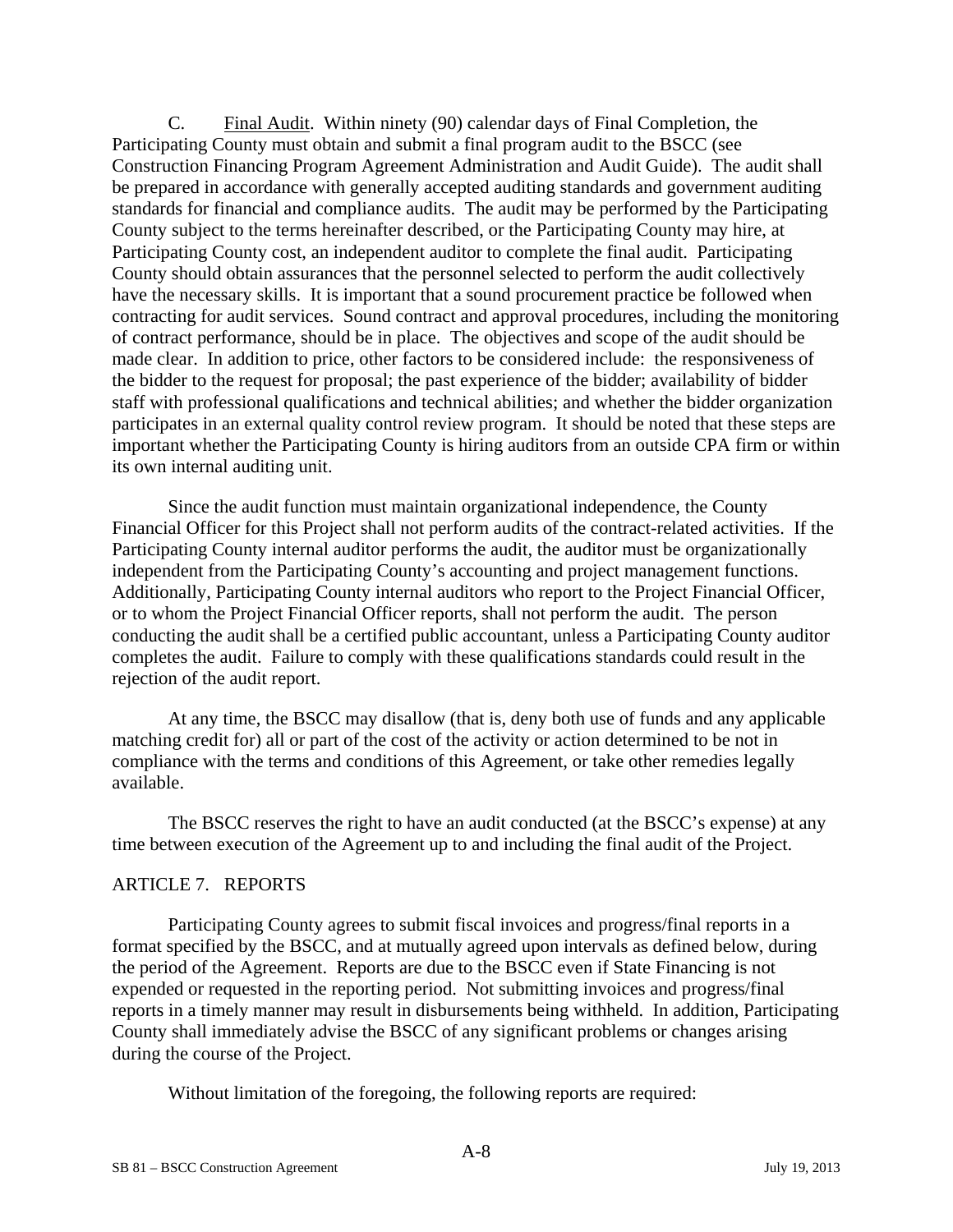A. Fiscal Invoice and Progress/Final Report. Participating County agrees to submit fiscal invoices and progress/final reports to the BSCC on the appropriate form provided to the Participating County during the term of this Agreement and shall do so on a regular schedule of either monthly, bi-monthly or quarterly. The reports shall include, but not be limited to, Project construction activities, change orders issued, problems identified, assistance needed, state funds and match expenditures made, State Financing received, and State Financing requested.

Invoicing/progress reporting interval: The [indicate interval] fiscal and progress/final report must be submitted within forty-five (45) calendar days after the end of [indicate interval]. The due dates for the invoices and progress reports are no later than:



B. Final Fiscal Invoice and Project Summary. Participating County agrees to submit to the BSCC a Final Fiscal Invoice and Project Summary on the appropriate form provided to the Participating County within forty-five (45) calendar days of the scheduled construction completion date identified in Exhibit B. The report shall include, but not be limited to, total state funds and match expenditures made by budget division, total State Financing received, remaining State Financing requested, number of BSCC-rated beds added and modified, number of special use beds added and modified, and a detailed description of the finished Project including pre-construction and post-construction photographs or other visual material suitable for public distribution. For purposes of this Exhibit A, "**BSCC**-**rated beds**" means the number of beds dedicated to housing youthful offenders for which a facility's single- and double-occupancy cells/rooms or dormitories were planned and designed in conformity to the standards and requirements contained in Titles 15 and 24 of the CCR. **"Special use beds**" means beds for the purpose of appropriately housing offenders in medical, mental health, or disciplinary rooms, cells or units that are planned and designed in conformity to the standards and requirements contained in Titles 15 and 24 of the CCR.

ARTICLE 8. WITHHOLDING OF STATE DISBURSEMENTS

A. BSCC may withhold all or any portion of the State Financing provided for by this Agreement in the event that:

1. Participating County Breach of Agreement. Participating County has materially and substantially breached the terms and conditions of this Agreement or any other Project Document.

2. Insufficient County Funds. Participating County is unable to demonstrate, to the satisfaction of the BSCC's Executive Director, continuous availability of sufficient funds to complete the Project.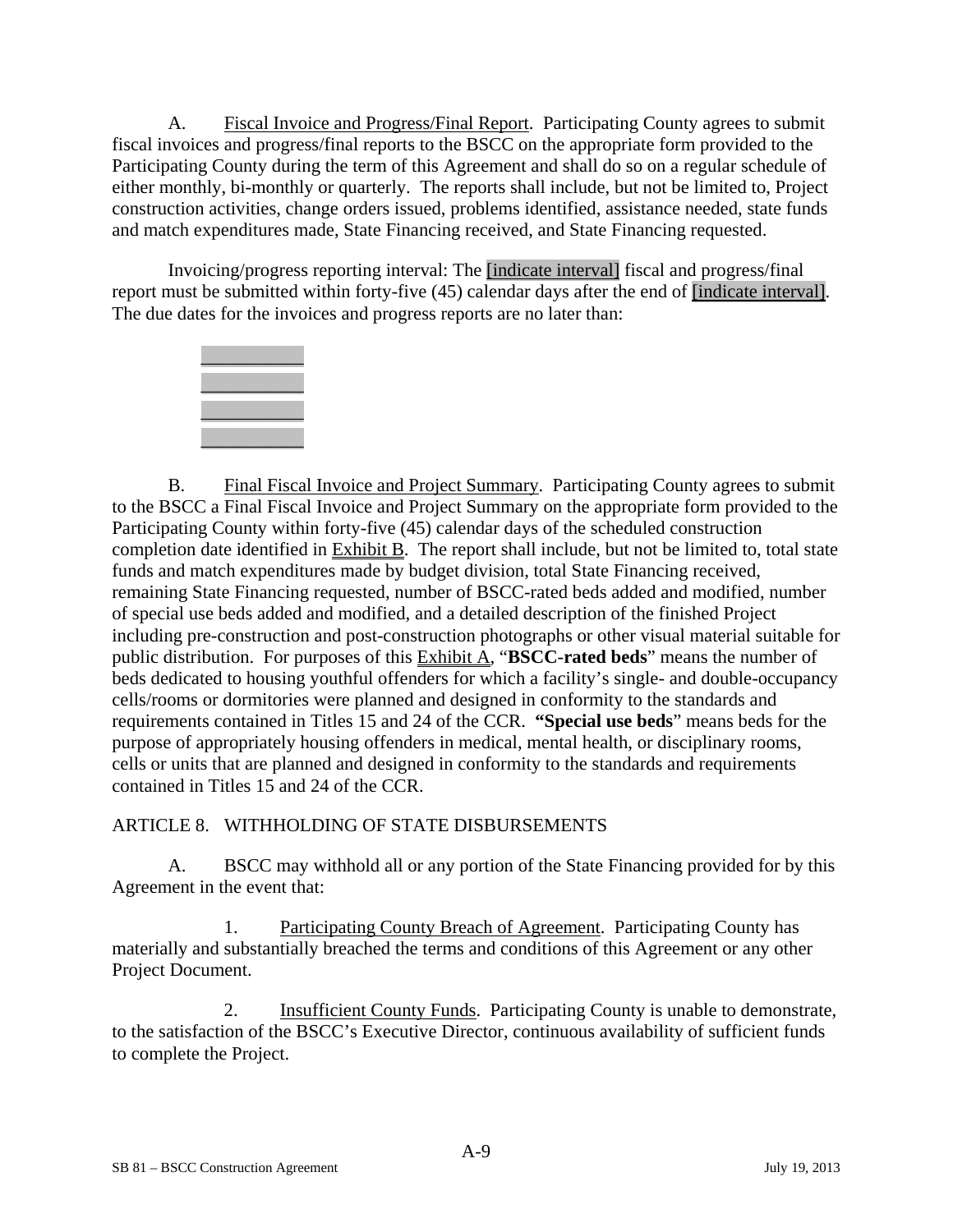3. Insufficient Match Disbursement. Participating County has not expended its Cash (hard) Match requirement on a schedule that is at least pro-rata with the percentage expenditure of, collectively, interim financing and lease-revenue bond funds.

B. In the event that State Financing is withheld from the Participating County, the BSCC's Executive Director or designee shall notify the Participating County of the reasons for withholding and advise the Participating County of the time within which the Participating County may remedy the failure or violation leading to the withholding.

The BSCC will not reimburse counties for costs identified as ineligible for State Financing. If State Financing has been provided for costs subsequently discovered to be ineligible, the BSCC may either withhold an equal amount from subsequent payments to the Participating County or require repayment of an equal amount to the State by the Participating County. Any State Financing so remitted to the BSCC may be subject to interest equal to the rate earned by the State Pooled Money Investment Account.

#### ARTICLE 9. DISBURSEMENT

Participating County shall be paid in arrears on invoices of expenditures and requests for funds submitted to BSCC at mutually agreed upon intervals, see Article 7(A), on the Fiscal Invoice and Progress/Final Report**.** Participating County shall supply BSCC with appropriate expenditure documentation and request for funds on form(s) provided by BSCC and certify to the accuracy of the report(s) in accordance with generally accepted governmental accounting principles and BSCC regulations, guidelines, policies and procedures. Participating County shall further certify that all listed expenditures are actual and that all funds were expended for the purpose of liquidating obligations identified in Exhibit B and legally incurred.

The State will issue a warrant for eligible funds within approximately thirty (30) to sixty (60) days of receipt of Participating County invoice and documentation of eligible expenditures. All requests for payment shall be accompanied by any documentation as may be required by BSCC or the Board and with such certification(s) as may be required by BSCC.

#### ARTICLE 10. DISPUTES

Participating County shall continue with the responsibilities under this Agreement during any disputes. Except as otherwise provided in this Agreement, any dispute concerning a question of fact arising under, or relating to, the performance of this Agreement which is not resolved by agreement between Participating County and BSCC staff shall be decided by the BSCC. This clause does not preclude consideration of legal questions; nothing in this Agreement shall be construed as making final the decision of any administrative official, representative, or BSCC on a question of law.

Participating County may appeal on the basis of alleged misapplication, capricious enforcement of regulations, or substantial differences of opinion as may occur concerning the proper application of regulations or procedures. Such appeal shall be filed within thirty (30) calendar days of the notification of the action with which the Participating County is dissatisfied. The request shall be in writing stating the basis for the dissatisfaction and the action being requested of the BSCC.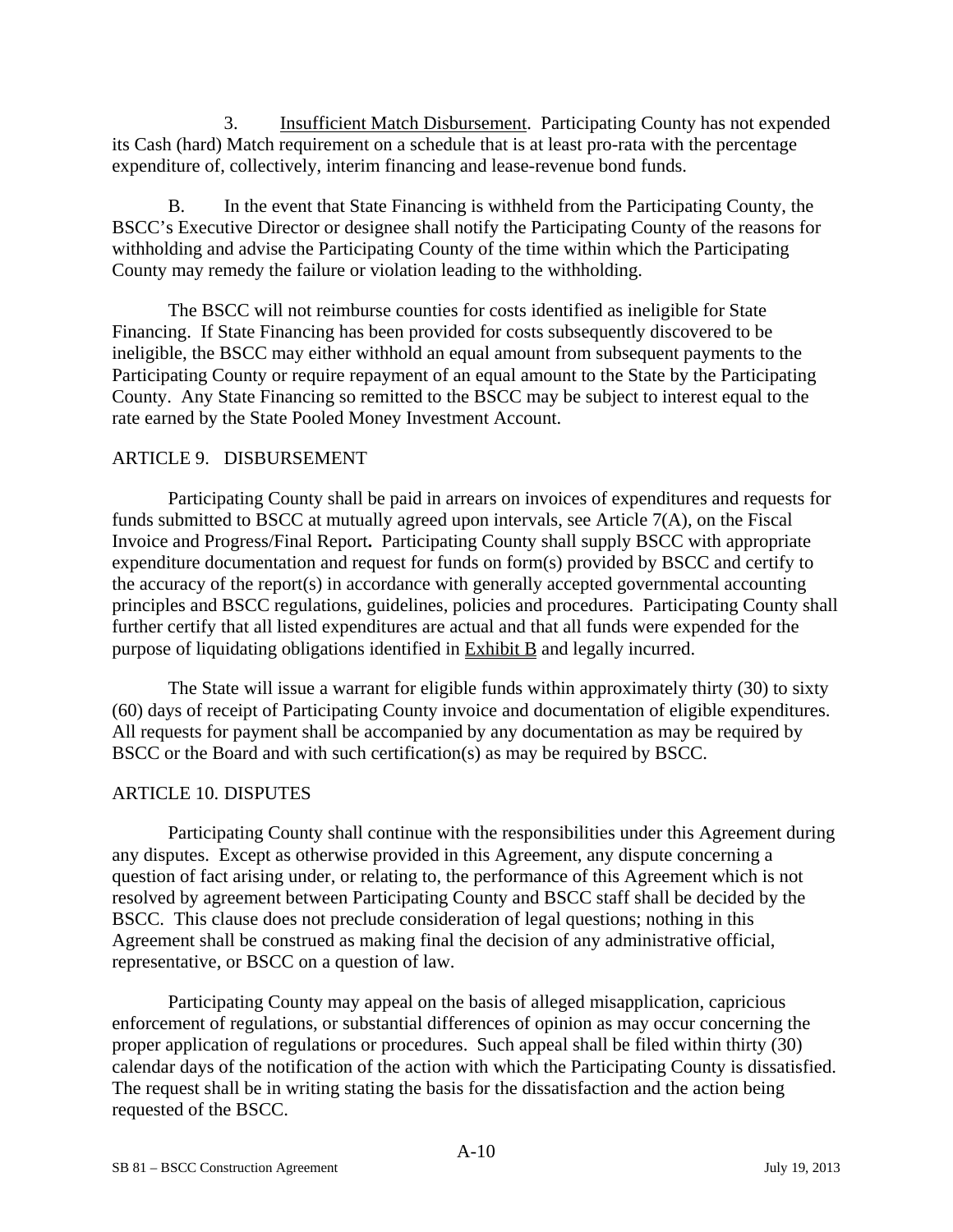A hearing shall be conducted by a hearing panel designated by the Chairperson of the BSCC Board at a reasonable time, date, and place, but not later than twenty-one (21) calendar days after the filing of the request for hearing with BSCC, unless delayed for good cause. BSCC shall mail or deliver to the appellant or authorized representative a written notice of the time and place of hearing not less than fourteen (14) calendar days prior to the hearing. The procedural time requirements may be waived with mutual written consent of the parties involved.

Appeal hearing matters shall be set for hearing, heard, and disposed of by a notice of decision by the BSCC Board within ninety (90) calendar days from the date of the request for appeal hearing, except in those cases where the appellant withdraws or abandons the request for hearing or the matter is continued for what is determined by the hearing panel to be good cause.

An appellant may waive a personal hearing before the hearing panel and under such circumstances, the hearing panel shall consider the written information submitted by the appellant and other relevant information as may be deemed appropriate.

The hearing is not formal in nature. Pertinent and relevant information, whether written or oral, will be accepted. Hearings will be tape recorded. After the hearing has been completed, the hearing panel shall submit an advisory recommendation on the matter to the BSCC Board. The decision of the BSCC Board shall be final.

Notwithstanding any other provision of this Article 10, this Article 10 shall not limit any other rights or remedies available to the State or any other Agency under any other Project Document including, without limitation, the PDCA.

#### ARTICLE 11. REMEDIES

Participating County agrees that any remedy provided in this Agreement is in addition to and not in derogation of any other legal or equitable remedy available to the BSCC as a result of breach of this Agreement by the Participating County, whether such breach occurs before or after completion of the Project. In the event of litigation between the Parties hereto arising from this Agreement, it is agreed that the prevailing Party shall be entitled to such reasonable costs and/or attorney fees and costs as may be ordered within the discretion of the Court.

#### ARTICLE 12. WAIVER

The Parties hereto may, from time to time, waive any of their rights under this Agreement unless such waiver is contrary to law, provided that any such waiver shall be in writing and signed by the Party making such waiver.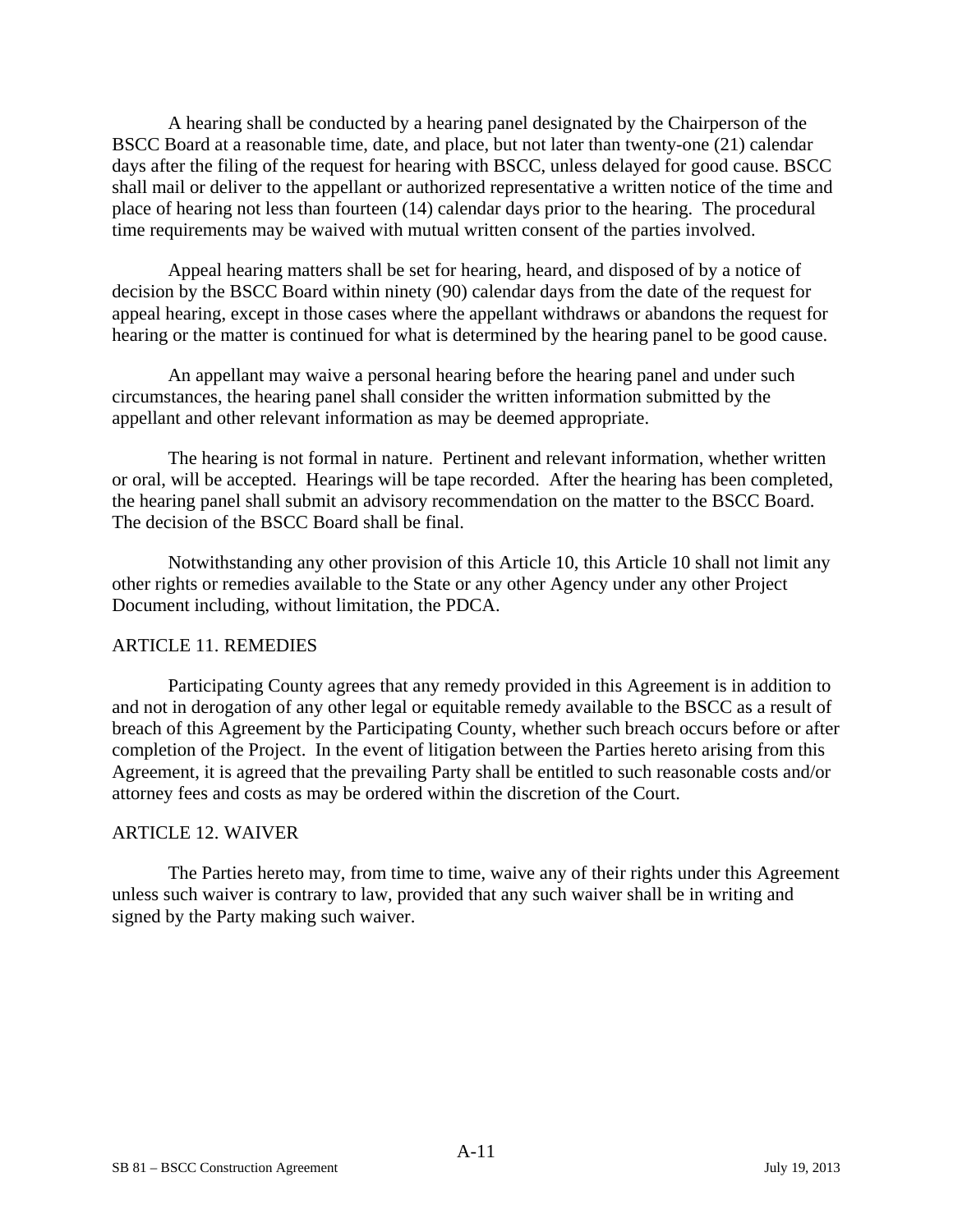### **EXHIBIT B**

### **PROJECT DESCRIPTION AND BUDGET**

Capitalized terms not defined in this  $Exhibit B$  shall have the meaning as set forth in the Agreement to which this Exhibit B is attached.

County (County):

Name of Facility Subject to Construction:

SECTION 1. PROJECT DESCRIPTION

Provide a description of the Project scope as presented in Exhibit A of the PDCA.

#### SECTION 2. PROJECT TIMETABLE

Provide an updated Project timetable to include start and completion dates for each of the following key events: 1) Schematic Design and Operational Program Statement; 2) Design Development with Staffing Plan; 3) Staffing/Operating Cost Analysis; 4) Construction Documents; 5) Construction Bids; 6) Notice to Proceed; 7) Construction; and 8) Occupancy. Note that construction should be substantially complete within three (3) years from Notice to Proceed and occupancy must occur within ninety (90) days of Final Completion.

#### SECTION 3. CONSTRUCTION MANAGEMENT PLAN

Provide a general outline of the construction management plan, including methods to monitor/control the Project and ensure a successful, on schedule completion:

SECTION 4. KEY PERSONNEL

Provide a listing of the names, titles, and roles of key construction and management personnel:

#### SECTION 5. BUDGET CLASSIFICATION SCHEDULES

In a format acceptable to BSCC, provide budget categories for State Financing, Cash (hard) Match and In-kind (soft) Match.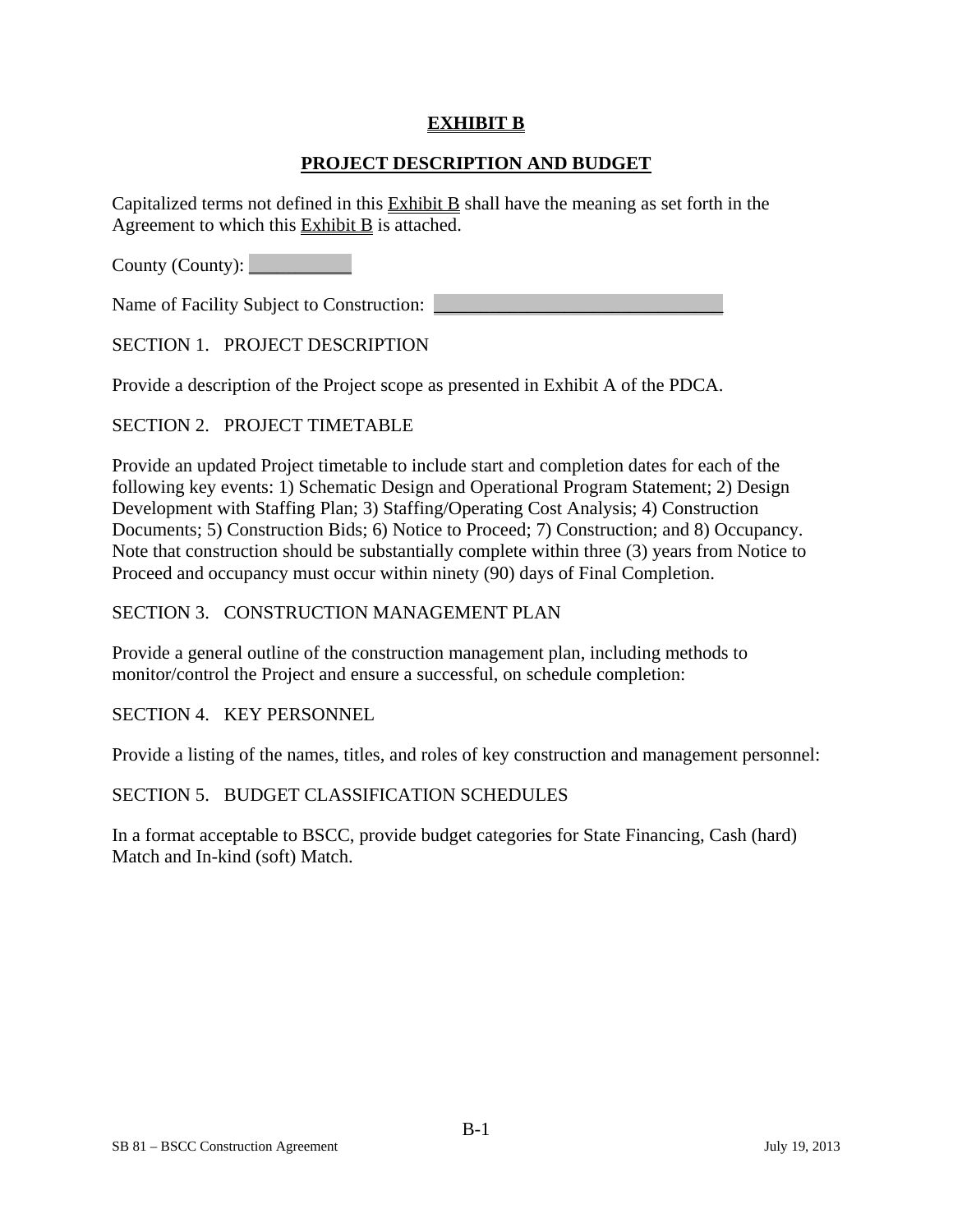# **Appendix E**

# **GOVERNMENT CODE**

**Section 8546.7.** Notwithstanding any other provision of law, every contract involving the expenditure of public funds in excess of ten thousand dollars (\$10,000) entered into by any state agency, board, commission, or department or by any other public entity, including a city, county, city and county, or district, shall be subject to the examination and audit of the California State Auditor, at the request of the public entity or as part of any audit of the public entity, for a period of three years after final payment under the contract. Every contract shall contain a provision stating that the contracting parties shall be subject to that examination and audit. The failure of a contract to contain this provision shall not preclude the California State Auditor from conducting an examination and audit of the contract at the request of the public entity entering into the contract or as part of any audit of the public entity.

 It is the intent of the Legislature that the Regents of the University of California include in contracts involving the expenditure of state funds in excess of ten thousand dollars (\$10,000) a provision stating that the contracting parties shall be subject to the examination and audit of the California State Auditor, at the request of the regents or as part of any audit of the university, for a period of three years after final payment under the contract.

 The examinations and audits under this section shall be confined to those matters connected with the performance of the contract, including, but not limited to, the costs of administering the contract.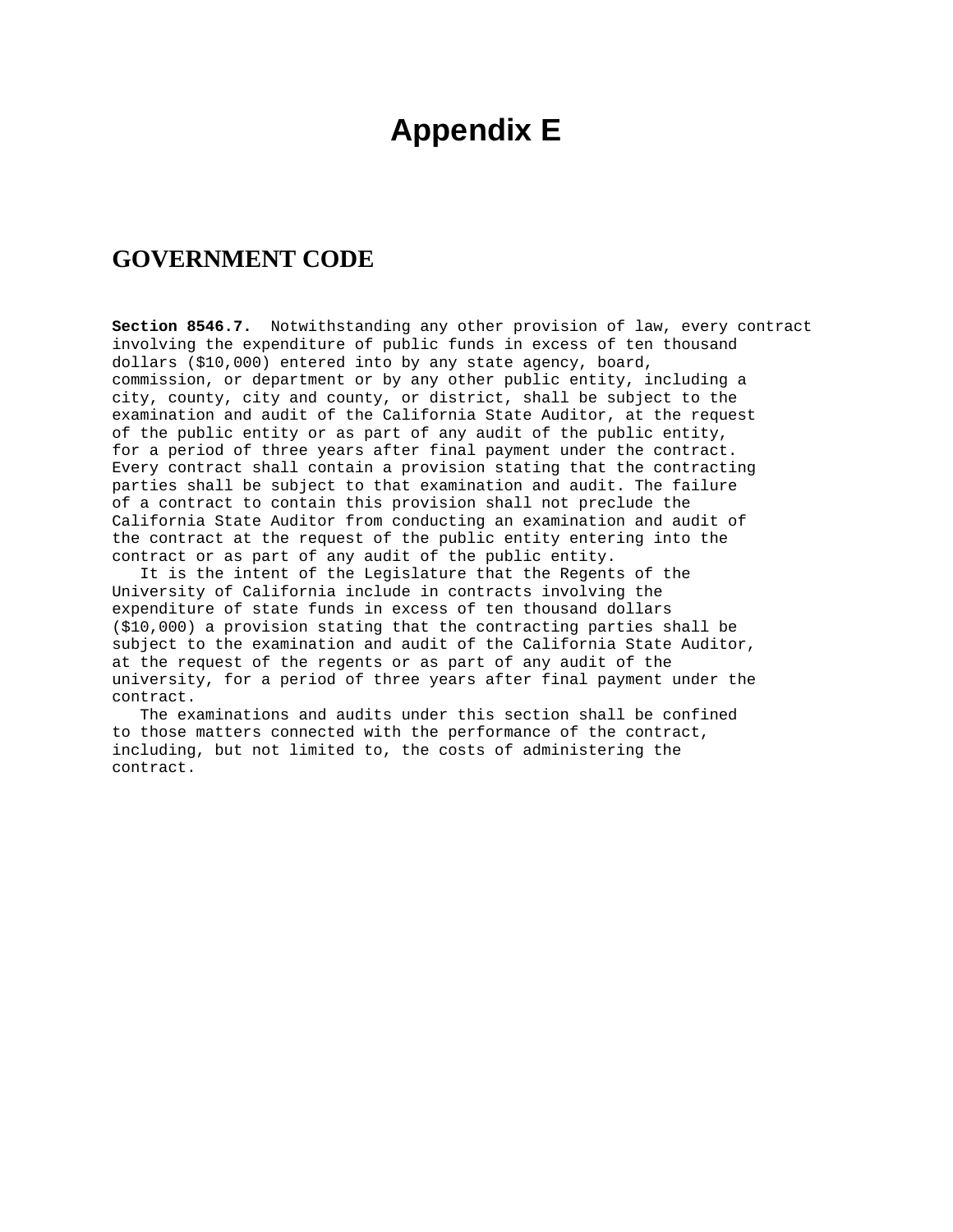# **Appendix F**

**(Project Delivery and Construction Agreement AB 900 Jail Financing Program)** 

*Please note that this is a generic agreement for reference only. This agreement can be found on the BSCC's website at <http://www.bscc.ca.gov/programs-and-services/cfc/services>*

#### **PROJECT DELIVERY AND CONSTRUCTION AGREEMENT AB 900 JAIL FINANCING PROGRAM**

**by and among** 

# **STATE PUBLIC WORKS BOARD OF THE STATE OF CALIFORNIA**

**and** 

# **DEPARTMENT OF CORRECTIONS AND REHABILITATION OF THE STATE OF CALIFORNIA**

**and** 

# **BOARD OF STATE AND COMMUNITY CORRECTIONS OF THE STATE OF CALIFORNIA**

**and** 

# **[PARTICIPATING COUNTY]**

**Effective Date of** , 20

**(FOR A JAIL FACILITY LOCATED IN THE COUNTY OF \_\_\_\_\_\_\_\_\_\_\_)**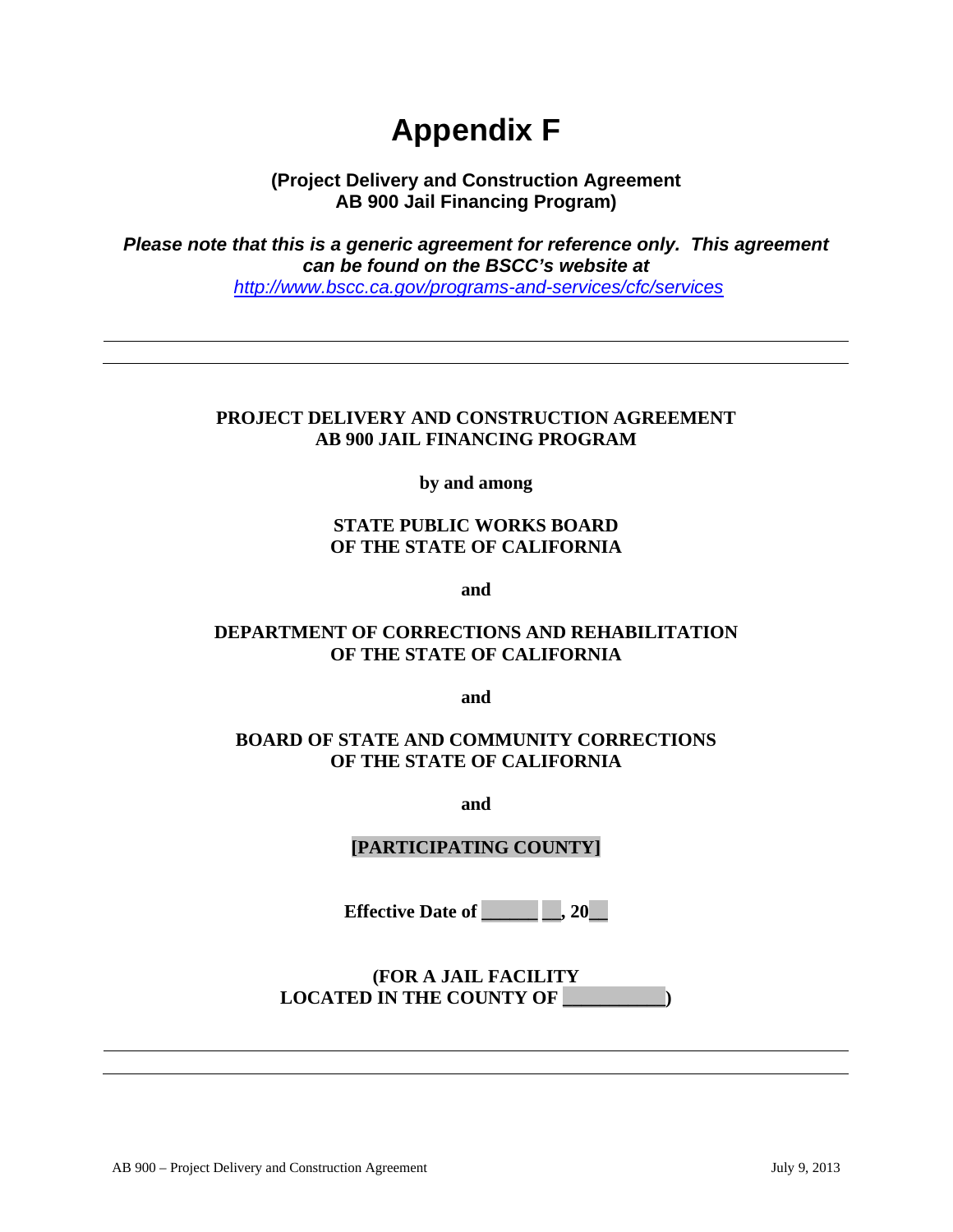# **TABLE OF CONTENTS**

# **Page**

| <b>ARTICLE 1</b> |                                                                                                                                                 |  |
|------------------|-------------------------------------------------------------------------------------------------------------------------------------------------|--|
| 1.1<br>1.2       | General Covenants, Acknowledgements and Agreements of the Parties 3<br>Approvals, Consents and Actions Necessary to Maintain Eligibility in the |  |
| 1.3              |                                                                                                                                                 |  |
| 1.4              | The Department and the BSCC Act as Liaison of the Board and Finance to                                                                          |  |
| 1.5              |                                                                                                                                                 |  |
| 1.6<br>1.7       |                                                                                                                                                 |  |
| 1.8              |                                                                                                                                                 |  |
| 1.9              |                                                                                                                                                 |  |
| 1.10             |                                                                                                                                                 |  |
| 1.11<br>1.12     |                                                                                                                                                 |  |
| <b>ARTICLE 2</b> |                                                                                                                                                 |  |
|                  |                                                                                                                                                 |  |
| 2.1<br>2.2       |                                                                                                                                                 |  |
| <b>ARTICLE 3</b> |                                                                                                                                                 |  |
| 3.1              |                                                                                                                                                 |  |
| 3.2              |                                                                                                                                                 |  |
| 3.3              |                                                                                                                                                 |  |
| <b>ARTICLE 4</b> |                                                                                                                                                 |  |
| 4.1              |                                                                                                                                                 |  |
| 4.2<br>4.3       |                                                                                                                                                 |  |
|                  |                                                                                                                                                 |  |
| <b>ARTICLE 5</b> | BIDDING AND CONSTRUCTION PHASE OF THE PROJECT 13                                                                                                |  |
| 5.1              |                                                                                                                                                 |  |
| 5.2<br>5.3       |                                                                                                                                                 |  |
| 5.4              |                                                                                                                                                 |  |
| 5.5              |                                                                                                                                                 |  |
| <b>ARTICLE 6</b> | CERTAIN OBLIGATIONS POST PROJECT COMPLETION 16                                                                                                  |  |
| 6.1              |                                                                                                                                                 |  |
| 6.2              |                                                                                                                                                 |  |
| <b>ARTICLE 7</b> |                                                                                                                                                 |  |
| 7.1              |                                                                                                                                                 |  |
| 7.2              |                                                                                                                                                 |  |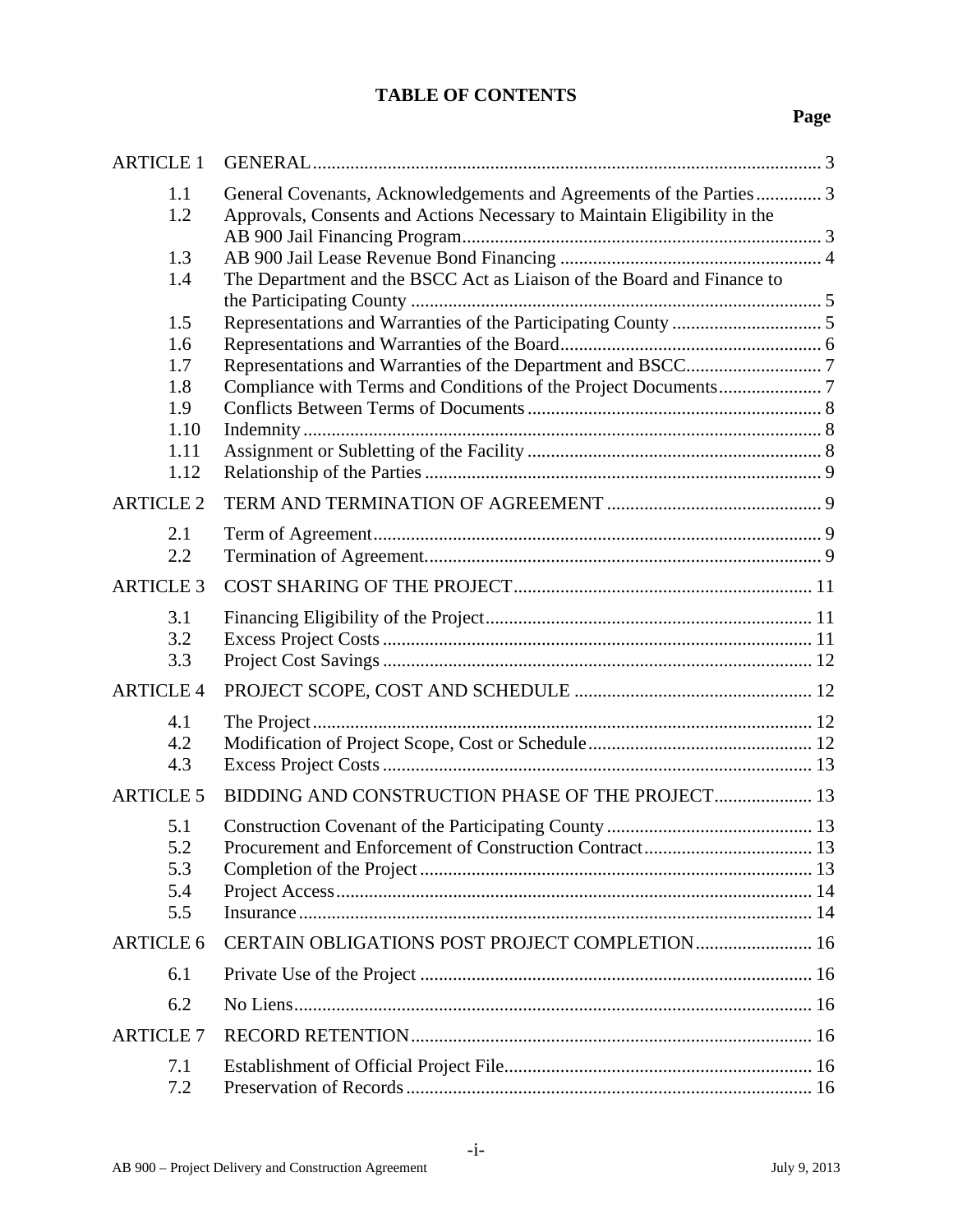# **TABLE OF CONTENTS** (continued)

# Page

| <b>ARTICLE 8</b> |                                                                |
|------------------|----------------------------------------------------------------|
| 8.1              |                                                                |
| 8.2              |                                                                |
| 8.3              |                                                                |
| 8.4              |                                                                |
| 8.5              |                                                                |
| 8.6              |                                                                |
| 8.7              |                                                                |
| 8.8              |                                                                |
| 8.9              |                                                                |
| 8.10             |                                                                |
| 8.11             |                                                                |
| 8.12             |                                                                |
| 8.13             |                                                                |
| 8.14             |                                                                |
|                  |                                                                |
| <b>EXHIBIT A</b> |                                                                |
| <b>EXHIBIT B</b> |                                                                |
| <b>EXHIBIT C</b> | FORM OF RIGHT OF ENTRY FOR CONSTRUCTION AND                    |
|                  |                                                                |
| <b>EXHIBIT D</b> |                                                                |
|                  | <b>EXHIBIT E-1 DESCRIPTION OF PARTICIPATING COUNTY FUNDING</b> |
|                  |                                                                |
|                  | <b>EXHIBIT E-2 DESCRIPTION OF PARTICIPATING COUNTY FUNDING</b> |
|                  |                                                                |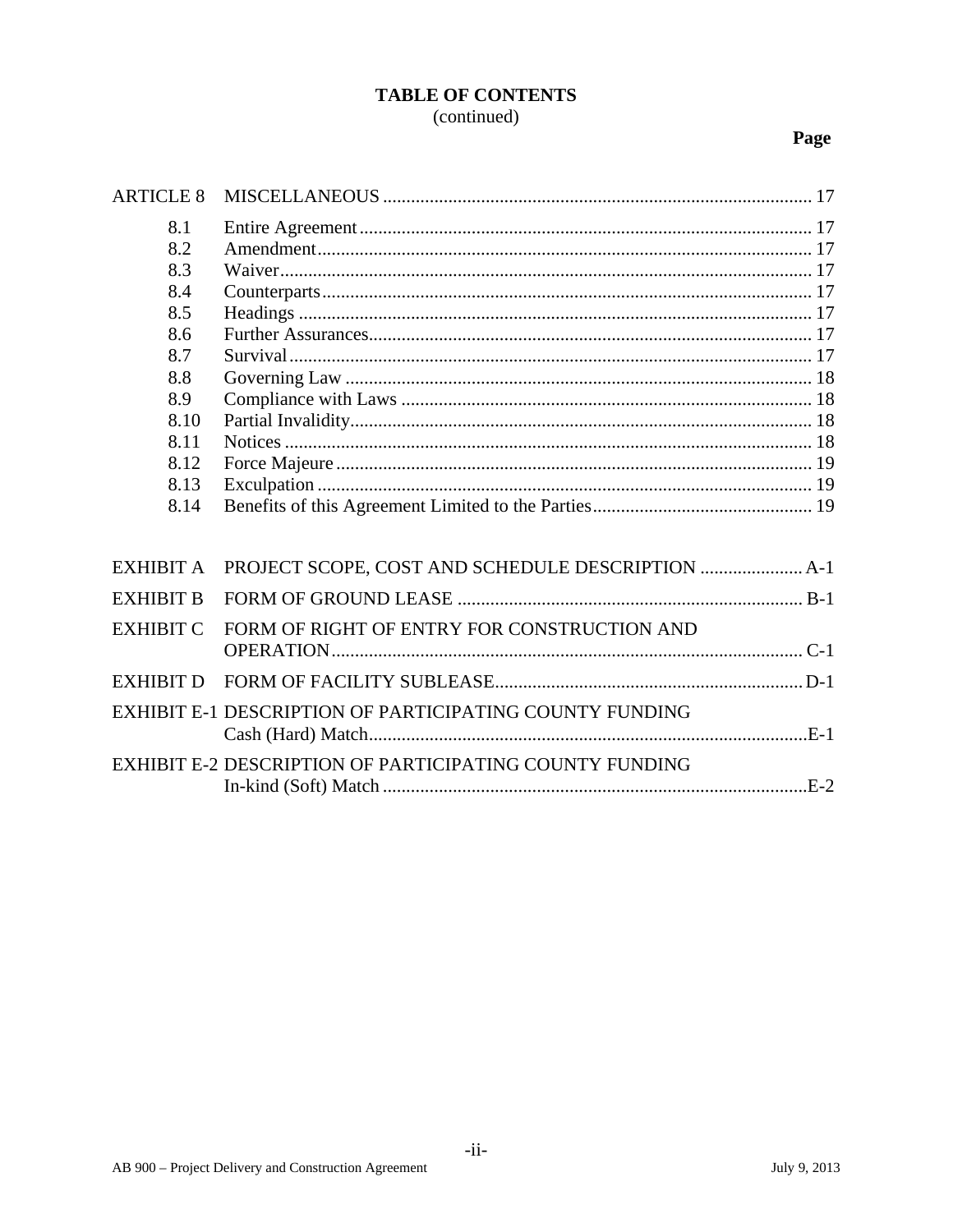#### **PROJECT DELIVERY AND CONSTRUCTION AGREEMENT AB 900 JAIL FINANCING PROGRAM (FOR A JAIL FACILITY LOCATED IN \_\_\_\_\_\_\_\_\_\_\_ COUNTY)**

This PROJECT DELIVERY AND CONSTRUCTION AGREEMENT (this "Agreement") is entered into as of \_\_\_\_\_\_\_\_\_\_\_\_\_\_, (the "Effective Date") by and among the STATE PUBLIC WORKS BOARD OF THE STATE OF CALIFORNIA (the "Board"), an entity of state government of the State of California (the "State"), the DEPARTMENT OF CORRECTIONS AND REHABILITATION OF THE STATE OF CALIFORNIA (the "Department"), an entity of state government of the State, the BOARD OF STATE AND COMMUNITY CORRECTIONS OF THE STATE OF CALIFORNIA (the "BSCC"), an entity of state government of the State, and the COUNTY OF \_\_\_\_\_\_\_\_\_\_ (the "Participating County"), a Political Subdivision of the State. For purposes of this Agreement, the Board, the Department, the BSCC and the Participating County are referred to collectively as the "Parties," and individually as a "Party." The Board, the Department and the BSCC are referred to collectively herein, as the "Agencies" and individually as an "Agency."

WHEREAS, pursuant to Chapter 3.12 of Part 10b of Division 3 of Title 2 of the California Government Code (commencing at Section 15820.91) (the "Law"), the Board is authorized to finance the acquisition, design and construction of a jail facility approved by the BSCC pursuant to Section 15820.916 of the California Government Code (the "AB 900 Jail Financing Program"); and

WHEREAS, pursuant to California Code of Regulations Title 15, Division 1, Chapter 1, Subchapter 6 and this Agreement and other agreements relating to this Project, the cost of certain design and construction activities will be eligible for reimbursement under the AB 900 Jail Financing Program; and

WHEREAS, the Participating County has proposed to build or renovate a jail facility, as more particularly described in **Exhibit A** attached hereto (the "Project"), to be located at **Example 2.1**, real property controlled by the Participating County through fee-simple ownership (the "Site"); and

WHEREAS, the Participating County intends to lease the Site to the Department pursuant to a Ground Lease in substantially the form attached hereto as **Exhibit B** (the "Ground Lease") executed by and between the Participating County and the Department and consented to by the Board; and

WHEREAS, the Department, as lessee under the Ground Lease, and the Participating County intend to enter a Right of Entry for Construction and Operation (the "Right of Entry") in substantially the form attached hereto as **Exhibit C** concurrently with the execution of the Ground Lease authorizing the Participating County to enter the Site for the purpose of constructing the Project on the Site (the Site and the Project, collectively, the "Facility"), as more particularly described herein; and

WHEREAS, concurrently with the execution of this Agreement, the BSCC and the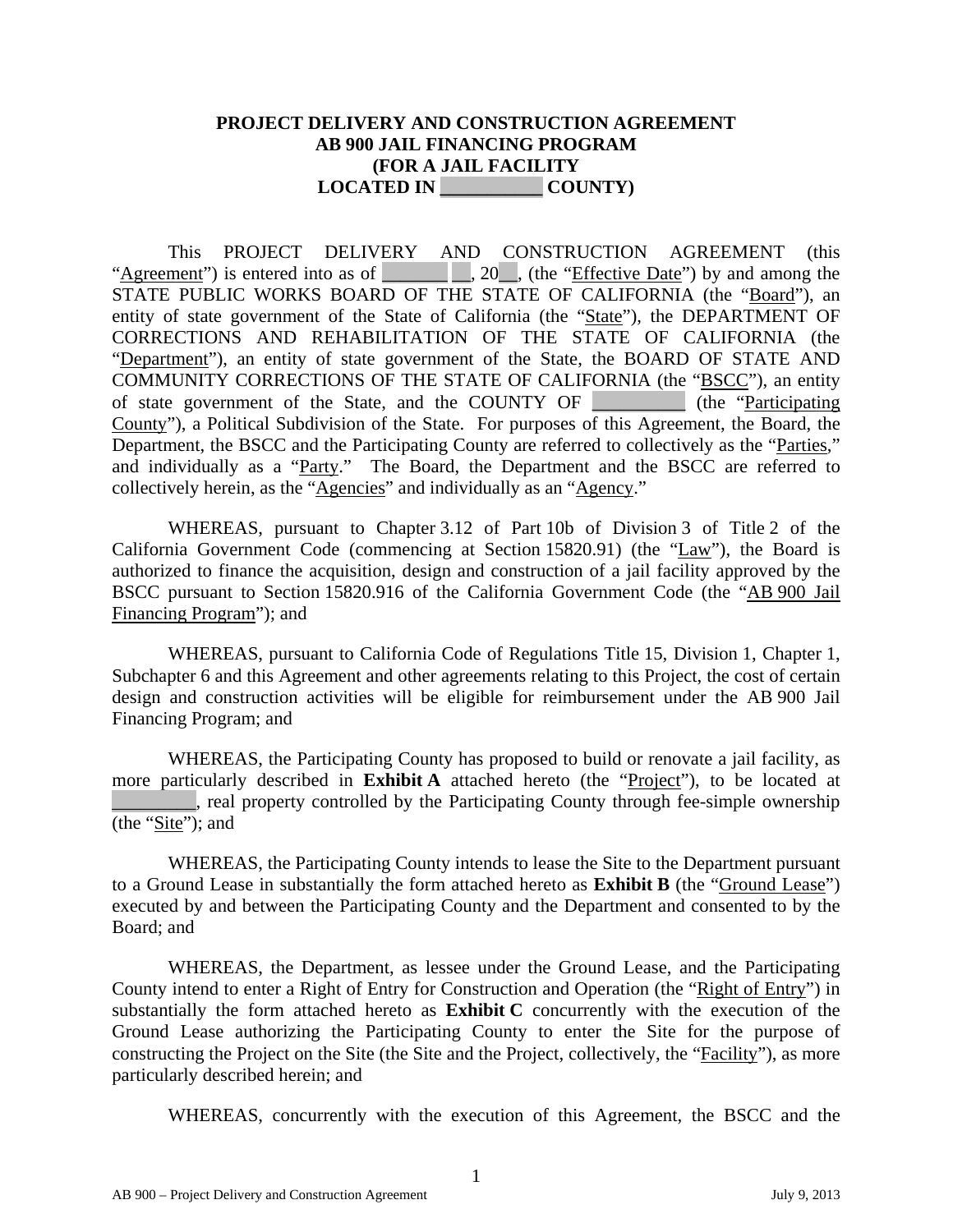Participating County, with the consent of the Board and the Department, intend to enter into an agreement to assist in complying with BSCC's rules and regulations concerning jail construction for the AB 900 Jail Financing Program (the "BSCC Agreement"); and

WHEREAS, the Board intends to oversee and issue lease revenue bonds for the Project, subject to satisfaction of certain conditions and requirements of the Board, including but not limited to establishment of Project scope, cost and schedule; approval of preliminary plans; involvement in working drawings approval and authorization for the Participating County to request construction bids; requesting actions to be taken to obtain one or more interim loans in connection with the Project (the "Interim Loan") and, subject to section 1.3 below, the Board intends to issue and sell its lease revenue bonds to repay the Interim Loan and provide additional financing for the Project, as necessary (the "Bonds"); and

WHEREAS, prior to authorization by the Board of actions to be taken to provide for the Interim Loan, the Department shall have certified to the Board that the Participating County is a participating county as required by Section 15820.91 of the California Government Code and the BSCC shall have approved the Project in accordance with Section 15820.911 of the California Government Code; and

WHEREAS, an Interim Loan for the Project may be made pursuant to Sections 16312 and 16313 of the California Government Code (Pooled Money Investment Board loans), Section 15849.1 of the California Government Code (General Fund loans), and/or any other appropriate source in an amount or amounts, which in the aggregate do not exceed the Maximum State Financing (as hereinafter defined); and

WHEREAS, the agent for sale for all Board bonds is the State Treasurer; and

WHEREAS, concurrently with the issuance of the Bonds, the Department, as lessee under the Ground Lease, intends to enter into a Site Lease whereby the Department, as lessor, shall lease the Site to the Board, as lessee (the "Site Lease"); and

WHEREAS, concurrently with the execution of the Site Lease, the Board, as lessee under the Site Lease, intends to enter into a Facility Lease whereby the Board, as lessor, shall lease the Facility to the Department, as lessee (the "Facility Lease"); rental payments under the Facility Lease shall secure the payment of principal of and interest on the Bonds; and

WHEREAS, concurrently with the execution of the Facility Lease, the Department, as lessee under the Facility Lease, and the Participating County intend to enter a Facility Sublease in substantially the form attached hereto as **Exhibit D**, whereby the Department, as sublessor, shall lease the Facility to the Participating County, as sublessee (the "Facility Sublease"), for its use, operation and maintenance; and

WHEREAS, in the event the Board is unable to issue the Bonds to finance the Project and the Interim Loan has been provided, the Department shall commit a sufficient amount of its annual support appropriation to repay the Interim Loan and any other interim financing costs associated with the Interim Loan.

NOW, THEREFORE, FOR AND IN CONSIDERATION of the mutual agreements of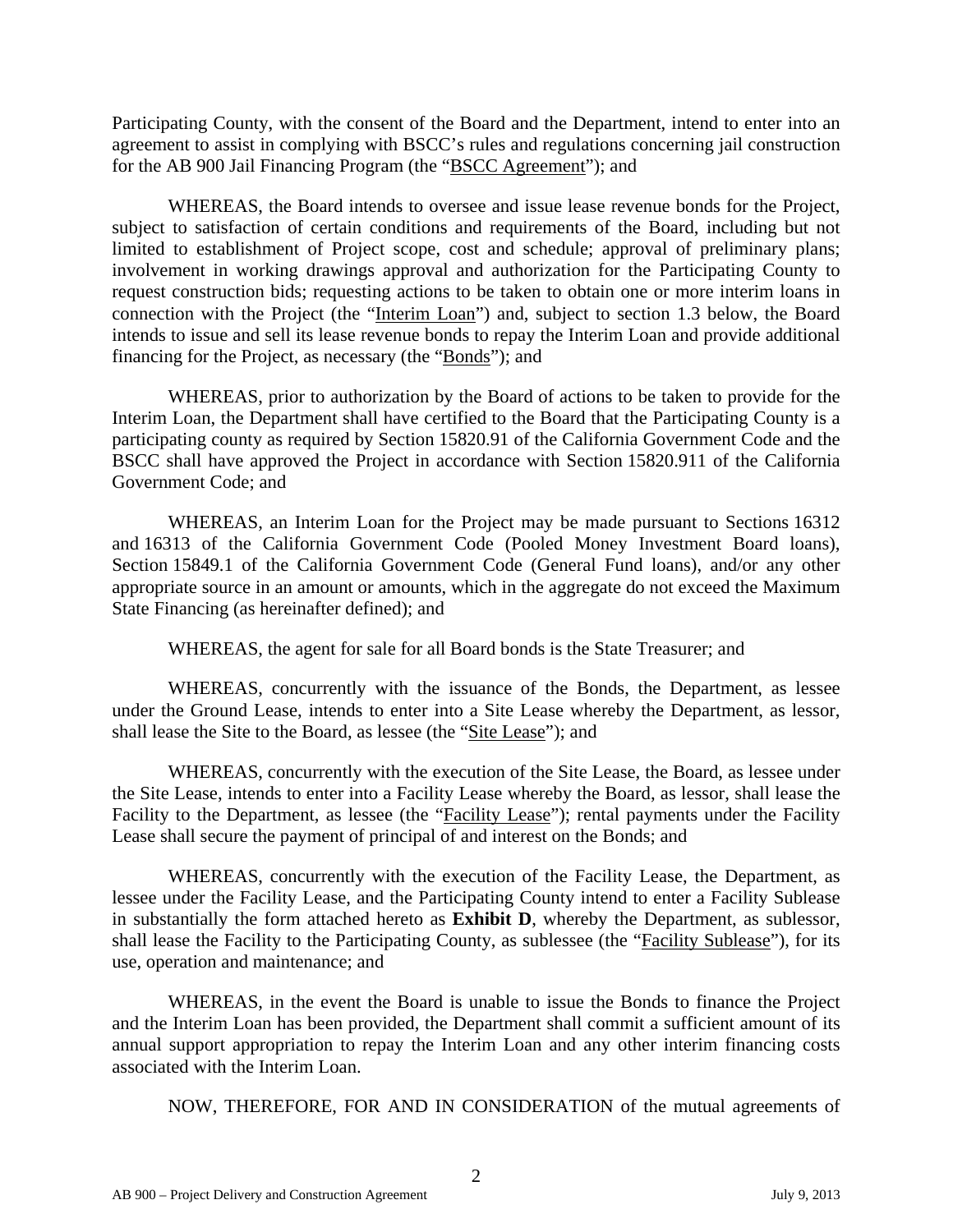the Parties set forth herein and other good and valuable consideration, the adequacy and sufficiency of which are hereby acknowledged by the Parties, and intending to be legally bound, the Parties hereby agree as follows:

#### ARTICLE 1

#### GENERAL

#### 1.1 General Covenants, Acknowledgements and Agreements of the Parties.

<span id="page-66-1"></span><span id="page-66-0"></span>(a) The Parties hereto acknowledge and agree that an authorization by the Board to request the Interim Loan and the issuance of the Bonds by the Board is done in reliance upon, among other things, the promise of the relevant Parties to execute, deliver and perform their respective obligations, as applicable, under the Site Lease, the Facility Lease, the Facility Sublease, a Tax Agreement and Certificate in a form satisfactory to the Board to be executed in connection with the issuance of the Bonds (the "Tax Certificate"), a Continuing Disclosure Agreement in a form satisfactory to the Board to be executed in connection with the issuance of the Bonds (the "Continuing Disclosure Agreement") and all related certificates, agreements or other documents, including an indenture and supplemental indenture, if any, authorizing the Bonds that the Chair or Executive Director of the Board or a duly authorized designee thereof may deem necessary or desirable to effectuate the sale of the Bonds. Such indenture, supplemental indenture, if any, the Site Lease, the Facility Lease, the Facility Sublease, the Tax Certificate and the Continuing Disclosure Agreement, are collectively referred to herein as the "Bond Documents."

(b) The Parties accept and agree to comply with, to the extent respectively applicable to them, all terms, provisions, conditions, and commitments of this Agreement, the Project Documents (as hereinafter defined) and the Bond Documents, including all incorporated documents, and that they will do and perform all acts and things permitted by law to effectuate the issuance of the Bonds.

(c) The Participating County, the Department and the BSCC agree and acknowledge that the Project is subject to approval and oversight by the Board and the State Department of Finance ("Finance") consistent with the policies and laws governing the expenditure of a State capital outlay appropriation.

<span id="page-66-2"></span>1.2 Approvals, Consents and Actions Necessary to Maintain Eligibility in the AB 900 Jail Financing Program. The Participating County acknowledges its eligibility for Project financing pursuant to the AB 900 Jail Financing Program is subject to and contingent upon the following approvals, consents and actions by the Board and Finance;

(a) A determination by the Board that the Site meets the standard requirements for a site being leased in connection with the issuance by the Board of its lease revenue bonds;

(b) A determination by the Board that the Participating County match as set forth in Article 3 has been satisfied as required by the Law and the source of the Cash (hard) Match (as hereinafter defined) and any associated security or terms related thereto has been

3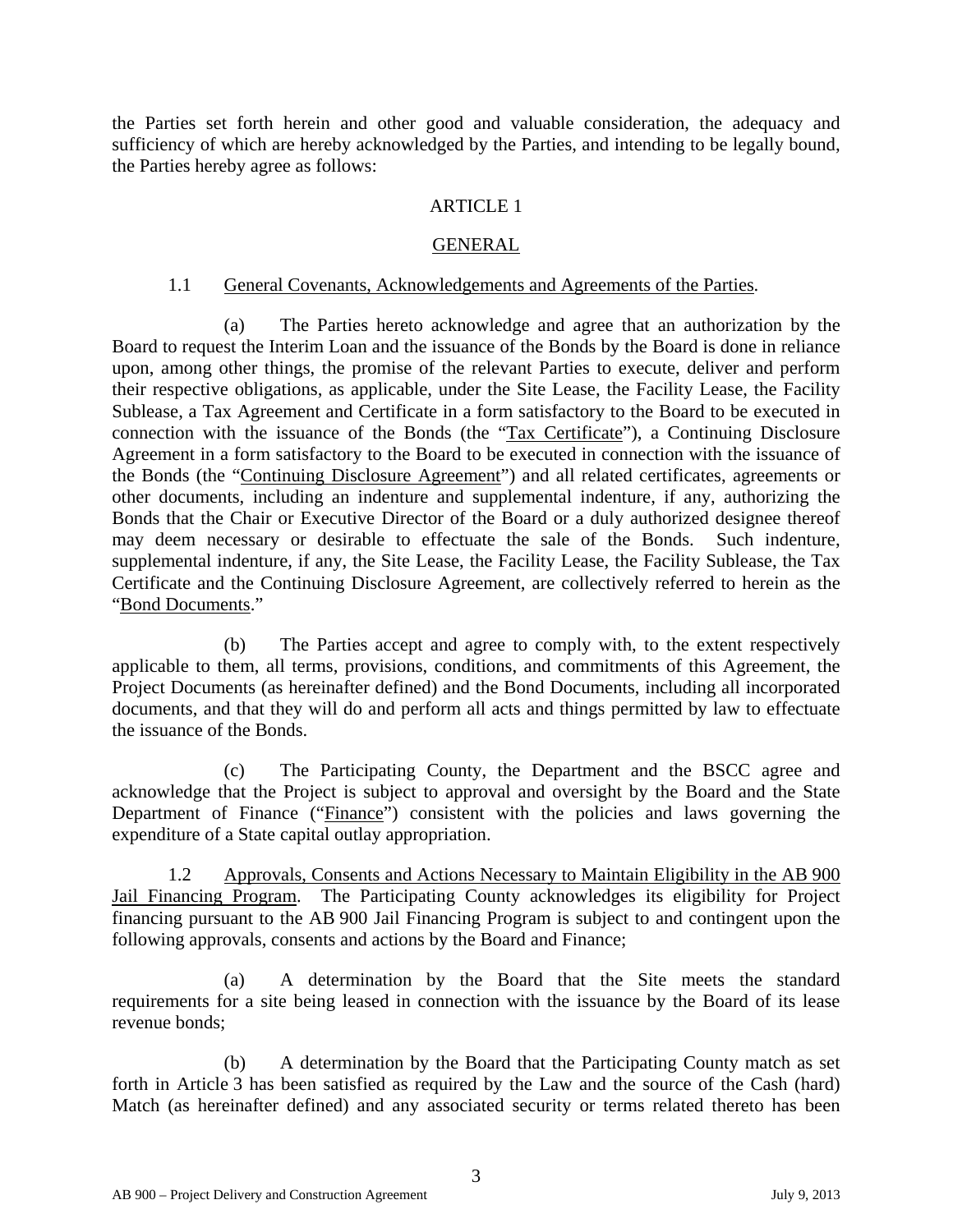determined by the Board to be compatible with the financing of the Project pursuant to the AB 900 Jail Financing Program;

(c) The Board has established the scope, cost and schedule for the Project consistent with the Participating County's initial proposal submitted to the BSCC and the Participating County has agreed that the Project shall be constructed and completed in accordance with such Project scope, cost and schedule established by the Board, except to the extent any modifications thereof may be approved by the Board through the State's standard capital outlay process;

(d) The Board has approved the Ground Lease, the Right of Entry and the Facility Sublease;

(e) Both the Board and Finance have approved the Preliminary Plans for the Project. As used herein "Preliminary Plans" shall mean a site plan, architectural floor plans, elevations, outline specifications, and a cost estimate, for each utility, site development, conversion, and remodeling project, the drawings shall be sufficiently descriptive to accurately convey the location, scope, cost, and the nature of the improvement being proposed;

Finance has approved the Working Drawings for the Project and authorized the Participating County to proceed with soliciting competitive bids for construction of the Project. As used herein "Working Drawings" shall mean a complete set of plans and specifications showing and describing all phases of a project, architectural, structural, mechanical, electrical, civil engineering, and landscaping systems to the degree necessary for the purposes of accurate bidding by contractors and for the use of artisans in constructing the project;

(g) The Department has provided the Board the certification required by Section 15820.91 of the California Government Code, which certification the Department intends to provide upon satisfaction of the required statutory and regulatory conditions;

(h) The Board has adopted a Resolution authorizing steps be taken to seek the Interim Loan together with declaring its intent to reimburse any such Interim Loan with the proceeds from the Bonds;

(i) A determination by the Board that it will receive with respect to the Bonds the normal and customary opinions and certificates delivered in connection with an issuance of lease revenue bonds by the Board; and

(j) The sale of the Bonds.

1.3 AB 900 Jail Lease Revenue Bond Financing. State financing for the AB 900 Jail Financing Program is predicated on the Board's ability to issue Bonds for the Project. The Board, acting in good faith, intends to authorize the request for the Interim Loan and, subject to approvals, consents, and actions set forth in section 1.2, to issue Bonds for the Project. As further protection for the Participating County, Finance, acting in good faith, will not approve the Participating County to proceed to bid until and unless the Board has approved the Project and secures interim or permanent financing for the State's share of the Project's costs. The Agencies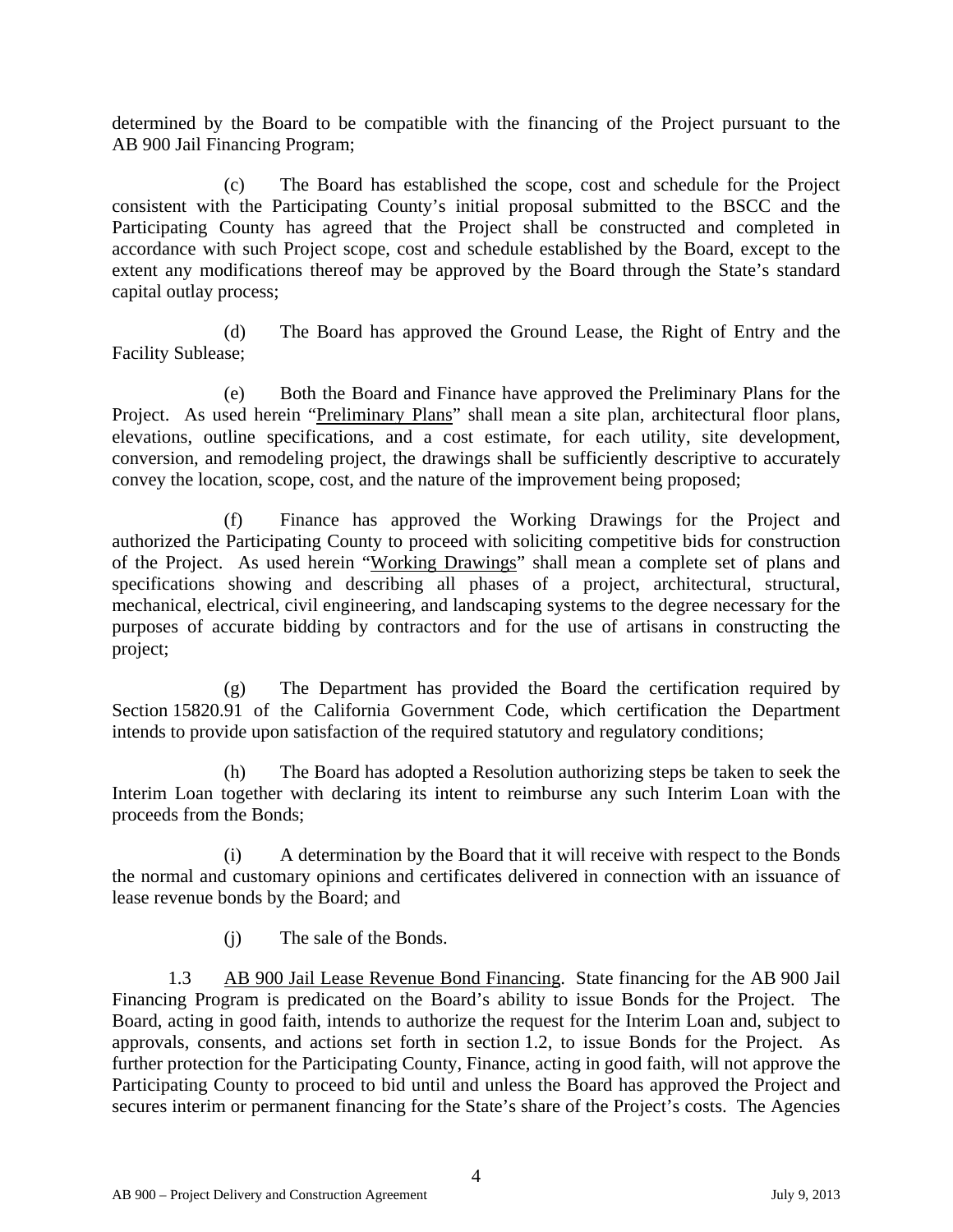will make reasonable and good faith efforts to assist in gaining assurance that the Site, the Project, the Participating County's ultimate use of the Project and the Cash (hard) Match (as hereinafter defined) are developed and implemented in such a way to facilitate the financing of the Project through the issuance and sale of the Bonds.

Prior to the Board's authorization to request the Interim Loan, the Department shall have certified to the Board that the Participating County is a participating county as required by Section 15820.91 of the California Government Code and the BSCC shall have approved the design and construction of the Project in accordance with Section 15820.911 of the California Government Code.

Notwithstanding the Board's good faith efforts to authorize and provide financing for the Project, the State (including without limitation the Board, the Department, and the BSCC) shall not be obligated to issue Bonds for the Project or authorize the Interim Loan request upon the Board's good-faith determination that such financing is not feasible or appropriate, based upon any one or more of the following factors: the lack of suitability of the Project's configuration or site for lease revenue bond financing, local funding that is incompatible with the issuance of lease revenue bonds by the Board, adverse market conditions, adverse outcomes to legal challenges, inability to obtain access to the financial markets or inability to obtain reasonable rates, inability to receive opinions and certificates customarily delivered in connection with the issuance of lease revenue bonds, or another occurrence or state of affairs that would make it objectively infeasible or inappropriate for the Board to issue Bonds or authorize the Interim Loan request.

In the event the Board determines that it is not feasible or appropriate to issue Bonds or to authorize the Interim Loan request, the Participating County is not entitled to receive the Maximum State Financing (as hereinafter defined) or other State funding for the Project, and shall not receive reimbursement from the State for any Project costs. However, in the event the Board is unable to issue the Bonds to finance the Project and the Interim Loan has been provided, the Department shall commit a sufficient amount of its annual support appropriation to repay the Interim Loan and any other interim financing costs associated with the Interim Loan and all associated costs.

<span id="page-68-1"></span>1.4 The Department and the BSCC Act as Liaison of the Board and Finance to the Participating County. The Parties hereto acknowledge that obtaining the approvals and consents of the Board and/or Finance and the provision of documents to the Board and/or Finance as set forth in this Article I and otherwise herein shall be a responsibility of the Department and the BSCC. The Department and the BSCC will act as liaisons between the Participating County and the Board and Finance, and on their own behalf and behalf of the Board and Finance, will work with the Participating County to obtain such consents and approvals, and to provide such documents to the Board and Finance, as applicable.

# 1.5 Representations and Warranties of the Participating County.

<span id="page-68-2"></span><span id="page-68-0"></span>(a) Under the provisions of the State Constitution, the applicable State statutes, and applicable jurisprudence of the State, the Participating County has the power to enter into this Agreement, to be bound hereby, to consummate the transactions contemplated hereby and to perform its obligations hereunder.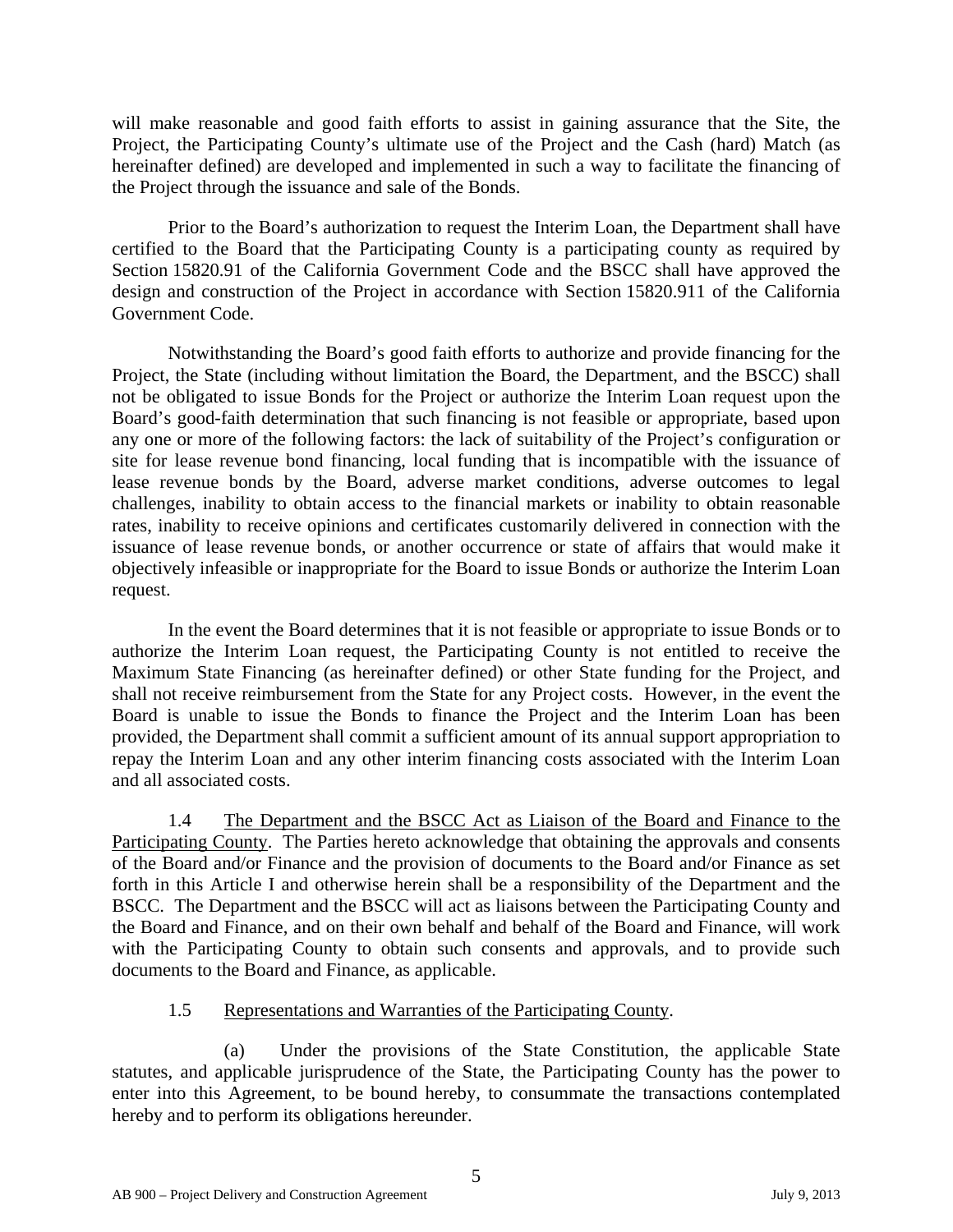(b) The Participating County has taken all actions and has obtained all consents necessary to enable the Participating County to enter into this Agreement, to be bound hereby, to consummate the transactions contemplated hereby and to perform its obligations hereunder.

(c) The person executing and delivering this Agreement on behalf of the Participating County has been duly authorized and empowered to do so.

(d) The execution and delivery of this Agreement on behalf of the Participating County will bind and obligate the Participating County to the extent provided by the terms hereof.

(e) There exists no litigation or other proceeding pending or threatened against the Participating County that, if determined adversely, would materially and adversely affect the ability of the Participating County to consummate the transactions contemplated hereby or to perform its obligations hereunder.

(f) The execution and delivery of this Agreement and the Ground Lease, the Right of Entry, the BSCC Agreement and the Facility Sublease, the consummation of the transactions herein and therein contemplated and the fulfillment of or compliance with the terms and conditions hereof and thereof, will not conflict with or constitute a violation or material breach of or default (with due notice or the passage of time or both) under any applicable law or administrative rule or regulation, or any applicable court or administrative decree or order, or any indenture, mortgage, deed of trust, loan agreement, lease, contract or other agreement or instrument to which the Participating County is a party or by which it or its properties are otherwise subject or bound, or result in the creation or imposition of any lien, charge or encumbrance of any nature whatsoever upon any of the property or assets of the Participating County, which conflict, violation, breach, default, lien, charge or encumbrance might have consequences that would materially and adversely affect the consummation of the transactions contemplated by this Agreement, the Ground Lease, the Right of Entry, the BSCC Agreement or the Facility Sublease, or the financial condition, assets, properties or operations of the Participating County.

# 1.6 Representations and Warranties of the Board.

<span id="page-69-0"></span>(a) Under the provisions of the State Constitution, the applicable State statutes, and applicable jurisprudence of the State, the Board has the power to enter into this Agreement, to be bound hereby, to consummate the transactions contemplated hereby and to perform its obligations hereunder.

(b) The Board has taken all actions and has obtained all consents necessary to enable the Board to enter into this Agreement, to be bound hereby, to consummate the transactions contemplated hereby and to perform its obligations hereunder.

The person executing and delivering this Agreement on behalf of the Board has been duly authorized and empowered to do so.

(d) The execution and delivery of this Agreement on behalf of the Board will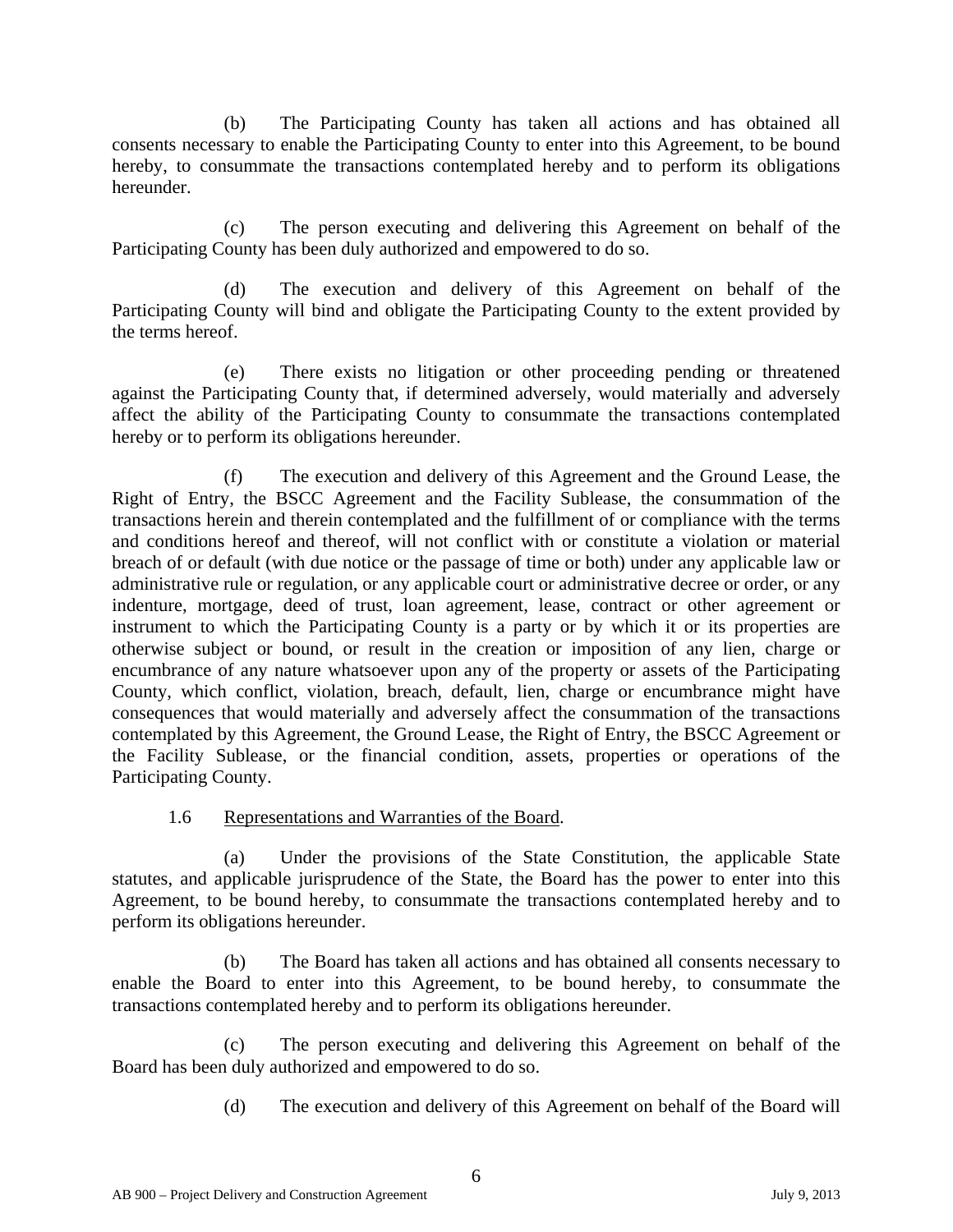bind and obligate the Board to the extent provided by the terms hereof.

(e) There exists no litigation or other proceeding pending against the Board (with service of process having been accomplished) that, if determined adversely, would materially and adversely affect the ability of the Board to consummate the transactions contemplated hereby or to perform its obligations hereunder.

# 1.7 Representations and Warranties of the Department and the BSCC.

<span id="page-70-0"></span>(a) Under the provisions of the State Constitution, the applicable State statutes, and applicable jurisprudence of the State, the Department and the BSCC each have the power to enter into this Agreement, to be bound hereby, to consummate the transactions contemplated hereby and to perform its obligations hereunder.

(b) The Department and the BSCC have each taken all actions and have obtained all consents necessary to enable the Department and the BSCC to enter into this Agreement, to be bound hereby, to consummate the transactions contemplated hereby and to perform its obligations hereunder.

(c) The persons executing and delivering this Agreement on behalf of the Department and the BSCC have been duly authorized and empowered to do so.

(d) The execution and delivery of this Agreement on behalf of the Department and the BSCC will bind and obligate the Department and the BSCC to the extent provided by the terms hereof.

(e) There exists no litigation or other proceeding pending against the Department or the BSCC (with service of process having been accomplished) that, if determined adversely, would materially and adversely affect the ability of the Department or the BSCC to consummate the transactions contemplated hereby or to perform its obligations hereunder.

(f) The execution and delivery of this Agreement and the Ground Lease, the Right of Entry, the Site Lease, the Facility Lease, the BSCC Agreement and the Facility Sublease, the consummation of the transactions herein and therein contemplated and the fulfillment of or compliance with the terms and conditions hereof and thereof, will not conflict with or constitute a violation or breach of or default (with due notice or the passage of time or both) under any applicable law or administrative rule or regulation, or any applicable court or administrative decree or order, or any indenture, mortgage, deed of trust, loan agreement, lease, contract or other agreement or instrument to which the Department or the BSCC is a party or by which it or its properties are otherwise subject or bound, or result in the creation or imposition of any lien, charge or encumbrance of any nature whatsoever upon any of the property or assets of the Department or the BSCC, which conflict, violation, breach, default, lien, charge or encumbrance might have consequences that would materially and adversely affect the consummation of the transactions contemplated by this Agreement, the Ground Lease, the Right of Entry, the BSCC Agreement or the Facility Sublease, or the financial condition, assets, properties or operations of the Department or the BSCC.

1.8 Compliance with Terms and Conditions of the Project Documents. The Parties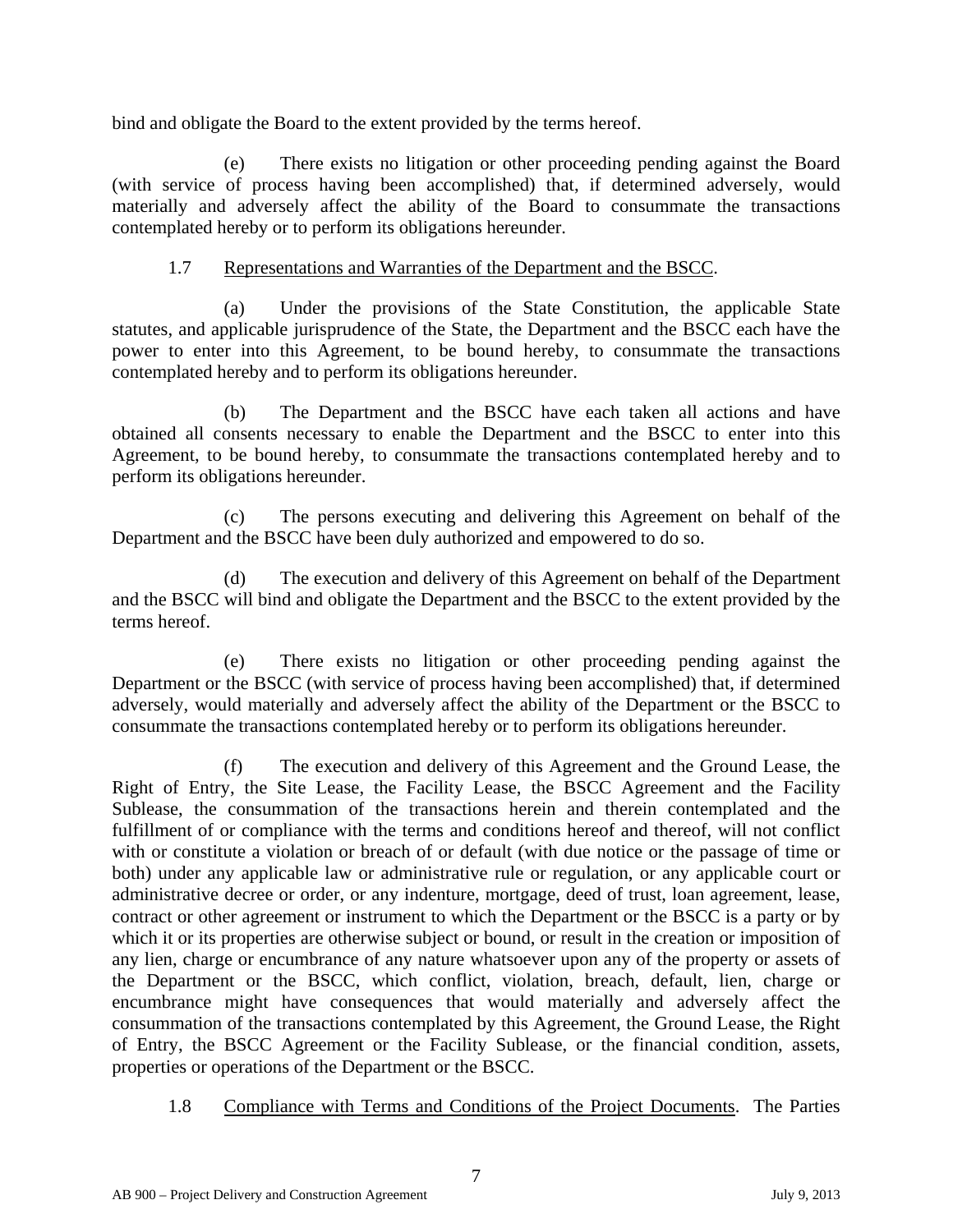agree to comply with all terms and conditions relating to the respective Party of this Agreement, the BSCC Agreement, the Ground Lease, the Right of Entry and all exhibits and schedules attached hereto and thereto relating to the Party (collectively, the "Project Documents"), as well as all applicable laws including, without limitation, the Law and those laws, regulations and guidelines set forth in the BSCC Agreement.

<span id="page-71-1"></span>1.9 Conflicts Between Terms of Documents. In the event of any inconsistency in the Project Documents, except as otherwise provided herein, the inconsistency shall be resolved by giving precedence in the following order: 1) this Agreement; 2) the Ground Lease, 3) the BSCC Agreement and all exhibits and schedules attached thereto, and 4) the Right of Entry. In the event the Bonds are issued, any inconsistency between the Project Documents and the Bond Documents shall be resolved by giving precedence to the Bond Documents. To the extent the Parties mutually agree that a provision of a particular document should control with respect to an inconsistency between that document and another document or documents, notwithstanding the other provisions of this section, such provision shall control.

<span id="page-71-2"></span>1.10 Indemnity. As required by Section 15820.911(d) of the California Government Code, the Participating County hereby agrees to indemnify, defend and save harmless the State, including but not limited to the Board, the Department and the BSCC, and each of their respective officers, governing members, directors, officials, employees, subcontractors, consultants, and agents (collectively, "Indemnitees") for any and all claims and losses arising at any time out of the acquisition, design, construction, operation, maintenance, use and occupancy of the Project. The Participating County shall not be obligated to provide indemnity or defense where the claim arises out of the gross negligence or willful misconduct of the Indemnitees. These obligations shall survive any termination of this agreement.

# 1.11 Assignment or Subletting of the Facility.

<span id="page-71-3"></span>(a) *Assignment of Rights and Interest under this Agreement*. Except as otherwise contemplated hereunder, the Participating County may not sublicense, assign, or otherwise confer upon any other person or entity its rights or interests under this Agreement, nor may the Participating County delegate any of its duties or responsibilities required by this Agreement, whether by operation of law or otherwise, without the express, prior written consent of the Agencies, the rights and obligations hereunder imposed being personal to the Participating County.

(b) *Assignment or Subletting of the Facility*. The Participating County and the Department hereby covenant and agree that none of the Ground Lease, the Facility Lease or the Facility Sublease nor any interest of such Parties thereunder shall be sold, mortgaged, pledged, assigned, or transferred by the Parties thereto by voluntary act or by operation of law or otherwise; provided, however, that the Facility may be subleased in whole or in part by the Participating County with the prior written consent of the Department and the Board to the form and substance of such sublease, which consent shall not be unreasonably withheld, and, provided further that, any such sublease shall be subject to the following conditions:

<span id="page-71-0"></span>(i) Any sublease of the Facility by the Participating County shall explicitly provide that such sublease is subject to all rights of the Department and the Board under the Facility Sublease, including, the right to re-enter and re-let the Facility or terminate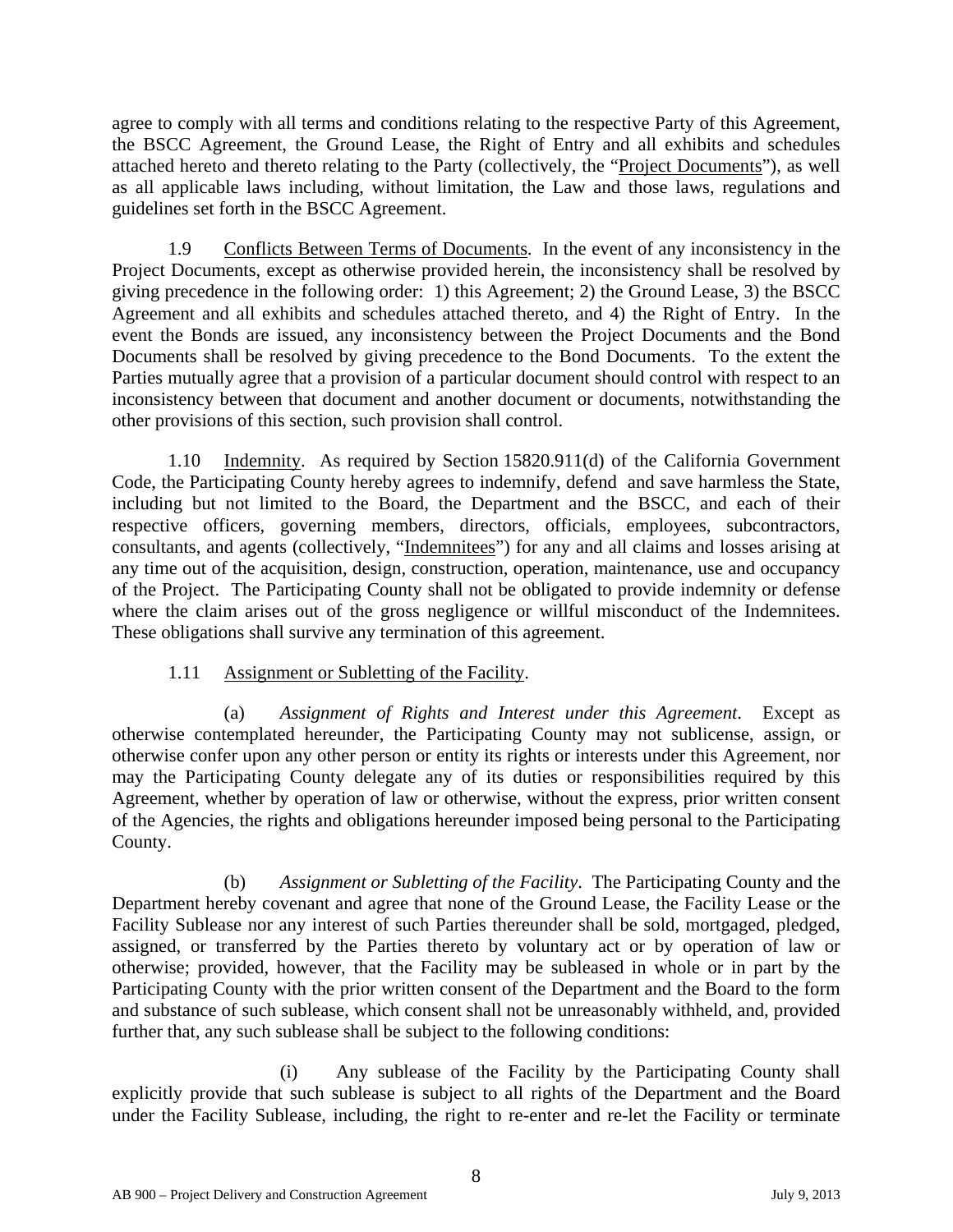such lease upon a default by the Participating County; and

(ii) At the request of the Department or the Board, the Participating County shall furnish the Department, the Board and the State Treasurer with an opinion of nationally-recognized bond counsel acceptable to the Board to the effect that such sublease will not, in and of itself, cause the interest on the Bonds to be included in gross income for federal income tax purposes.

(c) *Restrictions on Private Use of the Facility*. The Participating County acknowledges that its ability to assign or sublet the Facility is subject to the provisions of section 6.1.2 hereof.

1.12 Relationship of the Parties. The Parties hereto acknowledge and agree that, to the extent expressly provided in this Agreement, the relationship of the Participating County to the Agencies is that of an agent to the Agencies and that the Participating County is principally responsible for the acquisition, design, construction, maintenance, and operation of the Project. Other than as set forth herein, nothing in this Agreement shall create between the Participating County and any of the Agencies the relationship of joint venturers, partners or any other similar or representative relationship, and the Participating County shall not hold itself out as an agent (except as expressly provided herein), representative, partner, member or joint venturer of the Agencies. The Participating County shall not make for or on behalf of the Agencies, or subject the Agencies to, any contract, agreement, warranty, guaranty, representation, assurance or other obligation, which has not been approved in advance in writing by the applicable Agency. This Agreement is for the sole and exclusive benefit of the Parties hereto and their respective successors and assigns, and no third party (including without limitation the owners of the Bonds) is intended to or shall have any rights hereunder.

### ARTICLE 2

### TERM AND TERMINATION OF AGREEMENT

2.1 Term of Agreement. This Agreement shall commence on the Effective Date and shall terminate upon the later of (i) completion of the construction of the Project or (ii) if the Board issues the Bonds, execution and delivery of the Facility Sublease, unless terminated earlier as provided in section 2.2. The provisions of certain sections hereof as indicated by the express terms thereof will survive termination of this Agreement.

2.2 Termination of Agreement.

(a) *Termination by the State.* The Department or the BSCC, with the consent of the Board, or the Board may terminate this Agreement in the event any of the following occurs:

(i) The Participating County's breach of a material term of this Agreement, any Project Document or any Applicable Laws (as defined in the BSCC Agreement) provided the Participating County has not cured such breach in all respects within thirty (30) days from notice of said breach, which cure period may be extended for a reasonable time with the consent of the Agencies if the Participating County demonstrates that such additional time is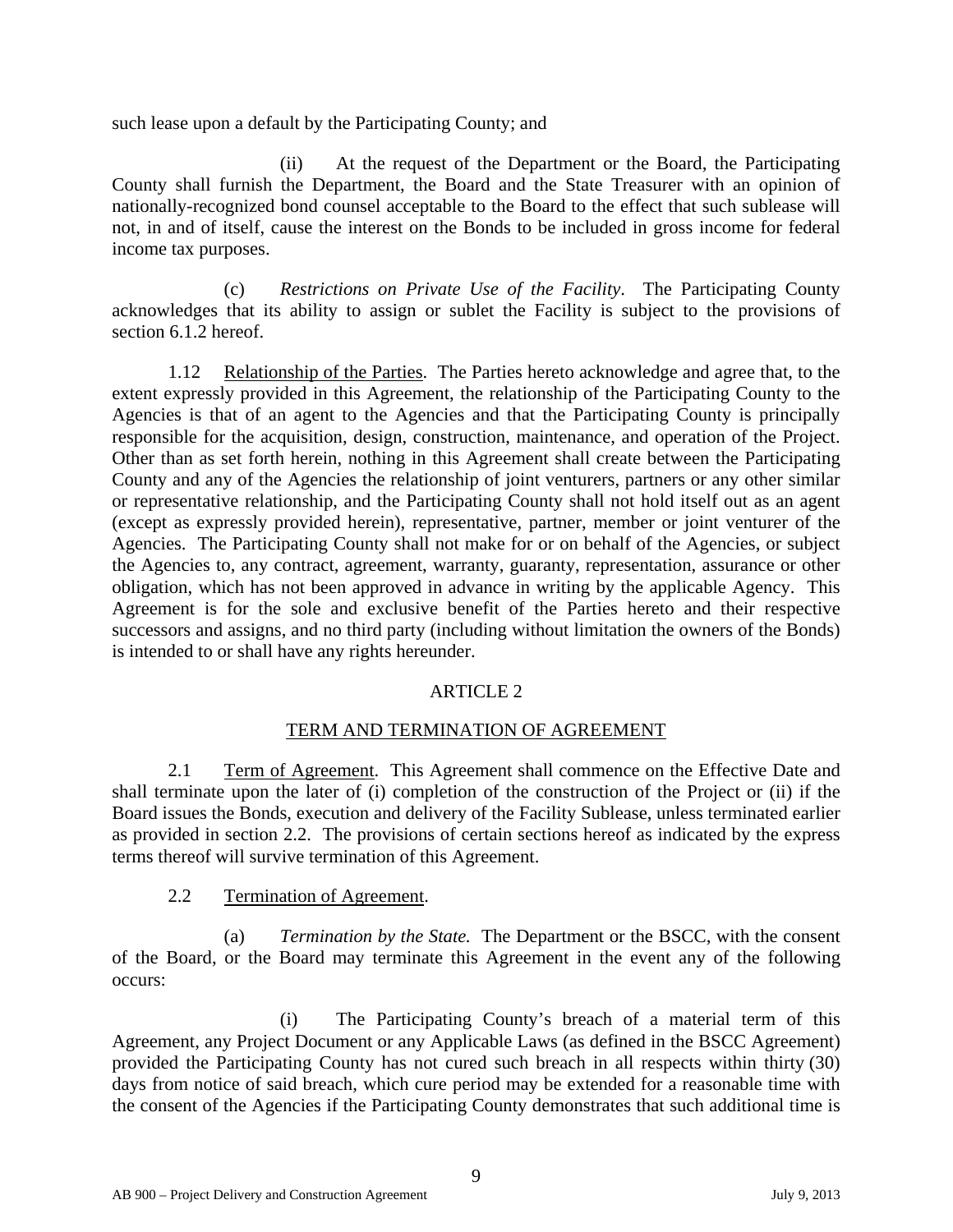required to cure such breach in a diligent and commercially reasonable manner;

(ii) Substantive alteration of the Board approved scope, cost or schedule for the Project as set forth in **Exhibit A** without the prior written approval of the Board;

(iii) Failure to execute the Ground Lease or the Right of Entry;

(iv) Failure to provide the Participating County Funding (as hereinafter defined) when and as required under this Agreement, the Law or any Project agreement to which the Participating County is a party;

(v) In the event the Board determines the Participating County is no longer eligible for Project financing under the AB 900 Jail Financing Program as set forth in section 1.2 hereof; or

(vi) Termination of the BSCC Agreement as provided for in Article 1, Section C of the BSCC Agreement.

(b) *Termination by the Participating County.* The Participating County may, prior to the State providing any amount of financing, terminate this Agreement in the event any of the following occurs:

(i) The State's breach of a material term of this Agreement, any Project Document or any Applicable Laws (as defined in the BSCC Agreement) provided the State has not cured such breach in all respects within thirty (30) days from notice of said breach, which cure period may be extended for a reasonable time with the consent of the Participating County if the State demonstrates that such additional time is required to cure such breach in a diligent and commercially reasonable manner;

Entry;

(ii) Failure of the State to execute the Ground Lease or the Right of

(iii) In the event the Board determines the Participating County is no longer eligible for Project financing under the AB 900 Jail Financing Program as set forth in section 1.2 hereof.

(c) *Agreement.* The Parties may terminate this Agreement by mutual agreement. The Agencies agree to terminate this agreement in the event that the Participating County determines it cannot proceed with the Project after initial construction bids are received, but before any construction contract is awarded.

(d) *Notice of Termination*. Prior to terminating this Agreement under the provisions of this Article 2, the Parties shall provide to each other, as applicable, at least thirty (30) calendar days written notice, stating the reason(s) for termination and effective date thereof.

(e) *No Impairment.* Nothing in this Article 2 in any way alters or limits the authority of the Agencies to withhold all or a portion of the Maximum State Financing (as hereinafter defined) in accordance with law or otherwise as permitted hereunder or any other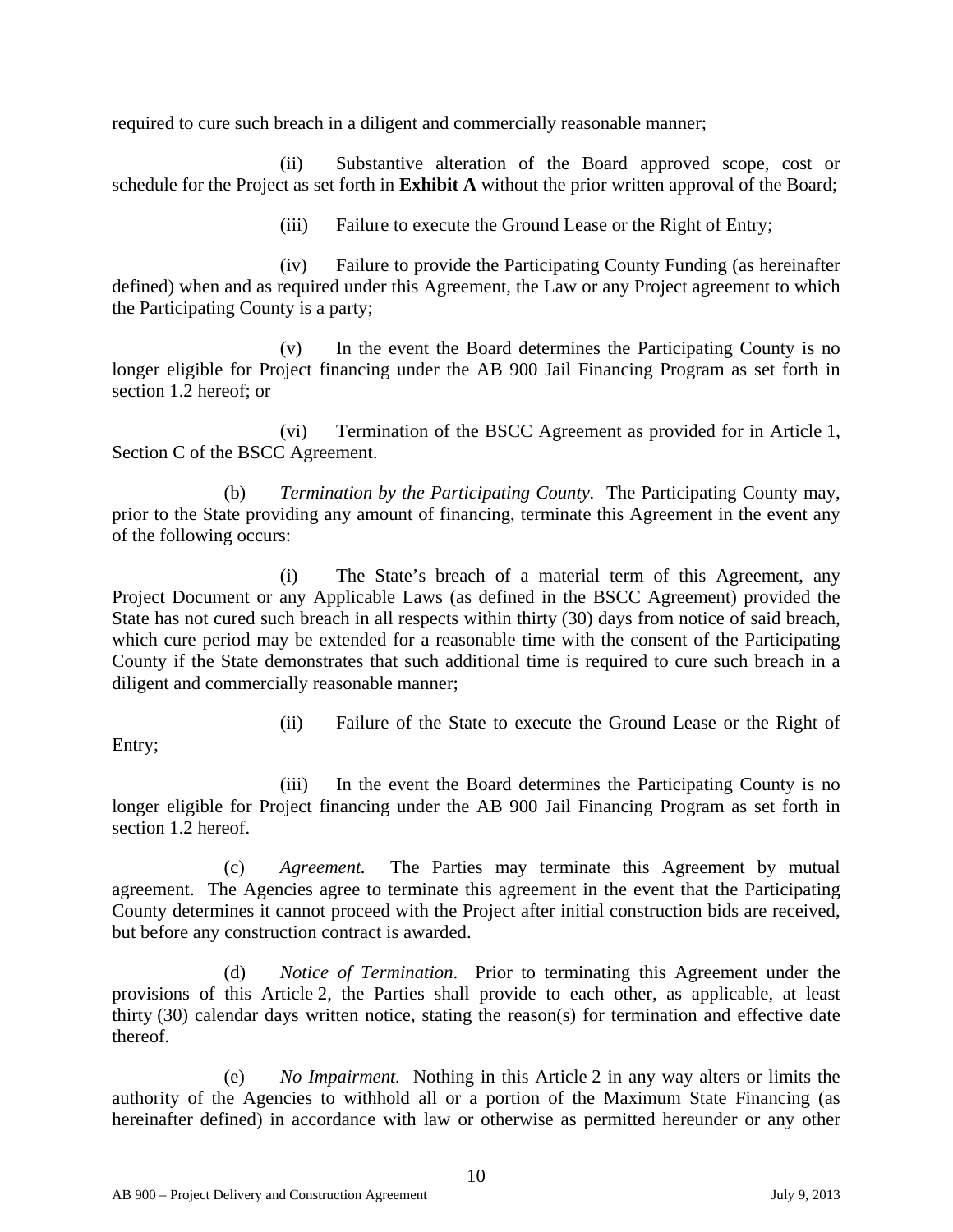right or remedy available to the State at law or in equity for breach of this Agreement.

### ARTICLE 3

### COST SHARING OF THE PROJECT

### 3.1 Financing Eligibility of the Project.

(a) *General.* Subject to the terms and provisions hereof, the costs for design and construction of the Project shall be shared by the State and the Participating County with the State providing financing up to a maximum of  $\qquad \qquad$  dollars (\$ ("Maximum State Financing") and the Participating County providing the Cash (hard) Match (as hereinafter defined) funding and the In-Kind (soft) Match (as hereinafter defined) funding (collectively, the "Participating County Funding" and together with other Participating Countyborne project costs not included as the Participating County Funding and the Maximum State Financing, the "Total Project Costs"). Provided, however, that the Board may provide all or a portion of the Maximum State Financing for Project costs at its discretion as set forth herein. The sources for the Maximum State Financing shall be limited to the proceeds of the Interim Loan, and the proceeds of the Bonds. If Bonds are issued and sold, the proceeds will be used to repay the Interim Loan and to provide additional financing for the Project as appropriate. If the Bonds are issued and sold, in no event or circumstance shall the State or the Agencies be obligated to pay the Participating County under this Agreement or any other Project Document any amount in excess of the Maximum State Financing.

(b) *Cash (hard) Match.* Subject to all terms and provisions of this Agreement, the Participating County agrees to appropriate and spend cash (hard) matching funds for the Project as provided in the BSCC Agreement ("Cash (hard) Match"). **Exhibit E-1** is a detailed description of and certification related to the source or sources of the Cash (hard) Match and any associated security or terms related thereto as approved by the Agencies, which detail and assurance of has been deemed sufficient by the Board to determine that the use of such funds as the Cash (hard) Match is compatible with the financing of the Project pursuant to the AB 900 Jail Financing Program. Any modifications to the source or sources of the Cash (hard) Match or the associated security and terms related thereto as described in **Exhibit E-1** must be approved by the Agencies. The Participating County shall ensure that all Cash (hard) Match is encumbered prior to Finance approval of proceeding to bid the Construction Contract (as hereinafter defined).

(c) *In-Kind (soft) Match*. Subject to all terms and provisions of this Agreement, the Participating County agrees to provide in-kind (soft) match for the Project as provided in the BSCC Agreement ("In-kind (soft) Match"). The Participating County has provided in **Exhibit E-2** a detailed description of the In-kind (soft) Match for the Project as approved by the Agencies. Any modifications to the In-kind (soft) Match as described in **Exhibit E-2** must be approved by the Agencies.

3.2 Excess Project Costs. In no event shall any Project scope, cost, budget or schedule changes be authorized by the Participating County which would cause the amount of Total Project Costs to be exceeded unless the Participating County covenants to fund such excess with lawfully available funds and the Participating County first obtains the consent of the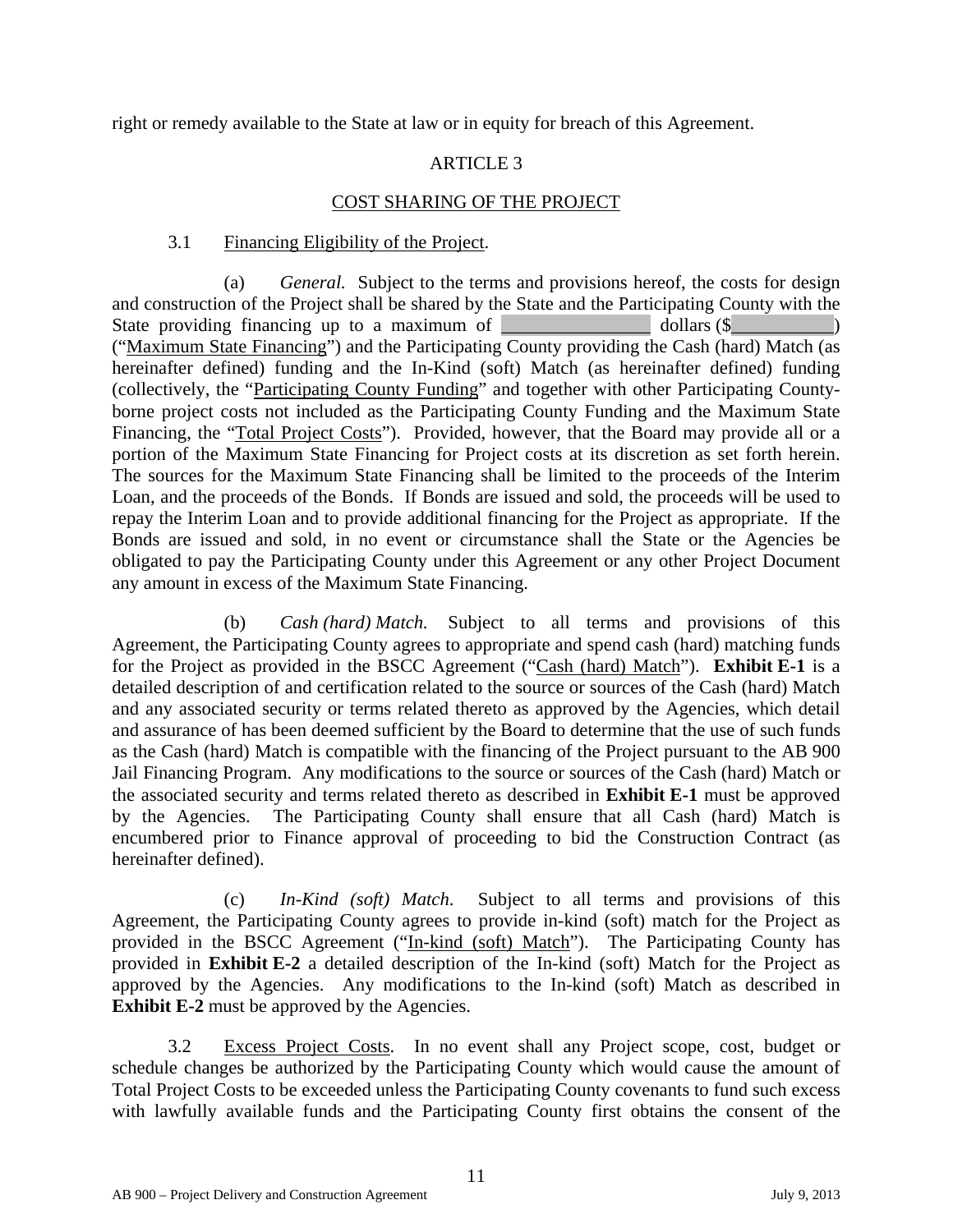Agencies. The Participating County is solely responsible for any and all cost, expenses or fees of the Project which exceed the Maximum State Financing and the Participating County covenants to use its best efforts to promptly appropriate sufficient amounts to cover such cost, expenses or fees. The Participating County waives any and all claims against any of the Agencies or the State in the event that Total Project Costs exceed the amount initially established by the Board.

3.3 Project Cost Savings. To the extent there exists Project cost savings during the Project the amount of such savings shall be applied first to the Participating County to the extent the Participating County has identified Participating County Funding in an amount more than required by the Applicable Laws (as defined in the BSCC Agreement). Thereafter, cost savings shall be shared by the State and the Participating County on a pro rata basis determined by the percentage of the total amount of Project costs financed by the State and the Participating County Funding, respectively. However, in no case may savings be applied to the Participating County that would (1) result in the State providing financing for activities other than eligible design and construction costs; or (2) result in the Participating County contributing less than the percentage of Total Project Costs required by the Applicable Laws.

### ARTICLE 4

## PROJECT SCOPE, COST AND SCHEDULE

4.1 The Project. See **Exhibit A** for a description of the scope, cost and schedule of the Project, including a narrative description of the Project, budgeted costs related to the Project and a schedule for completion of design and construction of the Project.

4.2 Modification of Project Scope, Cost or Schedule. No substantial change or other substantial modifications to the Project scope, cost or schedule may be made by the Participating County without prior written permission of Finance and recognition by the Board ("Scope Change"). Minor modifications to the project do not require Finance approval and Board recognition, but must be documented and reported on routine progress reports to the BSCC as set forth in the BSCC Agreement. Without limiting the foregoing, the Participating County shall notify the Department and the BSCC, and the Department shall in turn notify Finance and the Board upon any of the following events or circumstances that may constitute a Scope Change:

(a) More than minor changes which affect the design, project configuration, cost or schedule of the Project;

(b) A delay or change in the substantial completion or final completion dates for the Project;

(c) A more than minor change to the design, location, size, capacity or quality of major items of equipment;

(d) A change in approved budget categories, or movement of dollars between budget categories as indicated in the Board approved scope cost and schedule as identified in **Exhibit A**.

As used herein "substantial" is as defined in Section 6863 of the State Administrative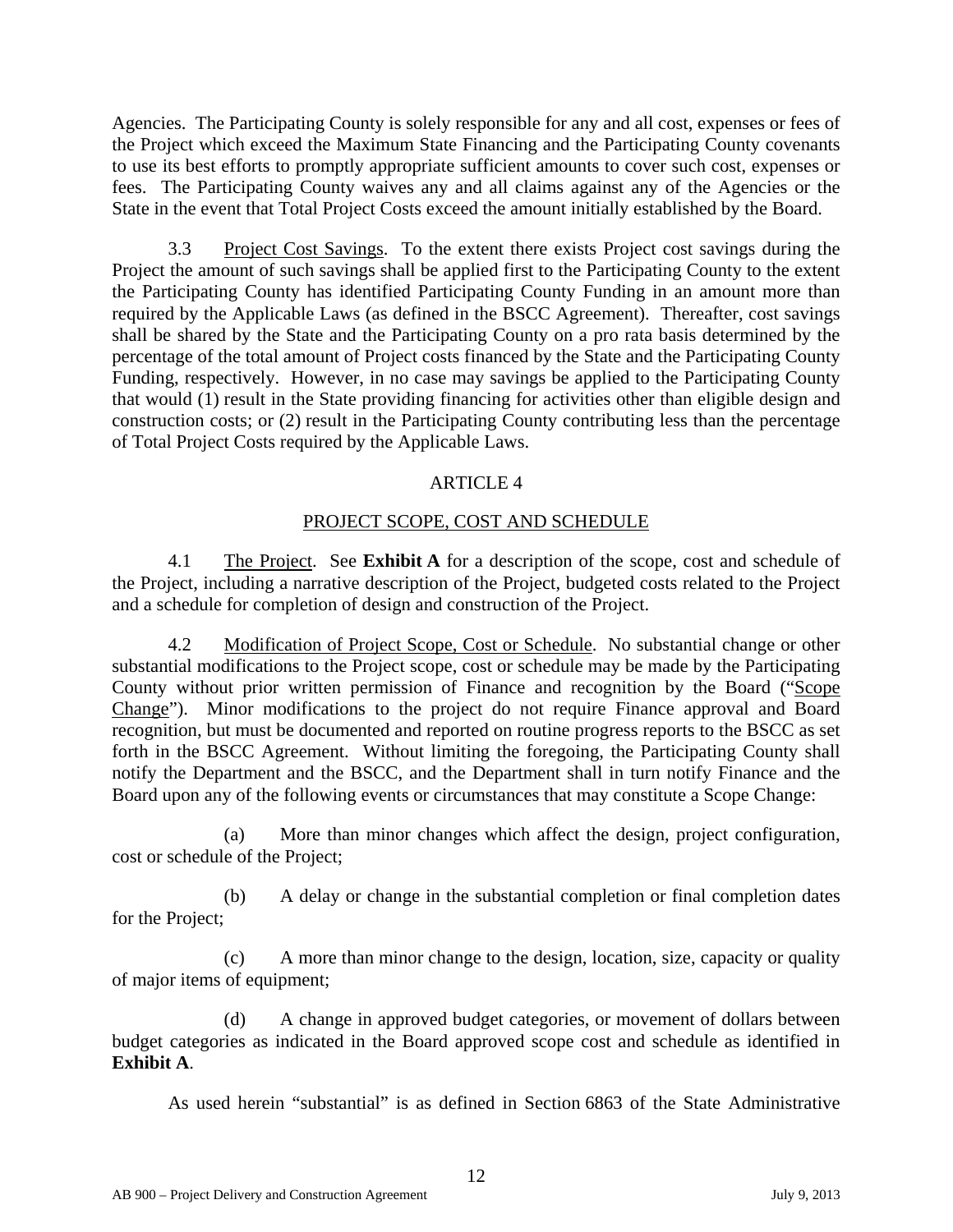Manual. As used herein a minor change is any change which does not rise to the level of a substantial change as defined in Section 6863 of the State Administrative Manual. Finance shall determine whether any reported event or circumstance requires its approval and recognition or other formal action by the Board.

The Participating County agrees that it will give prompt notification in writing to the Department and the BSCC of the occurrence of any of the above events and promptly report, in writing, to the Department and the BSCC any modifications to the Construction Contract (as hereinafter defined) with respect to the Project. The Department will provide the aforementioned notices and reports to the Board. The Participating County agrees further that, for purposes of the immediately preceding clause (a) and (c), if unsure whether a particular change is minor it will discuss the appropriate characterization with the Department and the BSCC.

4.3 Excess Project Costs. In no event shall any scope, cost or budget changes be authorized which would cause the amount of Total Project Costs to be exceeded unless the Participating County covenants to fund such excess with lawfully available funds and with the consent of the Agencies and so appropriates such funding.

## ARTICLE 5

## BIDDING AND CONSTRUCTION PHASE OF THE PROJECT

5.1 Construction Covenant of the Participating County. The Participating County acting as agent of the Board and the Department, hereby covenants and agrees to provide and perform or cause to be performed all activities required to acquire, design and construct the Project on behalf of the Board in accordance with the Participating County's established policies and procedures for the construction of major capital projects such as the Project. The Participating County shall be responsible to contract for all pre-design, design and construction services, and shall manage the day-to-day design and construction of the Project. The Participating County shall cause the design and construction of the Project to be consistent with the requirements, limitations, and other terms of this Agreement, the other Project Documents, the Law and all Applicable Laws. The Participating County shall also manage all aspects of the development and construction of the Project in accordance with the Project Documents.

5.2 Procurement and Enforcement of Construction Contract*.* The Participating County shall follow and adhere to all pertinent bidding rules and policies applicable to Participating County construction projects of this type and size. If there is an ambiguity as to the applicability of certain contracting rules and/or policies to the Project, the Participating County will seek advice from its counsel, follow that advice and use its best efforts to enforce the general construction contract (the "Construction Contract") between the Participating County and the contractor selected by the Participating County.

5.3 Completion of the Project. The Participating County acknowledges it is obligated to undertake and complete the construction of the Project in compliance with all of the applicable terms and conditions of the Project Documents and the Participating County agrees to use its best efforts to cause the completion of construction of the Project in compliance with the applicable terms and conditions of such documents. The Participating County agrees to complete the Project in accordance with this Agreement and consistent with the scope, cost and schedule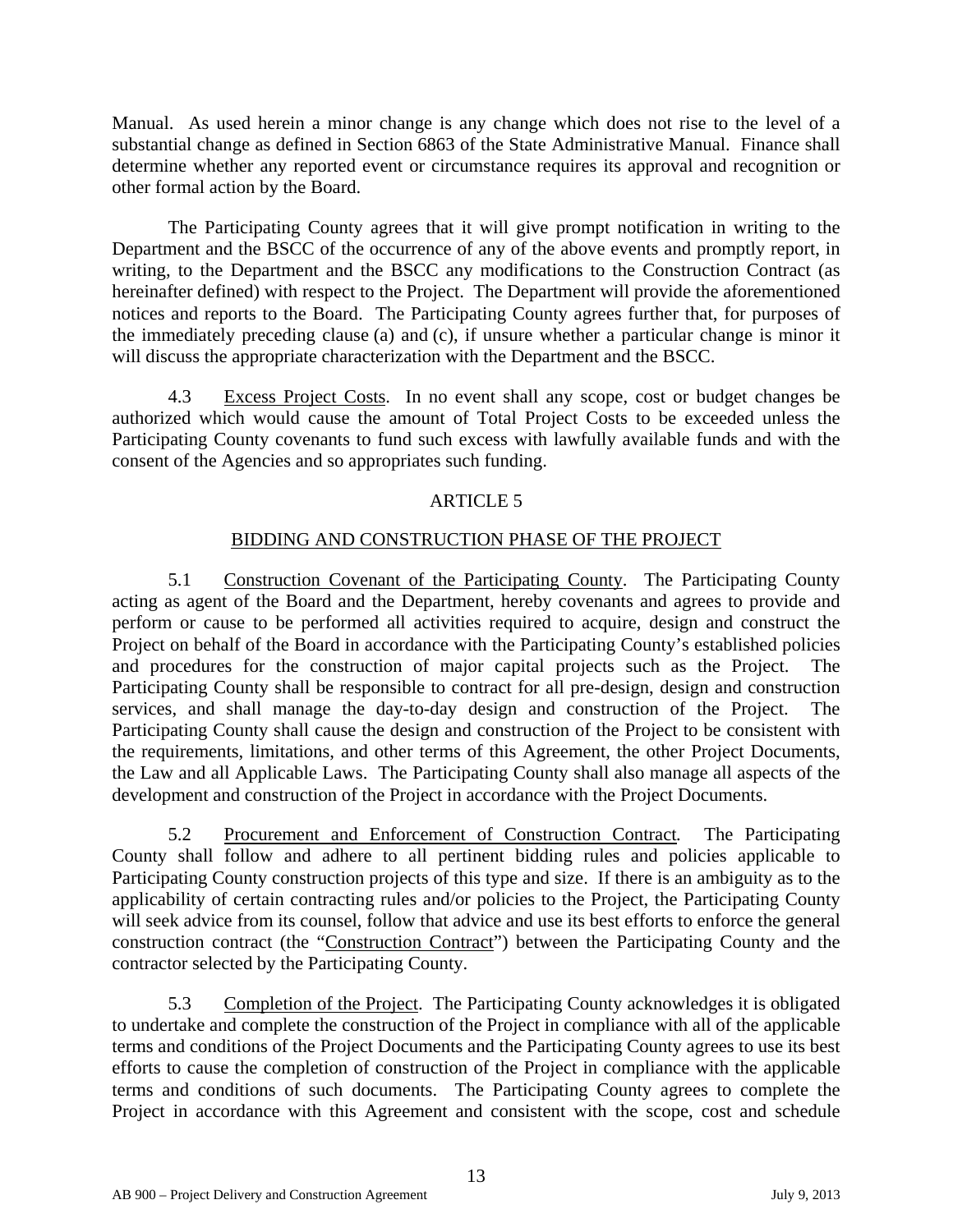established by the Board and attached hereto in **Exhibit A**, as such scope, cost and schedule may be modified with the approval of Finance and the recognition of the Board.

5.4 Project Access. To the extent not inconsistent with the Bond Documents, at all times during construction of the Project and after final completion, the Participating County shall provide to employees, subcontractors, and consultants of the Agencies reasonable unrestricted access to observe, monitor and inspect the Project. The Agencies' access to observe, monitor and inspect shall include the right to review all documents and files relating to the Project, as well as construction on the Site, including all tests and inspections relating to design or construction of the Project.

### 5.5 Insurance.

### (a) Insurance Obligations of the Participating County.

(i) Requirements during construction. Not later than the start of construction, and continuing through completion of construction of the Project, the Participating County, at its own cost and expense, shall secure and maintain or cause to be secured and maintained (i) fire, lightning and extended coverage insurance on the Project, which initially may be in the form of a builder's risk policy providing coverage in an amount not less than the construction costs expended for the Project and, if no builder's risk insurance is in effect, shall be in the form of a commercial property policy in an amount equal to one hundred percent (100%) of the then current replacement cost of the Project, excluding the replacement cost of the unimproved real property constituting the Site (except that such insurance may be subject to a deductible clause not to exceed [five hundred thousand dollars (\$500,000) or two million five hundred thousand dollars (\$2,500,000)] for any one loss), and (ii) earthquake insurance (if such insurance is available on the open market from reputable insurance companies at a reasonable cost) on any structure comprising part of the Project in an amount equal to the full insurable value of such structure or the amount of the attributable portion of the Interim Financing, whichever is less (except that such insurance may be subject to a deductible clause not to exceed [five hundred thousand dollars (\$500,000) or two million five hundred thousand dollars (\$2,500,000)] for any one loss). The extended coverage endorsement shall, as nearly as practicable, cover loss or damage by explosion, windstorm, riot, aircraft, vehicle damage, smoke, vandalism and malicious mischief and such other hazards as are normally covered by such endorsement.

If such policy is expected to expire in accordance with its terms prior to execution of the Facility Sublease, the Participating County shall give written notice to the Agencies forty-five (45) days prior to the expected expiration date.

(ii) Requirements after construction completion. The Participating County, at its own cost and expense, shall secure and maintain or cause to be secured and maintained from an insurance company or companies approved to do business in the State and maintain after completion of construction and/or when placing the Project in operation, the following insurance coverage for the Project:

a. General liability insurance in an amount not less than one million dollars (\$1,000,000) per occurrence. Evidence of such insurance shall be on a General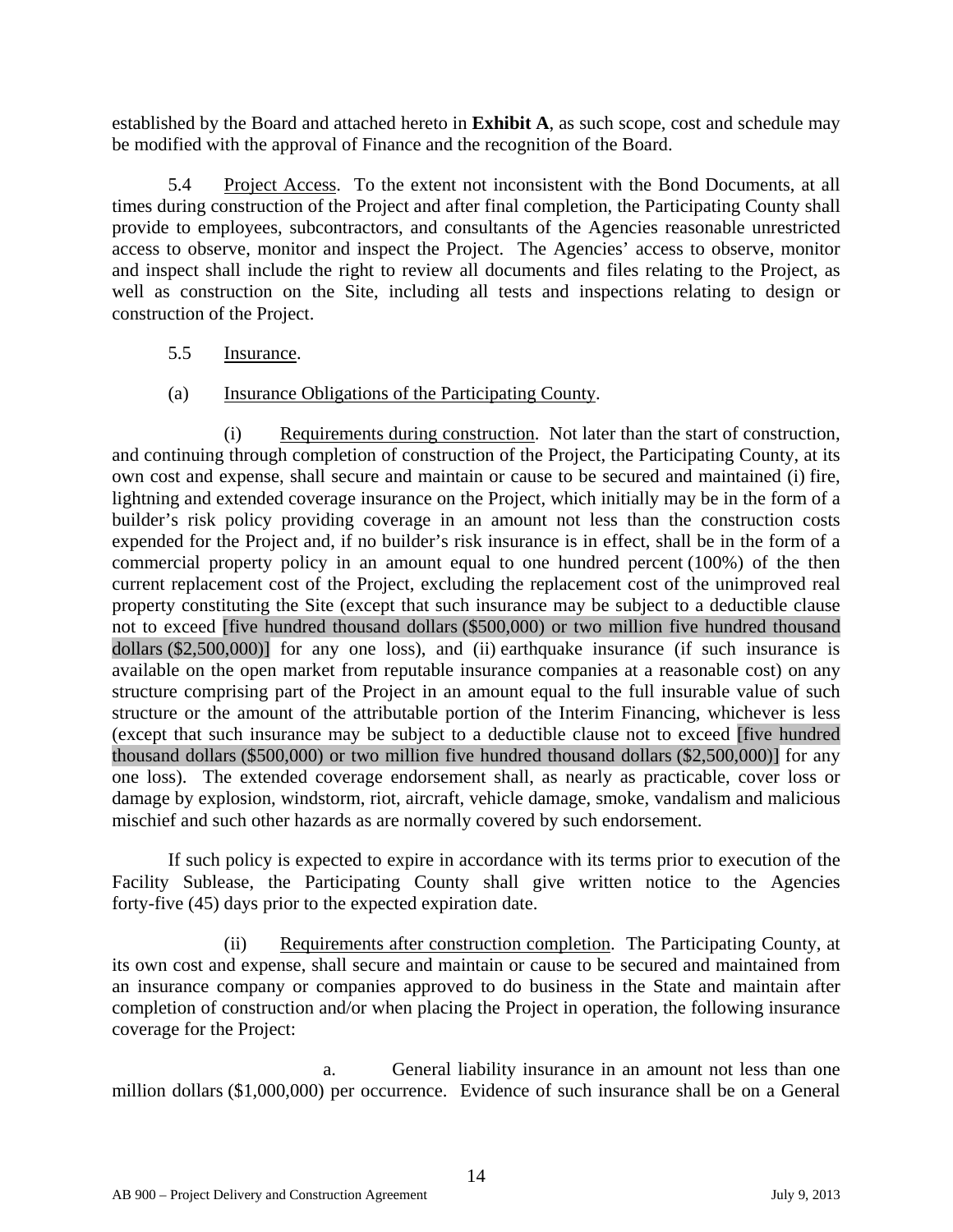Liability Special Endorsement form and should provide coverage for premises and operations, contractual, personal injury and fire legal liability;

b. By signing this Agreement, the Participating County hereby certifies that it is aware of the provisions of Section 3700, *et seq*., of the California Labor Code which require every employer to be insured against liability for Workers' Compensation or to undertake self-insurance in accordance with the provisions of that Code, and that it will comply, and it will cause its subtenants and assignees to comply, with such provisions at all such times as they may apply during the term of this Agreement.

c. Auto insurance (written on ISO policy form CA 00 01 or its equivalent) with a limit of not less than one million dollars (\$1,000,000) per occurrence. Such insurance shall include coverage for all "owned," "hired" and "non-owned" vehicles or coverage for any auto.

(iii) Additional Insureds. The Participating County agrees that the Department, the Board, and the BSCC and their respective officers, agents and employees shall be included as additional insured in all insurance required herein.

(iv) Insurance Certificate. Any and all insurance policies related to the Project shall name the Board and the Department as additional insured parties and the Participating County shall deliver to the Agencies a certificate or certificates of insurance authorized by the insurers describing the insurance coverage and stating that it is in full force and effect.

(v) Self-Insurance*.* Notwithstanding any other provision of this Section, the Participating County may satisfy the insurance obligations hereunder by a combination of commercial insurance, formal risk pooling under the statutory provisions of the State, and/or a self-funded loss reserve in whatever proportions are deemed appropriate by the Participating County. The Participating County shall furnish the Agencies with a certificate or other written evidence of the Participating County's election to provide or cause to be provided all or part of its coverage under a risk pooling, risk retention, or self-insurance program or any combination thereof.

(b) Insurance Obligations of the Department. If the insurance required in (a)(i) expires in accordance with its terms prior to execution of the Facility Sublease, the Department shall, at its own cost and expense, procure and maintain or cause to be procured and maintained (i) property casualty insurance in an amount equal to one hundred percent (100%) of the then current replacement cost of the Project, excluding the replacement cost of the unimproved real property constituting the Site (except that such insurance may be subject to a deductible clause not to exceed [five hundred thousand dollars (\$500,000) or two million five hundred thousand dollars (\$2,500,000)] for any one loss), and (ii) earthquake insurance (if such insurance is available on the open market from reputable insurance companies at a reasonable cost) on any structure comprising part of the Project in an amount equal to the full insurable value of such structure or the amount of the attributable portion of the Interim Financing, whichever is less(except that such insurance may be subject to a deductible clause not to exceed [five hundred thousand dollars (\$500,000) or two million five hundred thousand dollars (\$2,500,000)] for any one loss). The extended coverage endorsement shall, as nearly as practicable, cover loss or damage by explosion, windstorm, riot, aircraft, vehicle damage, smoke, vandalism and malicious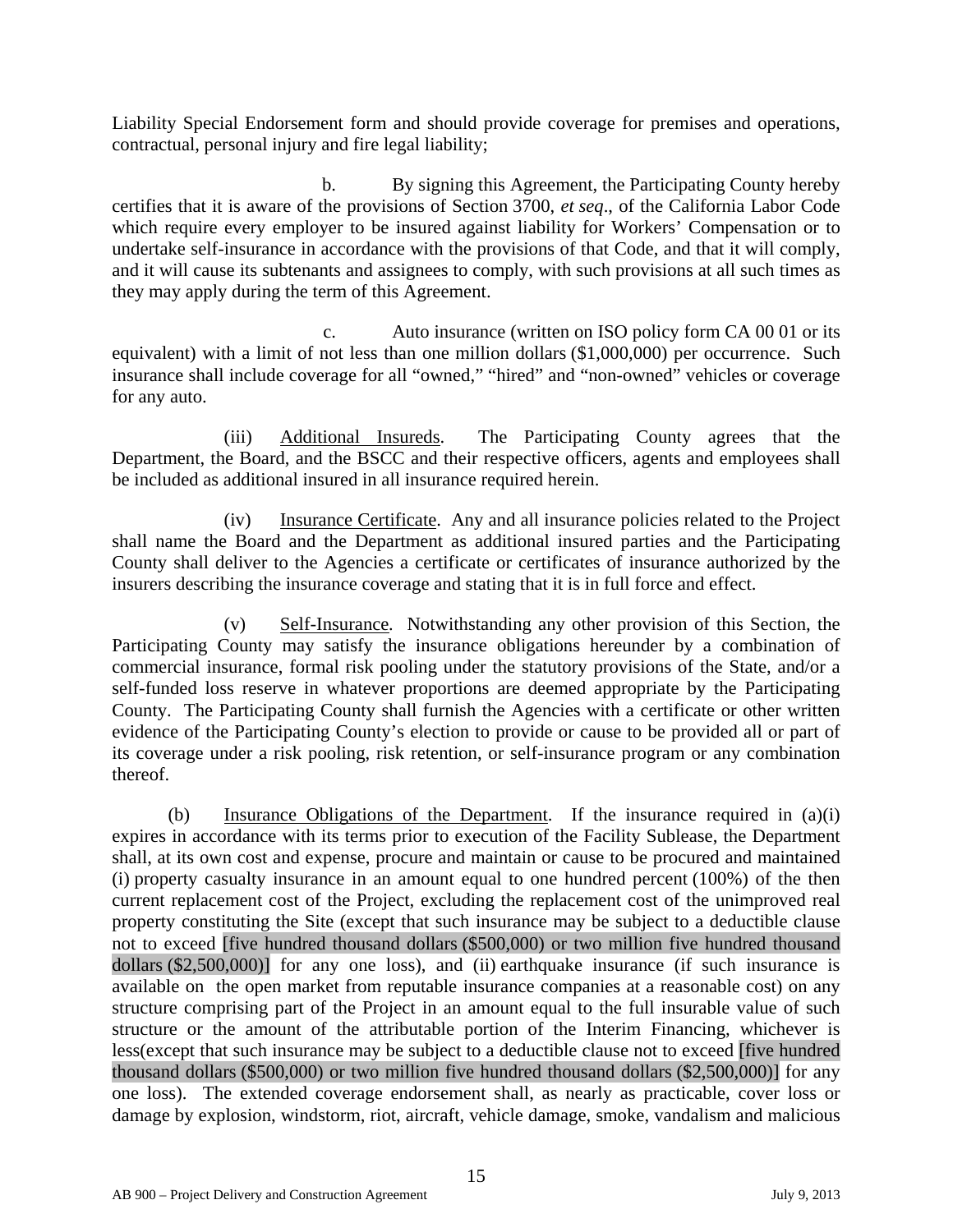mischief and such other hazards as are normally covered by such endorsement. The property casualty insurance shall be in a form satisfactory and with carriers which are acceptable to the Board.

(c) Disposition of Insurance Proceeds. The Participating County agrees and acknowledges that the Board, in its sole discretion, may elect to use the proceeds of insurance procured pursuant to this Agreement to repay the Interim Loan and related costs. However, in the event of (i) damage or destruction of the Project caused by the perils covered by the insurance procured pursuant to this Agreement and (ii) if the Board elects to repay the Interim Loan and related costs, and (iii) if any insurance proceeds remain after the Interim Loan and related costs have been repaid, and (iv) such remaining insurance proceeds are distributed to the Department, then the Department agrees to distribute such remaining proceeds to the Participating County.

### ARTICLE 6

### CERTAIN OBLIGATIONS POST PROJECT COMPLETION

### 6.1 Private Use of the Project.

6.1.1 *Provision of Information Regarding Private Use.* The Participating County acknowledges that under the terms of the Facility Sublease, a form of which is attached hereto as **Exhibit D**, the Participating County will covenant to provide updated information to the Board, the Department and the State Treasurer annually regarding private use, if any, of the Project.

6.1.2 *Restriction on Private Use of Bond Financed Project.* The Participating County acknowledges that under the terms of the Facility Sublease, a form of which is attached hereto as **Exhibit D**, the Participating County will covenant to restrict private use of the Project as required by the terms thereof.

6.2 No Liens. The Participating County acknowledges that except as permitted under the terms of the Facility Sublease, a form of which is attached hereto as **Exhibit D**, the Participating County will covenant not to allow any liens on the Facility.

### ARTICLE 7

### RECORD RETENTION

7.1 Establishment of Official Project File. The Participating County shall establish an official file for the Project (the "Official Project File"). The file shall contain adequate documentation of all actions that have been taken with respect to the Project, in accordance with generally accepted government accounting principles and the requirements for record retention for capital projects constructed with the proceeds of tax exempt bonds. The Participating County will provide a copy of such file to the Department upon termination of this Agreement. The documents to be retained shall include, but is not limited to contracts, payment of invoices, transfer of funds and other related accounting records.

7.2 Preservation of Records. The Participating County agrees to protect records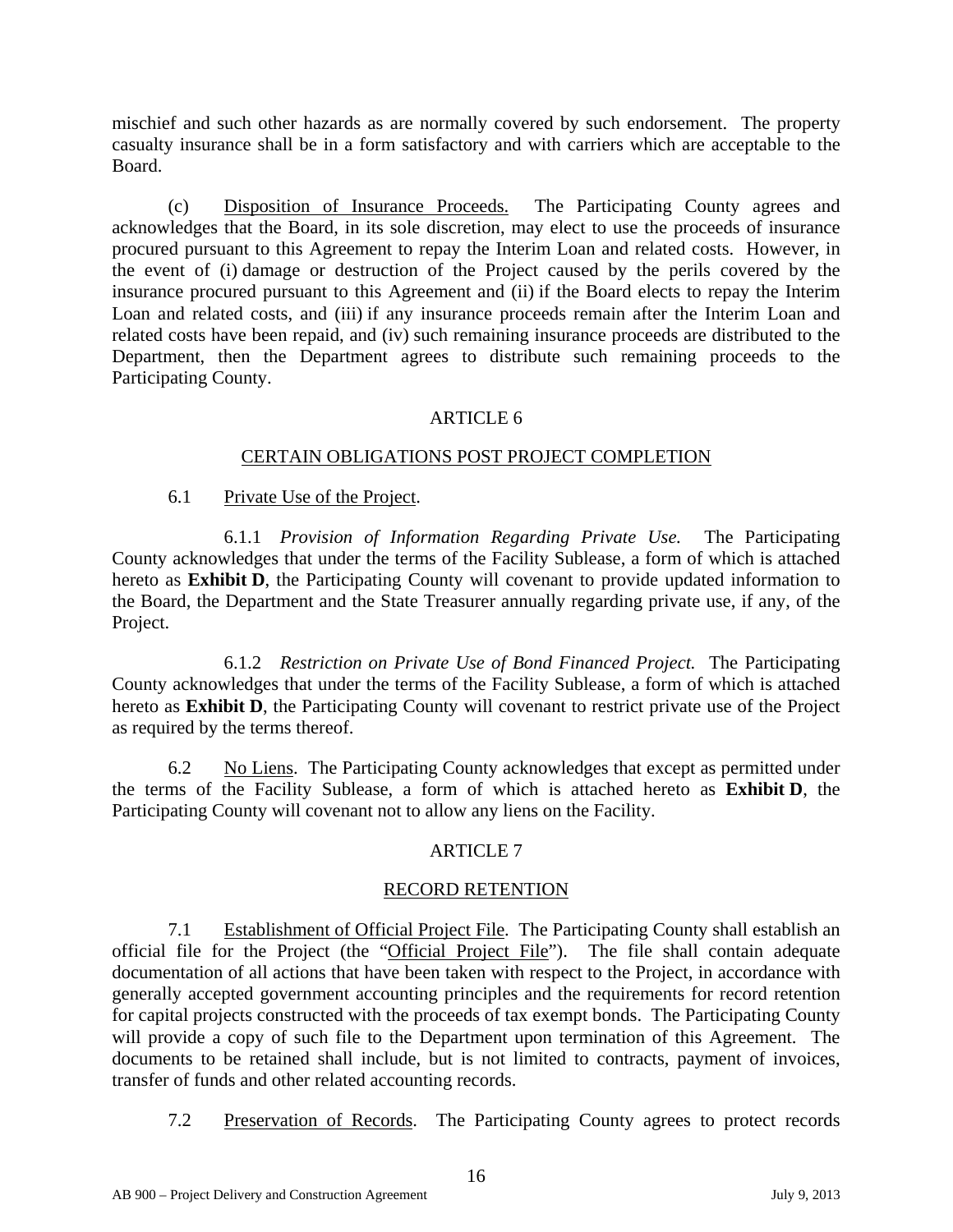adequately from fire or other damage. When records are stored away from the Participating County's principal office, a written index of the location of records stored must be on hand and ready access must be assured. All the Participating County records contained in the Official Project File must be preserved for a minimum of three years after the last date on which no Bonds are outstanding. These records shall be subject at all reasonable times to inspection, examination, monitoring, copying, excerpting, transcribing, and audit by the Agencies or designees, by state government auditors or designees, or by federal government auditors or designees. If any litigation, claim, negotiation, audit, or other action involving the records has been started before the expiration of the relevant time period set forth in the third sentence of this paragraph, the related records must be retained until the completion of the action and resolution of all issues which arise from it if such date is later than the end of the afore-mentioned threeyear period.

### ARTICLE 8

### **MISCELLANEOUS**

8.1 Entire Agreement. This Agreement constitutes and contains the entire agreement between the Parties hereto with respect to the transactions contemplated hereby and supersedes any prior oral or written understanding or agreement of the Parties with respect to the transactions contemplated hereby.

8.2 Amendment. The Parties may, by mutual agreement in writing, amend this Agreement in any respect.

8.3 Waiver. The Parties hereto may, from time to time, waive any of their rights under this Agreement unless such waiver is contrary to law, provided that any such waiver shall be in writing and signed by the Party making such waiver.

8.4 Counterparts. This Agreement may be executed in one or more counterparts, any one of which need not contain the signatures of more than one Party, but all of which when taken together shall constitute one and the same instrument, notwithstanding that all Parties have not signed the same counterpart hereof.

8.5 Headings. The article and section headings contained in this Agreement are inserted as a matter of convenience and shall not affect in any way the construction or terms of this Agreement.

8.6 Further Assurances. Each of the Parties shall execute such other instruments, documents and other papers and shall take such further actions as may be reasonably required or desirable to carry out the provisions hereof and to consummate the transactions contemplated hereby.

8.7 Survival. The representations, warranties, covenants and agreements made herein or in any certificate or document executed in connection herewith shall survive the execution and delivery hereof or thereof, as the case may be, and all statements contained in any certificate or document delivered by any Party hereto shall be deemed to constitute a representation and warranty made herein by such Party.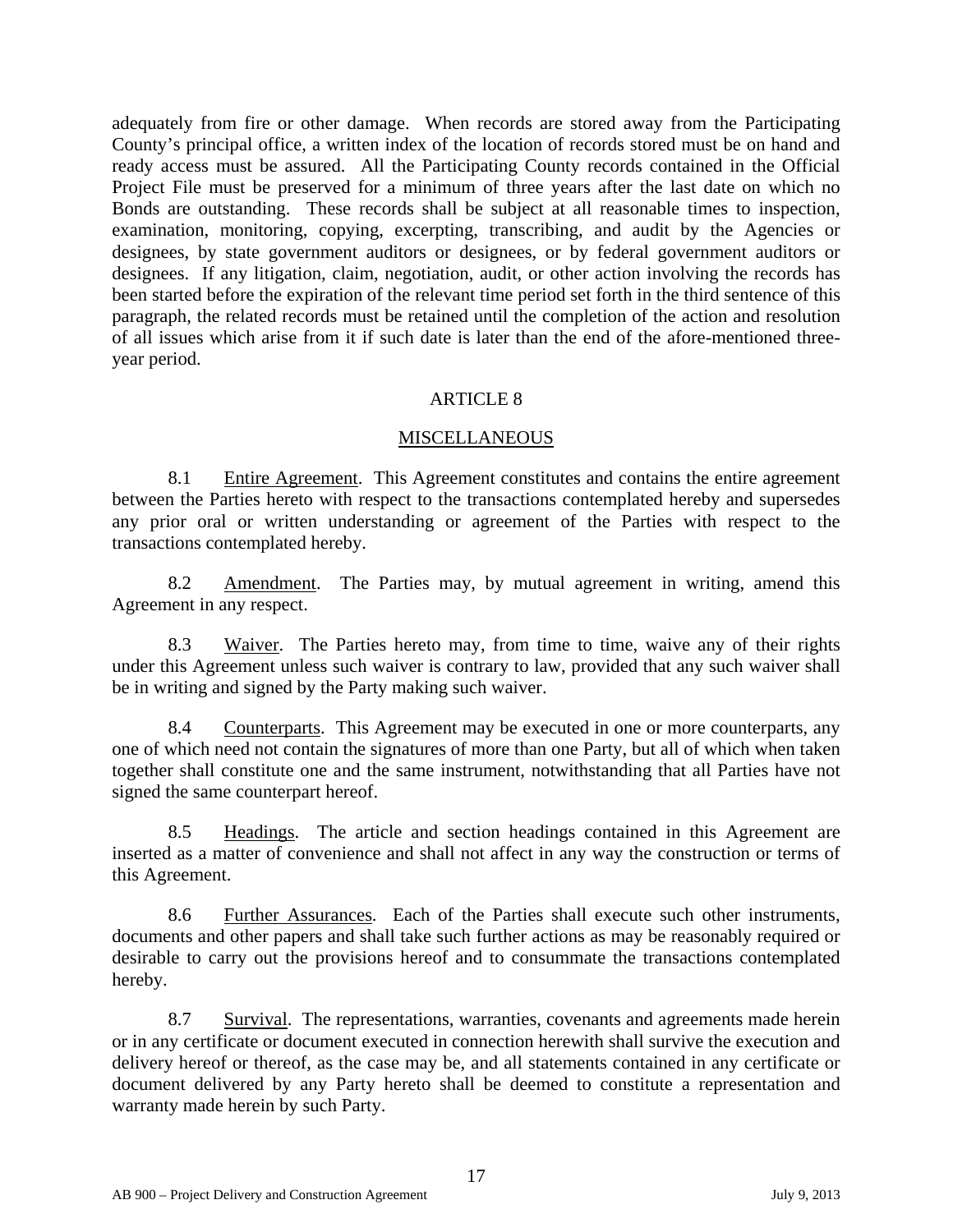8.8 Governing Law. The laws of the State shall govern this Agreement, the interpretation thereof and any right or liability arising hereunder. Any action or proceeding to enforce or interpret any provision of this Agreement shall be brought, commenced or prosecuted in the courts of the State located in the County of Sacramento. All parties expressly assert that Sacramento County is not a forum inconvenience.

8.9 Compliance with Laws. At all times during the performance of this Agreement by the Parties, they shall strictly comply with all applicable governmental, administrative and judicial laws, ordinances, rules, regulations, orders, covenants and findings, including, without limitation, all applicable environmental laws and regulations.

8.10 Partial Invalidity. If any provisions of this Agreement are found by any competent authority to be void or unenforceable, such provision shall be deemed to be deleted from this Agreement and the remaining provisions of this Agreement shall continue in full force and effect.

8.11 Notices. All notices and other official communications between the Parties shall be in writing and shall be given by hand delivery or by recognized overnight courier who maintains verification of delivery (deemed to be duly received on the date delivered), or by registered mail, postage prepaid, return receipt requested (deemed to be duly received five (5) days after such mailing) or by telecopy (deemed to be received on the date sent providing that the facsimile was properly addressed and disclosed the number of pages transmitted on its front sheet and that the transmission report produced indicates that each of the pages of the facsimile was received at the correct facsimile number) to each of the respective Parties as follows:

| If to the Board:                          | <b>State Public Works Board</b>                                               |
|-------------------------------------------|-------------------------------------------------------------------------------|
|                                           | 915 L. St., $9th$ Floor                                                       |
|                                           | Sacramento, CA 95814                                                          |
|                                           | <b>Attention: Executive Director</b>                                          |
|                                           | Facsimile: 916-449-5739                                                       |
|                                           | If to the Department: California Department of Corrections and Rehabilitation |
|                                           | 9838 Old Placerville Road, Suite B                                            |
|                                           | Sacramento, CA 95827                                                          |
|                                           | Attention: Deputy Director, Facility Planning, Construction and               |
|                                           | Management                                                                    |
|                                           | Facsimile: 916-322-5717                                                       |
| If to the BSCC:                           | Board of State and Community Corrections                                      |
|                                           | 600 Bercut Dr.                                                                |
|                                           | Sacramento, CA 95811                                                          |
|                                           | <b>Attention: Executive Director</b>                                          |
|                                           | Facsimile: 916-327-3317                                                       |
| If to the Participating County: County of |                                                                               |
|                                           | [Street Address]                                                              |
|                                           | [City, State and Zip Code]                                                    |
|                                           | Attention:                                                                    |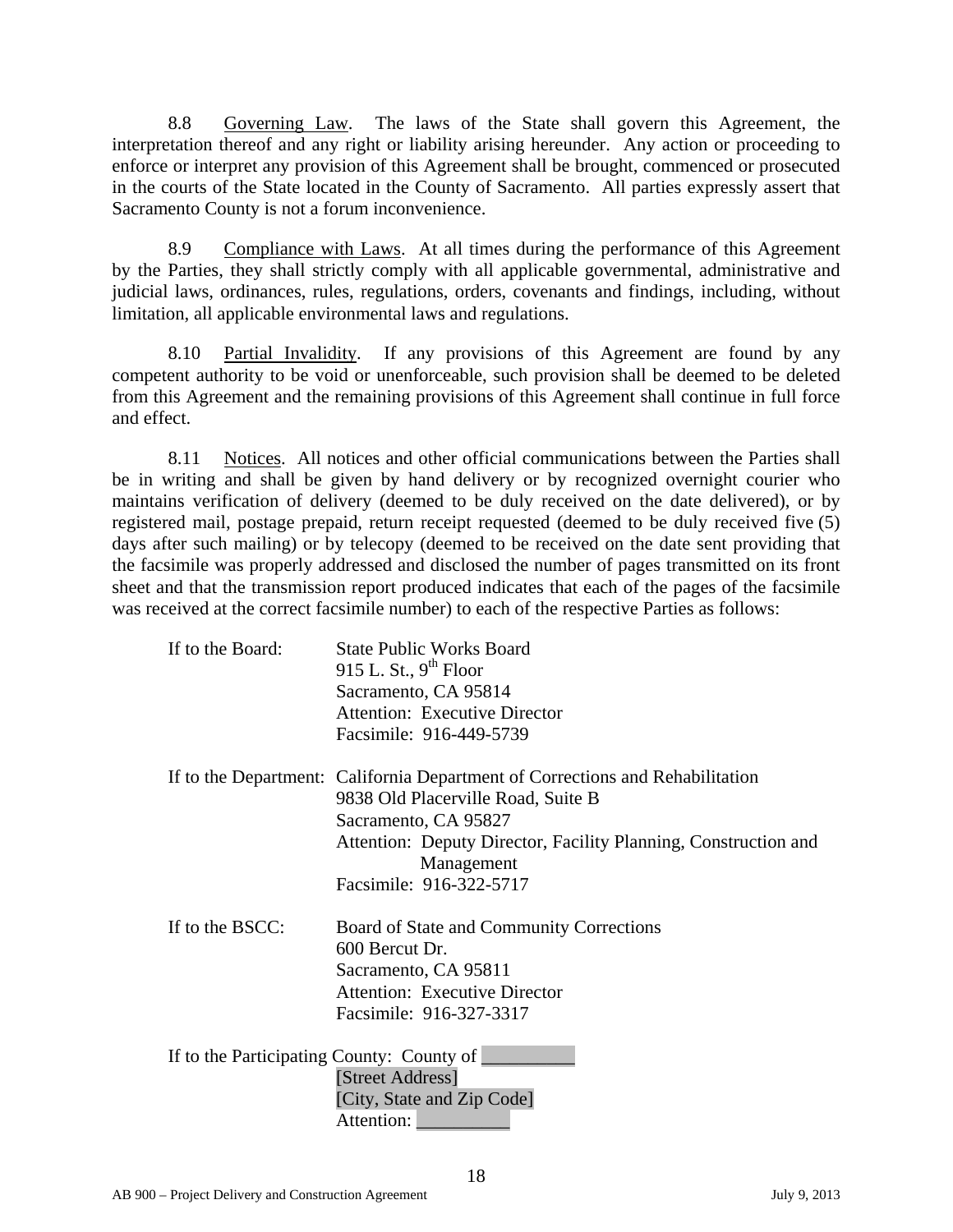Facsimile: \_\_\_\_\_\_\_\_\_\_

or to such other address or number for any of the Parties hereto as may from time to time be designated by notice given by such Party to the other Parties in the manner hereinabove provided.

8.12 Force Majeure. None of the Parties shall be liable or responsible for any delay or failure resulting from (and the times for performance by the Parties hereunder shall be extended by the duration of) causes beyond the control of, and without the fault or negligence of, such Party, including without limitation acts of God, acts of the public enemy, acts of war or terrorism, acts of the government or governmental or quasi-governmental agency or instrumentality, significant market disruptions, fires, floods, earthquakes, epidemics, quarantine restrictions, strikes, civil commotion, casualties, embargoes, severe or inclement weather beyond that usually encountered in \_\_\_\_\_\_\_\_\_\_ County, California, shortages in labor or materials, or similar cause.

8.13 Exculpation. Notwithstanding anything to the contrary contained in this Agreement, in any Bond Document, Project Document or other certificate, agreement, document or instrument executed in connection with the AB 900 Jail Financing Program, the liability of the Board hereunder shall be limited to and satisfied solely out of proceeds of the Interim Loan, if any, or the Bonds, if any, permitted to be used for such purpose. Except as provided above, the Participating County shall not have the right to obtain payment from the Agencies or from any other assets of the Agencies. The Participating County shall not enforce the liability and obligation of the Agencies to perform and observe the obligations contained in this Agreement, or any other documents delivered in connection herewith in any action or proceeding wherein a money judgment in excess of the available proceeds of the foregoing sources shall be sought against the Agencies.

8.14 Benefits of this Agreement Limited to the Parties. Except for the Parties to this Agreement, nothing contained in this Agreement, expressed or implied, is intended to give to any person (including without limitation the owners of the Bonds) any right, remedy or claim under or by reason hereof. Any agreement or covenant required herein to be performed by or on behalf of any Party shall be for the sole and exclusive benefit of the other Parties to this Agreement.

### **[SIGNATURE PAGE TO IMMEDIATELY FOLLOW]**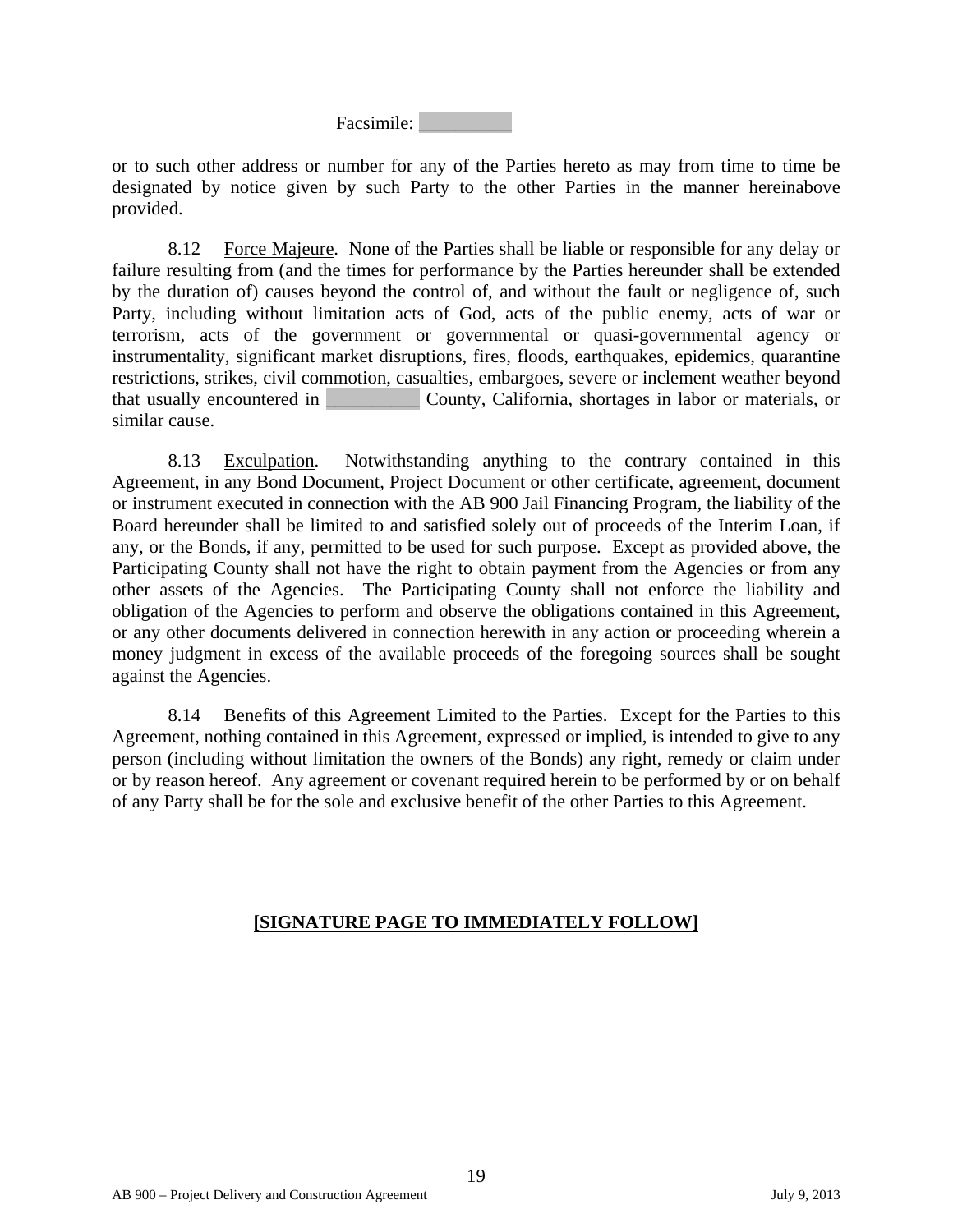IN WITNESS WHEREOF, each of the Parties hereto has executed this Agreement, either individually or by an authorized representative, on the day and year first set forth above.

### STATE PUBLIC WORKS BOARD OF THE STATE OF CALIFORNIA

By: \_\_\_\_\_\_\_\_\_\_\_\_\_\_\_\_\_\_\_\_\_\_\_\_\_\_\_\_\_\_\_\_\_\_

[Name] Executive Director or Deputy Director

DEPARTMENT OF CORRECTIONS AND REHABILITATION OF THE STATE OF CALIFORNIA

By: \_\_\_\_\_\_\_\_\_\_\_\_\_\_\_\_\_\_\_\_\_\_\_\_\_\_\_\_\_\_\_\_\_\_ [Name]

[Title]

BOARD OF STATE AND COMMUNITY CORRECTIONS OF THE STATE OF CALIFORNIA

By: \_\_\_\_\_\_\_\_\_\_\_\_\_\_\_\_\_\_\_\_\_\_\_\_\_\_\_\_\_\_\_\_\_\_ [Name] Executive Director or Authorized Designee

COUNTY OF \_\_\_\_\_\_\_\_\_\_

By: \_\_\_\_\_\_\_\_\_\_\_\_\_\_\_\_\_\_\_\_\_\_\_\_\_\_\_\_\_\_\_\_\_\_ [Name] [Title]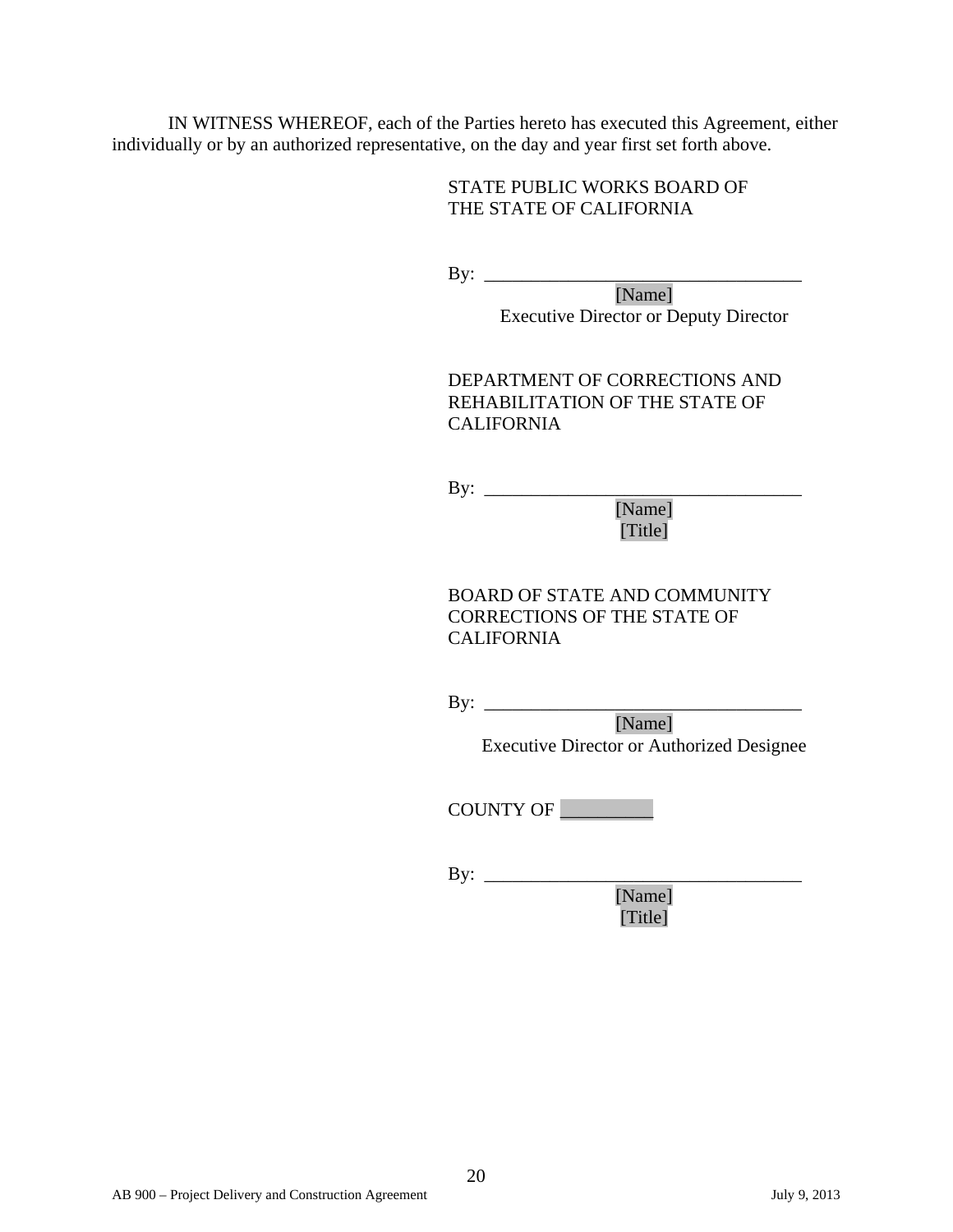## **EXHIBIT A**

## **PROJECT SCOPE, COST AND SCHEDULE DESCRIPTION**

**[Include narrative description of Project per Section 4.1]**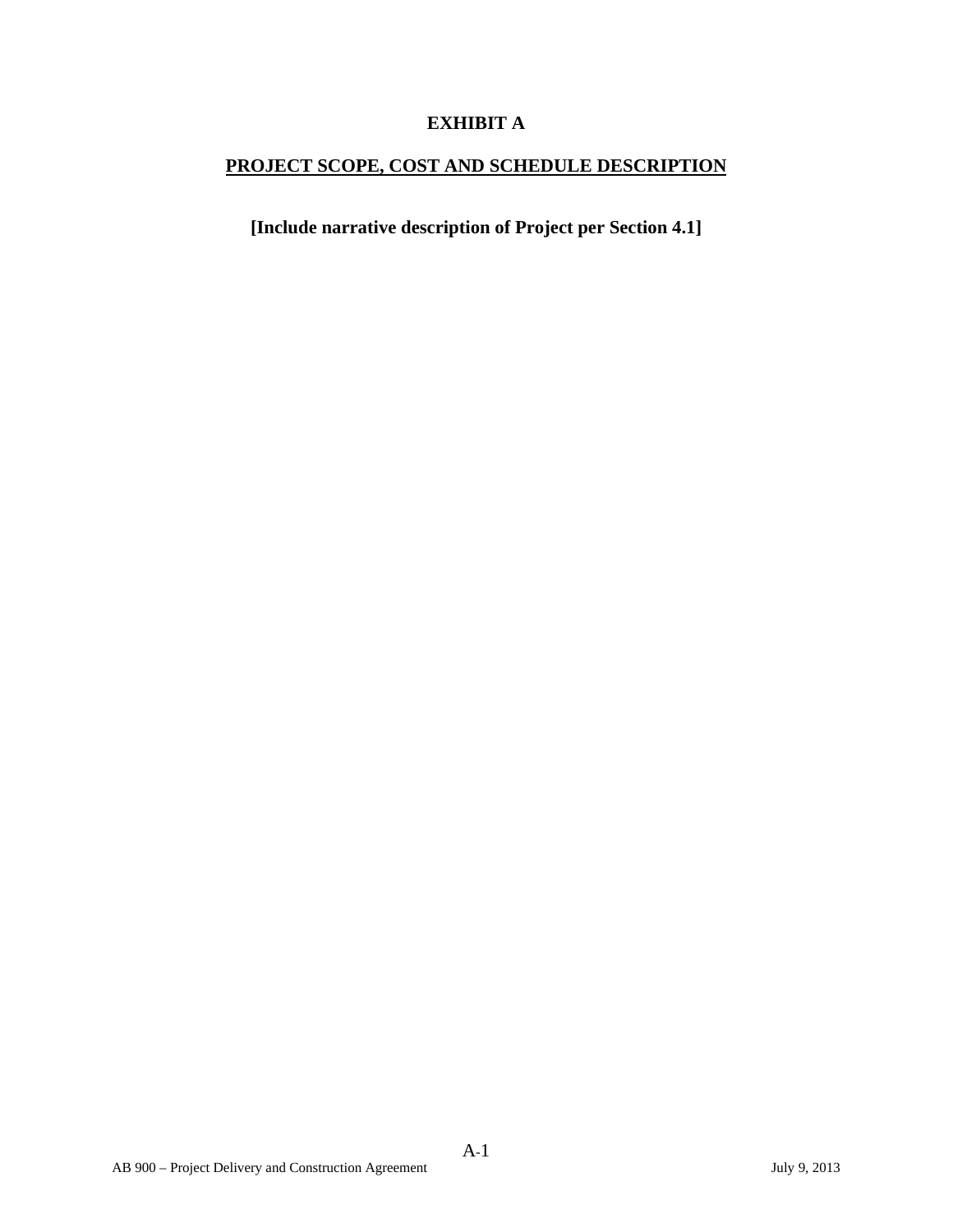## **EXHIBIT B**

## **FORM OF GROUND LEASE**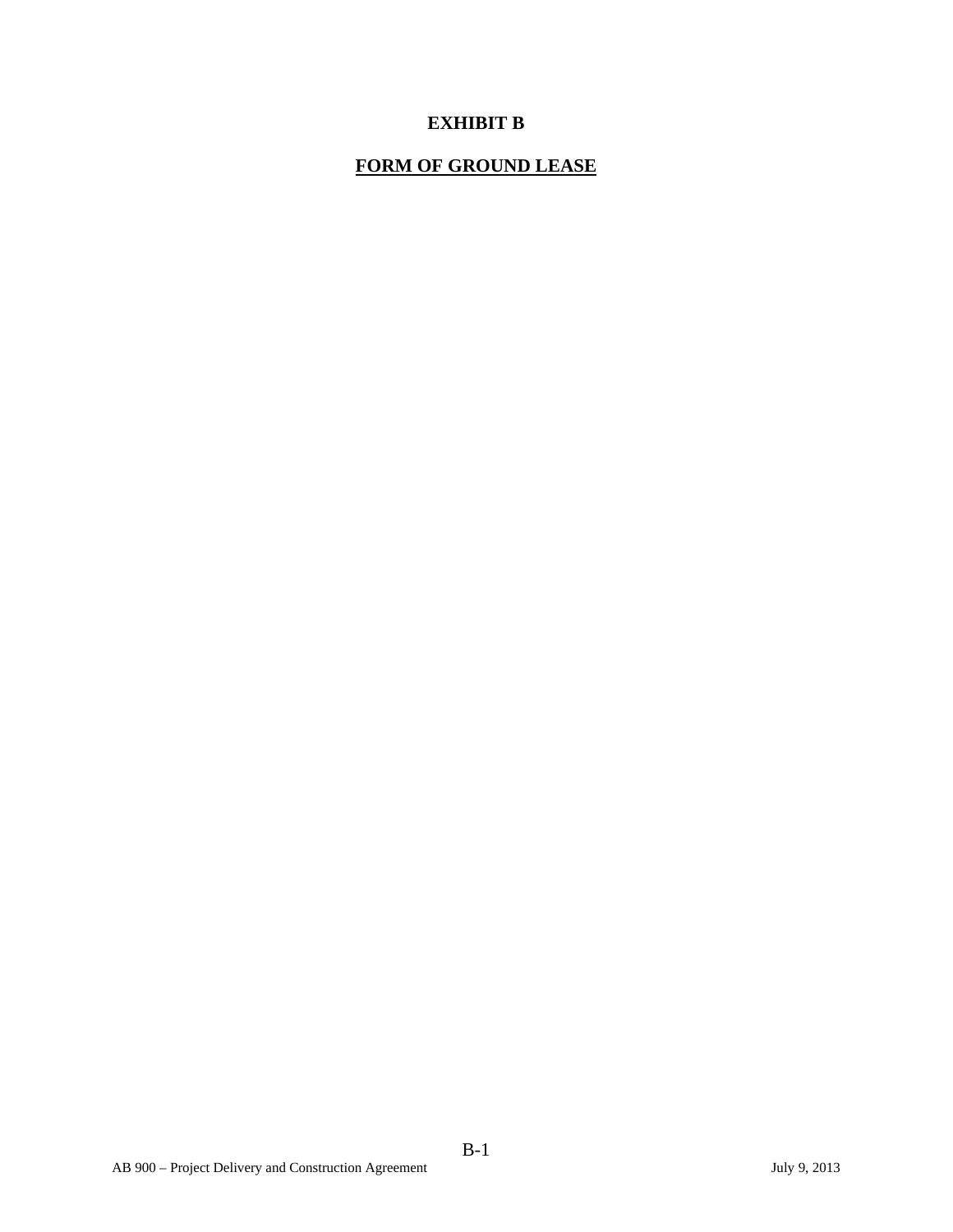## **EXHIBIT C**

## **FORM OF RIGHT OF ENTRY FOR CONSTRUCTION AND OPERATION**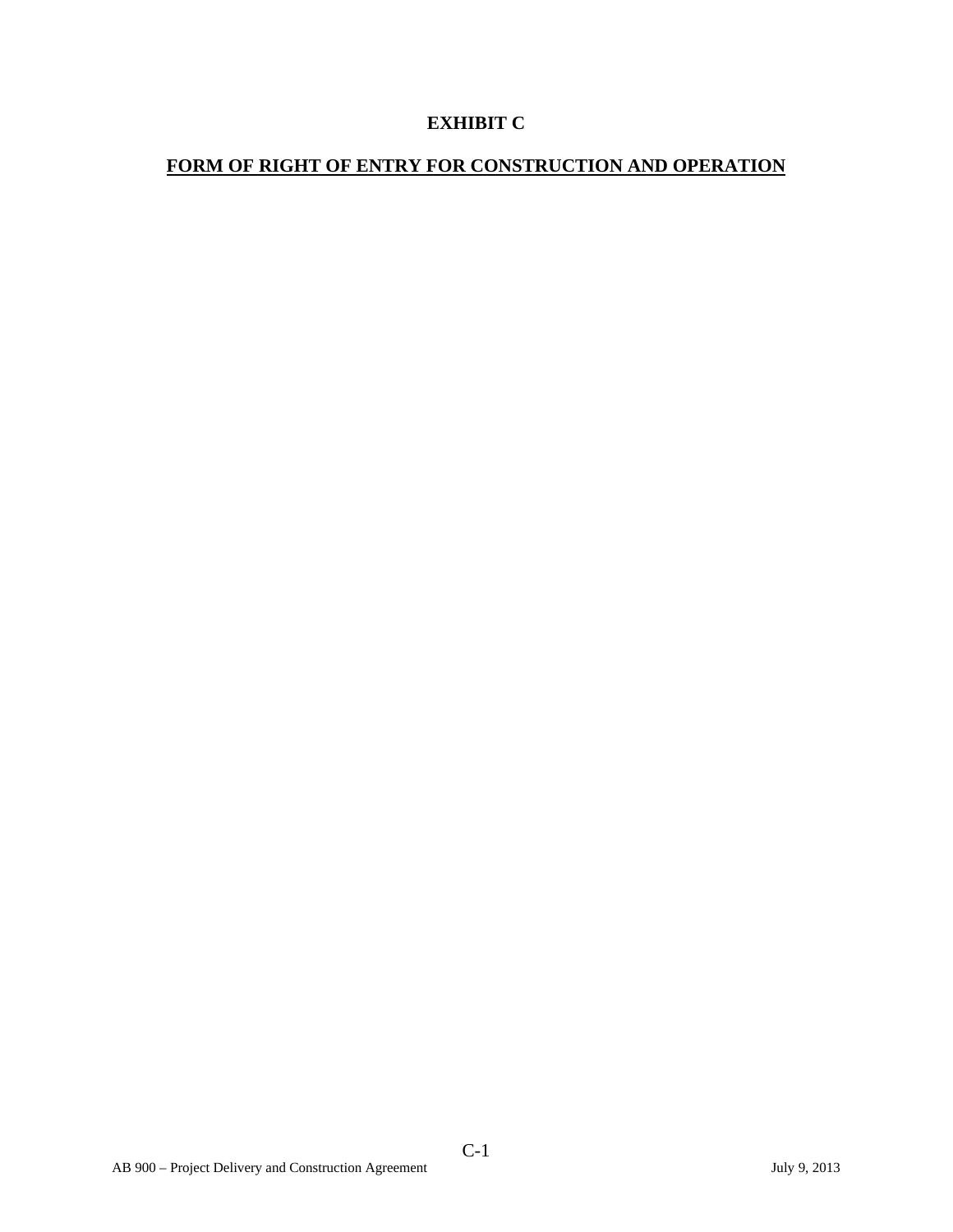## **EXHIBIT D**

## **FORM OF FACILITY SUBLEASE**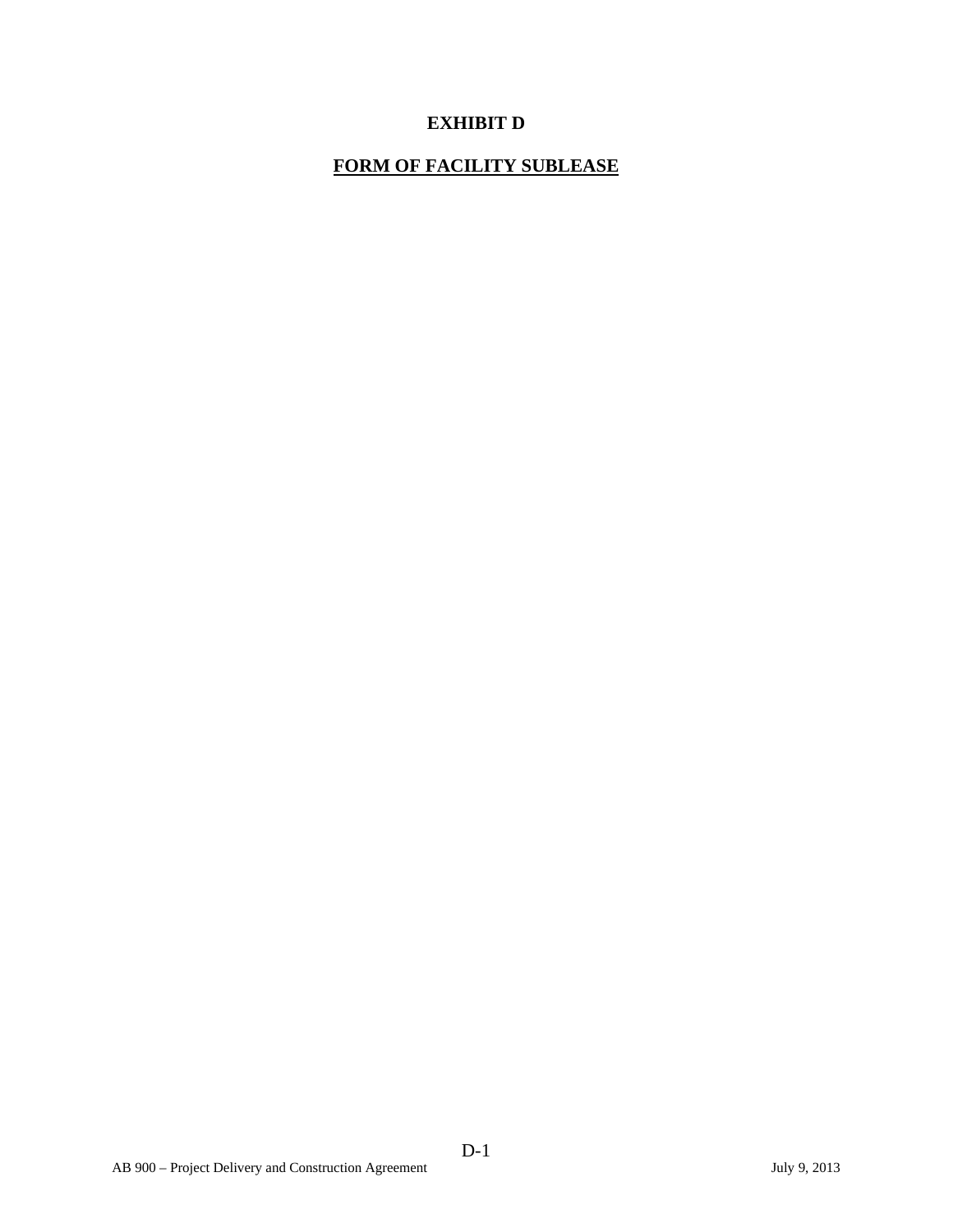## **EXHIBIT E-1**

## **DESCRIPTION OF PARTICIPATING COUNTY FUNDING**

**Cash (hard) Match**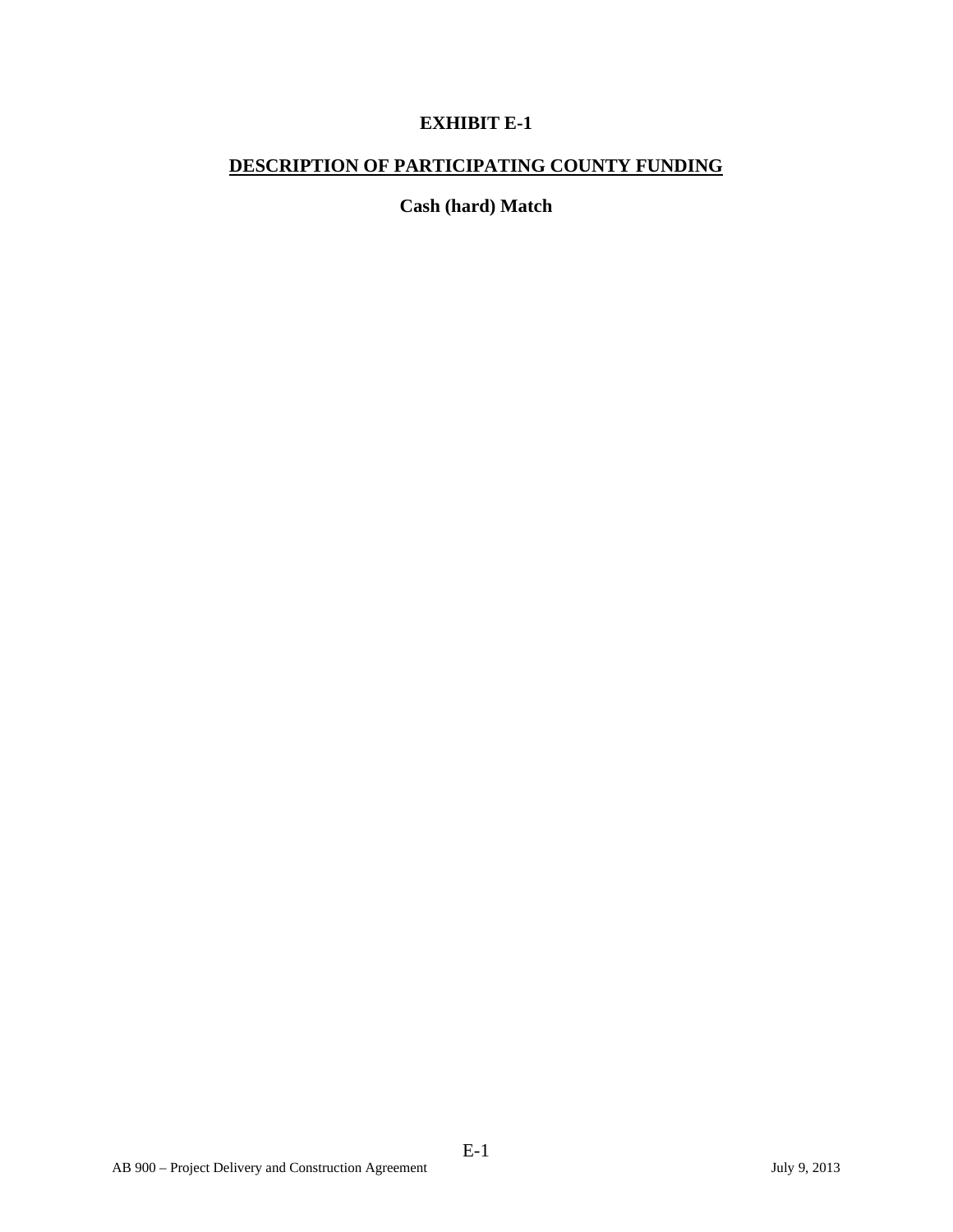## **EXHIBIT E-2**

## **DESCRIPTION OF PARTICIPATING COUNTY FUNDING**

**In-kind (soft) Match**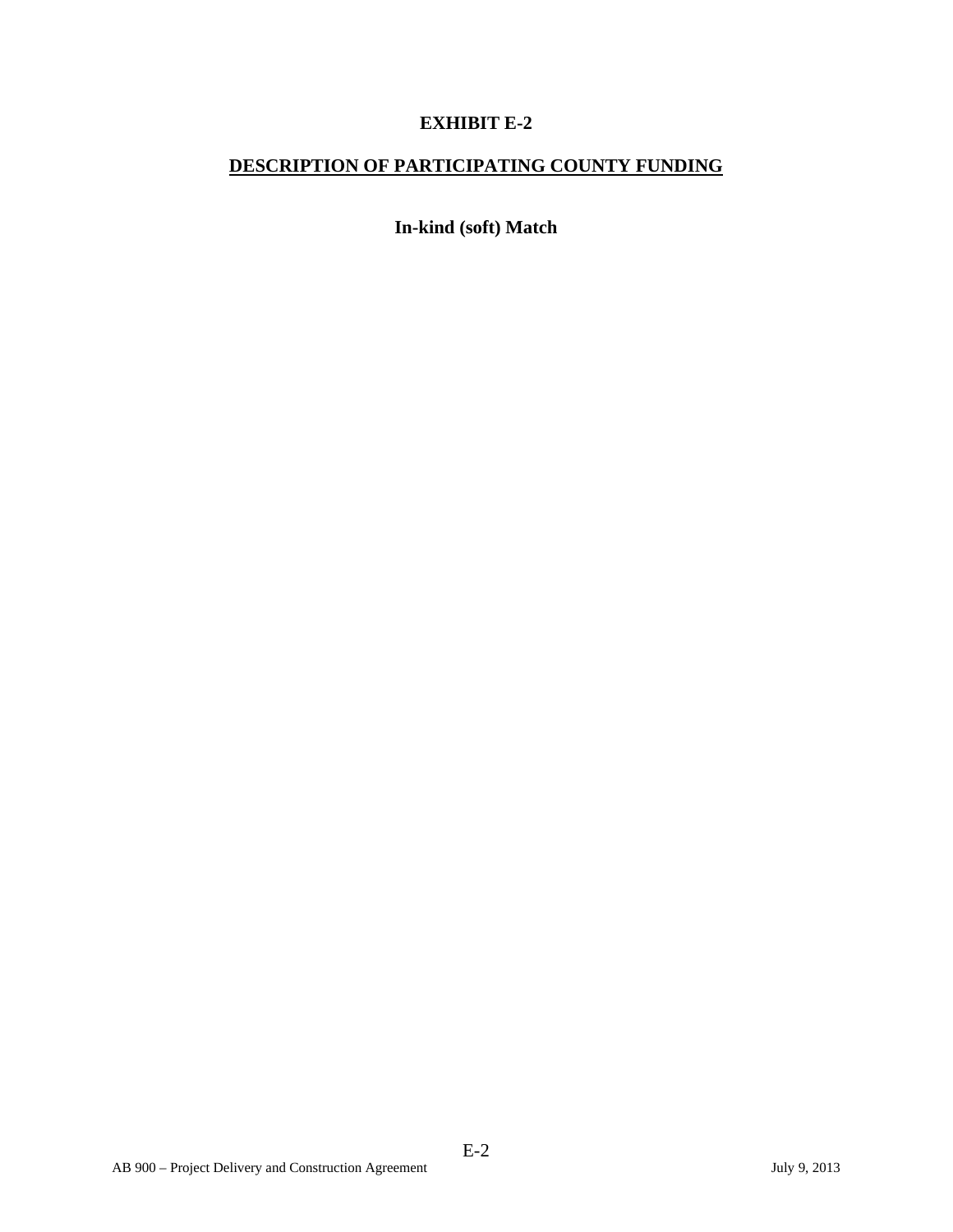# **Appendix G**

**(Project Delivery and Construction Agreement SB 81 Local Youthful Offender Rehabilitative Facility Financing)** 

*Please note that this is a generic agreement for reference only. This agreement can be found on the BSCC's website at <http://www.bscc.ca.gov/programs-and-services/fso/services>*

### **PROJECT DELIVERY AND CONSTRUCTION AGREEMENT SB 81 LOCAL YOUTHFUL OFFENDER REHABILITATIVE FACILITY FINANCING PROGRAM**

**by and among** 

### **STATE PUBLIC WORKS BOARD OF THE STATE OF CALIFORNIA**

**and** 

### **DEPARTMENT OF CORRECTIONS AND REHABILITATION OF THE STATE OF CALIFORNIA**

**and** 

### **BOARD OF STATE AND COMMUNITY CORRECTIONS OF THE STATE OF CALIFORNIA**

**and** 

### **[PARTICIPATING COUNTY]**

**Effective Date of** , 20

**(FOR A LOCAL YOUTHFUL OFFENDER REHABILITATIVE FACILIY LOCATED IN THE COUNTY OF \_\_\_\_\_\_\_\_\_\_\_)**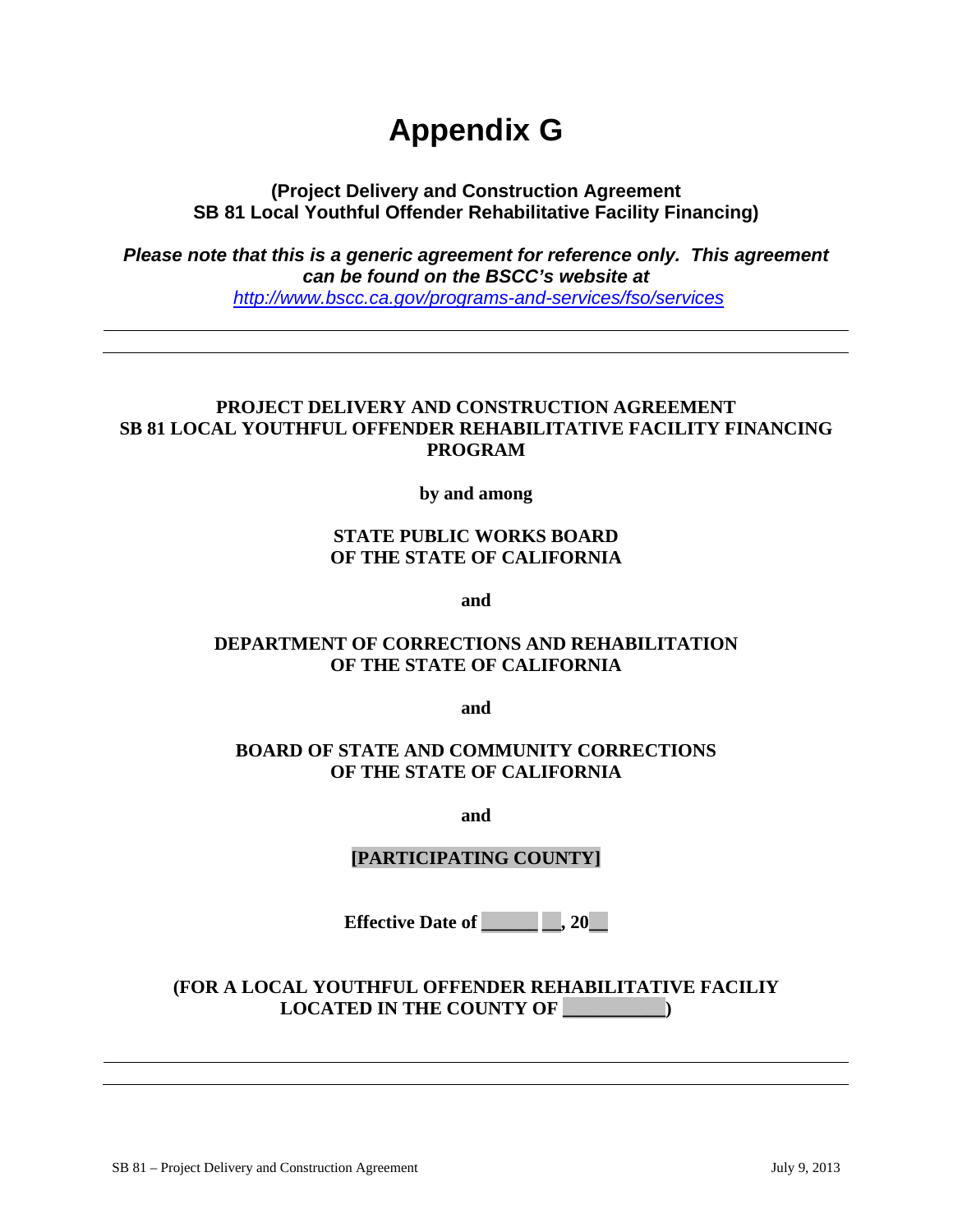## **TABLE OF CONTENTS**

## **Page**

| <b>ARTICLE 1</b> |                                                                                                                                                 |  |
|------------------|-------------------------------------------------------------------------------------------------------------------------------------------------|--|
| 1.1<br>1.2       | General Covenants, Acknowledgements and Agreements of the Parties 3<br>Approvals, Consents and Actions Necessary to Maintain Eligibility in the |  |
| 1.3              |                                                                                                                                                 |  |
| 1.4              | The Department and the BSCC Act as Liaison of the Board and Finance to                                                                          |  |
| 1.5              |                                                                                                                                                 |  |
| 1.6              |                                                                                                                                                 |  |
| 1.7<br>1.8       |                                                                                                                                                 |  |
| 1.9              | Compliance with Terms and Conditions of the Project Documents 8                                                                                 |  |
| 1.10             |                                                                                                                                                 |  |
| 1.11             |                                                                                                                                                 |  |
| 1.12             |                                                                                                                                                 |  |
| <b>ARTICLE 2</b> |                                                                                                                                                 |  |
| 2.1<br>2.2       |                                                                                                                                                 |  |
| <b>ARTICLE 3</b> |                                                                                                                                                 |  |
| 3.1              |                                                                                                                                                 |  |
| 3.2              |                                                                                                                                                 |  |
| 3.3              |                                                                                                                                                 |  |
| <b>ARTICLE 4</b> |                                                                                                                                                 |  |
| 4.1              |                                                                                                                                                 |  |
| 4.2              |                                                                                                                                                 |  |
| 4.3              |                                                                                                                                                 |  |
| <b>ARTICLE 5</b> | BIDDING AND CONSTRUCTION PHASE OF THE PROJECT 13                                                                                                |  |
| 5.1              |                                                                                                                                                 |  |
| 5.2              |                                                                                                                                                 |  |
| 5.3              |                                                                                                                                                 |  |
| 5.4<br>5.5       |                                                                                                                                                 |  |
|                  |                                                                                                                                                 |  |
| <b>ARTICLE 6</b> | CERTAIN OBLIGATIONS POST PROJECT COMPLETION 16                                                                                                  |  |
| 6.1              |                                                                                                                                                 |  |
| 6.2              |                                                                                                                                                 |  |
| <b>ARTICLE 7</b> |                                                                                                                                                 |  |
| 7.1              |                                                                                                                                                 |  |
| 7.2              |                                                                                                                                                 |  |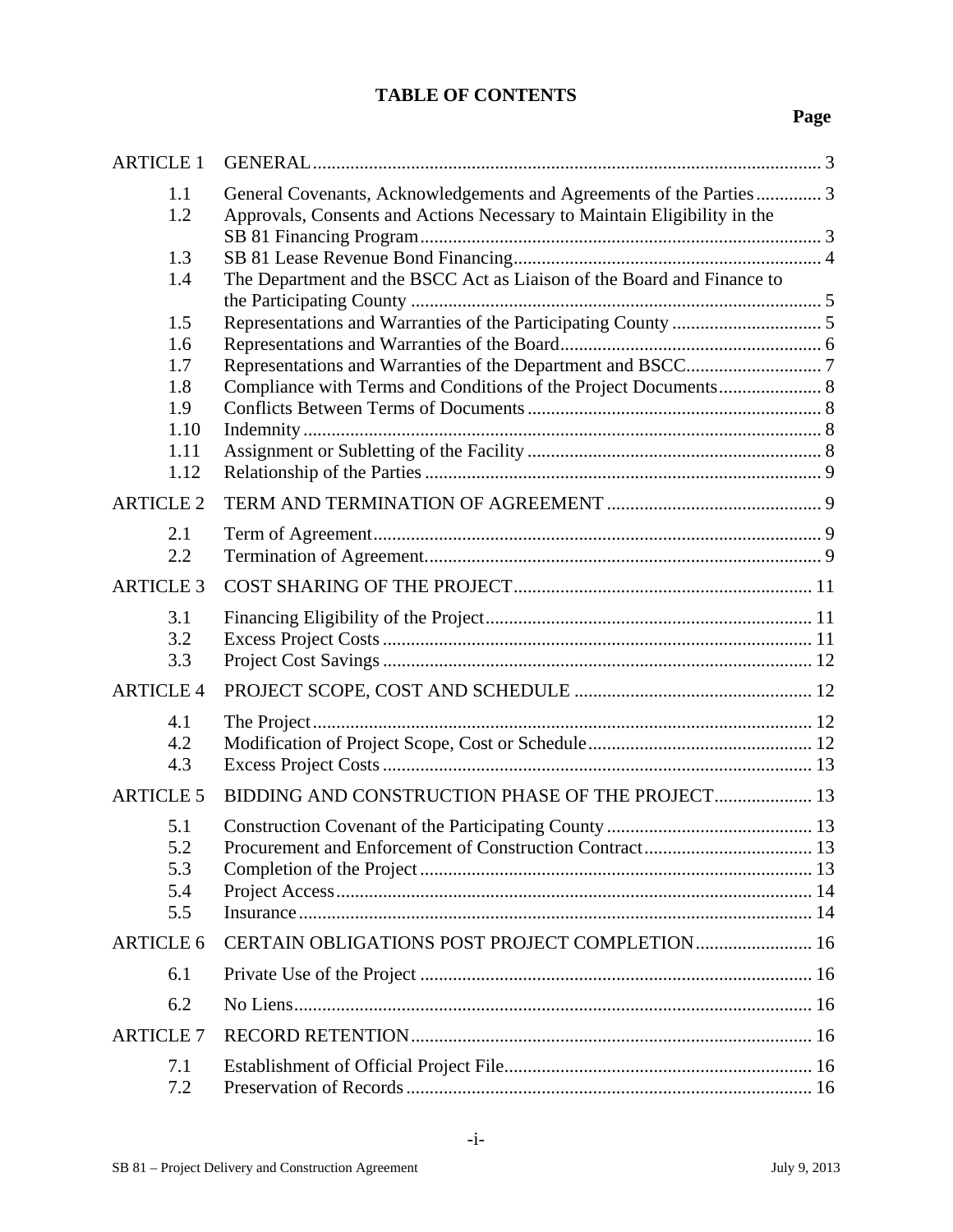### **TABLE OF CONTENTS** (continued)

## Page

| <b>ARTICLE 8</b> |                                                         |
|------------------|---------------------------------------------------------|
| 8.1              |                                                         |
| 8.2              |                                                         |
| 8.3              |                                                         |
| 8.4              |                                                         |
| 8.5              |                                                         |
| 8.6              |                                                         |
| 8.7              |                                                         |
| 8.8              |                                                         |
| 8.9              |                                                         |
| 8.10             |                                                         |
| 8.11             |                                                         |
| 8.12             |                                                         |
| 8.13             |                                                         |
| 8.14             |                                                         |
|                  |                                                         |
| <b>EXHIBIT A</b> |                                                         |
| <b>EXHIBIT B</b> |                                                         |
| <b>EXHIBIT C</b> | FORM OF RIGHT OF ENTRY FOR CONSTRUCTION AND             |
|                  |                                                         |
| <b>EXHIBIT D</b> |                                                         |
|                  | EXHIBIT E-1 DESCRIPTION OF PARTICIPATING COUNTY FUNDING |
|                  |                                                         |
|                  | EXHIBIT E-2 DESCRIPTION OF PARTICIPATING COUNTY FUNDING |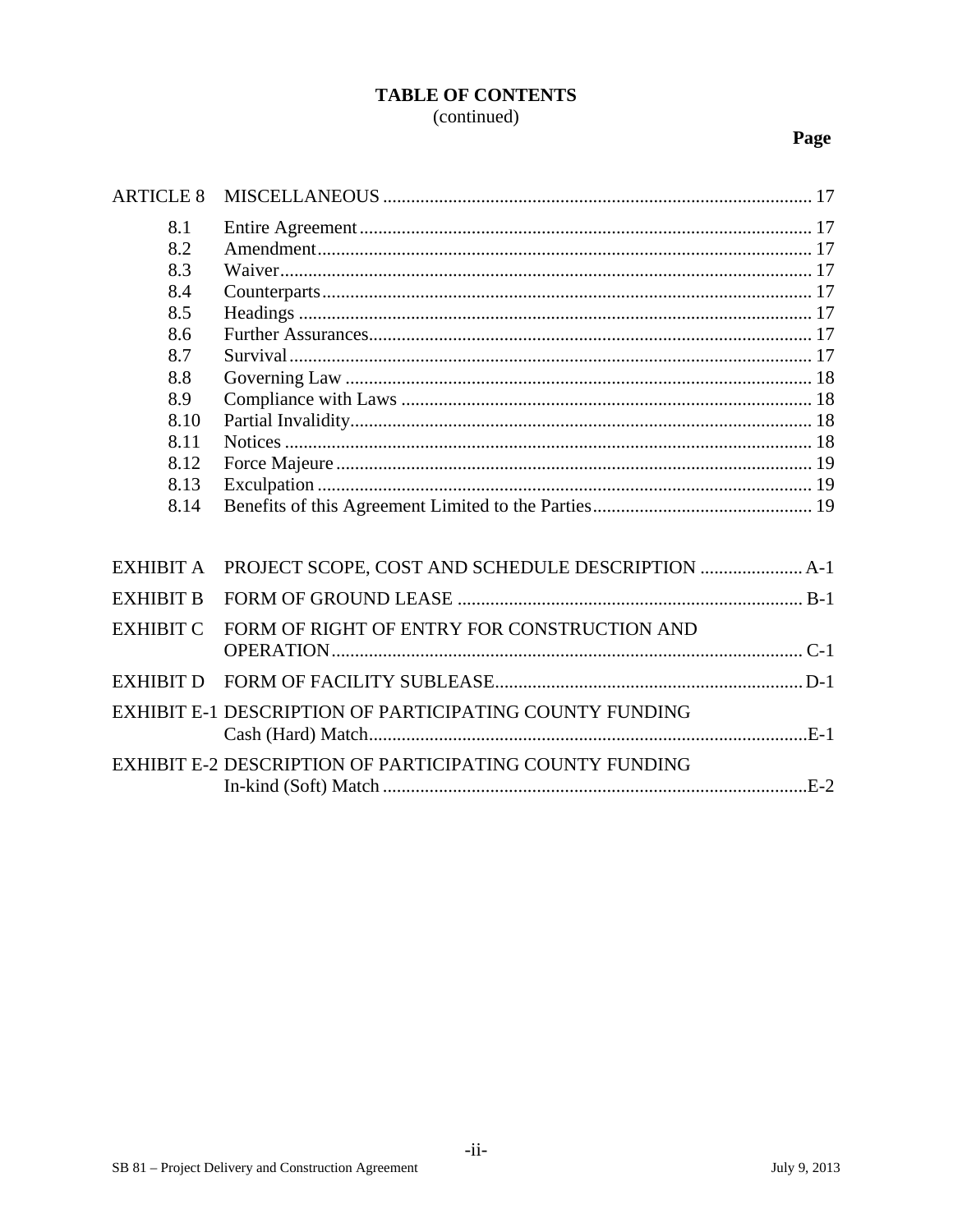### **PROJECT DELIVERY AND CONSTRUCTION AGREEMENT SB 81 LOCAL YOUTHFUL OFFENDER REHABILITATIVE FACILITY FINANCING PROGRAM (FOR A LOCAL YOUTHFUL OFFENDER REHABILITATIVE FACILITY LOCATED IN \_\_\_\_\_\_\_\_\_\_\_ COUNTY)**

This PROJECT DELIVERY AND CONSTRUCTION AGREEMENT (this "Agreement") is entered into as of  $\Box$ , 20, (the "*Effective Date*") by and among the STATE PUBLIC WORKS BOARD OF THE STATE OF CALIFORNIA (the "Board"), an entity of state government of the State of California (the "State"), the DEPARTMENT OF CORRECTIONS AND REHABILITATION OF THE STATE OF CALIFORNIA (the "Department"), an entity of state government of the State, the BOARD OF STATE AND COMMUNITY CORRECTIONS OF THE STATE OF CALIFORNIA (the "BSCC"), an entity of state government of the State, and the COUNTY OF \_\_\_\_\_\_\_\_\_\_ (the "Participating County"), a Political Subdivision of the State. For purposes of this Agreement, the Board, the Department, the BSCC and the Participating County are referred to collectively as the "Parties," and individually as a "Party." The Board, the Department and the BSCC are referred to collectively herein, as the "Agencies" and individually as an "Agency."

WHEREAS, pursuant to Article 3 of Chapter 1.5 of Division 2.5 of the California Welfare and Institutions Code (commencing at Section 1970) (the "Law"), the Board is authorized to finance the acquisition, design, renovation or construction of a local youthful offender rehabilitative facility approved by the BSCC pursuant to Section 1975 of the California Welfare and Institutions Code (the "SB 81 Financing Program"); and

WHEREAS, pursuant to California Code of Regulations Title 15, Division 1, Chapter 1, Subchapter 7 and this Agreement and other agreements relating to this Project, the cost of certain construction activities (but not acquisition, pre-design and design costs) will be eligible for reimbursement under the SB 81 Financing Program; and

WHEREAS, the Participating County has proposed to build or renovate a local youthful offender rehabilitative facility, as more particularly described in **Exhibit A** attached hereto (the "Project"), to be located at \_\_\_\_\_\_\_\_\_, real property controlled by the Participating County through fee-simple ownership (the "Site"); and

WHEREAS, the Participating County intends to lease the Site to the Department pursuant to a Ground Lease in substantially the form attached hereto as **Exhibit B** (the "Ground Lease") executed by and between the Participating County and the Department and consented to by the Board; and

WHEREAS, the Department, as lessee under the Ground Lease, and the Participating County intend to enter a Right of Entry for Construction and Operation (the "Right of Entry") in substantially the form attached hereto as **Exhibit C** concurrently with the execution of the Ground Lease authorizing the Participating County to enter the Site for the purpose of constructing the Project on the Site (the Site and the Project, collectively, the "Facility"), as more particularly described herein; and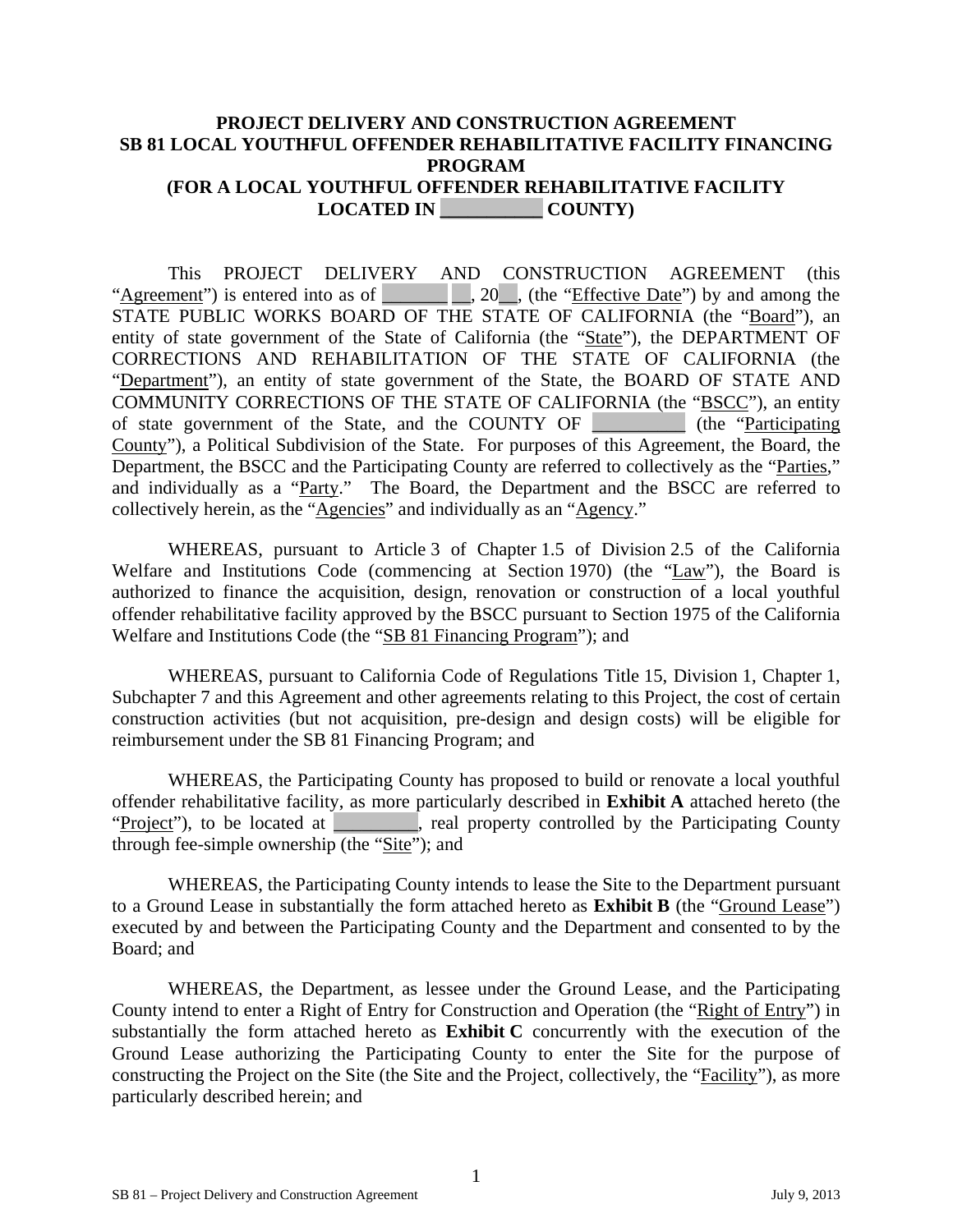WHEREAS, concurrently with the execution of this Agreement, the BSCC and the Participating County, with the consent of the Board and the Department, intend to enter into an agreement to assist in complying with BSCC's rules and regulations concerning local youthful offender rehabilitative facility construction for the SB 81 Financing Program (the "BSCC Agreement"); and

WHEREAS, the Board intends to oversee and issue lease revenue bonds for the Project, subject to satisfaction of certain conditions and requirements of the Board, including but not limited to establishment of Project scope, cost and schedule; approval of preliminary plans; involvement in working drawings approval and authorization for the Participating County to request construction bids; requesting actions to be taken to obtain one or more interim loans in connection with the Project (the "Interim Loan") and, subject to section 1.3 below, the Board intends to issue and sell its lease revenue bonds to repay the Interim Loan and provide additional financing for the Project, as necessary (the "Bonds"); and

WHEREAS, prior to authorization by the Board of actions to be taken to provide for the Interim Loan, the Department shall have certified to the Board that the Participating County is a participating county as required by Section 1970 of the California Welfare and Institutions Code and the BSCC shall have approved the Project in accordance with Section 1971 of the California Welfare and Institutions Code; and

WHEREAS, an Interim Loan for the Project may be made pursuant to Sections 16312 and 16313 of the California Government Code (Pooled Money Investment Board loans), Section 15849.1 of the California Government Code (General Fund loans), and/or any other appropriate source in an amount or amounts, which in the aggregate do not exceed the Maximum State Financing (as hereinafter defined); and

WHEREAS, the agent for sale for all Board bonds is the State Treasurer; and

WHEREAS, concurrently with the issuance of the Bonds, the Department, as lessee under the Ground Lease, intends to enter into a Site Lease whereby the Department, as lessor, shall lease the Site to the Board, as lessee (the "Site Lease"); and

WHEREAS, concurrently with the execution of the Site Lease, the Board, as lessee under the Site Lease, intends to enter into a Facility Lease whereby the Board, as lessor, shall lease the Facility to the Department, as lessee (the "Facility Lease"); rental payments under the Facility Lease shall secure the payment of principal of and interest on the Bonds; and

WHEREAS, concurrently with the execution of the Facility Lease, the Department, as lessee under the Facility Lease, and the Participating County intend to enter a Facility Sublease in substantially the form attached hereto as **Exhibit D**, whereby the Department, as sublessor, shall lease the Facility to the Participating County, as sublessee (the "Facility Sublease"), for its use, operation and maintenance; and

WHEREAS, in the event the Board is unable to issue the Bonds to finance the Project and the Interim Loan has been provided, the Department shall commit a sufficient amount of its annual support appropriation to repay the Interim Loan and any other interim financing costs associated with the Interim Loan.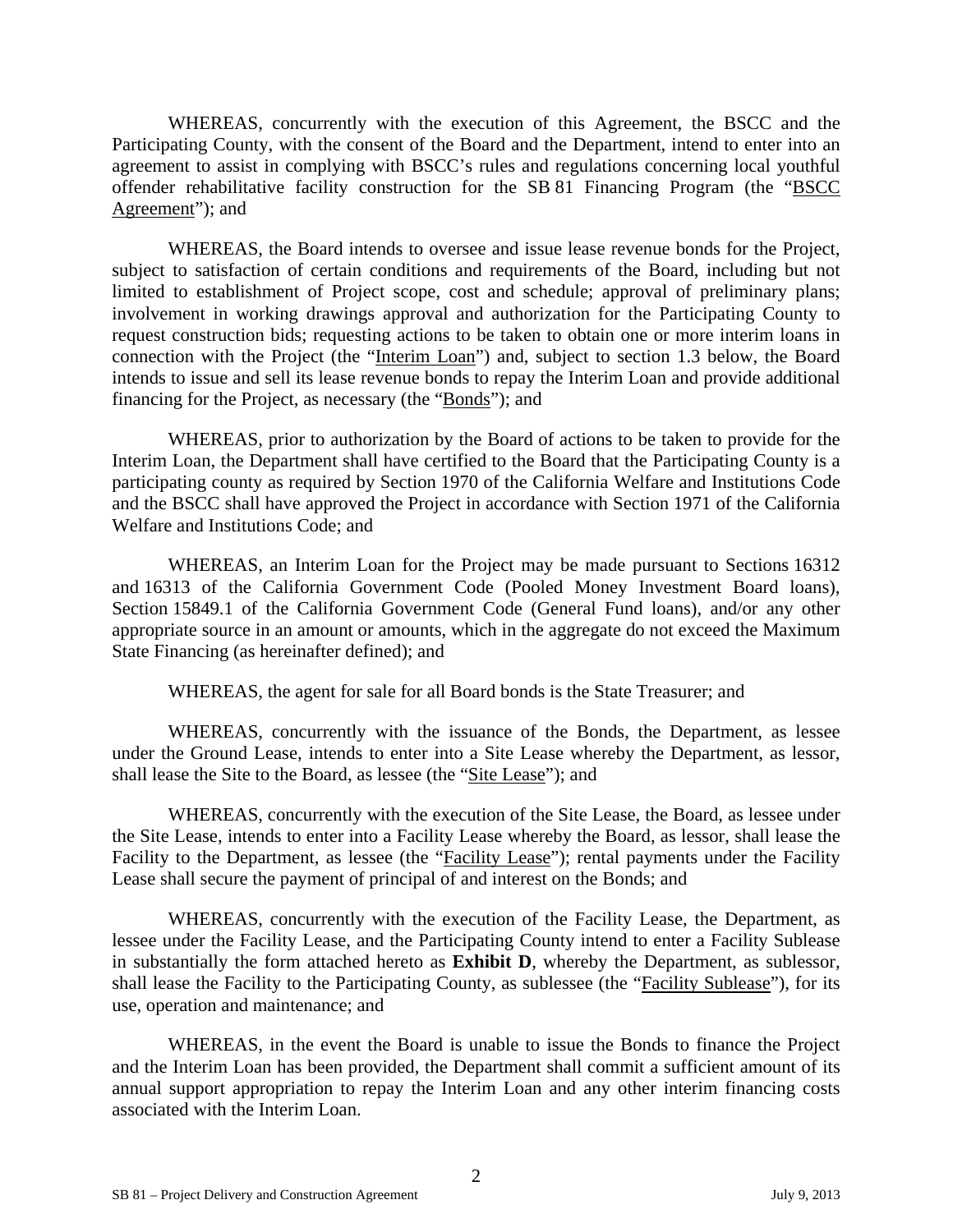NOW, THEREFORE, FOR AND IN CONSIDERATION of the mutual agreements of the Parties set forth herein and other good and valuable consideration, the adequacy and sufficiency of which are hereby acknowledged by the Parties, and intending to be legally bound, the Parties hereby agree as follows:

### **ARTICLE 1**

### GENERAL

### 1.1 General Covenants, Acknowledgements and Agreements of the Parties.

<span id="page-95-1"></span><span id="page-95-0"></span>(a) The Parties hereto acknowledge and agree that an authorization by the Board to request the Interim Loan and the issuance of the Bonds by the Board is done in reliance upon, among other things, the promise of the relevant Parties to execute, deliver and perform their respective obligations, as applicable, under the Site Lease, the Facility Lease, the Facility Sublease, a Tax Agreement and Certificate in a form satisfactory to the Board to be executed in connection with the issuance of the Bonds (the "Tax Certificate"), a Continuing Disclosure Agreement in a form satisfactory to the Board to be executed in connection with the issuance of the Bonds (the "Continuing Disclosure Agreement") and all related certificates, agreements or other documents, including an indenture and supplemental indenture, if any, authorizing the Bonds that the Chair or Executive Director of the Board or a duly authorized designee thereof may deem necessary or desirable to effectuate the sale of the Bonds. Such indenture, supplemental indenture, if any, the Site Lease, the Facility Lease, the Facility Sublease, the Tax Certificate and the Continuing Disclosure Agreement, are collectively referred to herein as the "Bond Documents."

(b) The Parties accept and agree to comply with, to the extent respectively applicable to them, all terms, provisions, conditions, and commitments of this Agreement, the Project Documents (as hereinafter defined) and the Bond Documents, including all incorporated documents, and that they will do and perform all acts and things permitted by law to effectuate the issuance of the Bonds.

(c) The Participating County, the Department and the BSCC agree and acknowledge that the Project is subject to approval and oversight by the Board and the State Department of Finance ("Finance") consistent with the policies and laws governing the expenditure of a State capital outlay appropriation.

<span id="page-95-2"></span>1.2 Approvals, Consents and Actions Necessary to Maintain Eligibility in the SB 81 Financing Program. The Participating County acknowledges its eligibility for Project financing pursuant to the SB 81 Financing Program is subject to and contingent upon the following approvals, consents and actions by the Board and Finance;

(a) A determination by the Board that the Site meets the standard requirements for a site being leased in connection with the issuance by the Board of its lease revenue bonds;

(b) A determination by the Board that the Participating County match as set forth in Article 3 has been satisfied as required by the Law and the source of the Cash (hard)

3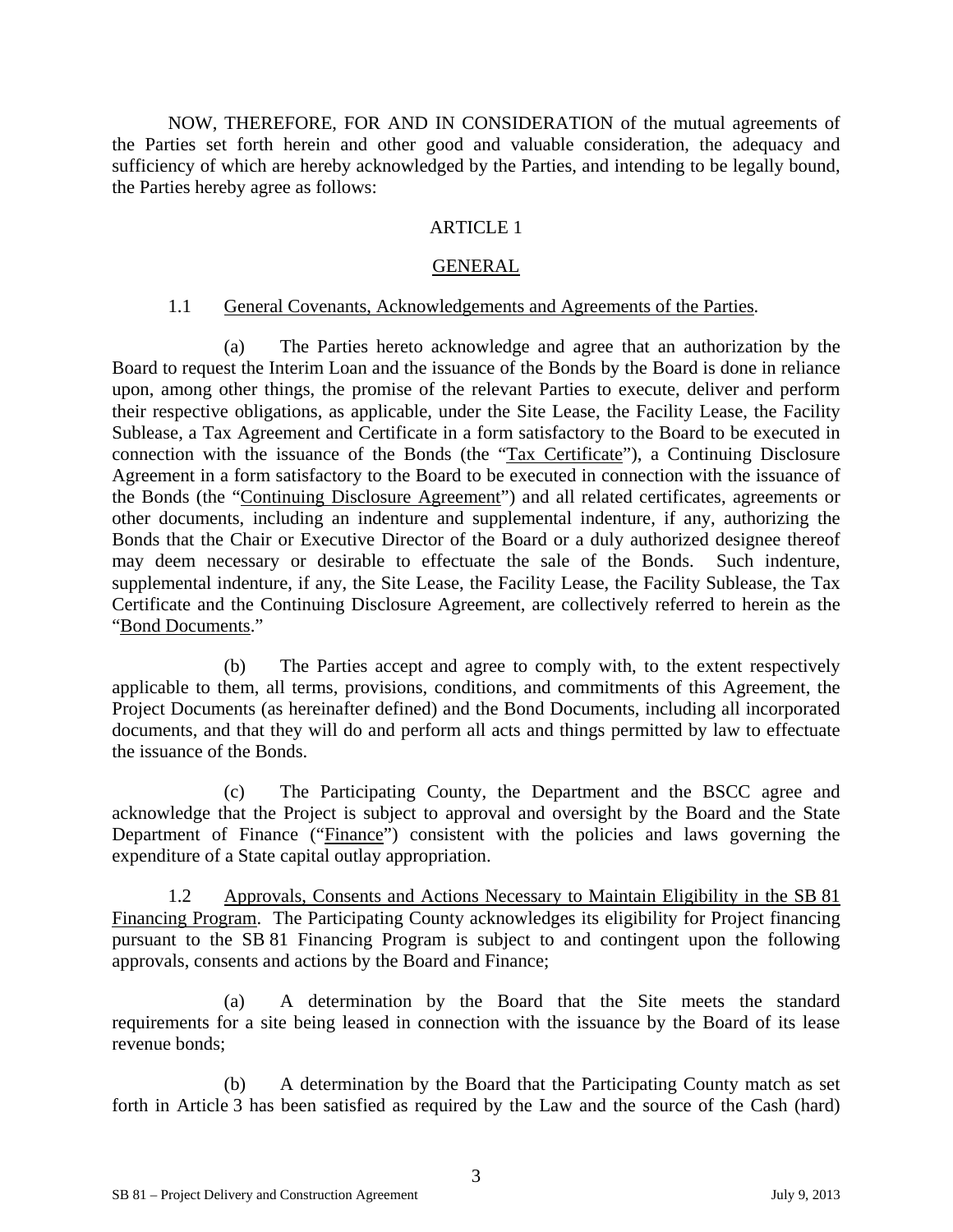Match (as hereinafter defined) and any associated security or terms related thereto has been determined by the Board to be compatible with the financing of the Project pursuant to the SB 81 Financing Program;

(c) The Board has established the scope, cost and schedule for the Project consistent with the Participating County's initial proposal submitted to the BSCC and the Participating County has agreed that the Project shall be constructed and completed in accordance with such Project scope, cost and schedule established by the Board, except to the extent any modifications thereof may be approved by the Board through the State's standard capital outlay process;

(d) The Board has approved the Ground Lease, the Right of Entry and the Facility Sublease;

(e) Both the Board and Finance have approved the Preliminary Plans for the Project. As used herein "Preliminary Plans" shall mean a site plan, architectural floor plans, elevations, outline specifications, and a cost estimate, for each utility, site development, conversion, and remodeling project, the drawings shall be sufficiently descriptive to accurately convey the location, scope, cost, and the nature of the improvement being proposed;

(f) Finance has approved the Working Drawings for the Project and authorized the Participating County to proceed with soliciting competitive bids for construction of the Project. As used herein "Working Drawings" shall mean a complete set of plans and specifications showing and describing all phases of a project, architectural, structural, mechanical, electrical, civil engineering, and landscaping systems to the degree necessary for the purposes of accurate bidding by contractors and for the use of artisans in constructing the project;

(g) The Department has provided the Board the certification required by Section 1970 of the California Welfare and Institutions Code, which certification the Department intends to provide upon satisfaction of the required statutory and regulatory conditions;

(h) The Board has adopted a Resolution authorizing steps be taken to seek the Interim Loan together with declaring its intent to reimburse any such Interim Loan with the proceeds from the Bonds;

(i) A determination by the Board that it will receive with respect to the Bonds the normal and customary opinions and certificates delivered in connection with an issuance of lease revenue bonds by the Board; and

(j) The sale of the Bonds.

1.3 SB 81 Lease Revenue Bond Financing. State financing for the SB 81 Financing Program is predicated on the Board's ability to issue Bonds for the Project. The Board, acting in good faith, intends to authorize the request for the Interim Loan and, subject to approvals, consents, and actions set forth in section 1.2, to issue Bonds for the Project. As further protection for the Participating County, Finance, acting in good faith, will not approve the Participating County to proceed to bid until and unless the Board has approved the Project and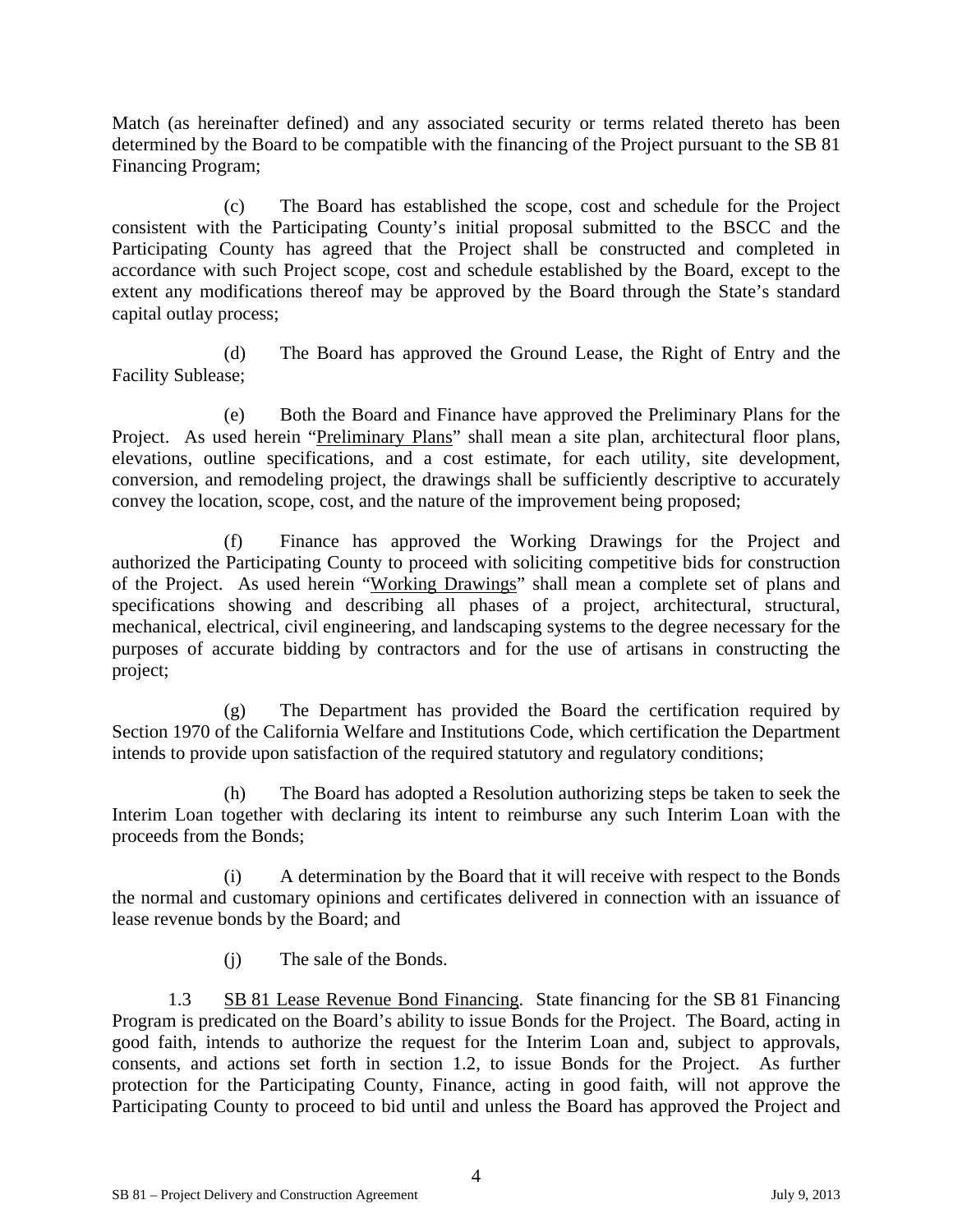secures interim or permanent financing for the State's share of the Project's costs. The Agencies will make reasonable and good faith efforts to assist in gaining assurance that the Site, the Project, the Participating County's ultimate use of the Project and the Cash (hard) Match (as hereinafter defined) are developed and implemented in such a way to facilitate the financing of the Project through the issuance and sale of the Bonds.

Prior to the Board's authorization to request the Interim Loan, the Department shall have certified to the Board that the Participating County is a participating county as required by Section 1970 of the California Welfare and Institutions Code and the BSCC shall have approved the design and construction of the Project in accordance with Section 1971 of the California Welfare and Institutions Code.

Notwithstanding the Board's good faith efforts to authorize and provide financing for the Project, the State (including without limitation the Board, the Department, and the BSCC) shall not be obligated to issue Bonds for the Project or authorize the Interim Loan request upon the Board's good-faith determination that such financing is not feasible or appropriate, based upon any one or more of the following factors: the lack of suitability of the Project's configuration or site for lease revenue bond financing, local funding that is incompatible with the issuance of lease revenue bonds by the Board, adverse market conditions, adverse outcomes to legal challenges, inability to obtain access to the financial markets or inability to obtain reasonable rates, inability to receive opinions and certificates customarily delivered in connection with the issuance of lease revenue bonds, or another occurrence or state of affairs that would make it objectively infeasible or inappropriate for the Board to issue Bonds or authorize the Interim Loan request.

In the event the Board determines that it is not feasible or appropriate to issue Bonds or to authorize the Interim Loan request, the Participating County is not entitled to receive the Maximum State Financing (as hereinafter defined) or other State funding for the Project, and shall not receive reimbursement from the State for any Project costs. However, in the event the Board is unable to issue the Bonds to finance the Project and the Interim Loan has been provided, the Department shall commit a sufficient amount of its annual support appropriation to repay the Interim Loan and any other interim financing costs associated with the Interim Loan and all associated costs.

<span id="page-97-1"></span>1.4 The Department and the BSCC Act as Liaison of the Board and Finance to the Participating County. The Parties hereto acknowledge that obtaining the approvals and consents of the Board and/or Finance and the provision of documents to the Board and/or Finance as set forth in this Article I and otherwise herein shall be a responsibility of the Department and the BSCC. The Department and the BSCC will act as liaisons between the Participating County and the Board and Finance, and on their own behalf and behalf of the Board and Finance, will work with the Participating County to obtain such consents and approvals, and to provide such documents to the Board and Finance, as applicable.

### 1.5 Representations and Warranties of the Participating County.

<span id="page-97-2"></span><span id="page-97-0"></span>(a) Under the provisions of the State Constitution, the applicable State statutes, and applicable jurisprudence of the State, the Participating County has the power to enter into this Agreement, to be bound hereby, to consummate the transactions contemplated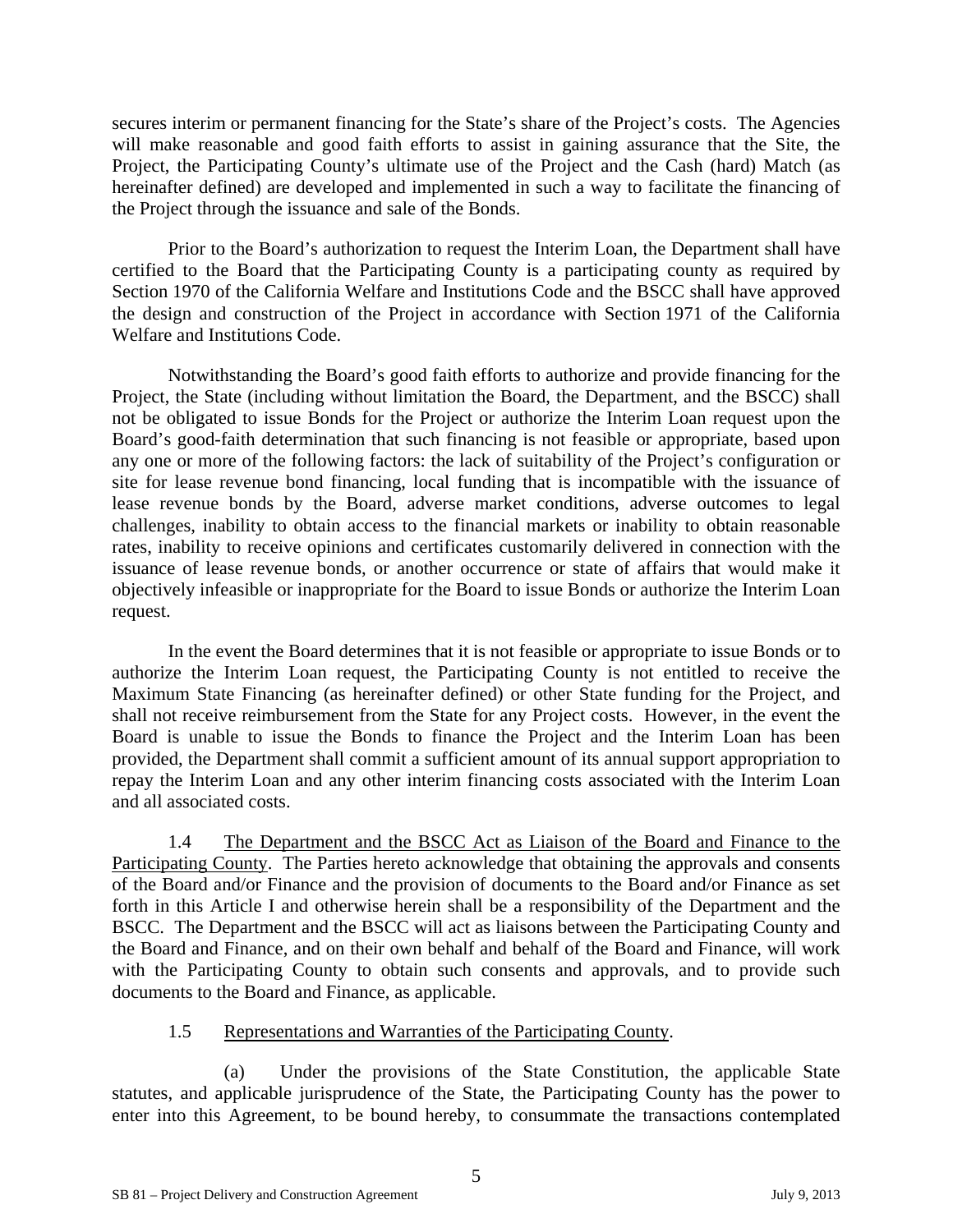hereby and to perform its obligations hereunder.

(b) The Participating County has taken all actions and has obtained all consents necessary to enable the Participating County to enter into this Agreement, to be bound hereby, to consummate the transactions contemplated hereby and to perform its obligations hereunder.

(c) The person executing and delivering this Agreement on behalf of the Participating County has been duly authorized and empowered to do so.

(d) The execution and delivery of this Agreement on behalf of the Participating County will bind and obligate the Participating County to the extent provided by the terms hereof.

(e) There exists no litigation or other proceeding pending or threatened against the Participating County that, if determined adversely, would materially and adversely affect the ability of the Participating County to consummate the transactions contemplated hereby or to perform its obligations hereunder.

The execution and delivery of this Agreement and the Ground Lease, the Right of Entry, the BSCC Agreement and the Facility Sublease, the consummation of the transactions herein and therein contemplated and the fulfillment of or compliance with the terms and conditions hereof and thereof, will not conflict with or constitute a violation or material breach of or default (with due notice or the passage of time or both) under any applicable law or administrative rule or regulation, or any applicable court or administrative decree or order, or any indenture, mortgage, deed of trust, loan agreement, lease, contract or other agreement or instrument to which the Participating County is a party or by which it or its properties are otherwise subject or bound, or result in the creation or imposition of any lien, charge or encumbrance of any nature whatsoever upon any of the property or assets of the Participating County, which conflict, violation, breach, default, lien, charge or encumbrance might have consequences that would materially and adversely affect the consummation of the transactions contemplated by this Agreement, the Ground Lease, the Right of Entry, the BSCC Agreement or the Facility Sublease, or the financial condition, assets, properties or operations of the Participating County.

1.6 Representations and Warranties of the Board.

<span id="page-98-0"></span>(a) Under the provisions of the State Constitution, the applicable State statutes, and applicable jurisprudence of the State, the Board has the power to enter into this Agreement, to be bound hereby, to consummate the transactions contemplated hereby and to perform its obligations hereunder.

(b) The Board has taken all actions and has obtained all consents necessary to enable the Board to enter into this Agreement, to be bound hereby, to consummate the transactions contemplated hereby and to perform its obligations hereunder.

(c) The person executing and delivering this Agreement on behalf of the Board has been duly authorized and empowered to do so.

6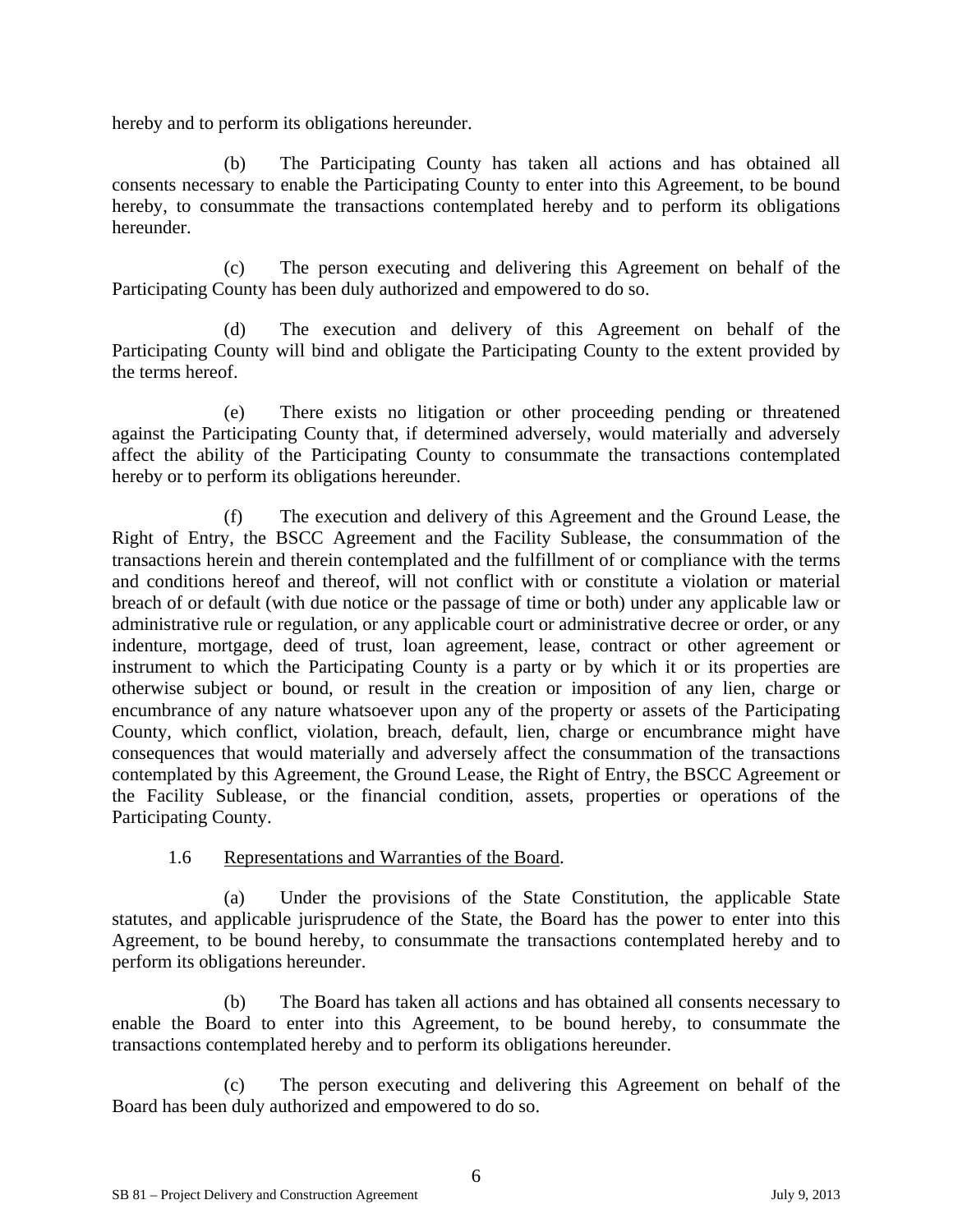(d) The execution and delivery of this Agreement on behalf of the Board will bind and obligate the Board to the extent provided by the terms hereof.

(e) There exists no litigation or other proceeding pending against the Board (with service of process having been accomplished) that, if determined adversely, would materially and adversely affect the ability of the Board to consummate the transactions contemplated hereby or to perform its obligations hereunder.

### 1.7 Representations and Warranties of the Department and the BSCC.

<span id="page-99-0"></span>(a) Under the provisions of the State Constitution, the applicable State statutes, and applicable jurisprudence of the State, the Department and the BSCC each have the power to enter into this Agreement, to be bound hereby, to consummate the transactions contemplated hereby and to perform its obligations hereunder.

(b) The Department and the BSCC have each taken all actions and have obtained all consents necessary to enable the Department and the BSCC to enter into this Agreement, to be bound hereby, to consummate the transactions contemplated hereby and to perform its obligations hereunder.

(c) The persons executing and delivering this Agreement on behalf of the Department and the BSCC have been duly authorized and empowered to do so.

(d) The execution and delivery of this Agreement on behalf of the Department and the BSCC will bind and obligate the Department and the BSCC to the extent provided by the terms hereof.

(e) There exists no litigation or other proceeding pending against the Department or the BSCC (with service of process having been accomplished) that, if determined adversely, would materially and adversely affect the ability of the Department or the BSCC to consummate the transactions contemplated hereby or to perform its obligations hereunder.

(f) The execution and delivery of this Agreement and the Ground Lease, the Right of Entry, the Site Lease, the Facility Lease, the BSCC Agreement and the Facility Sublease, the consummation of the transactions herein and therein contemplated and the fulfillment of or compliance with the terms and conditions hereof and thereof, will not conflict with or constitute a violation or breach of or default (with due notice or the passage of time or both) under any applicable law or administrative rule or regulation, or any applicable court or administrative decree or order, or any indenture, mortgage, deed of trust, loan agreement, lease, contract or other agreement or instrument to which the Department or the BSCC is a party or by which it or its properties are otherwise subject or bound, or result in the creation or imposition of any lien, charge or encumbrance of any nature whatsoever upon any of the property or assets of the Department or the BSCC, which conflict, violation, breach, default, lien, charge or encumbrance might have consequences that would materially and adversely affect the consummation of the transactions contemplated by this Agreement, the Ground Lease, the Right of Entry, the BSCC Agreement or the Facility Sublease, or the financial condition, assets, properties or operations of the Department or the BSCC.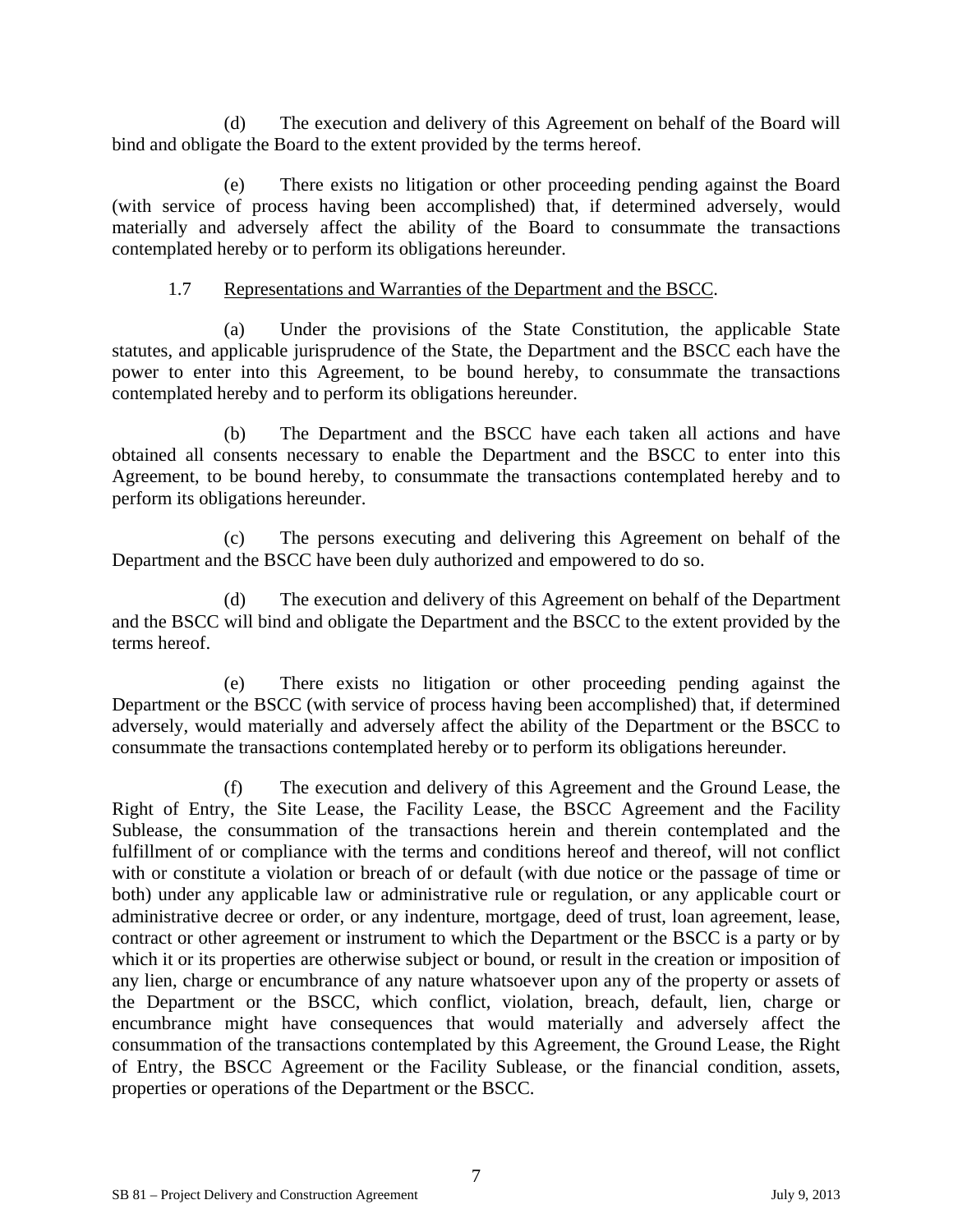<span id="page-100-0"></span>1.8 Compliance with Terms and Conditions of the Project Documents. The Parties agree to comply with all terms and conditions relating to the respective Party of this Agreement, the BSCC Agreement, the Ground Lease, the Right of Entry and all exhibits and schedules attached hereto and thereto relating to the Party (collectively, the "Project Documents"), as well as all applicable laws including, without limitation, the Law and those laws, regulations and guidelines set forth in the BSCC Agreement.

<span id="page-100-1"></span>1.9 Conflicts Between Terms of Documents. In the event of any inconsistency in the Project Documents, except as otherwise provided herein, the inconsistency shall be resolved by giving precedence in the following order: 1) this Agreement; 2) the Ground Lease, 3) the BSCC Agreement and all exhibits and schedules attached thereto, and 4) the Right of Entry. In the event the Bonds are issued, any inconsistency between the Project Documents and the Bond Documents shall be resolved by giving precedence to the Bond Documents. To the extent the Parties mutually agree that a provision of a particular document should control with respect to an inconsistency between that document and another document or documents, notwithstanding the other provisions of this section, such provision shall control.

<span id="page-100-2"></span>1.10 Indemnity. As required by Section 1971(d) of the California Welfare and Institutions Code, the Participating County hereby agrees to indemnify, defend and save harmless the State, including but not limited to the Board, the Department and the BSCC, and each of their respective officers, governing members, directors, officials, employees, subcontractors, consultants, and agents (collectively, "Indemnitees") for any and all claims and losses arising at any time out of the acquisition, design, construction, operation, maintenance, use and occupancy of the Project. The Participating County shall not be obligated to provide indemnity or defense where the claim arises out of the gross negligence or willful misconduct of the Indemnitees. These obligations shall survive any termination of this agreement.

### 1.11 Assignment or Subletting of the Facility.

<span id="page-100-3"></span>(a) *Assignment of Rights and Interest under this Agreement*. Except as otherwise contemplated hereunder, the Participating County may not sublicense, assign, or otherwise confer upon any other person or entity its rights or interests under this Agreement, nor may the Participating County delegate any of its duties or responsibilities required by this Agreement, whether by operation of law or otherwise, without the express, prior written consent of the Agencies, the rights and obligations hereunder imposed being personal to the Participating County.

(b) *Assignment or Subletting of the Facility*. The Participating County and the Department hereby covenant and agree that none of the Ground Lease, the Facility Lease or the Facility Sublease nor any interest of such Parties thereunder shall be sold, mortgaged, pledged, assigned, or transferred by the Parties thereto by voluntary act or by operation of law or otherwise; provided, however, that the Facility may be subleased in whole or in part by the Participating County with the prior written consent of the Department and the Board to the form and substance of such sublease, which consent shall not be unreasonably withheld, and, provided further that, any such sublease shall be subject to the following conditions:

(i) Any sublease of the Facility by the Participating County shall explicitly provide that such sublease is subject to all rights of the Department and the Board

8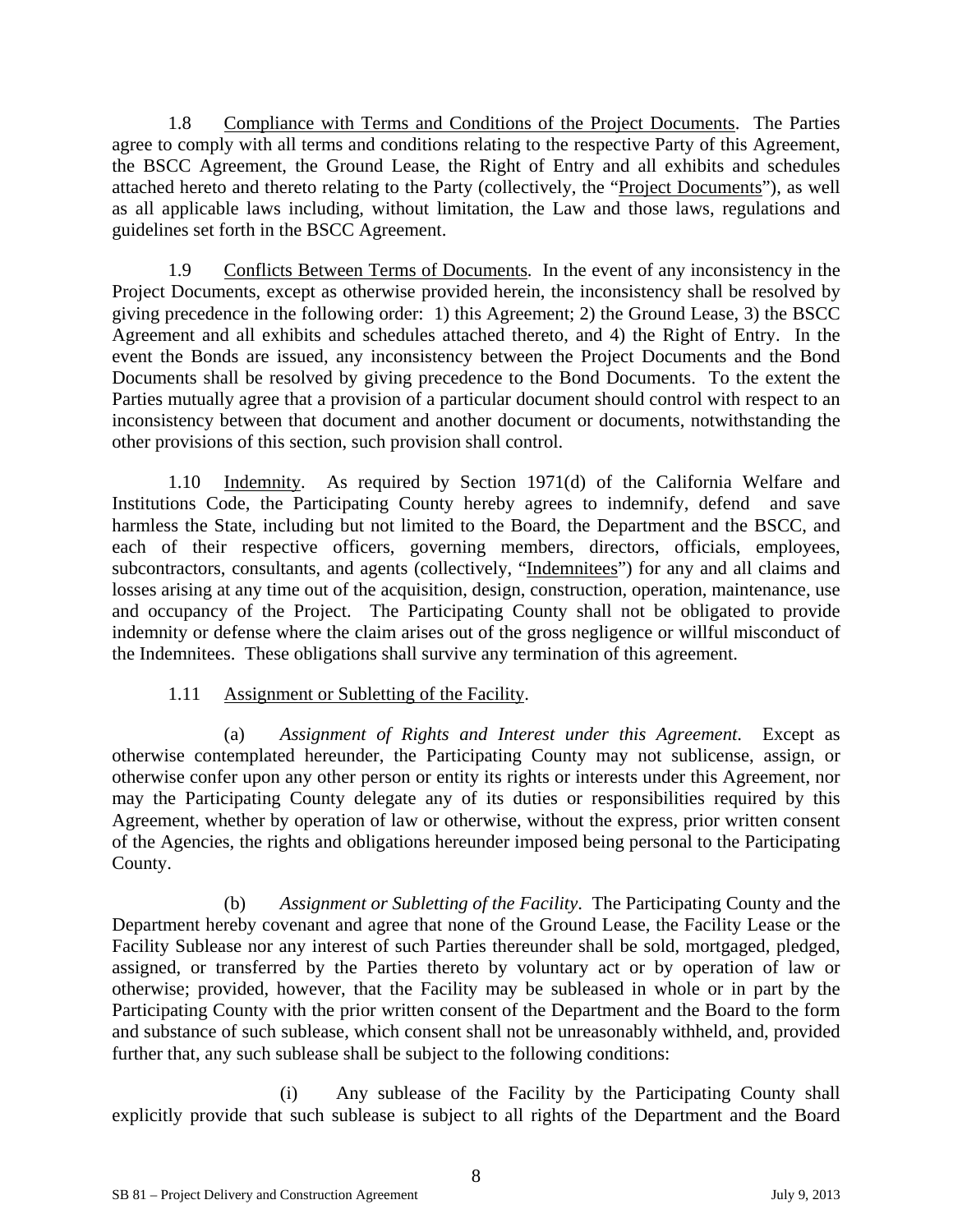under the Facility Sublease, including, the right to re-enter and re-let the Facility or terminate such lease upon a default by the Participating County; and

(ii) At the request of the Department or the Board, the Participating County shall furnish the Department, the Board and the State Treasurer with an opinion of nationally-recognized bond counsel acceptable to the Board to the effect that such sublease will not, in and of itself, cause the interest on the Bonds to be included in gross income for federal income tax purposes.

(c) *Restrictions on Private Use of the Facility*. The Participating County acknowledges that its ability to assign or sublet the Facility is subject to the provisions of section 6.1.2 hereof.

<span id="page-101-0"></span>1.12 Relationship of the Parties. The Parties hereto acknowledge and agree that, to the extent expressly provided in this Agreement, the relationship of the Participating County to the Agencies is that of an agent to the Agencies and that the Participating County is principally responsible for the acquisition, design, construction, maintenance, and operation of the Project. Other than as set forth herein, nothing in this Agreement shall create between the Participating County and any of the Agencies the relationship of joint venturers, partners or any other similar or representative relationship, and the Participating County shall not hold itself out as an agent (except as expressly provided herein), representative, partner, member or joint venturer of the Agencies. The Participating County shall not make for or on behalf of the Agencies, or subject the Agencies to, any contract, agreement, warranty, guaranty, representation, assurance or other obligation, which has not been approved in advance in writing by the applicable Agency. This Agreement is for the sole and exclusive benefit of the Parties hereto and their respective successors and assigns, and no third party (including without limitation the owners of the Bonds) is intended to or shall have any rights hereunder.

### ARTICLE 2

### TERM AND TERMINATION OF AGREEMENT

<span id="page-101-2"></span><span id="page-101-1"></span>2.1 Term of Agreement. This Agreement shall commence on the Effective Date and shall terminate upon the later of (i) completion of the construction of the Project or (ii) if the Board issues the Bonds, execution and delivery of the Facility Sublease, unless terminated earlier as provided in section 2.2. The provisions of certain sections hereof as indicated by the express terms thereof will survive termination of this Agreement.

2.2 Termination of Agreement.

<span id="page-101-3"></span>(a) *Termination by the State.* The Department or the BSCC, with the consent of the Board, or the Board may terminate this Agreement in the event any of the following occurs:

(i) The Participating County's breach of a material term of this Agreement, any Project Document or any Applicable Laws (as defined in the BSCC Agreement) provided the Participating County has not cured such breach in all respects within thirty (30) days from notice of said breach, which cure period may be extended for a reasonable time with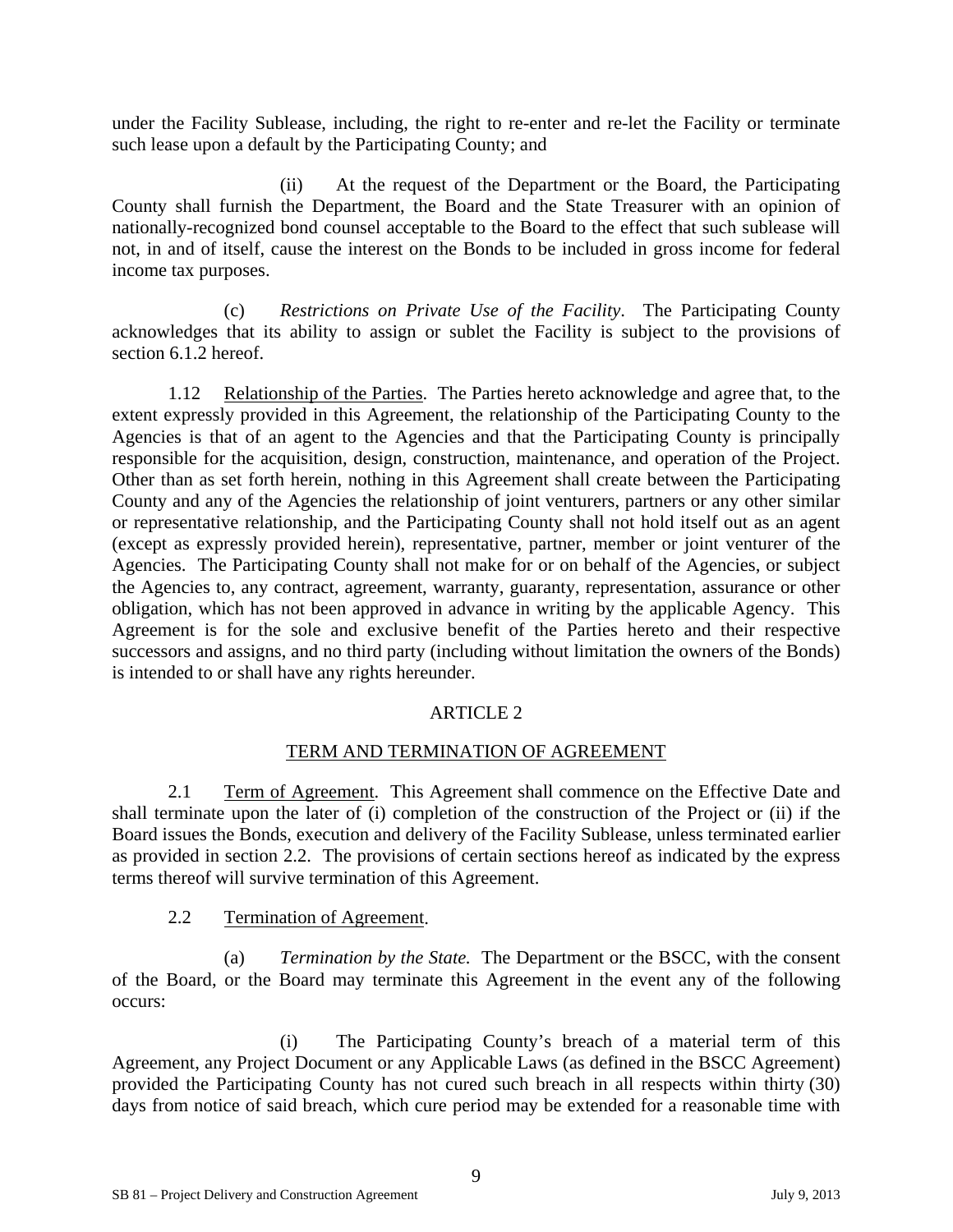the consent of the Agencies if the Participating County demonstrates that such additional time is required to cure such breach in a diligent and commercially reasonable manner;

(ii) Substantive alteration of the Board approved scope, cost or schedule for the Project as set forth in **Exhibit A** without the prior written approval of the Board;

(iii) Failure to execute the Ground Lease or the Right of Entry;

(iv) Failure to provide the Participating County Funding (as hereinafter defined) when and as required under this Agreement, the Law or any Project agreement to which the Participating County is a party;

(v) In the event the Board determines the Participating County is no longer eligible for Project financing under the SB 81 Financing Program as set forth in section 1.2 hereof; or

(vi) Termination of the BSCC Agreement as provided for in Article 1, Section C of the BSCC Agreement.

(b) *Termination by the Participating County.* The Participating County may, prior to the State providing any amount of financing, terminate this Agreement in the event any of the following occurs:

(i) The State's breach of a material term of this Agreement, any Project Document or any Applicable Laws (as defined in the BSCC Agreement) provided the State has not cured such breach in all respects within thirty (30) days from notice of said breach, which cure period may be extended for a reasonable time with the consent of the Participating County if the State demonstrates that such additional time is required to cure such breach in a diligent and commercially reasonable manner;

Entry;

(ii) Failure of the State to execute the Ground Lease or the Right of

(iii) In the event the Board determines the Participating County is no longer eligible for Project financing under the SB 81 Financing Program as set forth in section 1.2 hereof.

(c) *Agreement.* The Parties may terminate this Agreement by mutual agreement. The Agencies agree to terminate this agreement in the event that the Participating County determines it cannot proceed with the Project after initial construction bids are received, but before any construction contract is awarded.

(d) *Notice of Termination*. Prior to terminating this Agreement under the provisions of this Article 2, the Parties shall provide to each other, as applicable, at least thirty (30) calendar days written notice, stating the reason(s) for termination and effective date thereof.

(e) *No Impairment.* Nothing in this Article 2 in any way alters or limits the authority of the Agencies to withhold all or a portion of the Maximum State Financing (as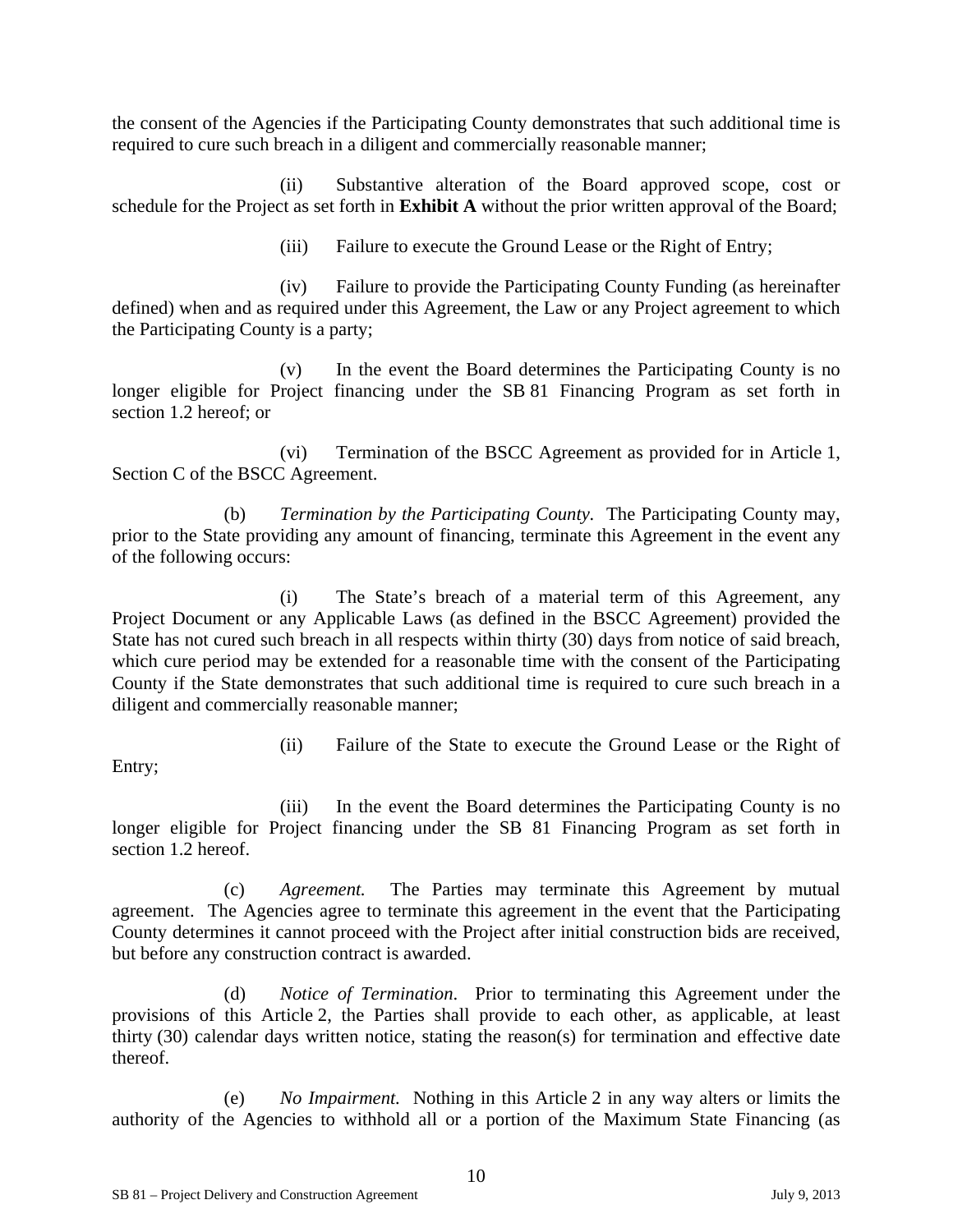hereinafter defined) in accordance with law or otherwise as permitted hereunder or any other right or remedy available to the State at law or in equity for breach of this Agreement.

### ARTICLE 3

### COST SHARING OF THE PROJECT

#### 3.1 Financing Eligibility of the Project.

<span id="page-103-1"></span><span id="page-103-0"></span>(a) *General.* Subject to the terms and provisions hereof, the costs for construction of the Project shall be shared by the State and the Participating County with the State providing financing up to a maximum of  $\Box$  dollars (\$ ("Maximum State Financing") and the Participating County providing the Cash (hard) Match (as hereinafter defined) funding and the In-Kind (soft) Match (as hereinafter defined) funding (collectively, the "Participating County Funding" and together with other Participating Countyborne project costs not included as the Participating County Funding and the Maximum State Financing, the "Total Project Costs"). Provided, however, that the Board may provide all or a portion of the Maximum State Financing for Project costs at its discretion as set forth herein. The sources for the Maximum State Financing shall be limited to the proceeds of the Interim Loan, and the proceeds of the Bonds. If Bonds are issued and sold, the proceeds will be used to repay the Interim Loan and to provide additional financing for the Project as appropriate. If the Bonds are issued and sold, in no event or circumstance shall the State or the Agencies be obligated to pay the Participating County under this Agreement or any other Project Document any amount in excess of the Maximum State Financing.

(b) *Cash (hard) Match.* Subject to all terms and provisions of this Agreement, the Participating County agrees to appropriate and spend cash (hard) matching funds for the Project as provided in the BSCC Agreement ("Cash (hard) Match"). **Exhibit E-1** is a detailed description of and certification related to the source or sources of the Cash (hard) Match and any associated security or terms related thereto as approved by the Agencies, which detail and assurance of has been deemed sufficient by the Board to determine that the use of such funds as the Cash (hard) Match is compatible with the financing of the Project pursuant to the SB 81 Financing Program. Any modifications to the source or sources of the Cash (hard) Match or the associated security and terms related thereto as described in **Exhibit E-1** must be approved by the Agencies. The Participating County shall ensure that all Cash (hard) Match is encumbered prior to Finance approval of proceeding to bid the Construction Contract (as hereinafter defined).

(c) *In-Kind (soft) Match*. Subject to all terms and provisions of this Agreement, the Participating County agrees to provide in-kind (soft) match for the Project as provided in the BSCC Agreement ("In-kind (soft) Match"). The Participating County has provided in **Exhibit E-2** a detailed description of the In-kind (soft) Match for the Project as approved by the Agencies. Any modifications to the In-kind (soft) Match as described in **Exhibit E-2** must be approved by the Agencies.

3.2 Excess Project Costs. In no event shall any Project scope, cost, budget or schedule changes be authorized by the Participating County which would cause the amount of Total Project Costs to be exceeded unless the Participating County covenants to fund such excess with lawfully available funds and the Participating County first obtains the consent of the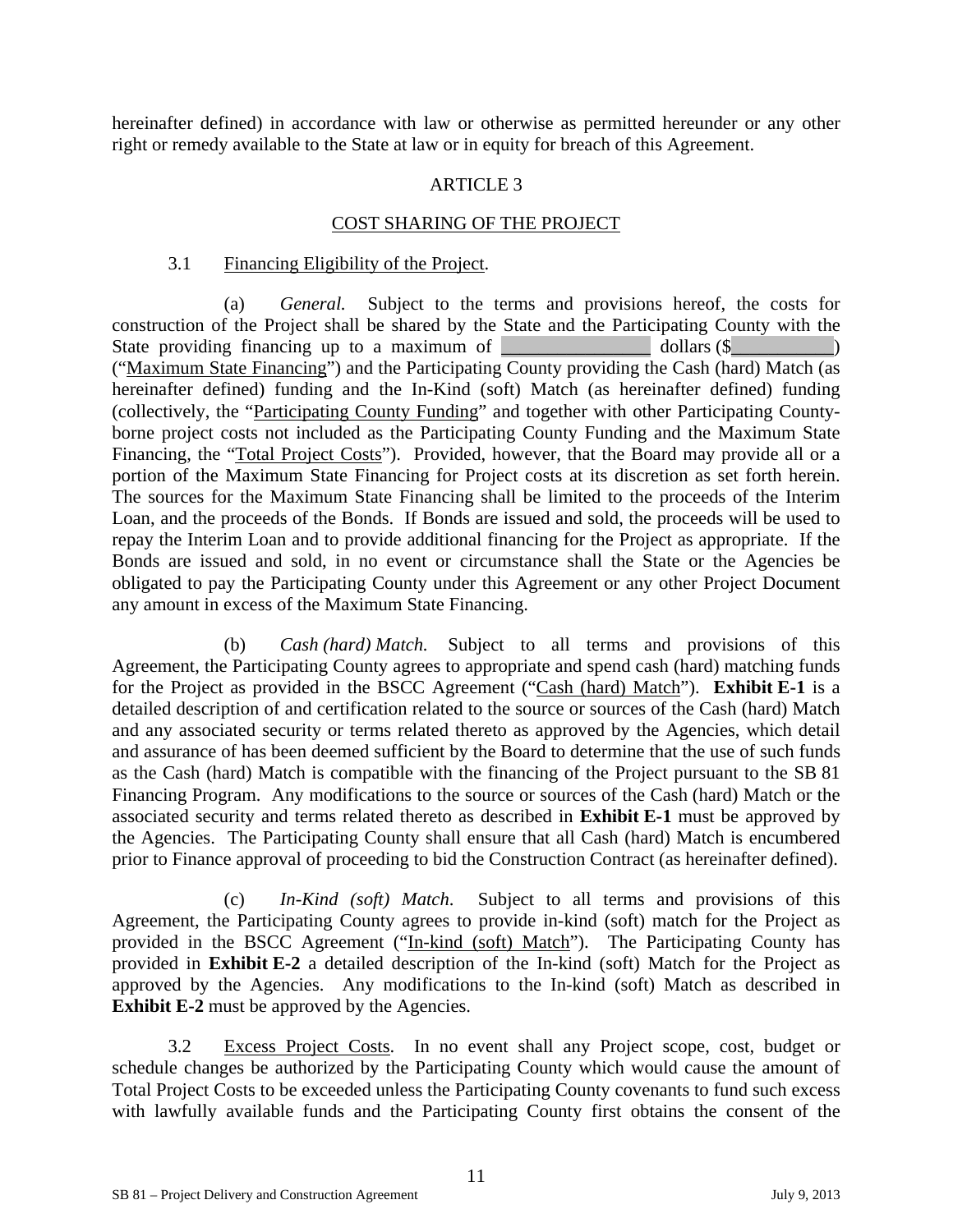Agencies. The Participating County is solely responsible for any and all cost, expenses or fees of the Project which exceed the Maximum State Financing and the Participating County covenants to use its best efforts to promptly appropriate sufficient amounts to cover such cost, expenses or fees. The Participating County waives any and all claims against any of the Agencies or the State in the event that Total Project Costs exceed the amount initially established by the Board.

<span id="page-104-1"></span>3.3 Project Cost Savings. To the extent there exists Project cost savings during the Project the amount of such savings shall be applied first to the Participating County to the extent the Participating County has identified Participating County Funding in an amount more than required by the Applicable Laws (as defined in the BSCC Agreement). Thereafter, cost savings shall be shared by the State and the Participating County on a pro rata basis determined by the percentage of the total amount of Project costs financed by the State and the Participating County Funding, respectively. However, in no case may savings be applied to the Participating County that would (1) result in the State providing financing for activities other than eligible construction costs; or (2) result in the Participating County contributing less than the percentage of Total Project Costs required by the Applicable Laws.

### ARTICLE 4

### PROJECT SCOPE, COST AND SCHEDULE

<span id="page-104-3"></span><span id="page-104-2"></span>4.1 The Project. See **Exhibit A** for a description of the scope, cost and schedule of the Project, including a narrative description of the Project, budgeted costs related to the Project and a schedule for completion of design and construction of the Project.

<span id="page-104-4"></span>4.2 Modification of Project Scope, Cost or Schedule. No substantial change or other substantial modifications to the Project scope, cost or schedule may be made by the Participating County without prior written permission of Finance and recognition by the Board ("Scope Change"). Minor modifications to the project do not require Finance approval and Board recognition, but must be documented and reported on routine progress reports to the BSCC as set forth in the BSCC Agreement. Without limiting the foregoing, the Participating County shall notify the Department and the BSCC, and the Department shall in turn notify Finance and the Board upon any of the following events or circumstances that may constitute a Scope Change:

(a) More than minor changes which affect the design, project configuration, cost or schedule of the Project;

(b) A delay or change in the substantial completion or final completion dates for the Project;

(c) A more than minor change to the design, location, size, capacity or quality of major items of equipment;

<span id="page-104-0"></span>(d) A change in approved budget categories, or movement of dollars between budget categories as indicated in the Board approved scope cost and schedule as identified in **Exhibit A**.

As used herein "substantial" is as defined in Section 6863 of the State Administrative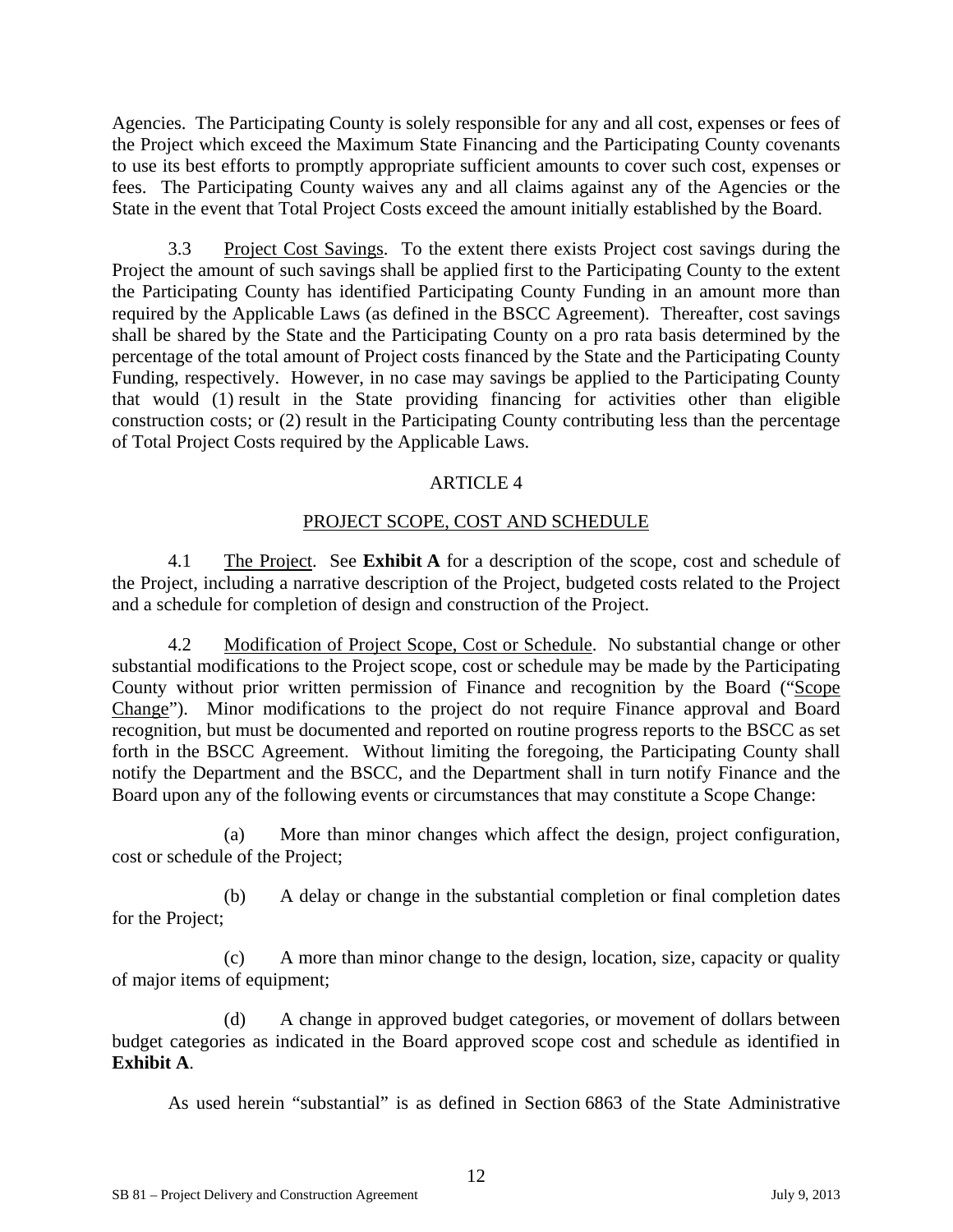Manual. As used herein a minor change is any change which does not rise to the level of a substantial change as defined in Section 6863 of the State Administrative Manual. Finance shall determine whether any reported event or circumstance requires its approval and recognition or other formal action by the Board.

The Participating County agrees that it will give prompt notification in writing to the Department and the BSCC of the occurrence of any of the above events and promptly report, in writing, to the Department and the BSCC any modifications to the Construction Contract (as hereinafter defined) with respect to the Project. The Department will provide the aforementioned notices and reports to the Board. The Participating County agrees further that, for purposes of the immediately preceding clause (a) and (c), if unsure whether a particular change is minor it will discuss the appropriate characterization with the Department and the BSCC.

<span id="page-105-0"></span>4.3 Excess Project Costs. In no event shall any scope, cost or budget changes be authorized which would cause the amount of Total Project Costs to be exceeded unless the Participating County covenants to fund such excess with lawfully available funds and with the consent of the Agencies and so appropriates such funding.

### ARTICLE 5

### BIDDING AND CONSTRUCTION PHASE OF THE PROJECT

<span id="page-105-2"></span><span id="page-105-1"></span>5.1 Construction Covenant of the Participating County. The Participating County acting as agent of the Board and the Department, hereby covenants and agrees to provide and perform or cause to be performed all activities required to acquire, design and construct the Project on behalf of the Board in accordance with the Participating County's established policies and procedures for the construction of major capital projects such as the Project. The Participating County shall be responsible to contract for all pre-design, design and construction services, and shall manage the day-to-day design and construction of the Project. The Participating County shall cause the design and construction of the Project to be consistent with the requirements, limitations, and other terms of this Agreement, the other Project Documents, the Law and all Applicable Laws. The Participating County shall also manage all aspects of the development and construction of the Project in accordance with the Project Documents.

<span id="page-105-3"></span>5.2 Procurement and Enforcement of Construction Contract*.* The Participating County shall follow and adhere to all pertinent bidding rules and policies applicable to Participating County construction projects of this type and size. If there is an ambiguity as to the applicability of certain contracting rules and/or policies to the Project, the Participating County will seek advice from its counsel, follow that advice and use its best efforts to enforce the general construction contract (the "Construction Contract") between the Participating County and the contractor selected by the Participating County.

5.3 Completion of the Project. The Participating County acknowledges it is obligated to undertake and complete the construction of the Project in compliance with all of the applicable terms and conditions of the Project Documents and the Participating County agrees to use its best efforts to cause the completion of construction of the Project in compliance with the applicable terms and conditions of such documents. The Participating County agrees to complete the Project in accordance with this Agreement and consistent with the scope, cost and schedule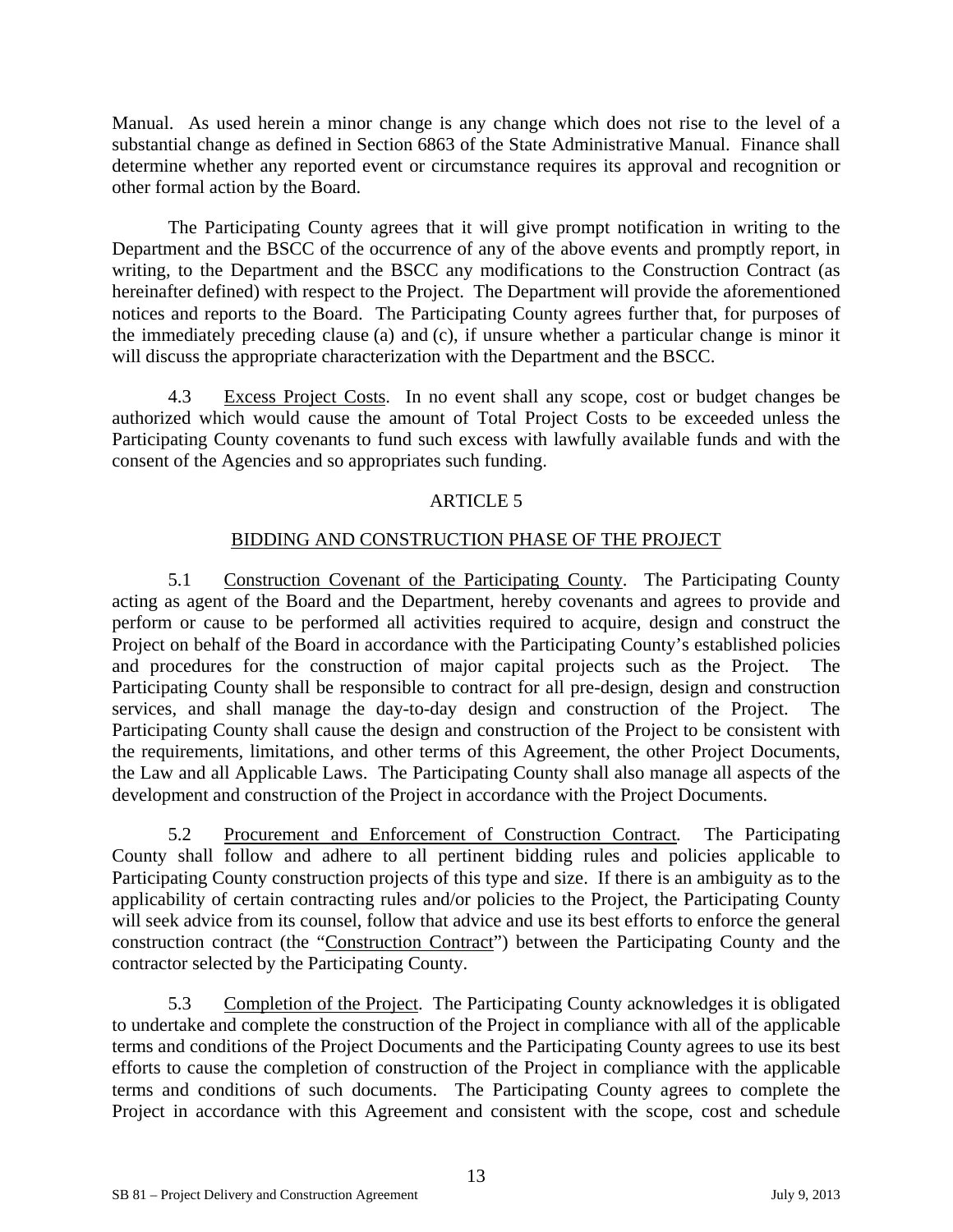established by the Board and attached hereto in **Exhibit A**, as such scope, cost and schedule may be modified with the approval of Finance and the recognition of the Board.

<span id="page-106-1"></span>5.4 Project Access. To the extent not inconsistent with the Bond Documents, at all times during construction of the Project and after final completion, the Participating County shall provide to employees, subcontractors, and consultants of the Agencies reasonable unrestricted access to observe, monitor and inspect the Project. The Agencies' access to observe, monitor and inspect shall include the right to review all documents and files relating to the Project, as well as construction on the Site, including all tests and inspections relating to design or construction of the Project.

### 5.5 Insurance.

### (a) Insurance Obligations of the Participating County.

<span id="page-106-2"></span>(i) Requirements during construction. Not later than the start of construction, and continuing through completion of construction of the Project, the Participating County, at its own cost and expense, shall secure and maintain or cause to be secured and maintained (i) fire, lightning and extended coverage insurance on the Project, which initially may be in the form of a builder's risk policy providing coverage in an amount not less than the construction costs expended for the Project and, if no builder's risk insurance is in effect, shall be in the form of a commercial property policy in an amount equal to one hundred percent (100%) of the then current replacement cost of the Project, excluding the replacement cost of the unimproved real property constituting the Site (except that such insurance may be subject to a deductible clause not to exceed [five hundred thousand dollars (\$500,000) or two million five hundred thousand dollars (\$2,500,000)] for any one loss), and (ii) earthquake insurance (if such insurance is available on the open market from reputable insurance companies at a reasonable cost) on any structure comprising part of the Project in an amount equal to the full insurable value of such structure or the amount of the attributable portion of the Interim Financing, whichever is less (except that such insurance may be subject to a deductible clause not to exceed [five hundred thousand dollars (\$500,000) or two million five hundred thousand dollars (\$2,500,000)] for any one loss). The extended coverage endorsement shall, as nearly as practicable, cover loss or damage by explosion, windstorm, riot, aircraft, vehicle damage, smoke, vandalism and malicious mischief and such other hazards as are normally covered by such endorsement.

If such policy is expected to expire in accordance with its terms prior to execution of the Facility Sublease, the Participating County shall give written notice to the Agencies forty-five (45) days prior to the expected expiration date.

<span id="page-106-0"></span>(ii) Requirements after construction completion. The Participating County, at its own cost and expense, shall secure and maintain or cause to be secured and maintained from an insurance company or companies approved to do business in the State and maintain after completion of construction and/or when placing the Project in operation, the following insurance coverage for the Project:

a. General liability insurance in an amount not less than one million dollars (\$1,000,000) per occurrence. Evidence of such insurance shall be on a General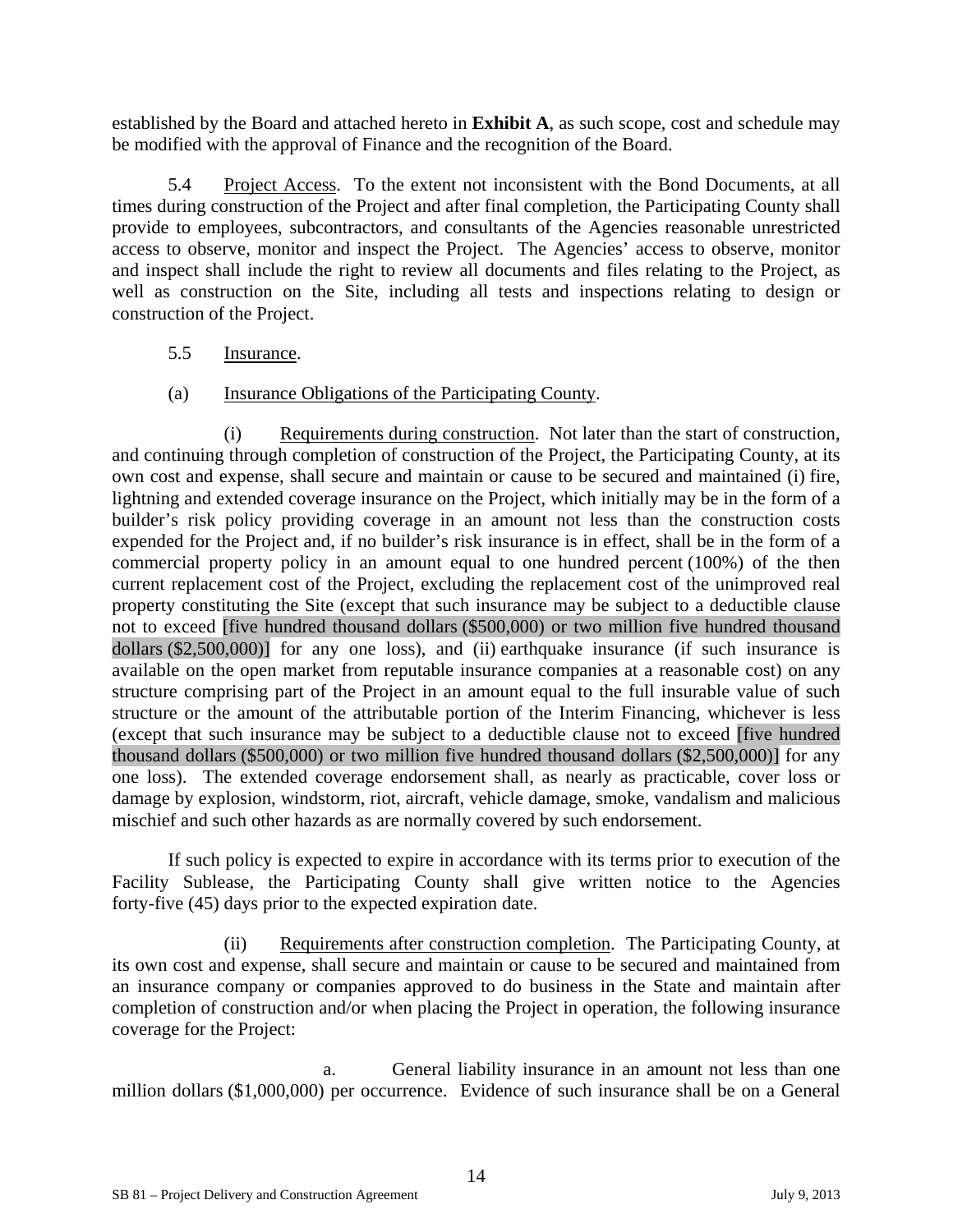Liability Special Endorsement form and should provide coverage for premises and operations, contractual, personal injury and fire legal liability;

b. By signing this Agreement, the Participating County hereby certifies that it is aware of the provisions of Section 3700, *et seq*., of the California Labor Code which require every employer to be insured against liability for Workers' Compensation or to undertake self-insurance in accordance with the provisions of that Code, and that it will comply, and it will cause its subtenants and assignees to comply, with such provisions at all such times as they may apply during the term of this Agreement.

c. Auto insurance (written on ISO policy form CA 00 01 or its equivalent) with a limit of not less than one million dollars (\$1,000,000) per occurrence. Such insurance shall include coverage for all "owned," "hired" and "non-owned" vehicles or coverage for any auto.

(iii) Additional Insureds. The Participating County agrees that the Department, the Board, and the BSCC and their respective officers, agents and employees shall be included as additional insured in all insurance required herein.

(iv) Insurance Certificate. Any and all insurance policies related to the Project shall name the Board and the Department as additional insured parties and the Participating County shall deliver to the Agencies a certificate or certificates of insurance authorized by the insurers describing the insurance coverage and stating that it is in full force and effect.

(v) Self-Insurance*.* Notwithstanding any other provision of this Section, the Participating County may satisfy the insurance obligations hereunder by a combination of commercial insurance, formal risk pooling under the statutory provisions of the State, and/or a self-funded loss reserve in whatever proportions are deemed appropriate by the Participating County. The Participating County shall furnish the Agencies with a certificate or other written evidence of the Participating County's election to provide or cause to be provided all or part of its coverage under a risk pooling, risk retention, or self-insurance program or any combination thereof.

(b) Insurance Obligations of the Department. If the insurance required in (a)(i) expires in accordance with its terms prior to execution of the Facility Sublease, the Department shall, at its own cost and expense, procure and maintain or cause to be procured and maintained (i) property casualty insurance in an amount equal to one hundred percent (100%) of the then current replacement cost of the Project, excluding the replacement cost of the unimproved real property constituting the Site (except that such insurance may be subject to a deductible clause not to exceed [five hundred thousand dollars (\$500,000) or two million five hundred thousand dollars (\$2,500,000)] for any one loss), and (ii) earthquake insurance (if such insurance is available on the open market from reputable insurance companies at a reasonable cost) on any structure comprising part of the Project in an amount equal to the full insurable value of such structure or the amount of the attributable portion of the Interim Financing, whichever is less(except that such insurance may be subject to a deductible clause not to exceed [five hundred thousand dollars (\$500,000) or two million five hundred thousand dollars (\$2,500,000)] for any one loss). The extended coverage endorsement shall, as nearly as practicable, cover loss or damage by explosion, windstorm, riot, aircraft, vehicle damage, smoke, vandalism and malicious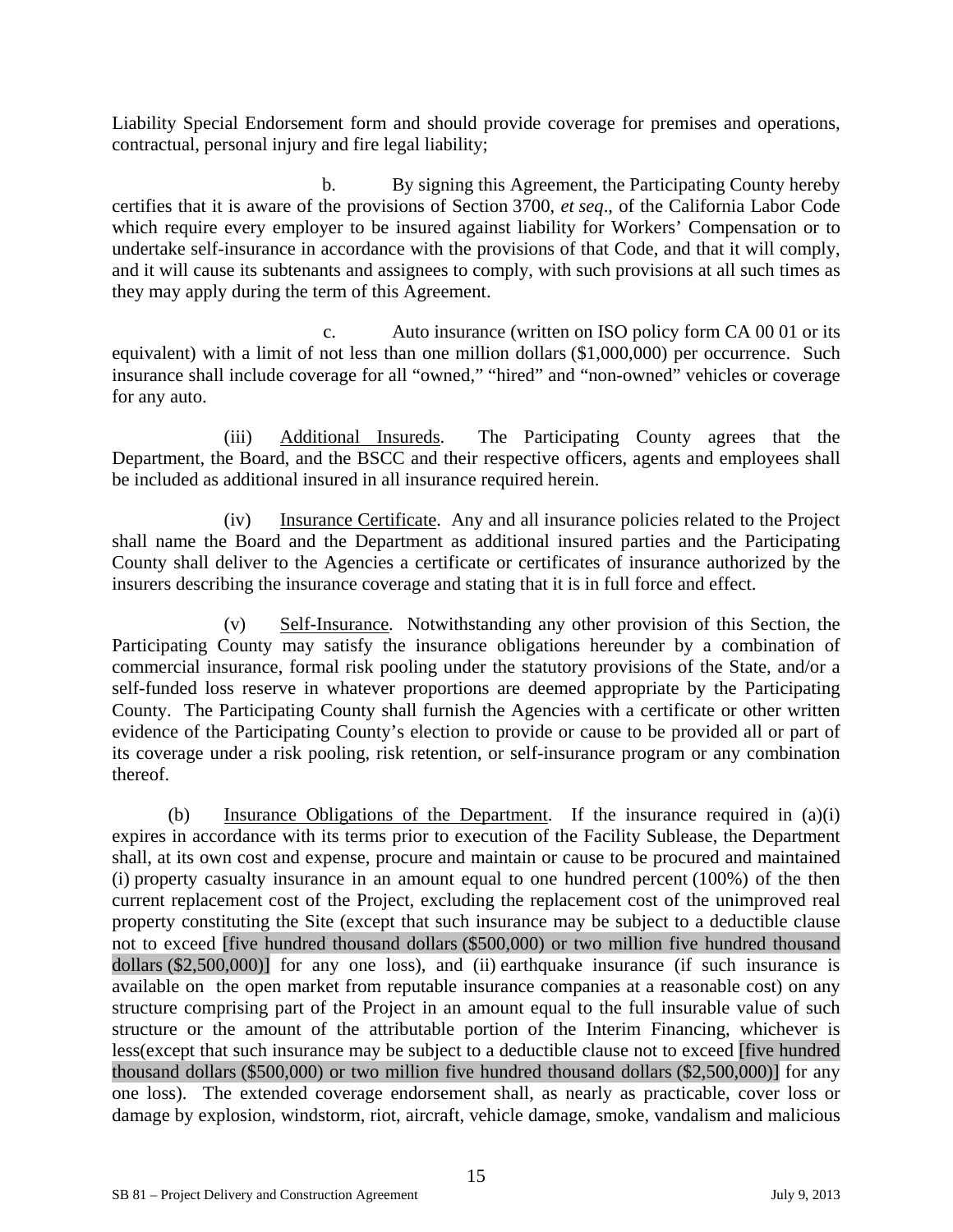mischief and such other hazards as are normally covered by such endorsement. The property casualty insurance shall be in a form satisfactory and with carriers which are acceptable to the Board.

(c) Disposition of Insurance Proceeds. The Participating County agrees and acknowledges that the Board, in its sole discretion, may elect to use the proceeds of insurance procured pursuant to this Agreement to repay the Interim Loan and related costs. However, in the event of (i) damage or destruction of the Project caused by the perils covered by the insurance procured pursuant to this Agreement and (ii) if the Board elects to repay the Interim Loan and related costs, and (iii) if any insurance proceeds remain after the Interim Loan and related costs have been repaid, and (iv) such remaining insurance proceeds are distributed to the Department, then the Department agrees to distribute such remaining proceeds to the Participating County.

## ARTICLE 6

#### CERTAIN OBLIGATIONS POST PROJECT COMPLETION

#### 6.1 Private Use of the Project.

6.1.1 *Provision of Information Regarding Private Use.* The Participating County acknowledges that under the terms of the Facility Sublease, a form of which is attached hereto as **Exhibit D**, the Participating County will covenant to provide updated information to the Board, the Department and the State Treasurer annually regarding private use, if any, of the Project.

6.1.2 *Restriction on Private Use of Bond Financed Project.* The Participating County acknowledges that under the terms of the Facility Sublease, a form of which is attached hereto as **Exhibit D**, the Participating County will covenant to restrict private use of the Project as required by the terms thereof.

6.2 No Liens. The Participating County acknowledges that except as permitted under the terms of the Facility Sublease, a form of which is attached hereto as **Exhibit D**, the Participating County will covenant not to allow any liens on the Facility.

## ARTICLE 7

## RECORD RETENTION

7.1 Establishment of Official Project File. The Participating County shall establish an official file for the Project (the "Official Project File"). The file shall contain adequate documentation of all actions that have been taken with respect to the Project, in accordance with generally accepted government accounting principles and the requirements for record retention for capital projects constructed with the proceeds of tax exempt bonds. The Participating County will provide a copy of such file to the Department upon termination of this Agreement. The documents to be retained shall include, but is not limited to contracts, payment of invoices, transfer of funds and other related accounting records.

7.2 Preservation of Records. The Participating County agrees to protect records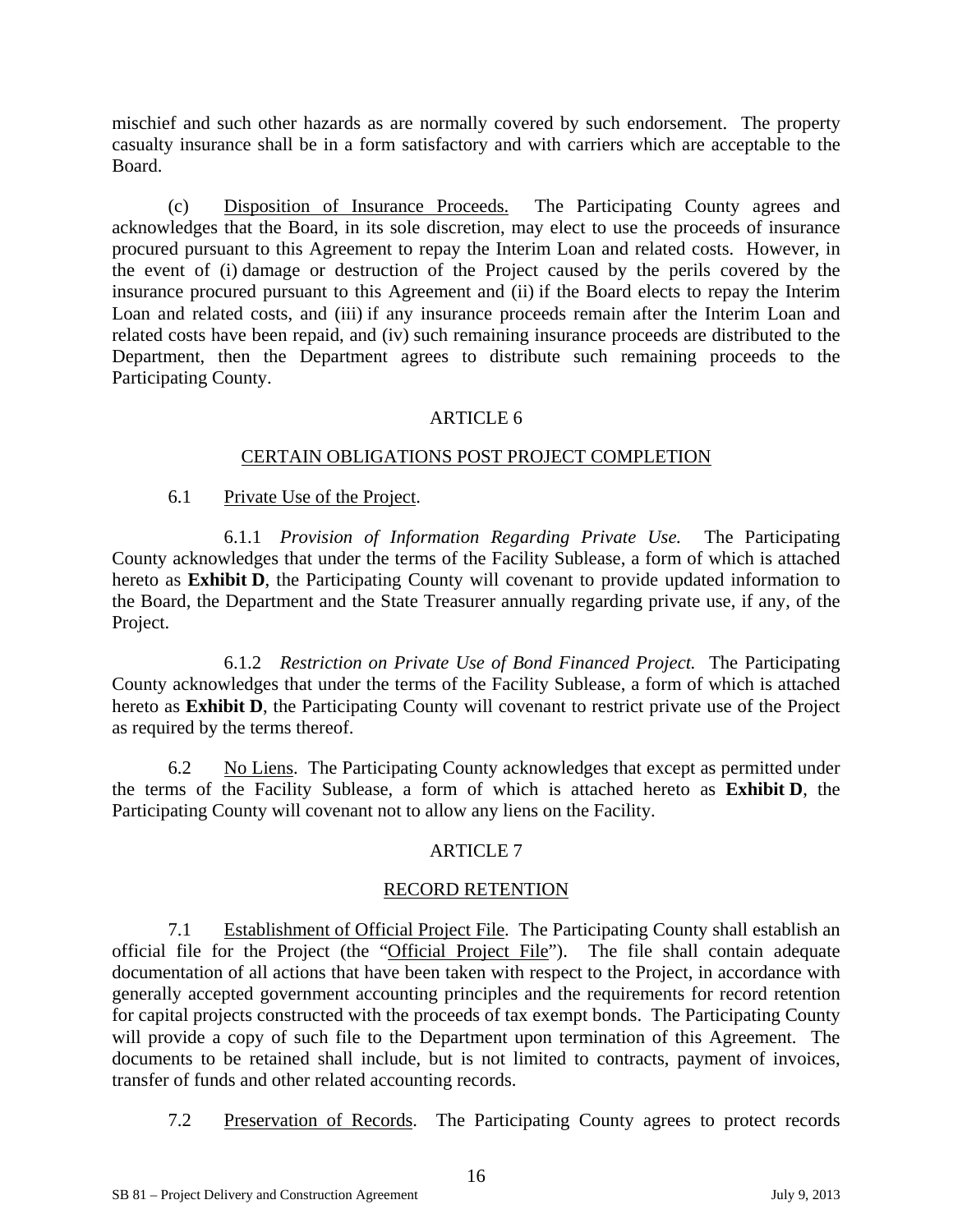adequately from fire or other damage. When records are stored away from the Participating County's principal office, a written index of the location of records stored must be on hand and ready access must be assured. All the Participating County records contained in the Official Project File must be preserved for a minimum of three years after the last date on which no Bonds are outstanding. These records shall be subject at all reasonable times to inspection, examination, monitoring, copying, excerpting, transcribing, and audit by the Agencies or designees, by state government auditors or designees, or by federal government auditors or designees. If any litigation, claim, negotiation, audit, or other action involving the records has been started before the expiration of the relevant time period set forth in the third sentence of this paragraph, the related records must be retained until the completion of the action and resolution of all issues which arise from it if such date is later than the end of the afore-mentioned threeyear period.

#### ARTICLE 8

#### **MISCELLANEOUS**

8.1 Entire Agreement. This Agreement constitutes and contains the entire agreement between the Parties hereto with respect to the transactions contemplated hereby and supersedes any prior oral or written understanding or agreement of the Parties with respect to the transactions contemplated hereby.

8.2 Amendment. The Parties may, by mutual agreement in writing, amend this Agreement in any respect.

8.3 Waiver. The Parties hereto may, from time to time, waive any of their rights under this Agreement unless such waiver is contrary to law, provided that any such waiver shall be in writing and signed by the Party making such waiver.

8.4 Counterparts. This Agreement may be executed in one or more counterparts, any one of which need not contain the signatures of more than one Party, but all of which when taken together shall constitute one and the same instrument, notwithstanding that all Parties have not signed the same counterpart hereof.

8.5 Headings. The article and section headings contained in this Agreement are inserted as a matter of convenience and shall not affect in any way the construction or terms of this Agreement.

8.6 Further Assurances. Each of the Parties shall execute such other instruments, documents and other papers and shall take such further actions as may be reasonably required or desirable to carry out the provisions hereof and to consummate the transactions contemplated hereby.

8.7 Survival. The representations, warranties, covenants and agreements made herein or in any certificate or document executed in connection herewith shall survive the execution and delivery hereof or thereof, as the case may be, and all statements contained in any certificate or document delivered by any Party hereto shall be deemed to constitute a representation and warranty made herein by such Party.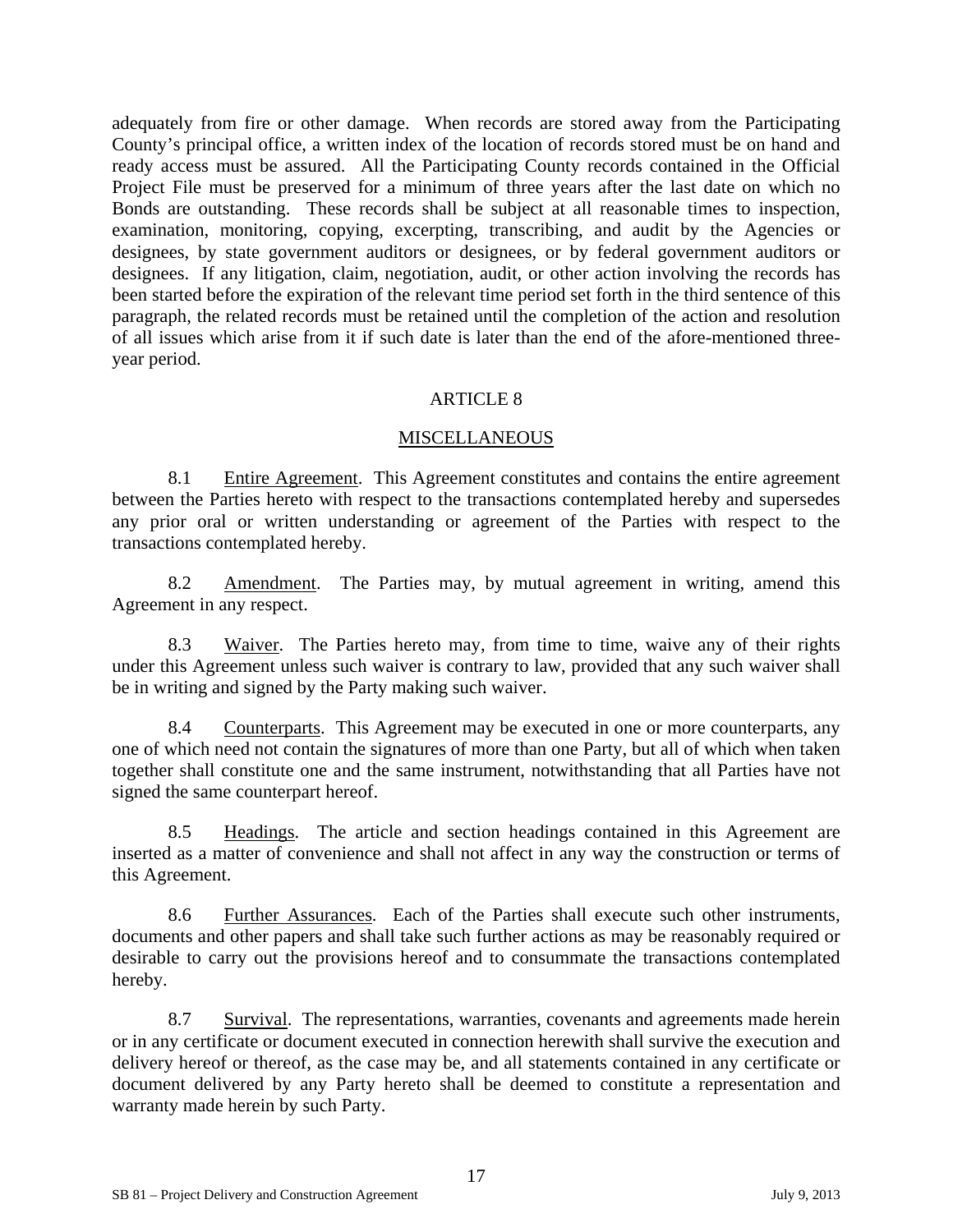8.8 Governing Law. The laws of the State shall govern this Agreement, the interpretation thereof and any right or liability arising hereunder. Any action or proceeding to enforce or interpret any provision of this Agreement shall be brought, commenced or prosecuted in the courts of the State located in the County of Sacramento. All parties expressly assert that Sacramento County is not a forum inconvenience.

8.9 Compliance with Laws. At all times during the performance of this Agreement by the Parties, they shall strictly comply with all applicable governmental, administrative and judicial laws, ordinances, rules, regulations, orders, covenants and findings, including, without limitation, all applicable environmental laws and regulations.

8.10 Partial Invalidity. If any provisions of this Agreement are found by any competent authority to be void or unenforceable, such provision shall be deemed to be deleted from this Agreement and the remaining provisions of this Agreement shall continue in full force and effect.

8.11 Notices. All notices and other official communications between the Parties shall be in writing and shall be given by hand delivery or by recognized overnight courier who maintains verification of delivery (deemed to be duly received on the date delivered), or by registered mail, postage prepaid, return receipt requested (deemed to be duly received five (5) days after such mailing) or by telecopy (deemed to be received on the date sent providing that the facsimile was properly addressed and disclosed the number of pages transmitted on its front sheet and that the transmission report produced indicates that each of the pages of the facsimile was received at the correct facsimile number) to each of the respective Parties as follows:

| If to the Board: | <b>State Public Works Board</b>                                               |
|------------------|-------------------------------------------------------------------------------|
|                  | 915 L. St., $9th$ Floor                                                       |
|                  | Sacramento, CA 95814                                                          |
|                  | <b>Attention: Executive Director</b>                                          |
|                  | Facsimile: 916-449-5739                                                       |
|                  | If to the Department: California Department of Corrections and Rehabilitation |
|                  | 9838 Old Placerville Road, Suite B                                            |
|                  | Sacramento, CA 95827                                                          |
|                  | Attention: Deputy Director, Facility Planning, Construction and               |
|                  | Management                                                                    |
|                  | Facsimile: 916-322-5717                                                       |
| If to the BSCC:  | Board of State and Community Corrections                                      |
|                  | 600 Bercut Dr.                                                                |
|                  | Sacramento, CA 95811                                                          |
|                  | <b>Attention: Executive Director</b>                                          |
|                  | Facsimile: 916-327-3317                                                       |
|                  |                                                                               |
|                  | [Street Address]                                                              |
|                  | [City, State and Zip Code]                                                    |
|                  |                                                                               |
|                  | If to the Participating County: County of                                     |

18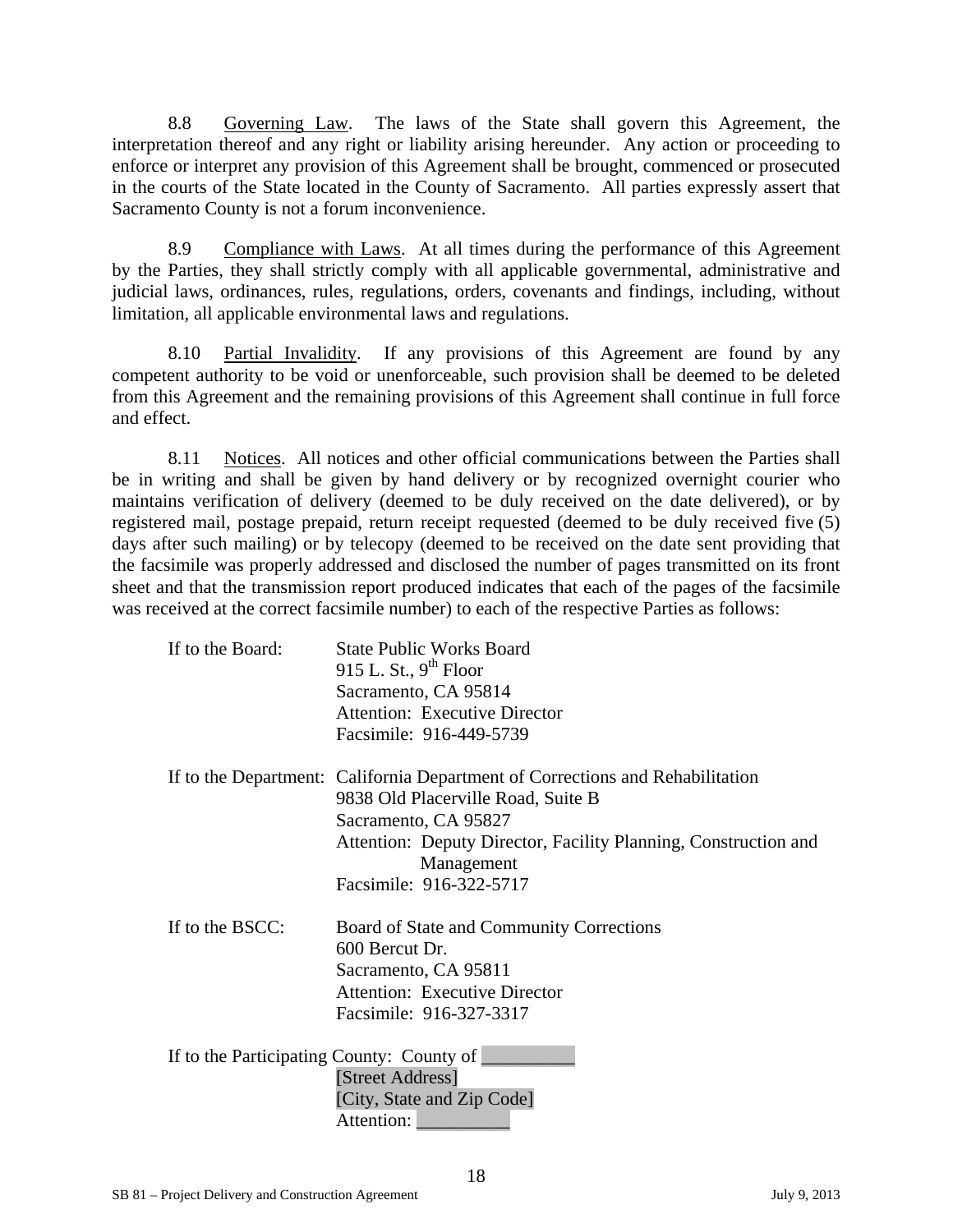Facsimile: \_\_\_\_\_\_\_\_\_\_

or to such other address or number for any of the Parties hereto as may from time to time be designated by notice given by such Party to the other Parties in the manner hereinabove provided.

8.12 Force Majeure. None of the Parties shall be liable or responsible for any delay or failure resulting from (and the times for performance by the Parties hereunder shall be extended by the duration of) causes beyond the control of, and without the fault or negligence of, such Party, including without limitation acts of God, acts of the public enemy, acts of war or terrorism, acts of the government or governmental or quasi-governmental agency or instrumentality, significant market disruptions, fires, floods, earthquakes, epidemics, quarantine restrictions, strikes, civil commotion, casualties, embargoes, severe or inclement weather beyond that usually encountered in \_\_\_\_\_\_\_\_\_\_ County, California, shortages in labor or materials, or similar cause.

8.13 Exculpation. Notwithstanding anything to the contrary contained in this Agreement, in any Bond Document, Project Document or other certificate, agreement, document or instrument executed in connection with the SB 81 Financing Program, the liability of the Board hereunder shall be limited to and satisfied solely out of proceeds of the Interim Loan, if any, or the Bonds, if any, permitted to be used for such purpose. Except as provided above, the Participating County shall not have the right to obtain payment from the Agencies or from any other assets of the Agencies. The Participating County shall not enforce the liability and obligation of the Agencies to perform and observe the obligations contained in this Agreement, or any other documents delivered in connection herewith in any action or proceeding wherein a money judgment in excess of the available proceeds of the foregoing sources shall be sought against the Agencies.

8.14 Benefits of this Agreement Limited to the Parties. Except for the Parties to this Agreement, nothing contained in this Agreement, expressed or implied, is intended to give to any person (including without limitation the owners of the Bonds) any right, remedy or claim under or by reason hereof. Any agreement or covenant required herein to be performed by or on behalf of any Party shall be for the sole and exclusive benefit of the other Parties to this Agreement.

## **[SIGNATURE PAGE TO IMMEDIATELY FOLLOW]**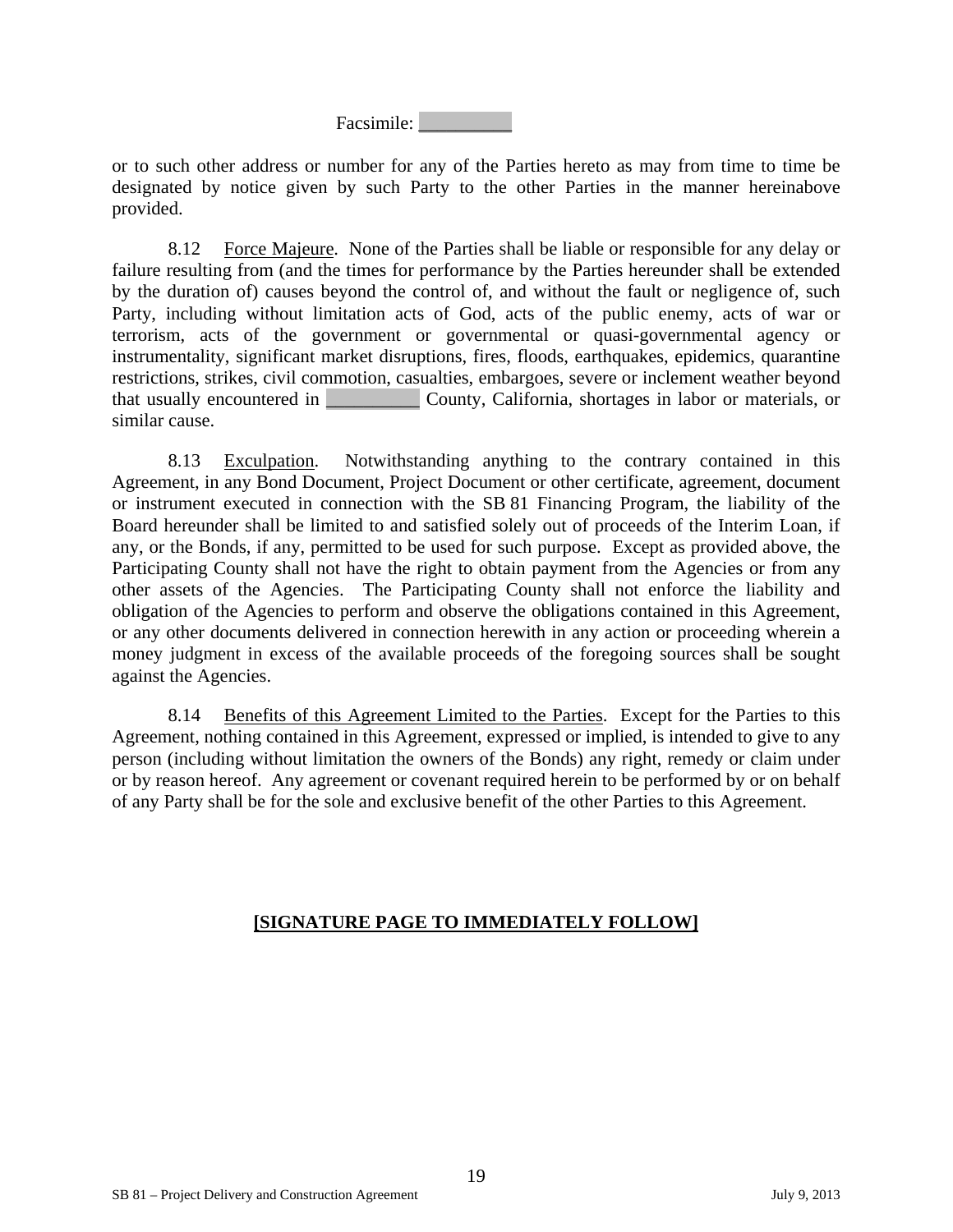IN WITNESS WHEREOF, each of the Parties hereto has executed this Agreement, either individually or by an authorized representative, on the day and year first set forth above.

#### STATE PUBLIC WORKS BOARD OF THE STATE OF CALIFORNIA

By:  $\qquad$ 

[Name] Executive Director or Deputy Director

DEPARTMENT OF CORRECTIONS AND REHABILITATION OF THE STATE OF CALIFORNIA

By: \_\_\_\_\_\_\_\_\_\_\_\_\_\_\_\_\_\_\_\_\_\_\_\_\_\_\_\_\_\_\_\_\_\_ [Name]

[Title]

BOARD OF STATE AND COMMUNITY CORRECTIONS OF THE STATE OF CALIFORNIA

By: \_\_\_\_\_\_\_\_\_\_\_\_\_\_\_\_\_\_\_\_\_\_\_\_\_\_\_\_\_\_\_\_\_\_ [Name] Executive Director or Authorized Designee

COUNTY OF \_\_\_\_\_\_\_\_\_\_

By: \_\_\_\_\_\_\_\_\_\_\_\_\_\_\_\_\_\_\_\_\_\_\_\_\_\_\_\_\_\_\_\_\_\_ [Name] [Title]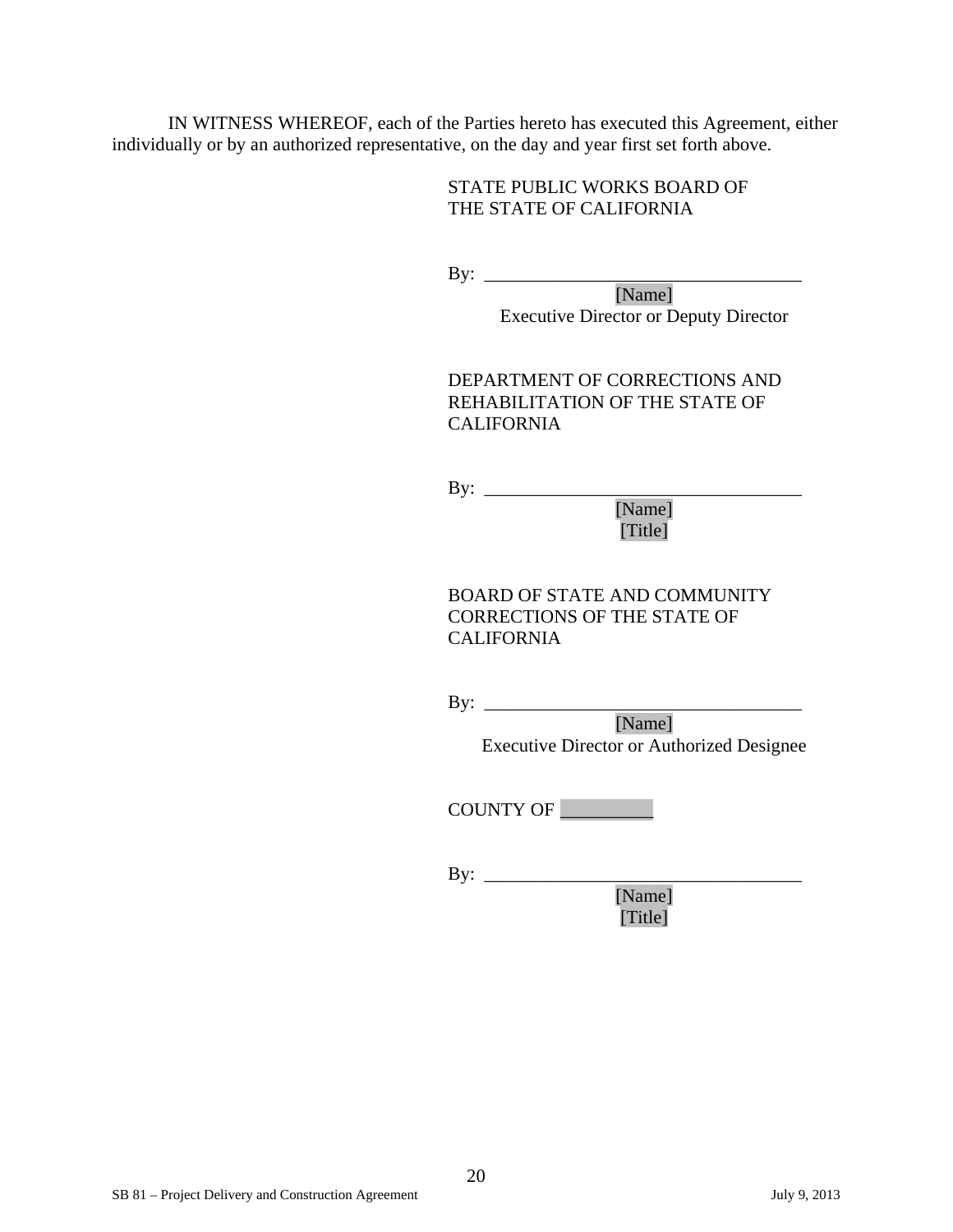## **EXHIBIT A**

# **PROJECT SCOPE, COST AND SCHEDULE DESCRIPTION**

**[Include narrative description of Project per Section 4.1]**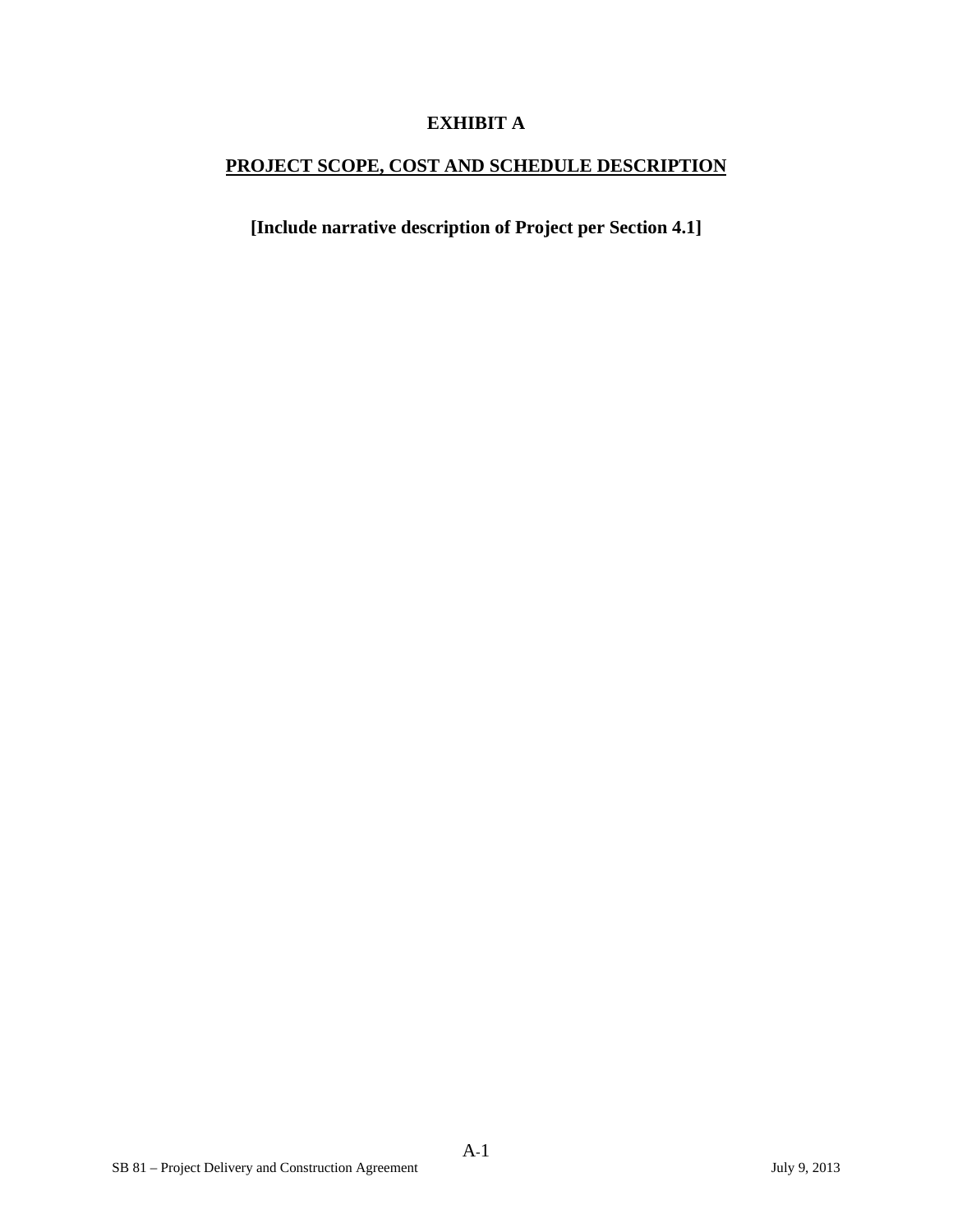## **EXHIBIT B**

# **FORM OF GROUND LEASE**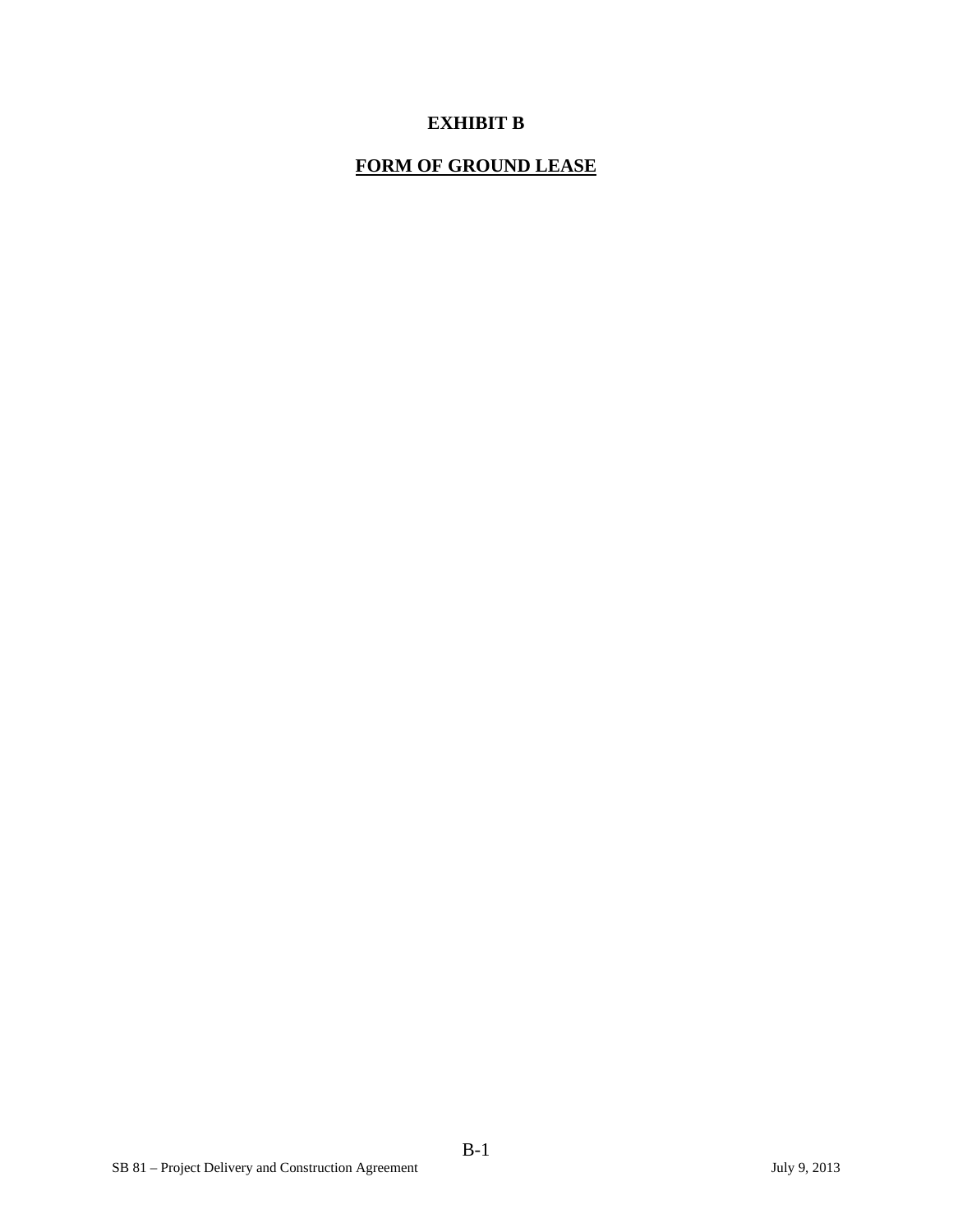## **EXHIBIT C**

# **FORM OF RIGHT OF ENTRY FOR CONSTRUCTION AND OPERATION**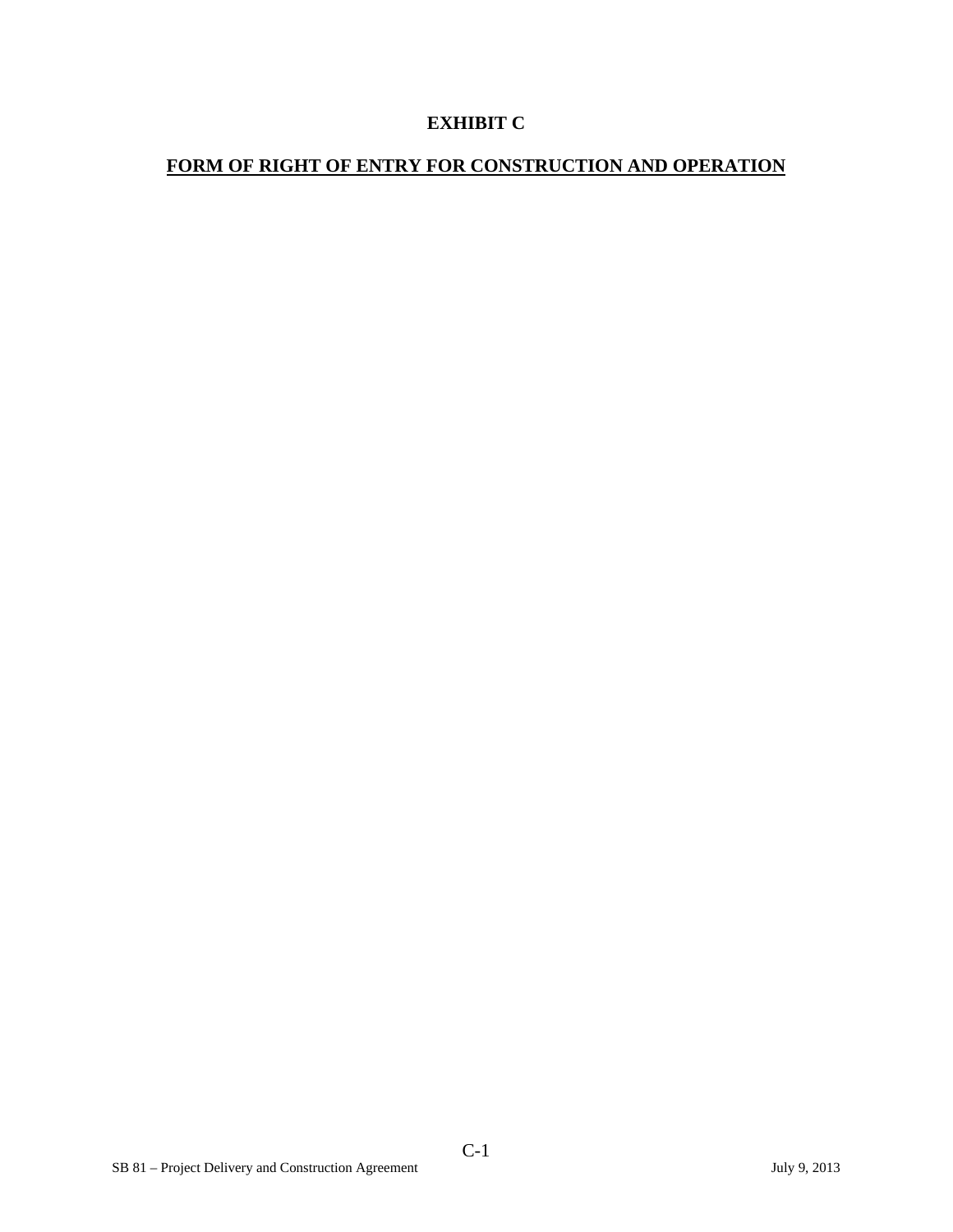## **EXHIBIT D**

# **FORM OF FACILITY SUBLEASE**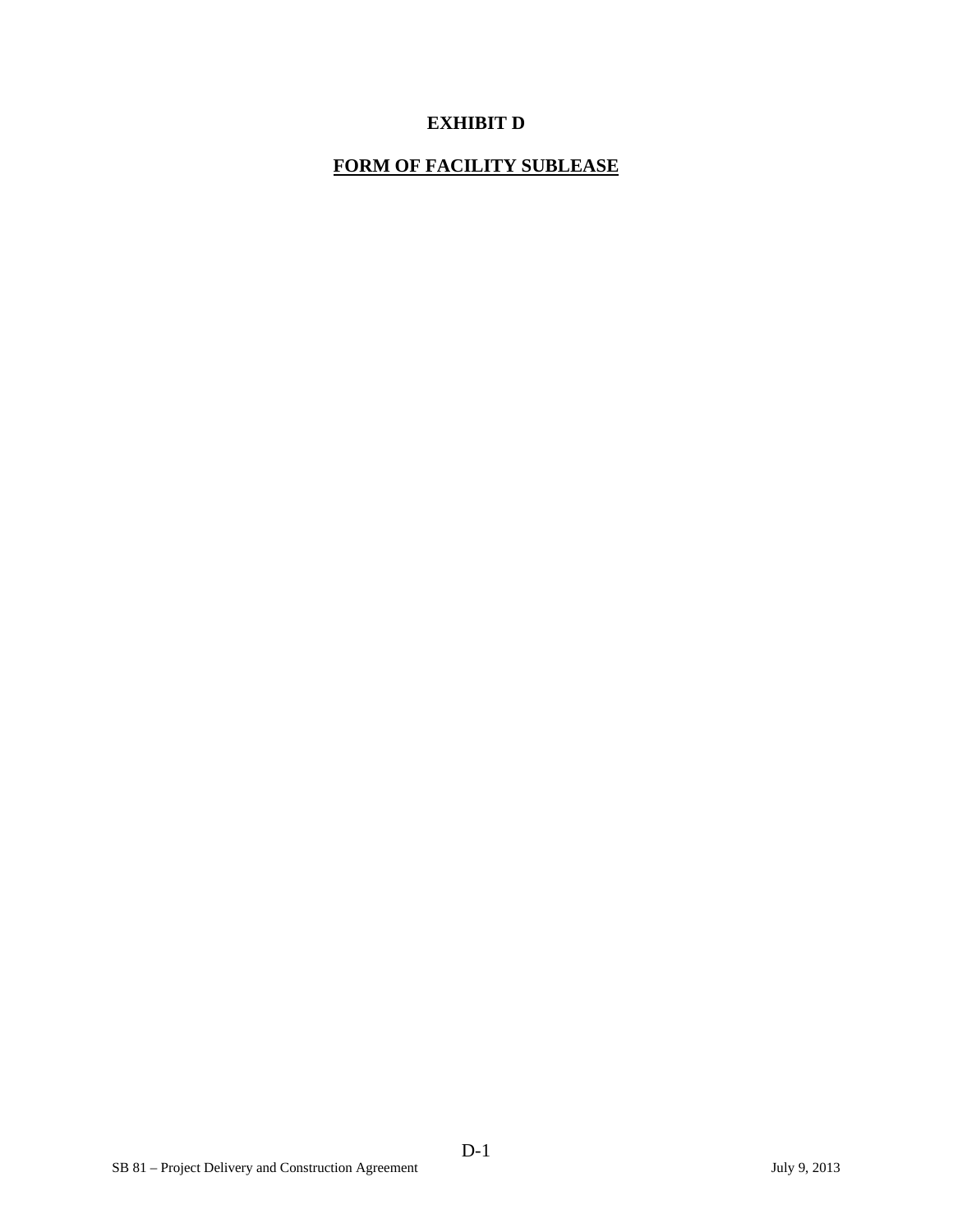## **EXHIBIT E-1**

# **DESCRIPTION OF PARTICIPATING COUNTY FUNDING**

**Cash (hard) Match**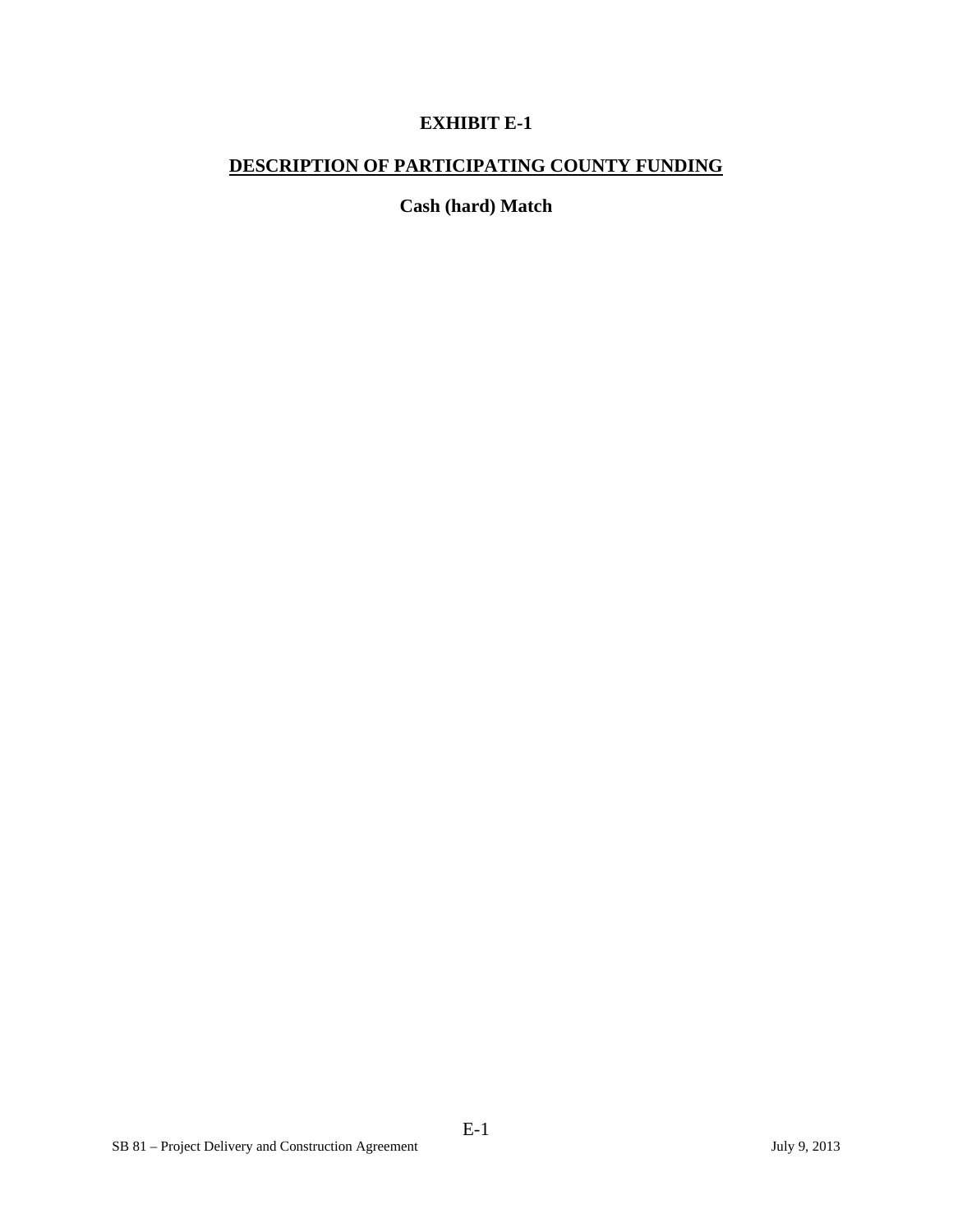## **EXHIBIT E-2**

# **DESCRIPTION OF PARTICIPATING COUNTY FUNDING**

**In-kind (soft) Match**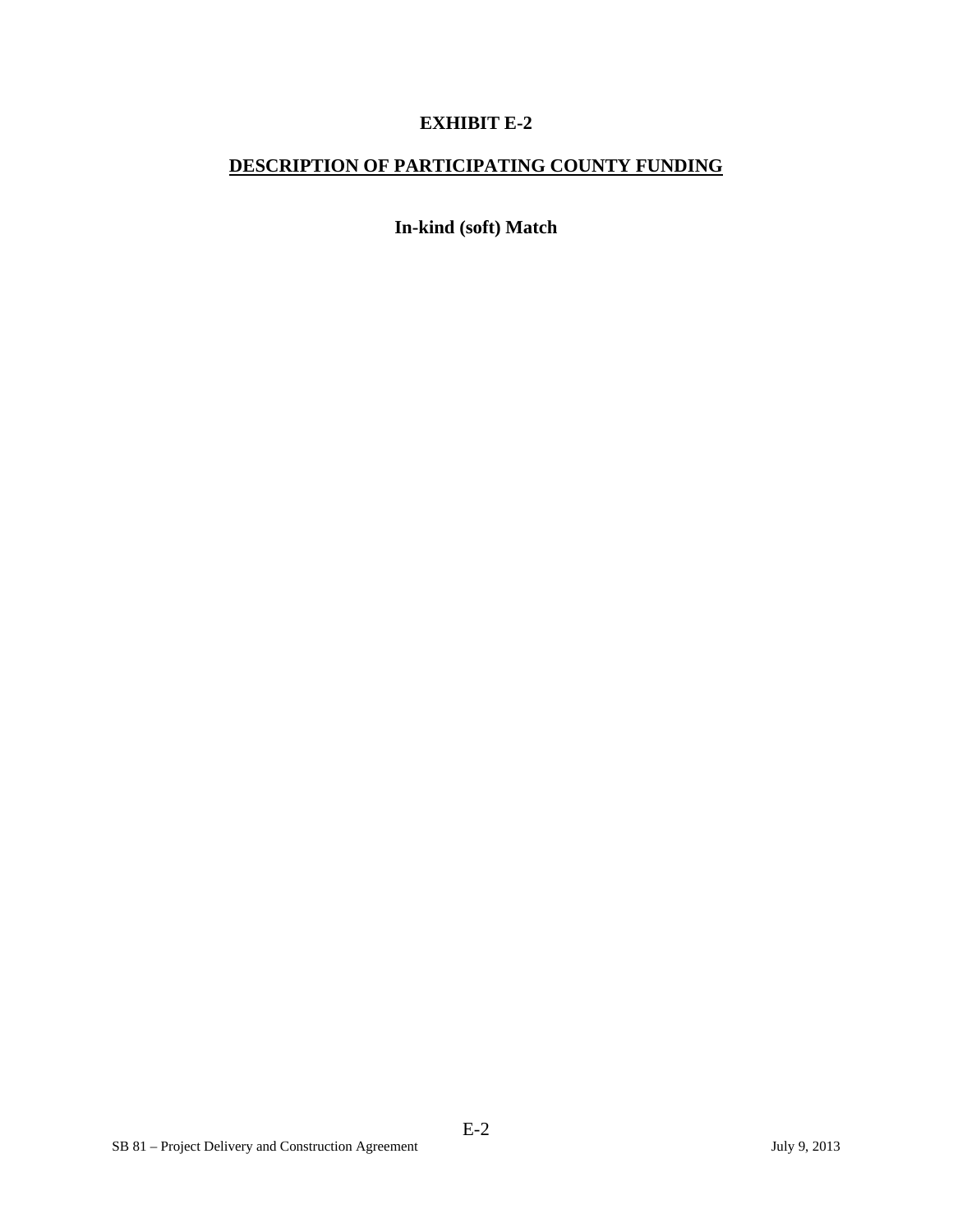# **Appendix H**

## **LIST OF DOCUMENTS, FILES, RECORDS AND OTHER RESOURCES NEEDED FOR AUDIT**

**Internal Controls:** Flowcharts, narratives and audit reports covering the County's internal control structure.

**Contracts:** Master BSCC Construction Agreement and all amendments between the County and the Board of State and Community Corrections (BSCC); contracts between the County and contractors for services under the project.

**Budgets:** Budget reports, documents and worksheets identifying and isolating cash (hard) and in-kind (soft) eligible matching costs.

**Invoices:** Invoices from the County to the BSCC for payments under the project; invoices from contractors to the County for construction, architecture, engineering or other eligible costs.

**Cash Documents:** Receipts showing payments received from the BSCC; canceled checks or disbursement documents showing payments made to contractors for eligible costs.

**Accounting Records:** Ledgers showing entries for cash transactions for eligible project costs and cost accounting reports summarizing costs incurred to date.

**Engineering Records:** Status reports and progress reports detailing percentage of work completed, proposed and accepted change orders and cost details as applicable.

**Personnel:** Payroll records for contractor personnel who have provided services in the construction or administration of the project.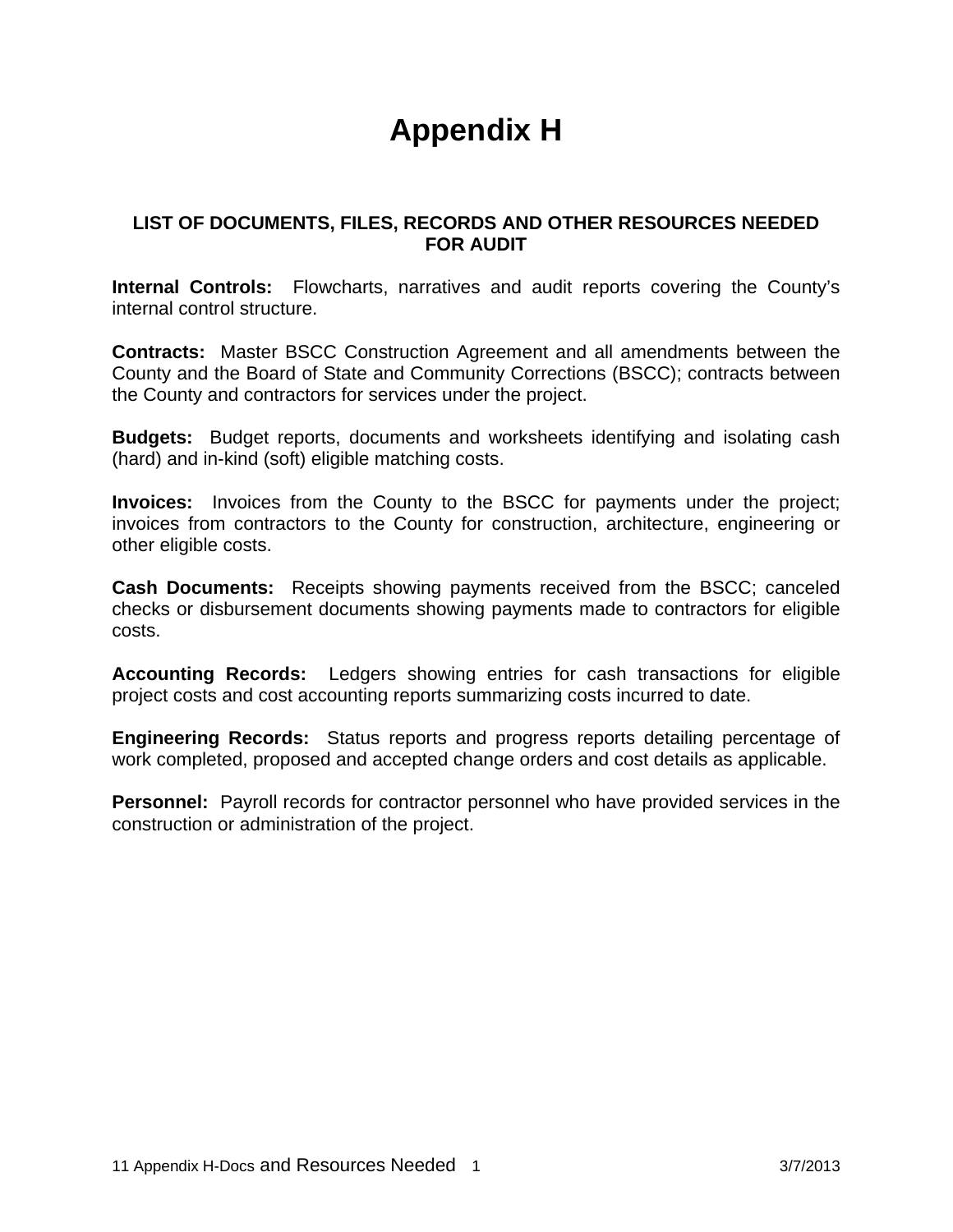# **Appendix I**

## **BOARD OF STATE AND COMMUNITY CORRECTIONS COUNTY FACILITIES CONSTRUCTION PROGRAM AUDIT DOCUMENTATION CHECKLIST**

County Name: BSCC Construction Agreement No.: Contract Period: Project Name: State Conditional Award Amount: Project Financial Officer: Project Contract Person: County Construction Administrator: Checklist completed by: **Date:** Date: **Date:** Date: **Date: Date: Date: Date: Date: Date: Date: Date: Date: Date: Date: Date: Date: Date: Date: Date: Date: Date: Date: Date: Date: D** 

The purpose of this checklist is to assist counties in determining if they are maintaining an adequate audit trail in the event of an audit. The checklist is based on the following: (1) generally accepted auditing standards, (2) *Government Auditing Standards,* and (3) *the BSCC's Audit Guide.* 

Because each county's BSCC Construction Agreement is slightly different, this checklist is merely a guide that covers general audit areas. All questions in the checklist have been designed to show a "YES" or "N/A" for favorable responses. (Reminder: All "N/A" responses require an explanation.) If additional space is needed for explanations, use the space under "G – Comments/Explanations." All "NO" responses identify situations that require research or clarification since the audit trail or records could be improved upon. However, judgment should be used in answering each question since each audit trail is different. Overall, documentation shall be maintained in such detail so as to provide an audit trail that will permit tracing transactions from the invoices to the financial statements, to the accounting records, and to the supporting documentation.

## **TOP FIVE AUDIT FINDINGS**

- 1. Lack of supporting documentation by County.
- 2. Inadequate supporting documentation maintained by contractors.
- 3. Lack of Budget/Program modifications.
- 4. Omission of required language in contracts.
- 5. Late submittal of (Quarterly, Monthly, or Bi-monthly) Invoices and Progress Reports.

References:

*BSCC's Audit Guide. AICPA Audit and Accounting Guide, Audits of State and Local Government Unit.*  Generally accepted auditing standards *Government Auditing Standards*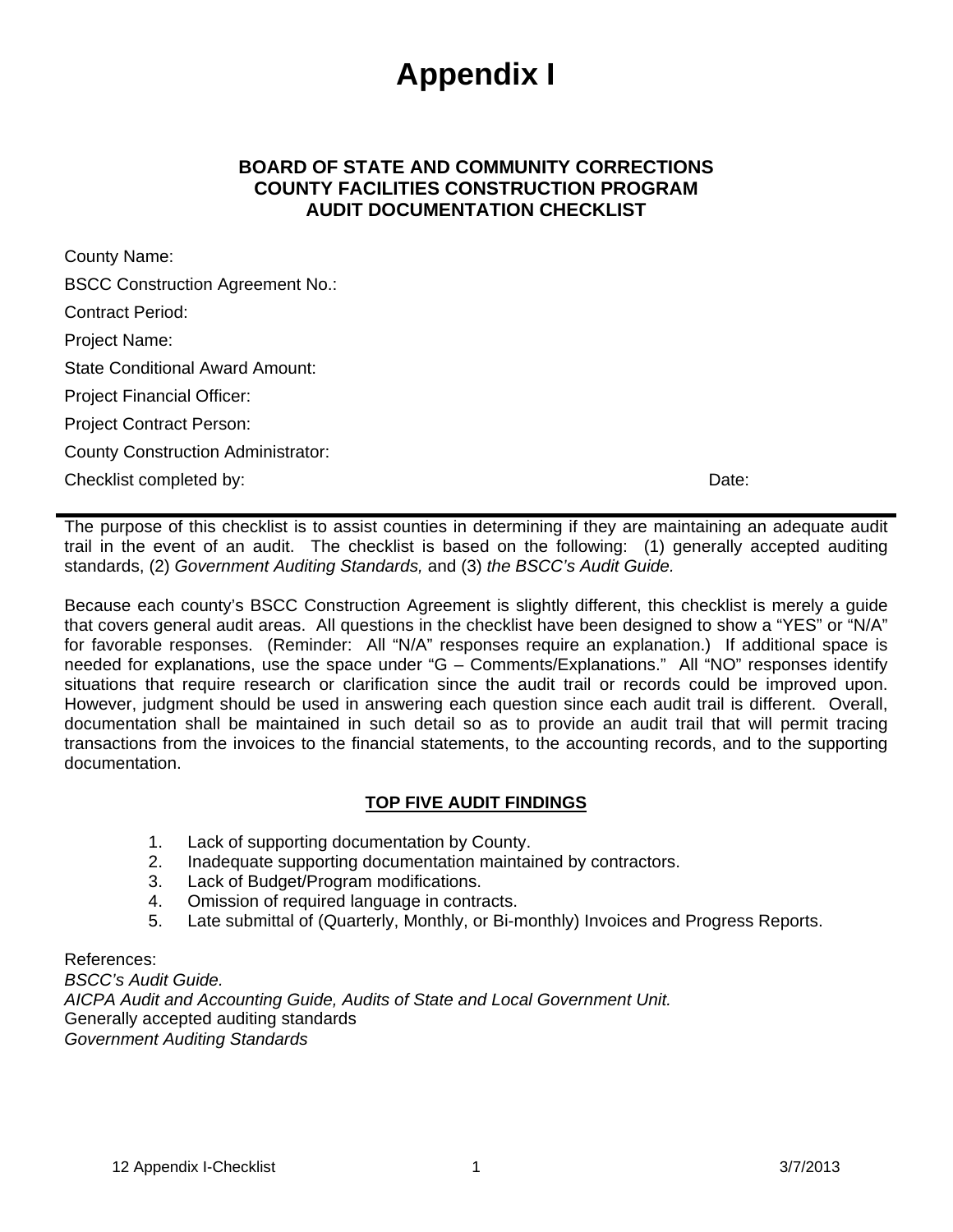|                                       |    | A. INTERNAL CONTROLS                                                                                                                                                                                                 | Yes          | <b>No</b> |
|---------------------------------------|----|----------------------------------------------------------------------------------------------------------------------------------------------------------------------------------------------------------------------|--------------|-----------|
|                                       | 1. | Does the County have an organizational chart for each department involved with the<br>AB 900/SB 81 construction project?                                                                                             |              |           |
|                                       |    | <b>Accounting Department?</b><br>a.                                                                                                                                                                                  |              |           |
|                                       |    | <b>Auditor/Controller Department</b><br>b.                                                                                                                                                                           |              |           |
|                                       |    | <b>Probation/Sheriff's Department</b><br>C.                                                                                                                                                                          |              |           |
|                                       | 2. | Has the County determined adequate separation of duties exist among the<br>Accounting, Auditor/Controller, and Probation/Sheriff's Department?                                                                       | $\Box$       |           |
|                                       |    | Are transactions received, approved and posted by more than one employee for<br>a.<br>any one transaction? (Separation of duties issue – no more than one employee<br>may perform any of the above tasks.)           |              |           |
|                                       | 3. | Does the County maintain duty statements for all employees involved with the AB<br>900/SB 81 construction project?                                                                                                   |              |           |
|                                       | 4. | Does the County maintain written internal control procedures and flowcharts for the<br>following procedures?                                                                                                         |              |           |
|                                       |    | AB 900/SB 81 construction project receipts and deposits?<br>a.                                                                                                                                                       |              |           |
|                                       |    | AB 900/SB 81 construction project disbursements?<br>b.                                                                                                                                                               |              |           |
|                                       |    | Board of State and Community Corrections invoices, including methodology of<br>C.<br>computing amount billed to the BSCC?                                                                                            | П            |           |
|                                       | 5. | Does the County have audit reports covering the County's internal control structure<br>within the last two years?                                                                                                    | $\Box$       |           |
|                                       |    | Have the findings (if applicable) been reviewed to ensure that they are not<br>a.<br>related to the AB 900/SB 81 construction project?                                                                               |              |           |
| <b>B. BSCC CONSTRUCTION AGREEMENT</b> |    |                                                                                                                                                                                                                      |              |           |
|                                       |    |                                                                                                                                                                                                                      | Yes          | <b>No</b> |
|                                       | 1. | Does the County have the original BSCC Construction Agreement between the<br>County and the BSCC?                                                                                                                    |              |           |
|                                       | 2. | Does the County ensure that staff involved with the AB 900/SB 81 construction project<br>read the BSCC Construction Agreement between the County and the BSCC?                                                       |              |           |
|                                       | 3. | Does the staff involved with the AB 900/SB 81 construction project keep a copy of the<br><b>BSCC Construction Agreement as a reference?</b>                                                                          |              |           |
|                                       | 4. | Did the County submit any amendments to the BSCC Construction Agreement to the<br>BSCC?                                                                                                                              |              |           |
|                                       |    | If so, does the County maintain copies of the BSCC Construction Agreement<br>a.<br>amendments and adequate supporting documentation for the reason an<br>amendment to the BSCC Construction Agreement was requested? |              |           |
|                                       | 5. | Did the County submit any budget modifications?                                                                                                                                                                      |              |           |
|                                       |    | If not, did the County incur any substantial changes or modifications and<br>a.<br>adequate supporting documentation to support budget modifications, such as<br>change orders processed by vendors?                 |              |           |
|                                       |    | If so, does the County maintain copies of the budget modifications and<br>b.<br>adequate supporting documentation to support budget modifications, such as<br>change orders processed by vendors?                    | $\mathsf{L}$ |           |
|                                       | 6. | Does the County maintain or have access to original contractor contracts properly<br>executed by the appropriate parties?                                                                                            | $\Box$       |           |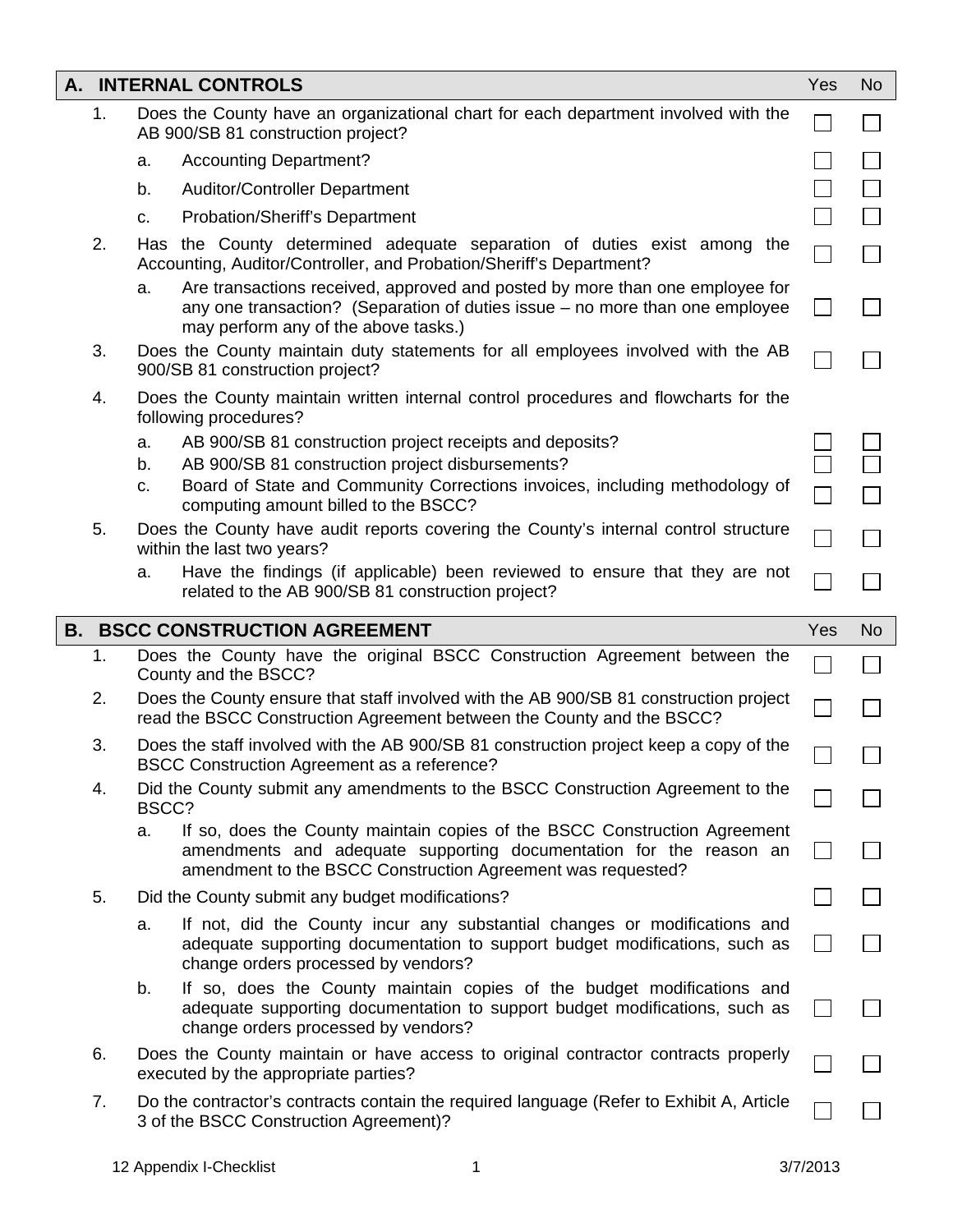|    |                        | a.<br>b.<br>c.                                                                                                                                                                                      | Maintenance of books and records?<br>Access to books and records?<br><b>Contractor Advisement?</b>                                                               |     |           |
|----|------------------------|-----------------------------------------------------------------------------------------------------------------------------------------------------------------------------------------------------|------------------------------------------------------------------------------------------------------------------------------------------------------------------|-----|-----------|
|    |                        |                                                                                                                                                                                                     | <b>C. ACCOUNTING RECORDS</b>                                                                                                                                     | Yes | No.       |
|    | 1.                     | Does the County have an official project file that includes ALL the documents and<br>correspondence related to the AB 900/SB 81 construction project?                                               |                                                                                                                                                                  |     |           |
|    | 2.                     | Has the County established separate accounts to record funds received by the<br>County that clearly identifies they are for the AB 900/SB 81 construction project?                                  |                                                                                                                                                                  |     |           |
|    | 3.                     | Does the County maintain a project costing system or a system that tracks all the<br>receipts and disbursements related to a specific AB 900/SB 81 construction project?                            |                                                                                                                                                                  |     |           |
|    |                        | a.                                                                                                                                                                                                  | If so, is the system's monthly printout reviewed by project related staff?                                                                                       |     |           |
|    |                        | b.                                                                                                                                                                                                  | Are discrepancies (if any) investigated and resolved?                                                                                                            |     |           |
| D. | <b>INVOICES</b><br>Yes |                                                                                                                                                                                                     |                                                                                                                                                                  |     | <b>No</b> |
|    | 1.                     |                                                                                                                                                                                                     | Does the County have copies of the reimbursement requests forwarded to the BSCC?                                                                                 |     |           |
|    | 2.                     |                                                                                                                                                                                                     | Does the County maintain adequate supporting documentation for all disbursements<br>claimed on the BSCC invoices, such as vendor invoices?                       |     |           |
|    |                        | a.                                                                                                                                                                                                  | Can the supporting documentation be easily tied back to the BSCC invoices?<br>(Are vendor invoices coded/identified by line item?)                               |     |           |
|    |                        | b.                                                                                                                                                                                                  | Does each line item from the BSCC invoice have a supporting calculation? (Is it<br>determinable how the number was calculated?)                                  |     |           |
|    | 3.                     | Does the County maintain copies of approved purchase orders or approved<br>expenditure requests?                                                                                                    |                                                                                                                                                                  |     |           |
|    | 4.                     | Does the County maintain proof of receipt of goods?                                                                                                                                                 |                                                                                                                                                                  |     |           |
|    | 5.                     |                                                                                                                                                                                                     | Do the vendor invoices include adequate detail for the work performed?                                                                                           |     |           |
|    |                        | a.                                                                                                                                                                                                  | If the vendor bills by percent complete, do the invoices specify what work has<br>been completed?                                                                |     |           |
|    |                        | b.                                                                                                                                                                                                  | If not, does the County maintain any documentation, such as an inspection log<br>of the work completed that would substantiate the vendor invoice?               |     |           |
|    |                        | c.                                                                                                                                                                                                  | If the vendor bills by hours, do the invoices include detail for the work performed<br>during those hours? (For example, an invoice for Architectural Services.) |     |           |
|    | 6.                     | Randomly select an invoice and agree a CSI division line item billed to the supporting<br>documentation (i.e. general, concrete, masonry). Does the line item amount agree<br>with amount invoiced? |                                                                                                                                                                  |     |           |
|    | 7.                     |                                                                                                                                                                                                     | Do the rates charged by the vendor comply with the contract terms?                                                                                               |     |           |
|    | 8.                     | Does the County submit fiscal invoices and progress reports within the required<br>timeframe after the end of the mutually agreed upon interval (quarterly, monthly, or bi-<br>monthly) ?           |                                                                                                                                                                  |     |           |
|    |                        | a.                                                                                                                                                                                                  | Are the fiscal invoices and progress reports properly authorized?                                                                                                |     |           |
|    |                        | b.                                                                                                                                                                                                  | Has the County submitted fiscal reports even if no construction expenditures<br>were made or reimbursement claimed in the period?                                |     |           |